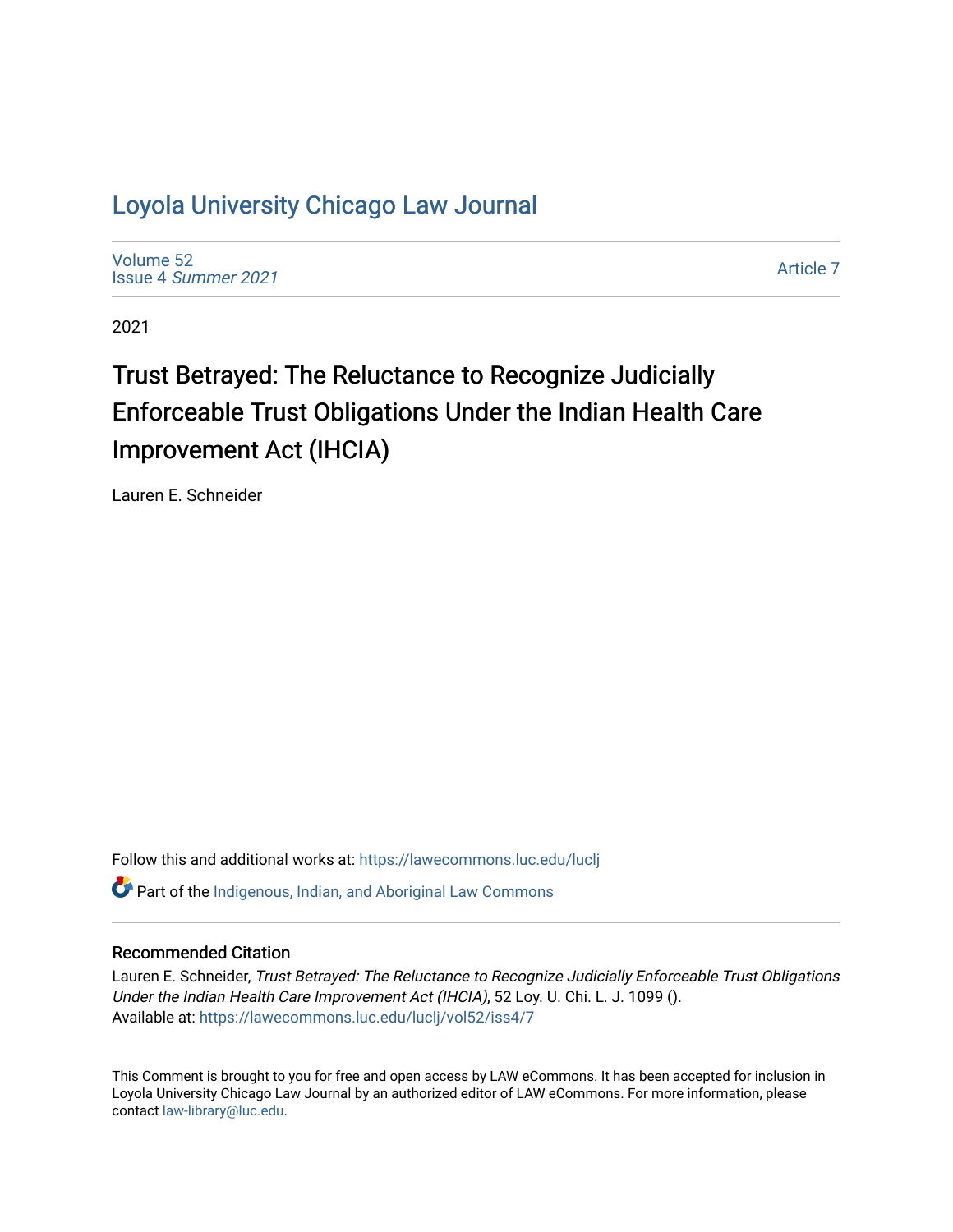# Comment

# Trust Betrayed: The Reluctance to Recognize Judicially Enforceable Trust Obligations Under the Indian Health Care Improvement Act (IHCIA)

# *Lauren E. Schneider\**

*The federal trust doctrine developed out of the legal relationship between European sovereigns—and later, the United States government—and American Indian tribes. By signing treaties with Indian tribes, the settler governments entered into an ongoing relationship with sovereign tribal governments. The United States government has a duty to fulfill the promises inherent in these treaties, including the provision of such services as health care to Indian tribes. The trust doctrine embodies these obligations.*

*When Congress legislates with respect to American Indians and Indian tribes for the provision of services, such as the Indian Health Care Improvement Act of 1976 (IHCIA), Congress acts in fulfillment of its historic trust obligations. But the Indian Health Service (IHS) is drastically underfunded. Patients go without critical care. Hospitals cannot keep their doors open. Tribes have sought to enjoin the U.S. government to provide necessary health care under the trust doctrine and the IHCIA. This Comment* 

<sup>\*</sup> J.D. Candidate, Loyola University Chicago School of Law, 2022. I want to acknowledge my personal complicity in the ongoing denial of justice to American Indian tribes and indigenous peoples and my family's historical connection to Indian land dispossession. My ancestor William Wilson Larimer, the great-grandfather of my mother's mother, purchased a tract of land from the United States government on March 16, 1882, in what settlers called Washington Territory. He homesteaded on this land, located in Snohomish County, Washington. It was later named Larimer's Corner, a name it carries to this day. His direct descendants, my mother's family, lived in Snohomish County continuously from 1882 until my grandmother's death in 2018. Only about thirteen miles from Larimer's Corner and twenty-seven years earlier, on January 22, 1855, the Native peoples and tribes of the greater Puget Sound region were coerced into signing the Treaty of Point Elliott, dispossessing them of their ancestral lands and forcing their removal to reservations designated by the federal government. In exchange for their lands, the treaty promised that the United States would pay the represented tribes \$150,000 over ten years. It also promised "to employ a physician . . ., who shall furnish medicine and advice to their sick . . . ." Many promises made in the treaty to tribal leaders were not fulfilled. The lands that now comprise Snohomish County, Washington, are the ancestral homelands of the contemporary Tulalip Tribes, including the Duwamish, Snohomish, Snoqualmie, Skagit, Suiattle, Samish, and Stillaguamish people. My family settled on the stolen lands of the ancestors of the people of the Tulalip Tribes, and I benefit directly and indirectly from this historic dispossession.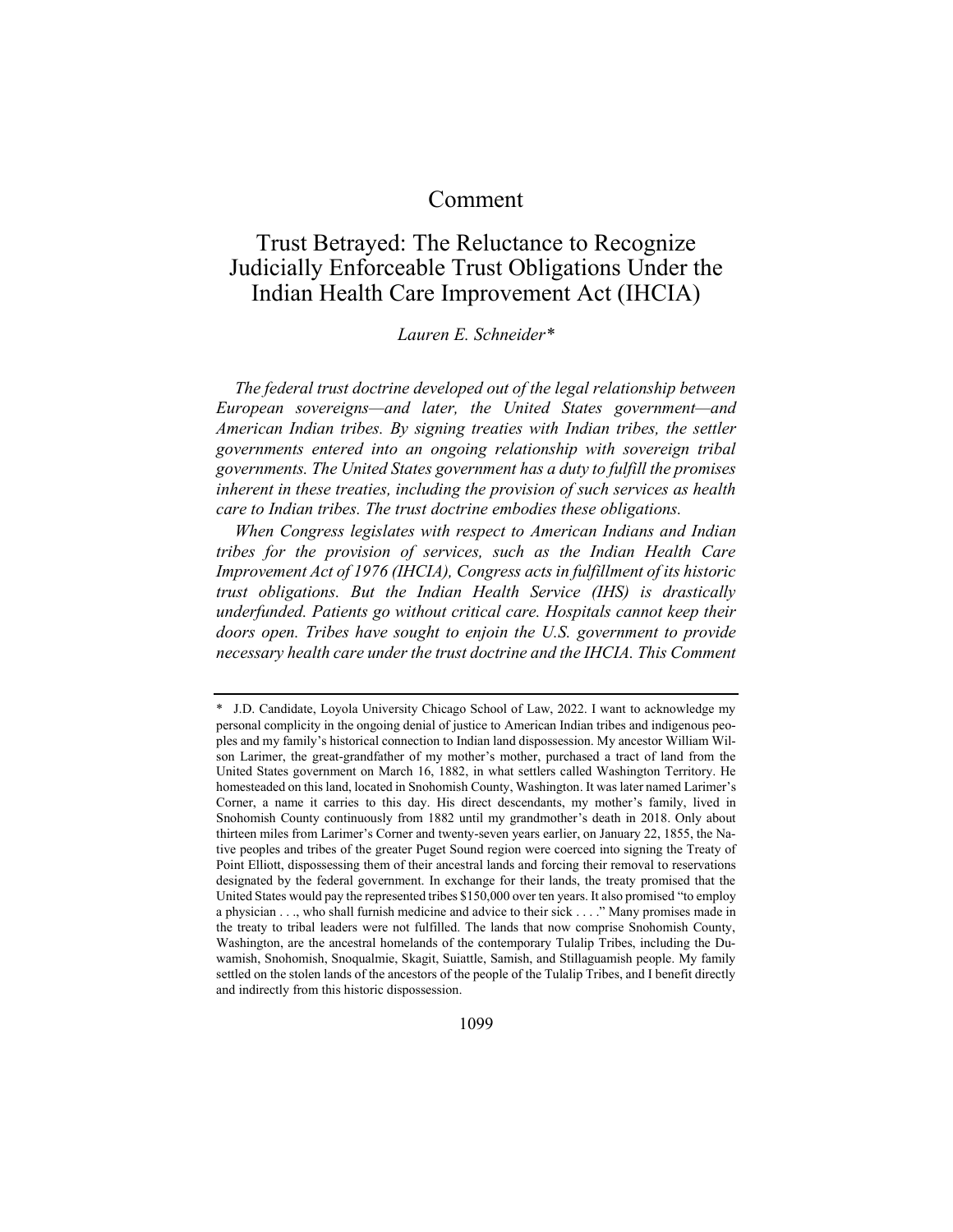*analyzes divergent approaches in the Eighth and Ninth Circuit Courts of Appeals regarding the judicial enforceability of federal trust obligations under the IHCIA. This Comment argues that, in recent years, the Supreme Court has interpreted the trust doctrine and its enforceability under statutes too narrowly to be compatible with the trust doctrine's federal common law principles. Finally, this Comment proposes that a broader interpretation of judicially enforceable trust obligations inherent in statutes like the IHCIA would be more faithful to original common law principles, align with human rights and indigenous peoples' rights principles under international law, and initiate long overdue restorative justice for American Indians.*

| II. HISTORICAL BACKGROUND: THE TRUST DOCTRINE                 |
|---------------------------------------------------------------|
|                                                               |
|                                                               |
| 1. The Trust Doctrine's Development: The Treaty Era and       |
|                                                               |
| 2. Congressional Plenary Control: Late Nineteenth- and        |
| Early Twentieth-Century Evolution of the Trust                |
|                                                               |
| 3. Narrow Statutory Enforcement: The Court's                  |
| Interpretation of the Federal Trust Doctrine Since 1980       |
|                                                               |
| B. Federal Provision of Health Care Services to American      |
|                                                               |
|                                                               |
|                                                               |
| 3. The Indian Health Care Improvement Act of 1976             |
|                                                               |
| III. THE IHCIA IN THE EIGHTH AND NINTH CIRCUITS  1129         |
|                                                               |
| Quechan Tribe of the Fort Yuma Indian Reservation v.<br>B.    |
|                                                               |
| C. Recent Application in Rosebud Sioux Tribe v. United States |
|                                                               |
| 1. Considering When the Federal Government Owes a Trust       |
|                                                               |
| 2. Considering the Statutory Basis for the Breach of Trust    |
|                                                               |
| 3. Applying White and Supreme Court Precedent to              |
|                                                               |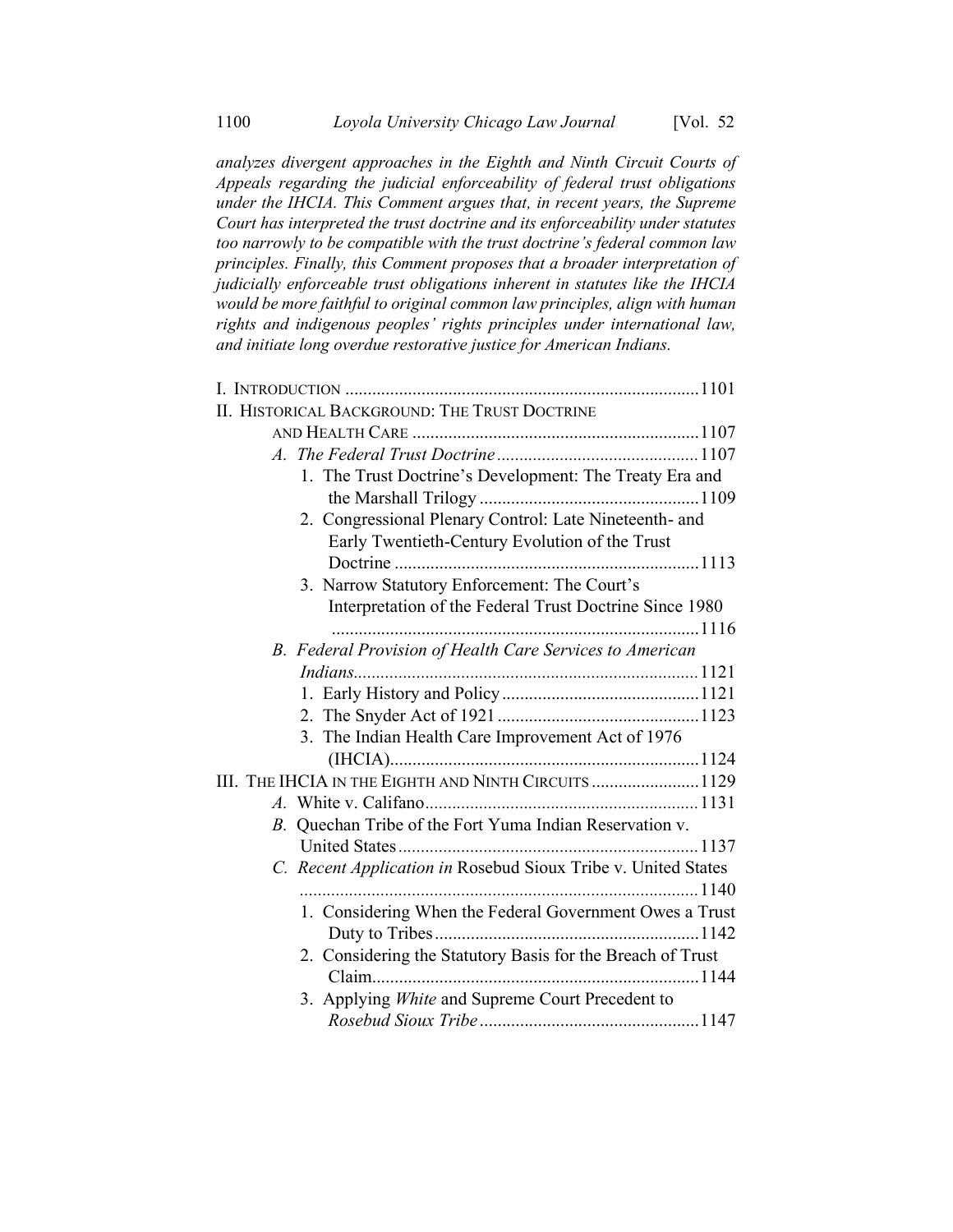#### 2021] Trust Betrayed 1101

| IV. The Trust Doctrine's Narrowing Enforceability 1149       |  |
|--------------------------------------------------------------|--|
| A. Divergent Approaches to the Trust Doctrine in the Eighth  |  |
| and Ninth Circuit Courts of Appeals 1150                     |  |
| B. Narrowing the Federal Trust Doctrine in the Rosebud Sioux |  |
|                                                              |  |
| 1. Narrowing the Sources of the Trust Doctrine1159           |  |
| 2. Narrowing the Scope of the Trust Doctrine1160             |  |
| 3. Reducing the Enforceability of the Federal Trust          |  |
|                                                              |  |
| C. Predictions for the Supreme Court's Resolution of the     |  |
|                                                              |  |
|                                                              |  |
| A. Ground the Trust Doctrine in Its Common Law Origins. 1167 |  |
| B. Update the Trust Doctrine with Contemporary Principles of |  |
|                                                              |  |
| C. Apply the Common Law and White District Court's           |  |
| Approach to Find Judicially Enforceable Trust Obligations    |  |
|                                                              |  |
|                                                              |  |

# VI. CONCLUSION................................................................................1177

### <span id="page-3-1"></span><span id="page-3-0"></span>I. INTRODUCTION

Rosebud Hospital, a thirty-five-bed medical facility, is the primary health care provider for members of the Rosebud Sioux Tribe.<sup>1</sup> It serves approximately 35,000 Rosebud Sioux living on or around the Rosebud Indian Reservation in South Dakota.2 It is also the only provider of emergency medical services within a roughly forty-five-mile radius.3 The

<sup>1.</sup> OFF. OF INSPECTOR GEN., U.S. DEP'T OF HEALTH & HUM. SERVS., OEI-06-17-00270, ROSEBUD HOSPITAL: INDIAN HEALTH SERVICE MANAGEMENT OF EMERGENCY DEPARTMENT CLOSURE AND REOPENING 1 (2019) [hereinafter ROSEBUD HOSPITAL CASE STUDY];*see also Rosebud Service Unit*, INDIAN HEALTH SERV., https://www.ihs.gov/Rosebud/ [https://perma.cc/U32Y-XMTM] (last visited Apr. 9, 2021) (describing Rosebud Hospital and its role in the community). Rosebud Hospital, along with many other IHS hospitals on rural Indian reservations, has suffered for years from inadequate funding, insufficient staffing, high turnover in leadership, and citations from federal regulators for unsafe conditions at facilities. *See generally* Dan Frosch & Christopher Weaver, *'People Are Dying Here': Federal Hospitals Fail Tribes*, WALL ST. J. (July 7, 2017, 10:16 AM), https://www.wsj.articles/people-are-dying-here-federal-hospitals-fail-native-americans-1499436974 [https://perma.cc/SQK4-SBEC].

<sup>2.</sup> ROSEBUD HOSPITAL CASE STUDY, *supra* note [1,](#page-3-0) at 2; *Rosebud Service Unit*, *supra* not[e 1.](#page-3-0)  Rosebud Hospital provides a range of health care services, including obstetric, dental, pediatric, and emergency services. ROSEBUD HOSPITAL CASE STUDY, *supra* not[e 1,](#page-3-0) at 2.

<sup>3.</sup> *See* ROSEBUD HOSPITAL CASE STUDY, *supra* not[e 1,](#page-3-0) at 1 (noting that when Rosebud's emergency room closed, patients were forced to travel to the next-nearest emergency rooms, forty-five and fifty-five miles away); *see also* Dana Ferguson, *Feds Again Probe Problems at Government-*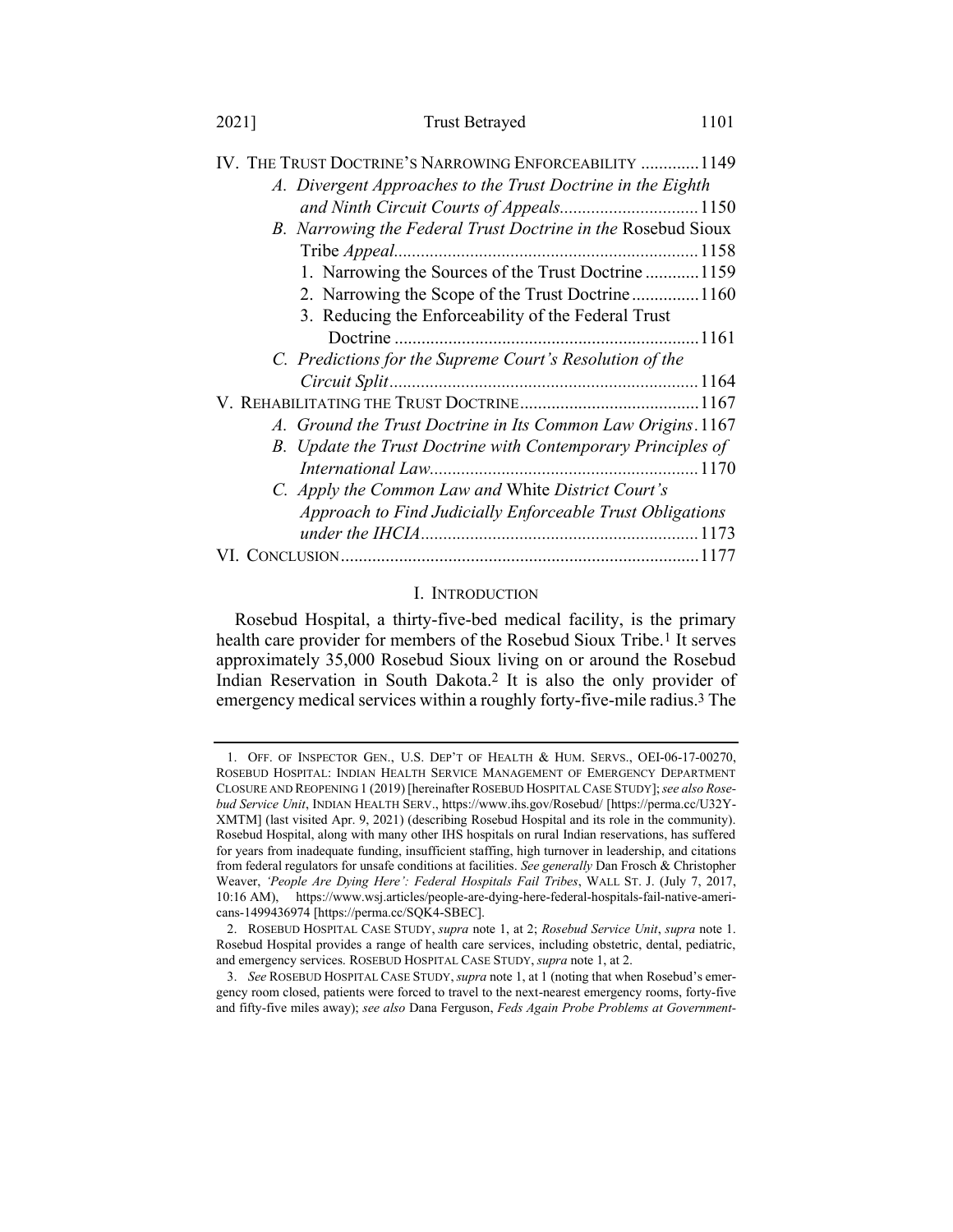<span id="page-4-1"></span>Indian Health Service (IHS), a division of the Department of Health and Human Services (HHS), operates Rosebud Hospital.4

<span id="page-4-0"></span>In November of 2015, federal inspectors for the Centers for Medicare and Medicaid Services (CMS) evaluated Rosebud Hospital for compliance with safety regulations.5 CMS inspectors cited several violations6 and deemed the hospital in "immediate jeopardy," the most serious deficiency categorization based on the scope of potential harm to patients.7 On November 23, 2015, CMS sent Rosebud Hospital a notice setting December 12, 2015, as the deadline by which the hospital had to correct the alleged violations, or CMS would terminate its provider agreement with the hospital.8 But on December 5, 2015, IHS unilaterally placed Rosebud Hospital's Emergency Department (ED) on "divert status"—effectively closing down the reservation's only emergency medical services provider—and cited "staffing changes and limited resources" in its news release of the decision.9

IHS's decision had immediate consequences. Patients who needed urgent medical care were diverted to hospitals in Winner, South Dakota,

6. Complaint, *supra* not[e 5,](#page-4-0) at 10. Specifically, the federal surveyors "identified condition-level deficiencies related to the Governing Board, Patient Rights, QAPI program, Medical Staff, Medical Record Service, Physical Environment, and Emergency Services" categories of the Medicare Conditions of Participation. ROSEBUD HOSPITAL CASE STUDY, *supra* not[e 1,](#page-3-0) at 6.

7. ROSEBUD HOSPITAL CASE STUDY, *supra* not[e 1,](#page-3-0) at 6. Within the Emergency Services category of the Medicare Conditions of Participation, the surveyors noted the hospital's "failure to provide adequate and timely treatment for four patients," including two patients with chest pain, a pediatric patient with possible head injury, and "a patient who delivered a pre-term baby unattended on the ED bathroom floor." *Id.*

8. Complaint, *supra* not[e 5,](#page-4-0) at 10. IHS hospitals must either be certified by CMS or accredited by a health care accrediting organization that meets CMS's reimbursement requirements. ROSEBUD HOSPITAL CASE STUDY, *supra* note [1,](#page-3-0) at 3.

9. Complaint, *supra* note [5,](#page-4-0) at 11; Rosebud Sioux Tribe v. United States, 450 F. Supp. 3d 986, 988–89 (D.S.D. 2020) ("On December 5, 2015, Indian Health Service (IHS) placed the Rosebud IHS Hospital Emergency Department in Rosebud, South Dakota, on 'divert status.'"); *see also* Ferguson, *supra* note [3](#page-3-1) (noting that the IHS closed the Rosebud ED while trying to improve the facilities and avoid federal funding cuts, resulting in patients being transported nearly an hour away).

*Run South Dakota Hospital*, ARGUS LEADER (Aug. 4, 2018, 2:05 PM), https://www.argusleader.com/story/news/politics/2018/08/04/rosebud-sioux-tribe-feds-probe-south-dakota-ihshospital-medicaid-medicare/874640002/ [https://perma.cc/9ZWM-P3AS] (noting that sick and injured patients were transported nearly an hour away when the Rosebud ED was closed).

<sup>4.</sup> ROSEBUD HOSPITAL CASE STUDY, *supra* note [1,](#page-3-0) at 1; *see also Agency Overview*, INDIAN HEALTH SERV., https://www.ihs.gov/aboutihs/overview/ [https://perma.cc/BS43-RLLY] (last visited Apr. 9, 2021) (describing the IHS as an agency within the Department of Health and Human Services).

<sup>5.</sup> Complaint at 10, Rosebud Sioux Tribe v. United States, 450 F. Supp. 3d 986 (D.S.D. 2020) (No. 16-CV-03038). CMS regularly monitors IHS hospitals' compliance with minimum quality and safety standards for participation in CMS reimbursement. ROSEBUD HOSPITAL CASE STUDY, *supra* not[e 1,](#page-3-0) at 3; *see also id.* at 6 ("During an onsite survey in November 2015, CMS found both quality-of-care and operational problems across Rosebud Hospital departments and cited the hospital for noncompliance with nearly one-third (7 of 23) of the Medicare CoPs [Conditions of Participation].").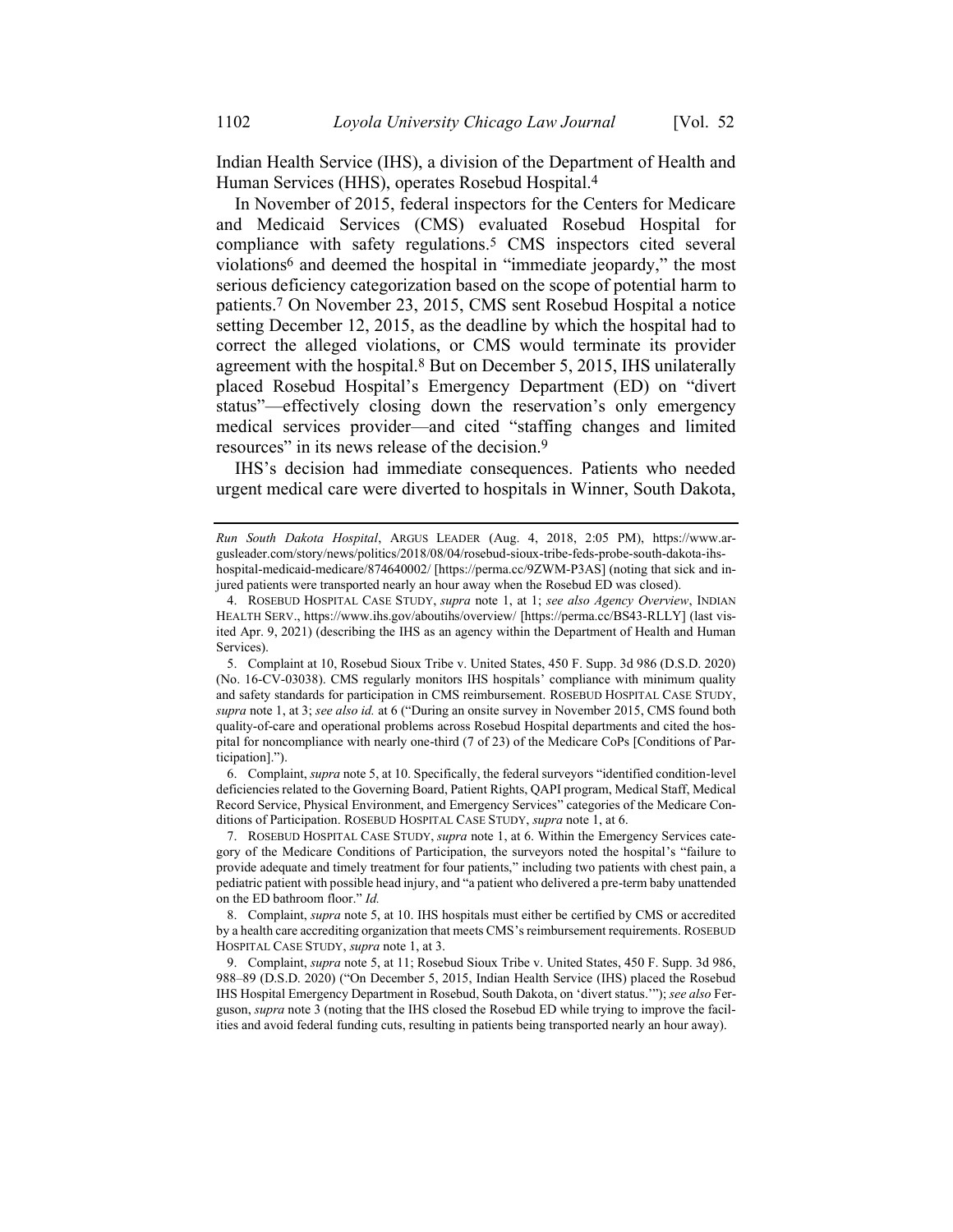and Valentine, Nebraska, about forty-five and fifty-five miles away, respectively.10 IHS did not tell Rosebud's staff in advance about its decision to divert patients.11 Nor did IHS notify the receiving hospitals of the Rosebud ED closure, so they had no time to prepare for the additional patients.12 Several patients died in transit trying to get to hospitals nearly an hour's drive away.13 Rosebud Hospital's ED remained closed for over seven months, through July 15, 2016.14

<span id="page-5-0"></span>On April 28, 2016, Rosebud Sioux Tribe sued the United States government, HHS, and its constituent agency IHS, seeking declaratory and injunctive relief.15 The tribe alleged that the United States government had, through federal legislation, "undertaken the specific trust obligation of providing health care to Indians."16 In closing the Rosebud Hospital ED, the tribe argued that the government had violated

14. ROSEBUD HOSPITAL CASE STUDY, *supra* note [1,](#page-3-0) at 1; *see also* Kaczke, *supra* note [13](#page-5-0) (noting that Rosebud's ED remained closed for seven months after the 2015 inspection).

15. Complaint, *supra* note [5,](#page-4-0) at 1. The Rosebud Sioux Tribe asked the court for a declaratory judgment requiring IHS to acknowledge that it violated federal statutes and its trust duties arising under treaty and statutes by closing the Rosebud Hospital ED. *Id.* at 21–22. The tribe also asked the court for an injunction that "(a) preliminarily and permanently forces IHS to re-open and properly staff the emergency room at the Rosebud Hospital and enjoins IHS from further action in closing the Rosebud Hospital's facilities . . . ; (b) requires IHS to comply with its trust duties to the Tribe, protect the Tribe's entitlement to health care services, take sufficient measures to ensure health services are provided to members of the Tribe that permit the health status of the Tribe and its individual members to be raised to the highest possible level . . . ." *Id.* at 22–23.

<sup>10.</sup> *Rosebud Sioux Tribe*, 450 F. Supp. 3d at 992 (noting both Winner and Valentine were about fifty miles from Rosebud); ROSEBUD HOSPITAL CASE STUDY,*supra* not[e 1,](#page-3-0) at 1; *see also* Ferguson, *supra* not[e 3](#page-3-1) (noting that sick and injured patients were transported nearly an hour away when the Rosebud ED was closed in December 2015).

<sup>11.</sup> ROSEBUD HOSPITAL CASE STUDY, *supra* not[e 1,](#page-3-0) at 8.

<sup>12.</sup> *Id.*

<sup>13.</sup> Ferguson, *supra* not[e 3;](#page-3-1) *see also* Lisa Kaczke, *Rosebud's ER Improved After Forced 2015 Closure. It Didn't Last, Report Shows.*, ARGUS LEADER (July 23, 2019, 3:36 PM), http://www.argusleader.com/story/news/2019/07/23/indian-health-service-rosebud-hospital-didnt-sustain-improvements-after-forced-closure/1803042001/ [https://perma.cc/9TSU-W7KF] (noting that the additional patients taxed the receiving hospitals' resources). Reports suggested that the extra distance to the hospital and the lack of preparation by the already underresourced receiving hospitals contributed to negative health outcomes. *Id.*; *see also* ROSEBUD HOSPITAL CASE STUDY, *supra* not[e 1,](#page-3-0)  at 8–12 (describing the effects of the short notice closure on other underresourced area health facilities and the consequences for patients seeking emergency services).

<sup>16.</sup> Complaint, *supra* note [5,](#page-4-0) at 5. The tribe cited federal obligations to provide health care to American Indians arising under the Snyder Act of 1921, 25 U.S.C. § 13; the Indian Health Care Improvement Act of 1976 (IHCIA), 25 U.S.C. § 1601 *et seq.*; and the Patient Protection and Affordable Care Act of 2010 (ACA), 25 U.S.C. § 103, that permanently reauthorized the IHCIA. *Id.* at 5–6. "In enacting the Snyder Act, the IHCIA, and the Affordable Care Act, Congress imposed statutory trust duties on the United States to confer upon tribes the right to receive health care services and a duty to protect these rights. . . . Having undertaken responsibility for Indian health care, the United States has a statutory and fiduciary trust obligation to provide such care in a competent manner." *Id.* at 6–7.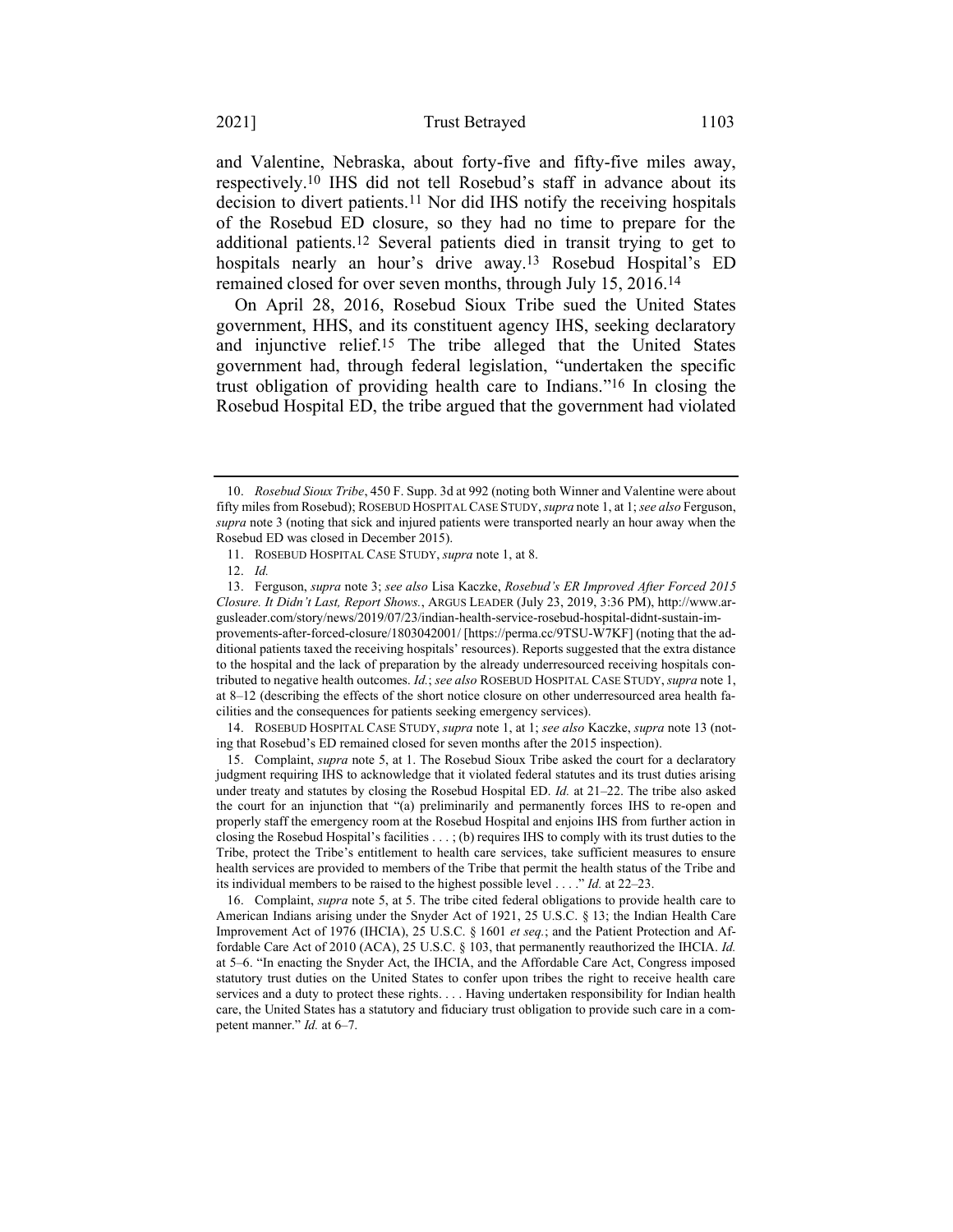its trust duty to provide health care services.17 The tribe claimed that it was, therefore, entitled to a declaratory judgment acknowledging this breach, as well as an injunction mandating IHS "to comply with its trust duties to the Tribe, protect the Tribe's entitlement to health care services, and take sufficient measures to ensure that health services are provided to members of the Tribe."18

<span id="page-6-0"></span>The tribe asserted a judicially enforceable trust obligation, originating in the common law trust relationship between the United States government and American Indian tribes,19 and articulated in federal legislation, including the Indian Health Care Improvement Act of 1976 (IHCIA).20 But the IHCIA's scope and enforceability under the federal trust doctrine is uncertain.21 Only two federal appellate courts have directly addressed the issue, and they reached different conclusions.<sup>22</sup> The U.S. Court of Appeals for the Eighth Circuit held in *White v. Califano* that the IHCIA *did* create specific trust obligations for the federal government to provide health care services for American Indians and that

22. *Rosebud Sioux Tribe*, 450 F. Supp. 3d at 998–99 (comparing the cases brought in the Eighth and Ninth Circuits); *see also* cases cited *infra* not[e 138.](#page-31-0)

<sup>17.</sup> Complaint, *supra* not[e 5,](#page-4-0) at 17; *see also* Rosebud Sioux Tribe v. United States, 450 F. Supp. 3d 986, 989 (D.S.D. 2020) (stating the allegations in the breach of trust action).

<sup>18.</sup> Complaint, *supra* not[e 5,](#page-4-0) at 18; *see also Rosebud Sioux Tribe*, 450 F. Supp. 3d at 989 (stating the relief claimed).

<sup>19.</sup> "American Indian tribe" (or "Indian tribe" or "tribe" when shortened for convenience) is the term used throughout this Comment to refer to the sovereign, self-governing legal entities that are composed of individual members who trace their ancestry back to the original inhabitants of land that is now governed by the United States. This Comment uses "American Indian" or "Indian" to refer to the people who claim this ancestry. This is consistent with the terminology and usage in the *Restatement (Third) of the Law of American Indians* and in Cohen's *Handbook of Federal Indian Law*, the two primary legal treatises in this field. Per the *Restatement*'s definition, "An 'Indian tribe' is any Indian or Alaska Native tribe, band, nation, pueblo, village, or community that either: (1) the Secretary of the Interior; or (2) Congress pursuant to its plenary authority has acknowledged to exist as an Indian tribe." RESTATEMENT (THIRD) OF THE LAW OF AMERICAN INDIANS § 2(a) (AM. L. INST., Tentative Draft No. 1 2015).

<sup>20.</sup> Complaint, *supra* note [5,](#page-4-0) at 16–17 ("The federal government has a specific, special trust duty, pursuant to the Snyder Act, the IHCIA, the Treaty of Fort Laramie, and federal common law, to provide health care services to the Tribe and its members and to ensure that health care services provided to the Tribe and its members do not fall below the highest possible standards of professional care."); *see also Rosebud Sioux Tribe*, 450 F. Supp. 3d at 996 (identifying the substantive sources of law for the Tribe's complaint).

<sup>21.</sup> *See Rosebud Sioux Tribe*, 450 F. Supp. 3d at 998 (discussing the U.S. Supreme Court's decision in *Lincoln v. Vigil*, brought under the Snyder Act, the IHCIA, and the APA, where the Court ruled on the reviewability under the Administrative Procedure Act of congressional allocations made under these health care-related statutes, but where the Court declined to issue a holding based on the general trust relationship between the federal government and American Indians); *see also* Lincoln v. Vigil, 508 U.S. 182, 195 (1993) ("Whatever the contours of [the trust] relationship, though, it could not limit the [IHS's] discretion to reorder its priorities from serving a subgroup of beneficiaries to serving the broader class of all Indians nationwide.").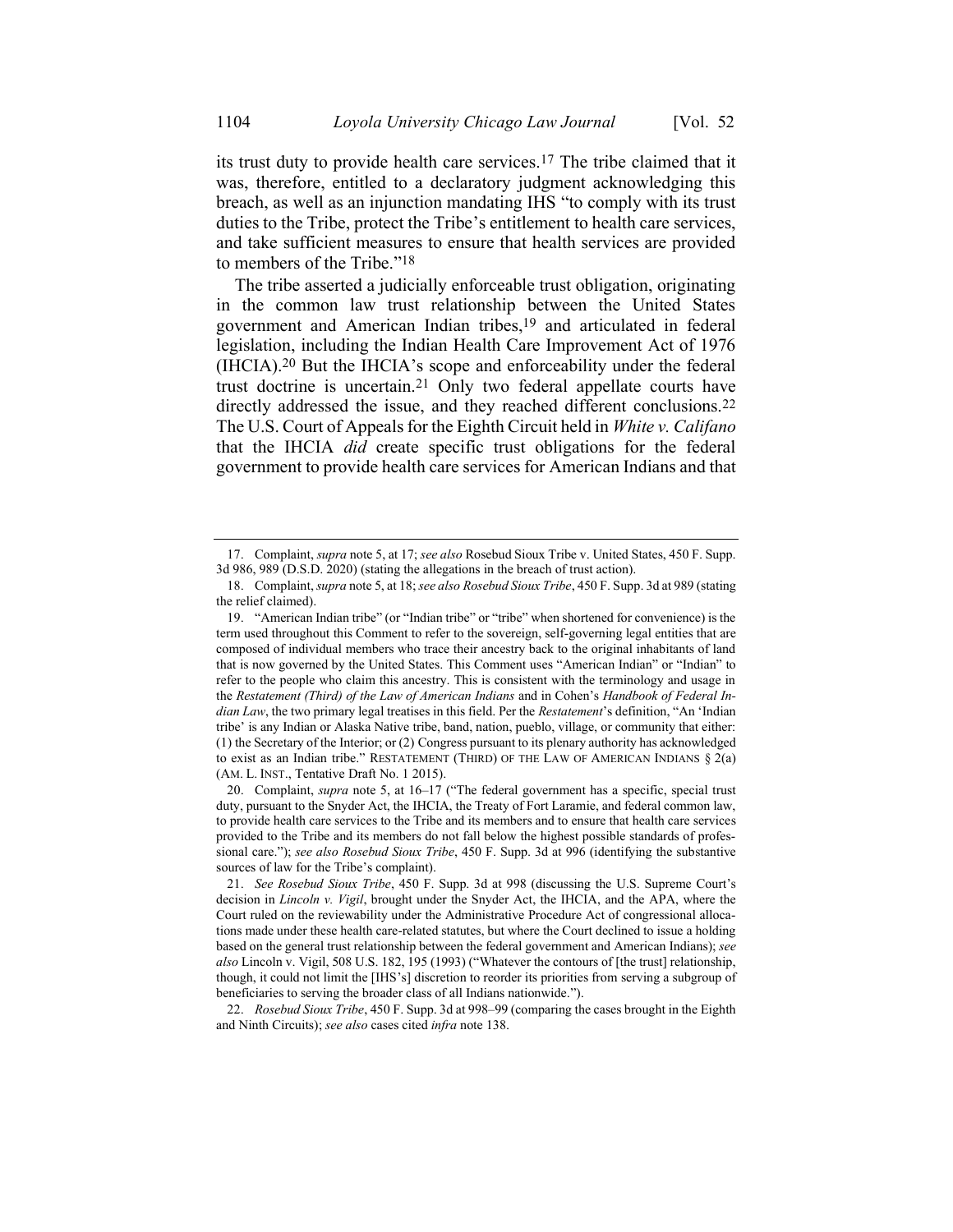courts could enforce these obligations through equitable relief.23 But the U.S. Court of Appeals for the Ninth Circuit held in *Quechan Tribe of the Fort Yuma Indian Reservation v. United States* that there was no judicially enforceable trust obligation under the IHCIA to provide specific health care services to Indian tribes.<sup>24</sup>

Despite the Ninth Circuit's interpretation, the U.S. District Court for the District of South Dakota ruled in *Rosebud Sioux Tribe v. United States* that Supreme Court precedent had not foreclosed the finding of an affirmative trust obligation to provide health care services.25 Following Eighth Circuit precedent, the district court ruled in favor of the tribe and issued a declaratory judgment that the government owed the tribe "a duty to provide competent physician-led health care to the Tribe and its members."26 The government has appealed the ruling to the Eighth Circuit,27 where it is currently pending.28

The extent to which statutes providing health care services for American Indians and Indian tribes embody specific trust obligations is debated,29 but the statutes themselves broadly declare Congress's

<sup>23.</sup> *See* White v. Califano, 581 F.2d 697, 698 (8th Cir. 1978) (per curiam) (holding that "Congress has unambiguously declared that the federal government has a legal responsibility to provide health care to Indians" and thus the federal government had to pay for emergency inpatient mental health care for indigent tribe member); *see also Rosebud Sioux Tribe*, 450 F. Supp. 3d at 998 (citing the Eighth Circuit affirming the district court's reasoning in *White v. Califano*).

<sup>24.</sup> Quechan Tribe of the Fort Yuma Indian Rsrv. v. United States, 599 Fed. App'x 698, 699 (9th Cir. 2015); *see also Rosebud Sioux Tribe*, 450 F. Supp. 3d at 999 ("The Ninth Circuit and a district court therein, however, have considered claims brought by tribes alleging a governmental duty to provide health care and found that no such trust duty existed.").

<sup>25.</sup> *Rosebud Sioux Tribe*, 450 F. Supp. 3d at 999 ("This Court does not accept the Government's conclusion that it owes no duty for health care to the Tribe or its members. Although some courts have found that the Snyder Act and the IHCIA speak of Indian health care in terms too general to create an enforceable duty, the Eighth Circuit has explicitly recognized that these acts create a 'legal responsibility to provide health care to Indians.' Furthermore, despite these 'general terms,' the Supreme Court made note of IHS's 'statutory mandate to provide health care to Indian people.'" (citations omitted)).

<sup>26.</sup> Judgment at 1–2, *Rosebud Sioux Tribe*, 450 F. Supp. 3d 986 (No. 16-CV-03038); *see also Rosebud Sioux Tribe*, 450 F. Supp. 3d at 1005 ("It is further ordered that the Tribe's motion for summary judgment, Doc. 88, is denied in part, but granted to the limited extent that this Court issues a declaratory judgment that the Defendants' duty to the Tribe under the 1868 Treaty of Fort Laramie expressed in treaty language as furnishing 'to the Indians the physician' requires Defendants to provide competent physician-led health care to the Tribe's members.").

<sup>27.</sup> Notice of Appeal at 1, *Rosebud Sioux Tribe*, 450 F. Supp. 3d 986 (No. 16-CV-03038) (appealing the opinion and declaratory judgment from the U.S. District Court of the District of South Dakota to the Eighth Circuit).

<sup>28.</sup> *See* Rosebud Sioux Tribe v. United States, No. 20-2062 (8th Cir. argued Mar. 18, 2021).

<sup>29.</sup> *Compare* McNabb v. Bowen, 829 F.2d 787, 794–95 (9th Cir. 1987) (holding that the IHCIA embodied congressional intent and the trust doctrine required that the federal government meet health care needs of American Indians when those needs were unmet by state and local programs), *and* White v. Califano, 581 F.2d 697, 698 (8th Cir. 1978) (per curiam) (holding the IHCIA created an obligation to provide health care services to an indigent Indian woman), *with* Gila River Indian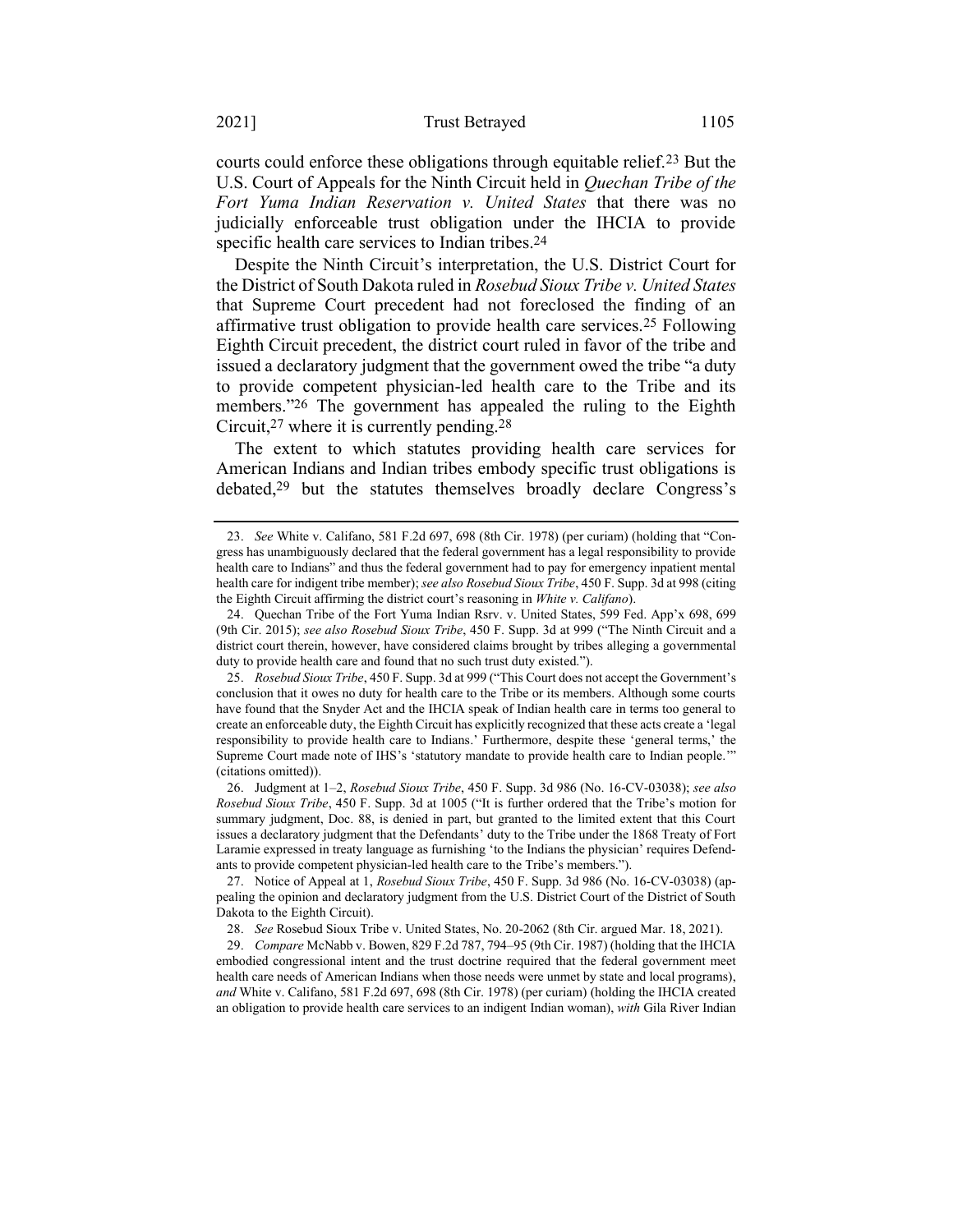<span id="page-8-1"></span><span id="page-8-0"></span>legislative policy to uphold the government's trust obligations.30 The executive branch and its constituent agencies likewise affirm this responsibility.31 But the Supreme Court in recent years has significantly narrowed the scope of the federal government's judicially enforceable trust obligations to American Indians. 32 This raises the question relevant to the Rosebud Sioux Tribe in IHS's forced closure of the tribe's sole provider of emergency health services: if courts cannot enforce IHS's statutory mandate to adequately maintain an IHS-operated hospital because the IHCIA does not embody federal trust responsibilities, then what purpose does the trust relationship serve? How can the federal trust relationship be meaningful at all, if the beneficiary of the trust relationship (American Indians and Indian tribes) cannot hold their trustee (the United States) accountable for the provision of services which they are entitled to by statute and common law?

This Comment will analyze the circuit split between the Eighth and Ninth Circuits on the issue of whether the IHCIA embodies a judicially enforceable trust obligation of the federal government to provide health care services to American Indians. This Comment will, in its second part,

31. *See, e.g.*, *Statement on the Reauthorization of the Indian Health Care Improvement Act*, 1 PUB. PAPERS 406 (Mar. 23, 2010) ("Our responsibility to provide health services to American Indians and Alaska Natives derives from the nation-to-nation relationship between the federal and tribal governments."); *see also Basis for Health Services*, INDIAN HEALTH SERV. (Jan. 2015), https://www.ihs.gov/newsroom/factsheets/basisforhealthservices/ [https://perma.cc/GCR6- NGEH] ("The trust relationship establishes a responsibility for a variety of services and benefits to Indian people based on their status as Indians, including health care.").

32. *See, e.g.*, Daniel I.S.J. Rey-Bear & Matthew L.M. Fletcher, *"We Need Protection from Our Protectors": The Nature, Issues, and Future of the Federal Trust Responsibility to Indians*, 6 MICH. J. ENV'T. & ADMIN. L. 397, 441 (2017) ("Regardless of what the Executive Branch may assert, it could not avoid the federal trust responsibility without a Supreme Court inclined to rule against Indians and skeptical of the federal trust responsibility."); Lincoln v. Vigil, 508 U.S. 182, 195 (1993) ("Whatever the contours of [the trust] relationship, . . . it could not limit the Service's discretion to reorder its priorities from serving a subgroup of beneficiaries to serving the broader class of all Indians nationwide."); United States v. Jicarilla Apache Nation, 564 U.S. 162, 165 (2011) ("The trust obligations of the United States to the Indian tribes are established and governed by statute rather than the common law, and in fulfilling its statutory duties, the Government acts not as a private trustee but pursuant to its sovereign interest in the execution of federal law.").

Cmty. v. Burwell, No. 14-CV-00943, 2015 WL 997857, at \*4–5 (D. Ariz. Mar. 6, 2015) (finding that the Indian Self-Determination and Education Assistance Act and other related health care legislation did not indicate government responsibility for providing services).

<sup>30.</sup> *See* Act of Nov. 2, 1921 (Snyder Act), Pub. L. No. 67-85, ch. 115, 42 Stat. 208, 208–09 (codified as amended at 25 U.S.C. § 13) ("[T]he Bureau of Indian Affairs, under the supervision of the Secretary of the Interior, shall direct, supervise, and expend such moneys as Congress may from time to time appropriate, for the benefit, care, and assistance of the Indians throughout the United States for the following purposes: General support and civilization, including education. For relief of distress and conservation of health. . . . For the employment of . . . physicians . . . ."); *see also*  Indian Health Care Improvement Act, 25 U.S.C. § 1602 ("[I]t is the policy of this Nation, in fulfillment of its special trust responsibilities and legal obligations to Indians—(1) to ensure the highest possible health status for Indians and urban Indians and to provide all resources necessary to effect that policy . . . .").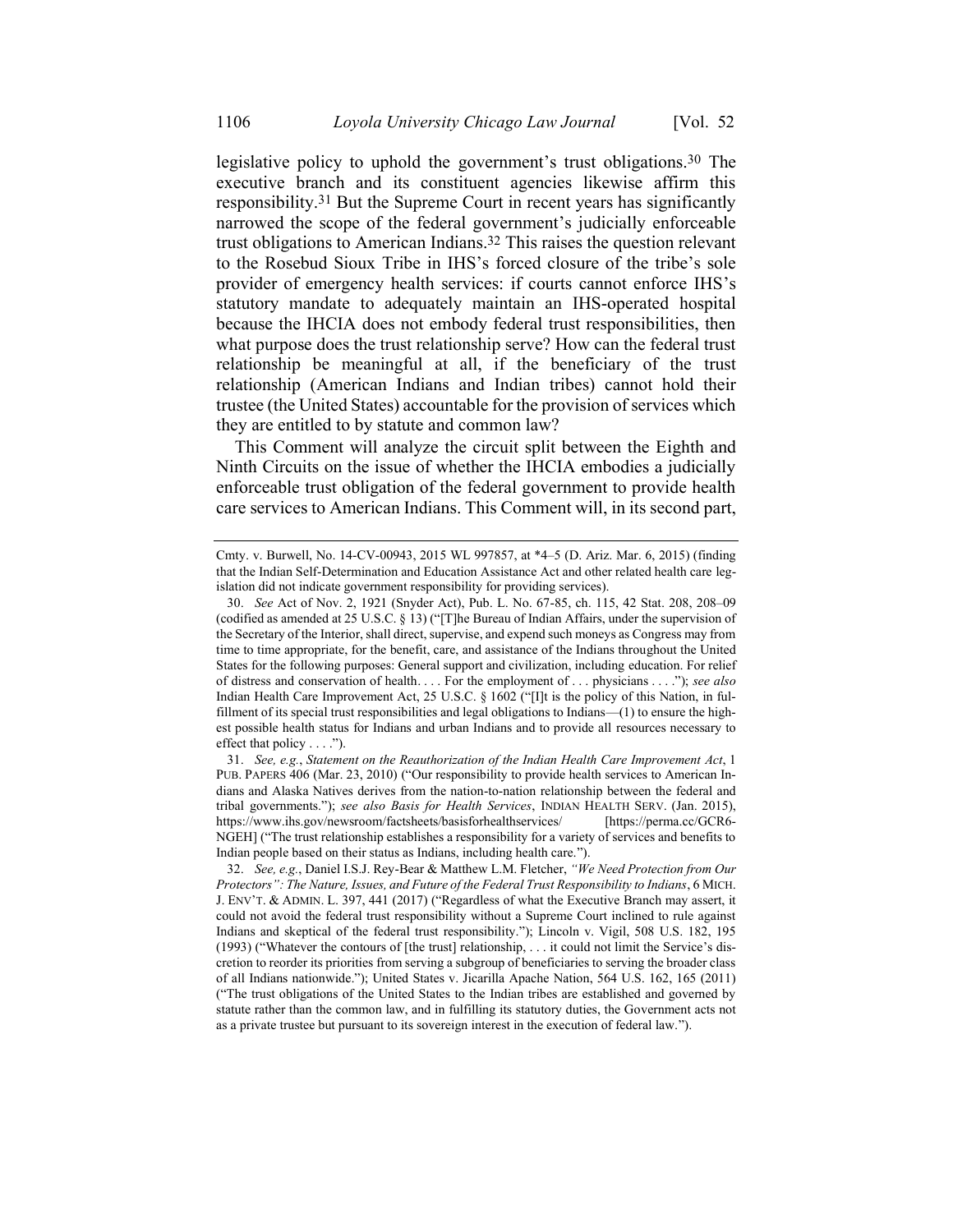trace the development of the trust doctrine and the Court's interpretation of the relationship between the federal government and American Indian tribes and their members. It will also discuss Congress's affirmation of the federal trust doctrine's principles through legislation providing health care services to tribes.

In its third part, this Comment will discuss the respective Eighth and Ninth Circuit holdings and how the district court in *Rosebud Sioux Tribe v. United States* applied the Eighth Circuit's reasoning to reach its judgment in favor of the tribe. In the fourth part, this Comment will show that the Ninth Circuit based its reasoning on a flawed interpretation of previous Supreme Court holdings on top of an imprecise application of these holdings to the facts of the case it considered. Further, this part predicts that the Supreme Court would most likely agree with the government's similarly flawed reasoning in its *Rosebud Sioux Tribe*  appeal. Finally, this Comment will propose that a radical judicial reinterpretation of the trust doctrine—one that would simultaneously return to federal common law principles while adopting current international law principles—could rehabilitate the trust doctrine as a right with a remedy. American Indians and Indian tribes could then enjoin the federal government to provide the health care services they are entitled to receive.

#### II. HISTORICAL BACKGROUND: THE TRUST DOCTRINE AND HEALTH CARE

Before discussing the Eighth and Ninth Circuits' divergent approaches to the federal trust doctrine and the subsequent application in *Rosebud Sioux Tribe v. United States*, it is necessary to trace the development of this unique legal doctrine, from its earliest articulation by Chief Justice John Marshall through the most recent Supreme Court holdings. These cases also implicate the government's provision of health care services to American Indians and Indian tribes. Thus, it is also important to understand Congress's health care legislation and policy for American Indians and the executive branch's role in implementing this legislation.

#### <span id="page-9-0"></span>*A. The Federal Trust Doctrine*

The federal trust doctrine's earliest formulations took shape out of the treaty tradition derived from seventeenth- and eighteenth-century international law33 and the Supreme Court's subsequent interpretation of the legal relationship between indigenous American peoples and

<sup>33.</sup> *See* 1 COHEN'S HANDBOOK OF FEDERAL INDIAN LAW § 1.02[1] (Nell Jessup Newton, ed., 2019), LEXIS [hereinafter COHEN'S HANDBOOK] (describing European concepts of customary international law that influenced British, and later American, policy toward Indian tribes during the colonial era).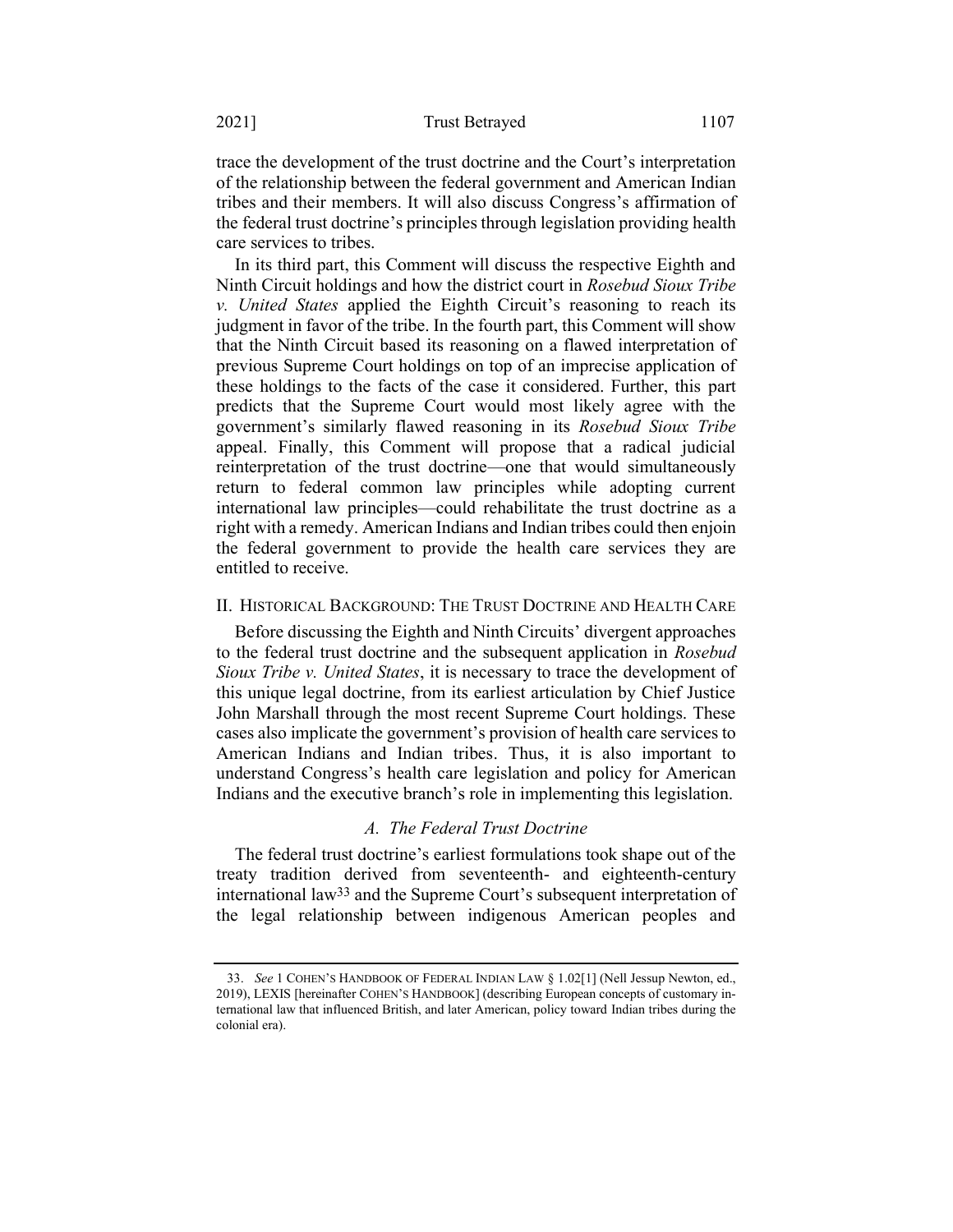<span id="page-10-0"></span>European colonizers.34 The Court's first characterization of this relationship both recognized tribal sovereignty in theory while subjugating it in practice to the presumed Anglo-American supremacy of the era.35 The treaty tradition, nonetheless, recognized inherent tribal sovereignty and required by law that the European (and later, American) governments provide goods, ongoing services, and protection from external interference to Indian tribes in exchange for their land—basic principles upon which the common law articulation of the federal trust doctrine was founded.36

The trust doctrine evolved through periods where the Court asserted its presumed Eurocentric cultural superiority as justification for the federal government exercising complete control as the "guardian" over Indian tribes as a "ward," to justify its exploitation of tribal land and resources.37 Eventually, the Court came to describe the federal trust doctrine through principles of agency law, by virtue of both the de facto control the federal government had assumed over indigenous lands and resources over time and de jure control gained through federal

<sup>34.</sup> *See* RESTATEMENT (THIRD) OF THE LAW OF AMERICAN INDIANS, *supra* note [19,](#page-6-0) § 4 cmt. a ("The trust relationship is based on the original understanding at the time of the Founding of the government-to-government relationship of preexisting sovereigns. The Supreme Court initially analogized the relationship of Indian tribes to the United States to a doctrine of the law of nations: that when a stronger sovereign assumes authority over a weaker sovereign, the stronger one assumes a duty of protection for the weaker one, which does not surrender its right to self-government. The trust relationship was first exemplified during the treaty-making process, where the United States either explicitly or implicitly agreed to protect individual Indians and Indian tribes from outsiders in exchange to title to what would become the vast public domain.").

<sup>35.</sup> *See, e.g.*, Johnson v. M'Intosh, 21 U.S. (8 Wheat.) 543, 573–74 (1823) (articulating the "law of discovery," by which European powers adhered to a doctrine of international law giving European powers exclusive claim to the title of land to the "discoverer" against all other European countries, whereas native peoples, though recognized as sovereigns, had only the "right of occupancy" to their newly "discovered" lands); *see also id.* at 588–92 (rationalizing the European conquest of the Americas and the United States' rightful accession to this legacy based on the inherent right of stronger, "civilized" nations to conquer and then control native inhabitants viewed as "fierce savages" by Europeans); Note, *Rethinking the Trust Doctrine in Federal Indian Law*, 98 HARV. L. REV. 422, 424–25 (1984) [hereinafter *Rethinking the Trust Doctrine*] (describing Chief Justice Marshall's derivation of the trust doctrine from his own moral judgment that obliged the United States to act as guardian to Indian tribes, as a stronger nation to a weaker nation).

<sup>36.</sup> *See* Rey-Bear & Fletcher, *supra* not[e 32,](#page-8-0) at 402 ("[F]ederal-Indian treaties and agreements are essentially contracts between sovereign nations, which typically secured peace with Indian tribes in exchange for land cessions, which provided legal consideration for the ongoing performance of federal trust duties."); COHEN'S HANDBOOK, *supra* note [33,](#page-9-0) § 1.03[1] ("Basic principles developed during this period [1789–1871] have nevertheless survived. Most notable are the general tenets that Indian tribes are governments, . . . [and] that the United States has a special trust obligation to Indians . . . .").

<sup>37.</sup> *See Rethinking the Trust Doctrine*, *supra* not[e 35,](#page-10-0) at 426–27 (describing the cultural theory of trust responsibilities from the late nineteenth through early twentieth centuries where the Court emphasized American Indians' lack of civilization as justification for Congress to exert plenary power over them).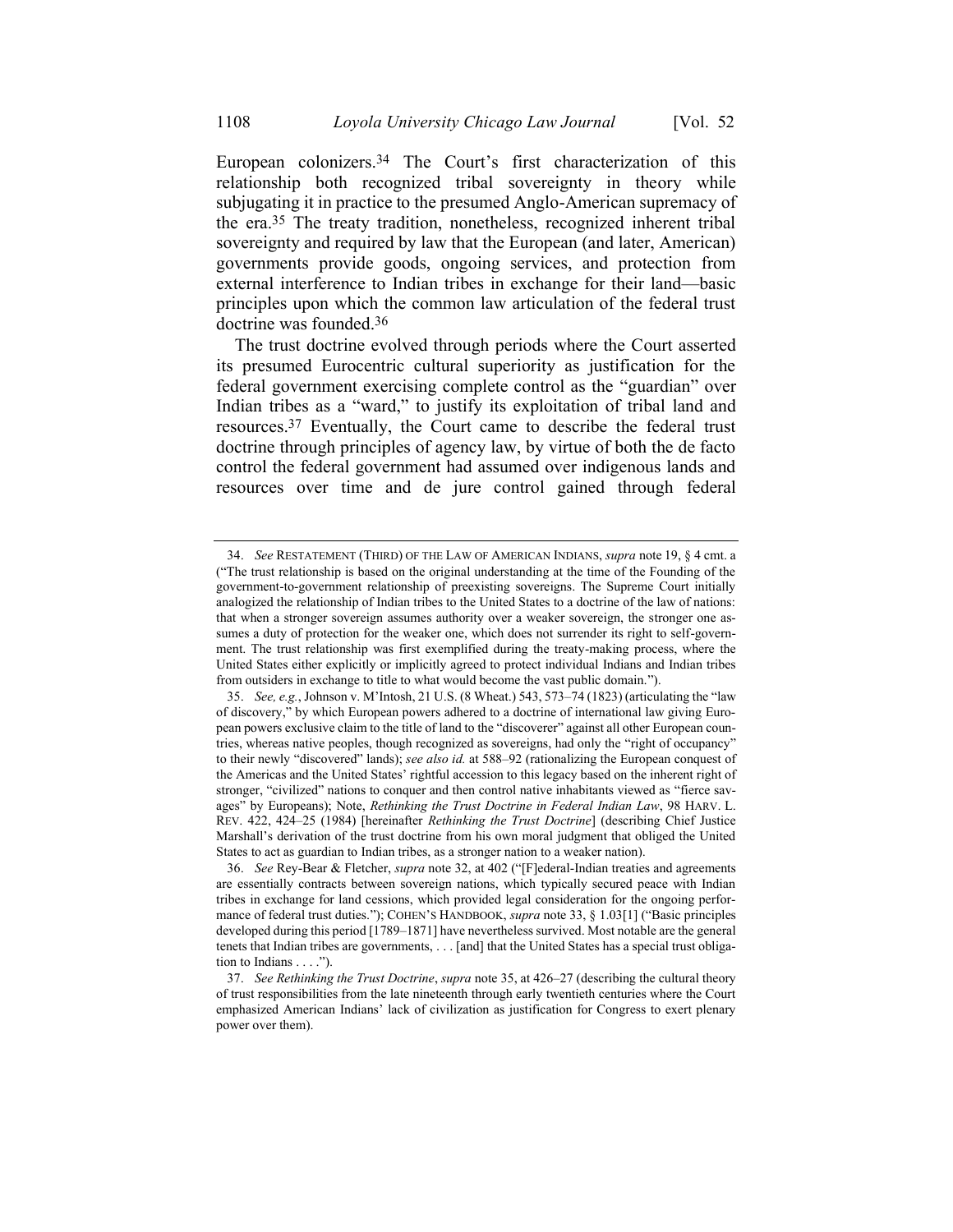legislation.38 The Court now understands the federal government's fiduciary obligations to American Indian tribes under the federal trust doctrine as limited only to situations where the government, pursuant to statute or regulations, exercises exclusive or near exclusive control over tribal property.39

# 1. The Trust Doctrine's Development: The Treaty Era and the Marshall Trilogy

<span id="page-11-0"></span>In the post-Contact, pre-Revolution era, English law required colonial land acquisitions from indigenous peoples to take place—at least nominally—through negotiated purchases memorialized in treaties with Indian tribes.40 During the American Revolutionary War, the Continental Congress engaged as a sovereign government in treaty-making and diplomacy with Indian tribes, pledging mutual assistance, boundary recognition, and cessation of hostilities.<sup>41</sup> The treaty tradition continued after the war ended, and early treaties guaranteed the United States

<sup>38.</sup> *See id.* at 427–28 (describing the control theory of the trust doctrine, whereby the United States' trust obligations as a fiduciary flow from the government's control over tribal land and resources).

<sup>39.</sup> *See, e.g.*, United States v. Mitchell (*Mitchell I*), 445 U.S. 535, 542 (1980) (holding that the General Allotment Act did not obligate the federal government's exclusive management of tribal lands, so no fiduciary obligations attached under the Act); United States v. White Mountain Apache Tribe, 537 U.S. 465, 474–75 (2003) (holding that the federal government could be held liable for money damages for failing to preserve the historic property it exclusively occupied and held in trust on the White Mountain Apache reservation); United States v. Navajo Nation (*Navajo Nation I*), 537 U.S. 488, 506–07 (2003) (holding that the government could not be held liable in money damages for breach of fiduciary obligations regarding the tribe's coal mine leasing royalties because the applicable governing statute and regulations did not provide the requisite substantive law to infer a trust relationship); United States v. Jicarilla Apache Nation, 564 U.S. 162, 173–74 (2011) ("The Government, of course, is not a private trustee. Though the relevant statutes denominate the relationship between the Government and the Indians a 'trust,' that trust is defined and governed by statutes rather than the common law. As we have recognized in prior cases, Congress may style its relations with the Indians a 'trust' without assuming all the fiduciary duties of a private trustee, creating a trust relationship that is 'limited' or 'bare' compared to a trust relationship between private parties at common law." (citations omitted)).

<sup>40.</sup> *See* COHEN'S HANDBOOK, *supra* not[e 33,](#page-9-0) § 1.02[1] (describing the competing seventeenthand eighteenth-century European legal theories regarding European settlers' rights to Native-occupied lands in the Americas and dealings with Native peoples for acquisition of the land). "The English colonists, like the Dutch, Spanish, and French, also maintained the practice of dealing with tribal governments through treaties recognizing their sovereignty." *Id.* Despite the legal requirement to acquire land through negotiations and treaty purchases with tribes, settlers did not consistently implement these laws, nor did they view or treat Native peoples as their equals. *Id.* Settlers broke treaties, disrespected negotiated boundary lines, and when Native peoples defended their land from intrusion, colonists responded with violence and conquest, resulting in further dispossession of Native land. *Id.*; *see also* JILL LEPORE, THESE TRUTHS: A HISTORY OF THE UNITED STATES 52– 59 (2018) (discussing European justifications for the right to occupy Native land and make war on Native peoples when they "rebelled" against settlers and their governments).

<sup>41.</sup> *See* COHEN'S HANDBOOK, *supra* note [33,](#page-9-0) § 1.02[2].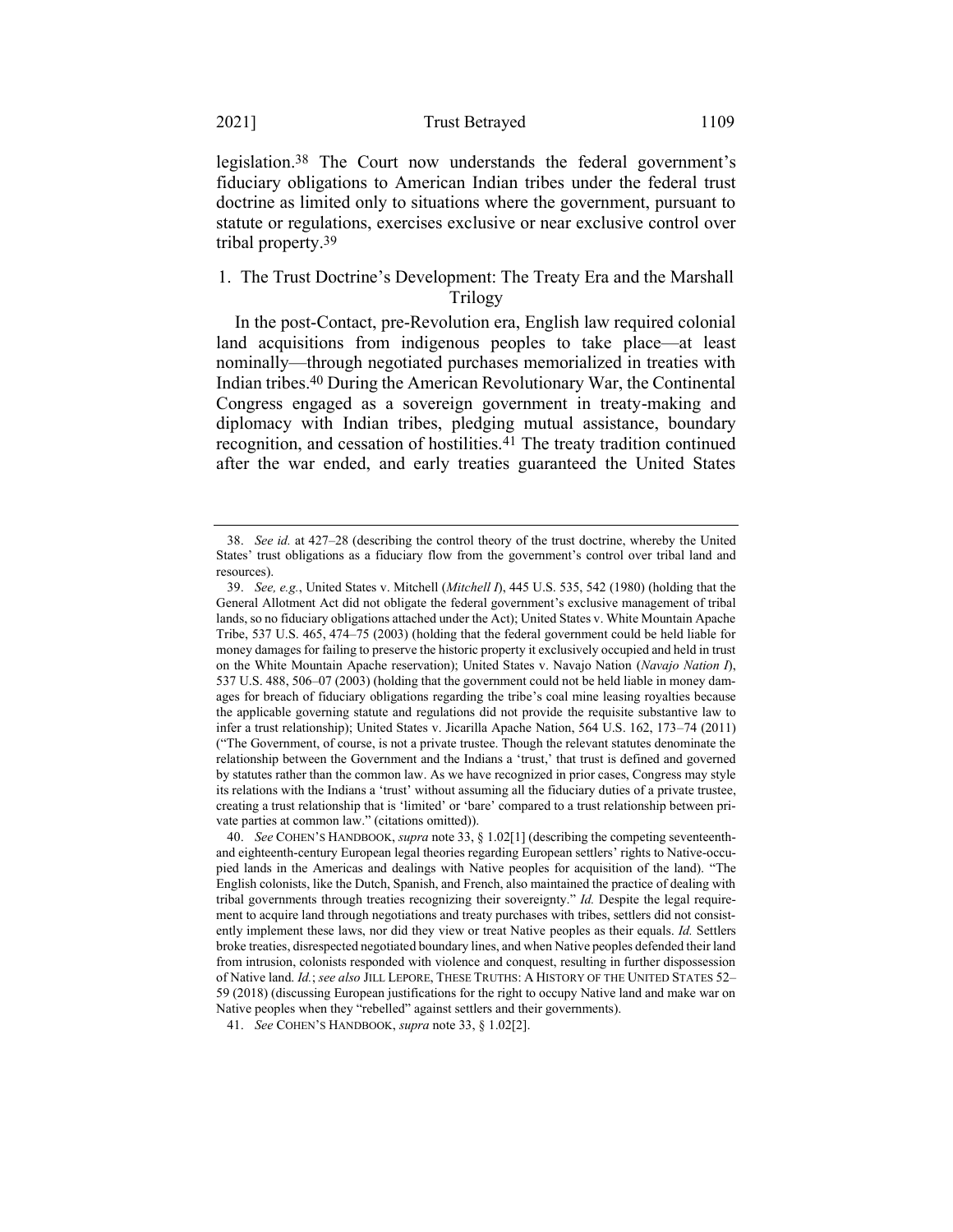<span id="page-12-1"></span>receiving Indian tribes "into their protection."42 Treaties also expressed the United States' obligation to provide services to tribes as part of the bargained exchanges.43 Therefore, treaties both recognized tribal sovereignty and ongoing obligations, which came to be viewed as trust responsibilities owed by one sovereign to another under its protection.44

<span id="page-12-2"></span>The common law articulation of the relationship between the federal government and American Indian tribes developed in the early days of the Supreme Court with the "Marshall Trilogy" cases.45 *Johnson v. M'Intosh* was the first Supreme Court case to consider the nature of American Indian tribes' title to their land in relation to the United States' claim of sovereignty, which was grounded in the European understanding of international law of the day.46 Chief Justice Marshall articulated the "law of discovery" as essential to the law of nations, which entailed that the European power that "discovered" a land reserved the rights (1) to

44. *See* COHEN'S HANDBOOK, *supra* note [33,](#page-9-0) § 1.03[1] ("The treaty tradition placed the word of the federal government behind the recognition of tribal sovereignty and federal trust obligations; these pledges, in turn, have fundamentally shaped Indian law and policy."); *see also* Mary Christina Wood, *Indian Land and the Promise of Native Sovereignty: The Trust Doctrine Revisited*, 1994 UTAH L. REV. 1471, 1495–99 (describing the origins and early development of the trust doctrine wherein treaties recognized tribal sovereignty, pledged to protect tribes from external interference, and promised the provision of goods and services).

<span id="page-12-0"></span><sup>42.</sup> *Id.* (quoting Treaty with the Six Nations, 1784, 7 Stat. 15 (Treaty at Fort Stanwix)); *see also* RESTATEMENT (THIRD) OF THE LAW OF AMERICAN INDIANS, *supra* note [19,](#page-6-0) § 4 Reporters' Notes, cmt. a (listing twelve examples of treaties completed from 1784 through 1861 between the federal government and various Indian tribes, which incorporated language relating to the government's obligation to "protect" tribes). In its original context, this legal term of art from international law referred to the federal government's ongoing duty to preserve tribal property and self-government from external interference, not to control tribes' internal affairs. *Id.* 

<sup>43.</sup> *See* RESTATEMENT (THIRD) OF THE LAW OF AMERICAN INDIANS, *supra* note [19,](#page-6-0) § 4 cmt. a; *see also* COHEN'S HANDBOOK, *supra* note [33,](#page-9-0) § 1.03[1] ("Treaties frequently called for the United States to deliver goods and services to the tribes as part of an exchange for vast amounts of Indian land. . . . Provisions were also commonly made for health and education services."); Rey-Bear & Fletcher, *supra* note [32,](#page-8-0) at 402 ("In particular, federal-Indian treaties and agreements are essentially contracts between sovereign nations, which typically secured peace with Indian tribes in exchange for land cessions, which provided legal consideration for the ongoing performance of federal trust duties. In terms of consideration, it is beyond question that the United States has long reaped the benefit of vast cessions of Indian lands in exchange for its voluntarily and unilaterally imposed trust relationship." (footnotes omitted)).

<sup>45.</sup> *See* Matthew L.M. Fletcher, *A Short History of Indian Law in the Supreme Court*, HUM. RTS., May 2015, at 3, 3 (summarizing the "Marshall Trilogy" cases of Johnson v. M'Intosh, 21 U.S. 543 (1823), Cherokee Nation v. Georgia, 30 U.S. 1 (1831), and Worcester v. Georgia, 31 U.S. 515 (1832), and their respective holdings); *see generally*, AMERICAN INDIAN LAW DESKBOOK §§ 1:1– 1:2, Westlaw (database updated June 2020).

<sup>46.</sup> *See* Eric Kades, *History and Interpretation of the Great Case of* Johnson v. M'Intosh, 19 LAW & HIST. REV. 67, 70 (2001); *see also* COHEN'S HANDBOOK, *supra* not[e 33,](#page-9-0) § 5.07[1] & n.3 (citing *Johnson v. M'Intosh* as establishing the existence and scope of Indian title to property). The case considered whether private buyers could purchase land from Indian tribes or whether the government maintained the exclusive purchasing rights. *See* Johnson v. M'Intosh, 21 U.S. (8 Wheat.) 543, 544–72 (1823) (reciting the factual background of the land purchase claims in question and summarizing the arguments of the plaintiffs and defendants).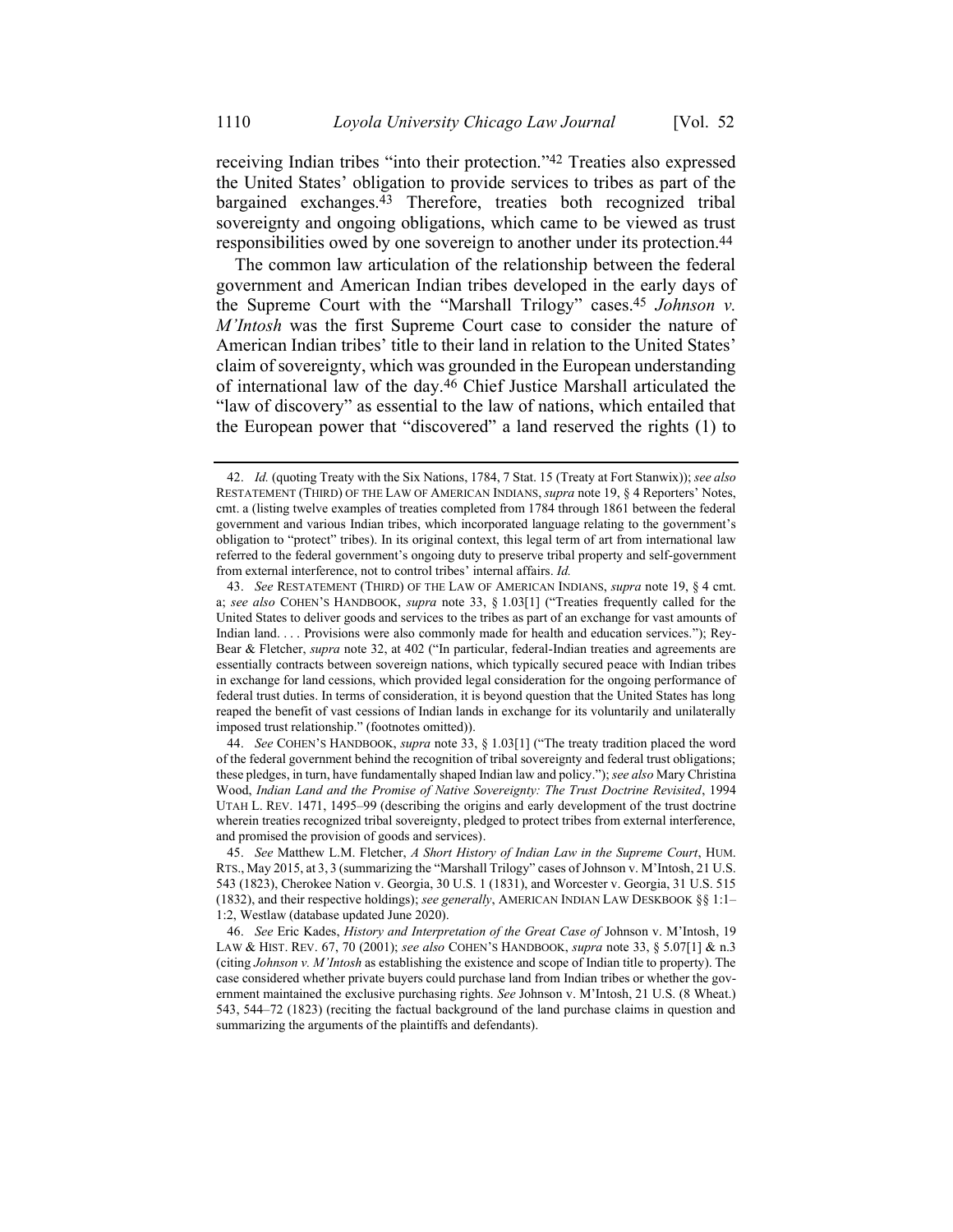exclude other European nations and (2) to determine by their own laws their relationship with the indigenous occupants, including the right to acquire land.47 This articulation both recognized Native peoples' sovereignty—which presumed they must be dealt with on a nation-tonation basis—while designating their status as inferior to the nations of Europe.48 This holding both established a relationship between superior and inferior sovereigns and provided a legal basis for more efficiently appropriating American Indian lands.49

The next two Marshall Trilogy cases, *Cherokee Nation v. Georgia* and *Worcester v. Georgia*, further clarified the Court's view of Indian tribes as sovereign nations, albeit nations of an inferior status, and first directly

Those relations which were to exist between the discoverer and the natives, were to be regulated by themselves. The rights thus acquired being exclusive, no other power could interpose between them.

*Johnson*, 21 U.S. at 573 (emphasis added); *see also* Kades, *supra* not[e 46,](#page-12-0) at 71 (describing a twostep rule outlined in *Johnson*: first to determine the right to exclude other nations from acquiring land via the "discovery rule," and second for each nation to determine by its own laws how to acquire land from native peoples).

48. In the establishment of these relations, the rights of the original inhabitants were, in no instance, entirely disregarded; but were necessarily, to a considerable extent, impaired. They were admitted to be the rightful occupants of the soil, with a legal as well as just claim to retain possession of it, and to use it according to their own discretion; but their rights to complete sovereignty, as independent nations, were necessarily diminished, and their power to dispose of the soil at their own will, to whomsoever they pleased, was denied by the original fundamental principle, that discovery gave exclusive title to those who made it.

While the different nations of Europe respected the right of the natives, as occupants, they asserted the ultimate dominion to be in themselves; and claimed and exercised, as a consequence of this ultimate dominion, a power to grant the soil, while yet in possession of the natives. These grants have been understood by all, to convey a title to the grantees, subject only to the Indian right of occupancy.

The history of America, from its discovery to the present day, proves, we think, the universal recognition of these principles.

*Johnson*, 21 U.S. at 574. According to Chief Justice Marshall, this status denied American Indian tribes full fee title to their land and the right of alienation to anyone but the federal government. *Id.* at 591–92 ("[T]he Indian inhabitants are to be considered merely as occupants, to be protected, indeed, while in peace, in the possession of their lands, but to be deemed incapable of transferring the absolute title to others.").

49. *See* Kades, *supra* not[e 46,](#page-12-0) at 110–13 (arguing that the Court was motivated in part to justify the federal government's exclusive sovereign right to deal with another sovereign, thus allow it to efficiently obtain more land).

<sup>47.</sup> But, as they were all in pursuit of nearly the same object, it was necessary, in order to avoid conflicting settlements, and consequent war with each other, to establish a principle, which all should acknowledge as the law by which the right of acquisition, which they all asserted, should be regulated as between themselves. This principle was, that discovery gave title to the government by whose subjects, or by whose authority, it was made, against all other European governments, which title might be consummated by possession.

The exclusion of all other Europeans, *necessarily gave to the nation making the discovery the sole right of acquiring the soil from the natives*, and establishing settlements upon it. It was a right with which no Europeans could interfere. It was a right which all asserted for themselves, and to the assertion of which, by others, all assented.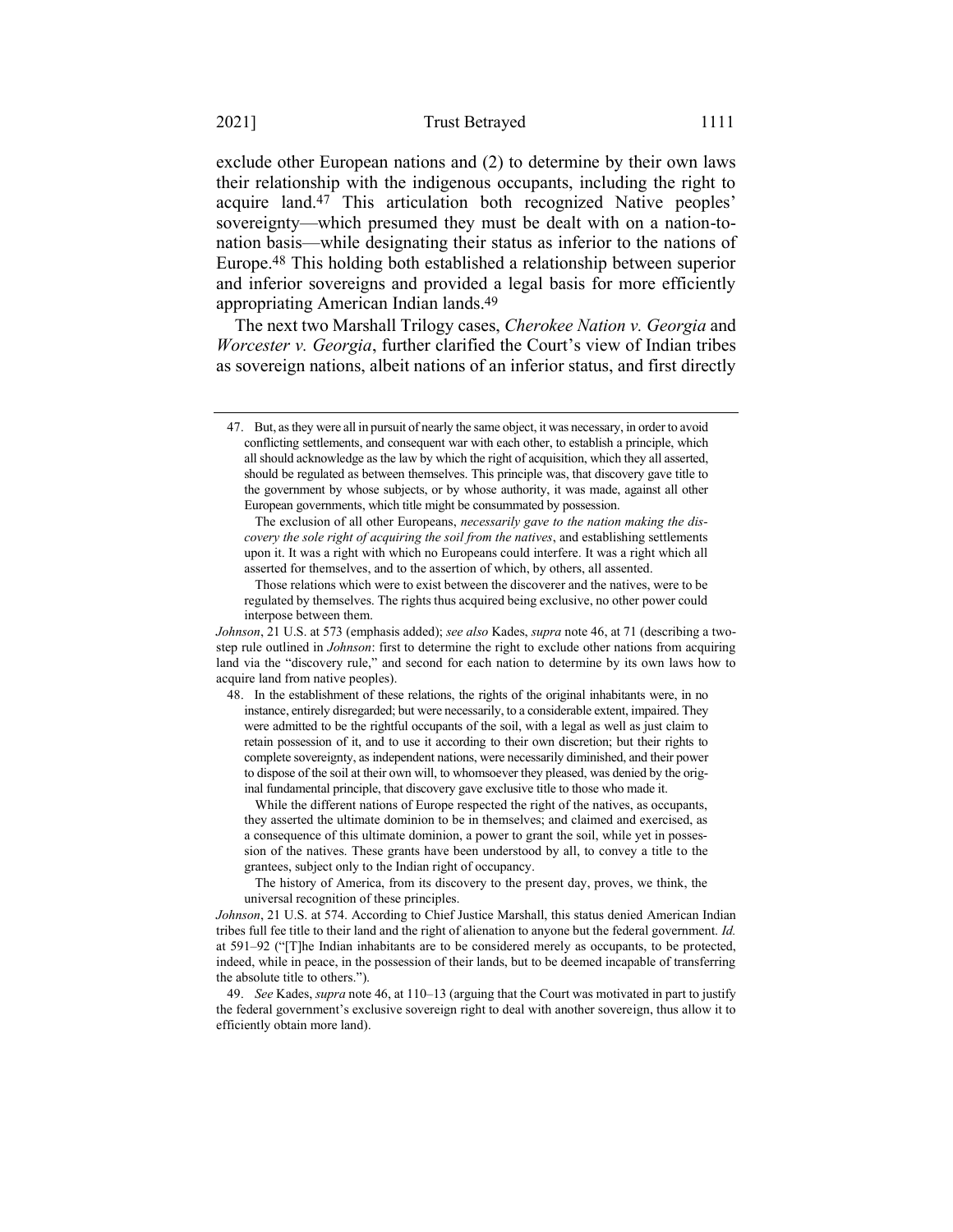<span id="page-14-0"></span>alluded to the federal trust doctrine.50 In *Cherokee Nation*, Chief Justice Marshall termed Indian tribes "domestic dependent nations," with a relationship to the United States resembling "that of a ward to his guardian."51 Again, this concept derived from Eurocentric international law of the time, when a stronger sovereign nation took a weaker nation into its protection.52 But in the American context, Chief Justice Marshall created "a new legal entity."53 Tribes were sovereigns with a government-to-government relationship with the United States, somewhat like that of the states to the federal government.<sup>54</sup> But by analogizing to the guardian-ward relationship, the Court also alluded to the federal government's ongoing fiduciary responsibilities toward Indian tribes inherent in this type of trust relationship.55

The following year, Chief Justice Marshall further elaborated on this new type of relationship in *Worcester v. Georgia*. 56 The Court reaffirmed the Cherokee Nation's sovereignty in its own territory, subject to no state

52. *See* Rey-Bear & Fletcher, *supra* note [32,](#page-8-0) at 413 (explaining the dynamics of the United States recognizing Indian tribes as "under its protection"); *see also* COHEN'S HANDBOOK, *supra*  not[e 33,](#page-9-0) § 5.07[1] (describing the international law origins of the trust doctrine). For discussion on this legal term of art in international law, see sources cited *supra* note [42.](#page-12-1)

53. LEPORE, *supra* not[e 40,](#page-11-0) at 215; *see also* Wood, *supra* note [44,](#page-12-2) at 1498 ("It has often been said that the relationship of Indian tribes to the federal government is unlike any other, or *sui generis*.").

54. Rey-Bear & Fletcher, *supra* not[e 32,](#page-8-0) at 413.

56. Worcester v. Georgia, 31 U.S. (6 Pet.) 515, 561 (1832). The Court declared that Georgia had unlawfully exercised state jurisdiction on Cherokee land. *Id.*

<sup>50.</sup> *See* Reid Peyton Chambers, *Judicial Enforcement of the Federal Trust Responsibility to Indians*, 27 STAN. L. REV. 1213, 1215–20 (1975) (discussing the relationship between tribal nations and the federal government in the trust doctrine as expressed by the Marshall Court's decisions in *Cherokee Nation v. Georgia* and *Worcester v. Georgia*); *see also* Sharon O'Brien, *Tribes and Indians: With Whom Does the United States Maintain a Relationship?*, 66 NOTRE DAME L. REV. 1461, 1464 (1991) ("The first legal interpretations of tribal status and federal-tribal relations appeared in the seminal *Cherokee Nation v. Georgia* and *Worcester v. Georgia* decisions by Chief Justice John Marshall.").

<sup>51.</sup> Cherokee Nation v. Georgia, 30 U.S. (5 Pet.) 1, 17 (1831) ("Though the Indians are acknowledged to have an unquestionable, and, heretofore, unquestioned right to the lands they occupy, until that right shall be extinguished by a voluntary cession to our government; yet it may well be doubted whether those tribes which reside within the acknowledged boundaries of the United States can, with strict accuracy, be denominated foreign nations. They may, more correctly, perhaps, be denominated *domestic dependent nations*. They occupy a territory to which we assert a title independent of their will, which must take effect in point of possession when their right of possession ceases. Meanwhile they are in a state of pupilage. Their relation to the United States resembles that of a *ward to his guardian*." (emphasis added)).

<sup>55.</sup> *Id.* at 408. The "guardian-ward" characterization does not completely fit the nature of the relationship between the federal government and Indian tribes, though, because tribes do not lack legal capacity to act for themselves, as wards do. *Id.* Thus, the Marshallian conception of the trust relationship can rightly be criticized as paternalistic and racist, as it assumed Native peoples were not capable of acting in their own best interest, but instead relied on the "superior" judgment of Europeans. *See id.* at 408–09. But this characterization nonetheless also recognized inherent tribal sovereignty and legally cognizable fiduciary obligations, both of which are key foundational principles to understanding the common law articulation of the federal trust doctrine. *Id.*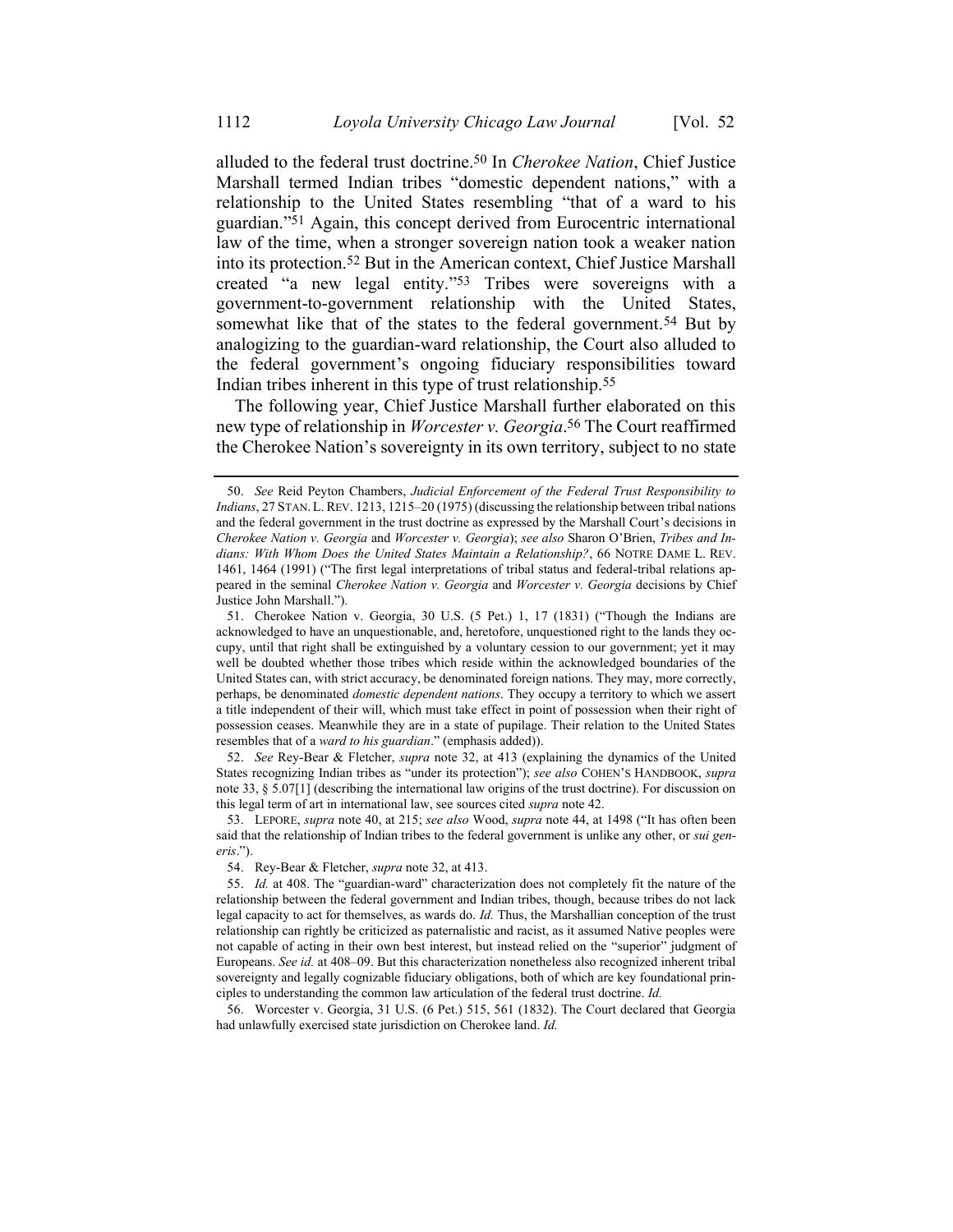government's jurisdiction over internal affairs.57 Despite this declaration that Georgia had no authority to act within Cherokee land, the executive branch, led by President Andrew Jackson, infamously refused to enforce the Court's judgment recognizing tribal sovereignty.58

Taken together, the Marshallian articulation of the trust relationship between the United States and Indian tribes simultaneously emphasized tribes' sovereign status while also deeming them dependent upon the United States.59 The United States was, in turn, bound by its responsibilities as a sovereign "trustee" for American Indian nations and by its treaty promises.60 These concepts tracked with Euro-American international law at the time.61 This trust relationship continued to develop throughout the nineteenth and twentieth centuries, when the United States' policies toward Indian tribes transitioned from expression in treaties to statutory law.

# 2. Congressional Plenary Control: Late Nineteenth- and Early Twentieth-Century Evolution of the Trust Doctrine

The tradition of treaty-making (and breaking) continued through waves of mid-nineteenth-century westward expansion until 1871, when Congress ended the practice of making treaties with Indian tribes with the Appropriations Act of March 3, 1871.62 After the 1871 Act, statutes and

<sup>57.</sup> *Id.* at 560–61 ("The very fact of repeated treaties with [the Cherokee tribe] recognizes [their title to self-government]; and the settled doctrine of the law of nations is, that a weaker power does not surrender its independence—its right to self government, by associating with a stronger, and taking its protection. A weak state, in order to provide for its safety, may place itself under the protection of one more powerful, without stripping itself of the right of government, and ceasing to be a state.").

<sup>58.</sup> LEPORE, *supra* note [40,](#page-11-0) at 215–16. The Cherokee were forced, soon after, to cede their remaining lands to Georgia and leave under threat of U.S. military force in the infamous Trail of Tears. *Id.* at 216.

<sup>59.</sup> *See* Chambers, *supra* note [50,](#page-14-0) at 1219–20 (discussing the Marshallian guardianship status conferred upon tribes as both recognizing tribes' sovereignty while also conferring the United States' protection); *see also Rethinking the Trust Doctrine*, *supra* not[e 35,](#page-10-0) at 423–25 (describing the Marshall Court holdings affirming the Cherokee Nation's sovereignty but also asserting its dependency upon the United States).

<sup>60.</sup> *See* Wood, *supra* not[e 44,](#page-12-2) at 1496–1500 (describing the "sovereign trusteeship" and its trust obligations).

<sup>61.</sup> *See* COHEN'S HANDBOOK, *supra* note [33,](#page-9-0) § 1.02[1] (discussing the European legal precedents embedded in the trust doctrine); *see also* Kades, *supra* not[e 46,](#page-12-0) at 71 (describing the European "law of discovery" put forth in *Johnson v. M'Intosh*); Rey-Bear & Fletcher, *supra* note [32,](#page-8-0) at 412 (noting the role of customary international law at the time of the writing of the Constitution in shaping federal Indian law and policy).

<sup>62.</sup> *See* COHEN'S HANDBOOK, *supra* not[e 33,](#page-9-0) § 1.03[9] (describing the termination of the practice of treaty-making but the validation by law of obligations made under previously ratified treaties, despite the frequent breaking or nonenforcement of treaty terms in practice); *see also* Act of Mar. 3, 1871, § 1, 16 Stat. 544, 566 (codified as amended at 25 U.S.C. § 71) ("*Provided*, That hereafter no Indian nation or tribe within the territory of the United States shall be acknowledged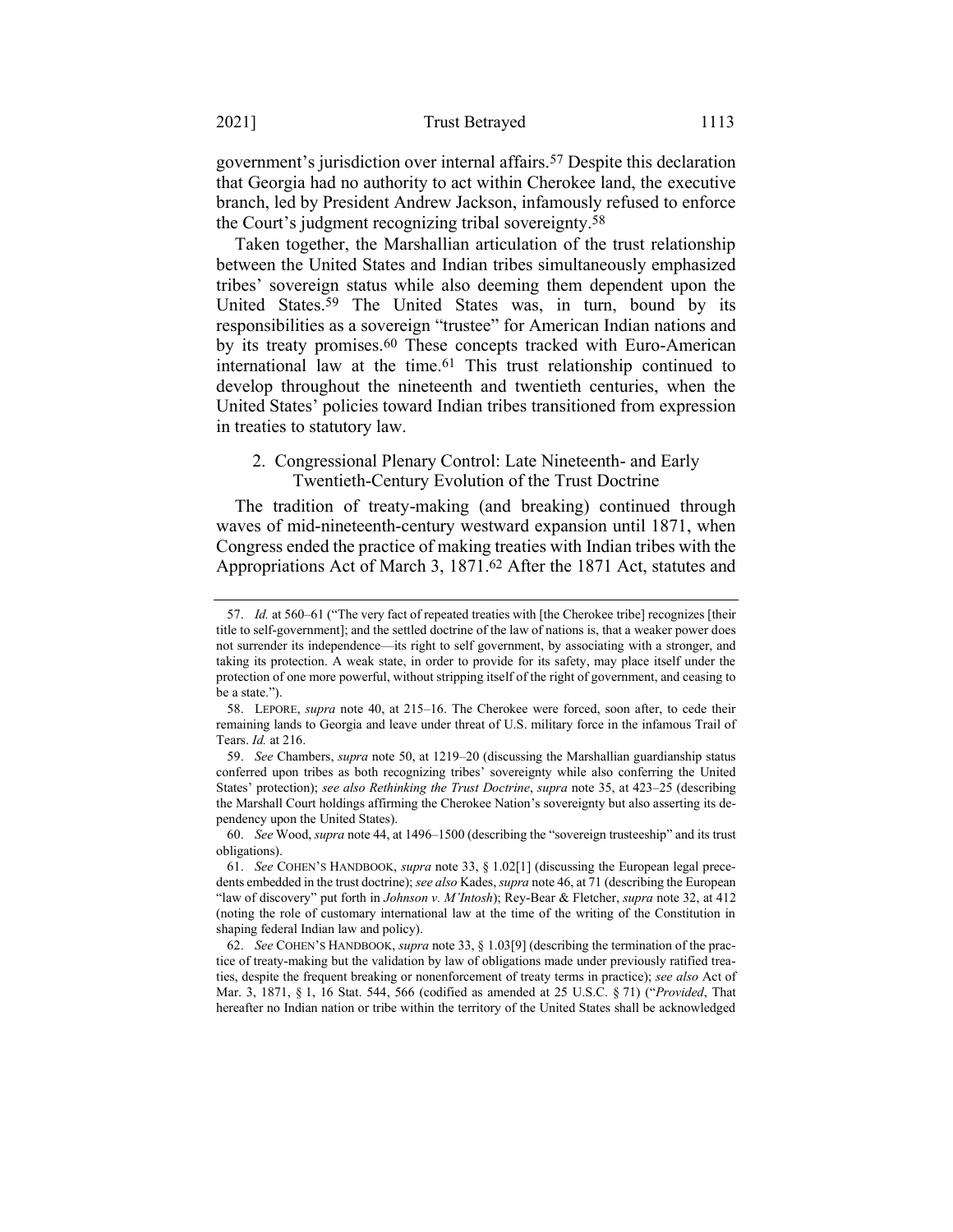executive orders expressed federal policy toward tribes, and the military and executive agencies enforced policy.63 Congress enacted the Snyder Act in 1921, one of the trust doctrine's earliest expressions in federal legislation.64 The Snyder Act authorized the Bureau of Indian Affairs to spend congressional appropriations "for the benefit, care and assistance of the Indians throughout the United States."65 During this period, the Court deepened its commitment to the "guardianship" relationship between Indian tribes and the government, the latter having by that point appropriated nearly all tribal lands, created the reservation system, and destroyed traditional ways of life.<sup>66</sup>

After deciding *Worcester v. Georgia* in 1832, the Court next considered the nature of the relationship between the federal government and Indian tribes more than fifty years later in *United States v. Kagama*. 67 Citing the Marshall Court's guardian-ward analogy, the Court emphasized tribes' dependency on the federal government's provision of goods and services68—a dependency into which they had been forced

66. *See Rethinking the Trust Doctrine*, *supra* note [35,](#page-10-0) at 426–27 (describing the Supreme Court's opinions in the late nineteenth and early twentieth centuries expounding the federal government's duty to "civilize" American Indians, which served as justification for seizing tribal lands); *see also* COHEN'S HANDBOOK, *supra* not[e 33,](#page-9-0) § 1.04 (describing the policy changes of the "Allotment and Assimilation" era from 1871–1928).

67. United States v. Kagama, 118 U.S. 375, 383–84 (1886); Chambers, *supra* not[e 50,](#page-14-0) at 1224; *see also* United States v. Nice, 241 U.S. 591, 597–98 (1916) (quoting *Kagama* and holding that Indians may be both citizens as well as subject to the guardianship of the United States). The plaintiff in *Kagama* challenged the constitutionality of Congress's extension of criminal jurisdiction over tribal citizens for crimes committed on Indian reservations. *Kagama*, 118 U.S. at 376. Considering the relationship between the United States and Indian tribes, the Court reasoned that, although Indians had once retained "a semi-independent position when they preserved their tribal relations; not as States, not as nations, not as possessed of the full attributes of sovereignty, but as a separate people, with the power of regulating their internal and social relations, and thus far not brought under the laws of the Union or of the State within whose limits they resided," Congress now retained exclusive jurisdiction to extend the laws of the United States over tribal citizens. *Id.* at 381–82, 384–85.

68. *Kagama*, 118 U.S. at 383–84 ("These Indian tribes *are* the wards of the nation. They are communities *dependent* on the United States. Dependent largely for their daily food. Dependent for their political rights. . . . From their very weakness and helplessness, so largely due to the course

or recognized as an independent nation, tribe, or power with whom the United States may contract by treaty: *Provided, further,* That nothing herein contained shall be construed to invalidate or impair the obligation of any treaty heretofore lawfully made and ratified with any such Indian nation or tribe.").

<sup>63.</sup> *See* COHEN'S HANDBOOK, *supra* not[e 33,](#page-9-0) § 1.04 (discussing the federal statutes developed in the period 1871–1928, including the General Allotment Act, the Citizenship Act of 1924, military campaigns against Western tribes, and policies carried out by the Bureau of Indian Affairs all of which generally carried out the "twin cornerstones" of federal Indian policy at the time of acquisition of land and cultural assimilation of Indians).

<sup>64.</sup> *Id.*

<sup>65.</sup> *Id.* (quoting Act of Nov. 2, 1921 (Snyder Act), 42 Stat. 208 (codified as amended at 25 U.S.C. § 13)). For further detail on the Snyder Act, see discussion *infra* Section II.B.2.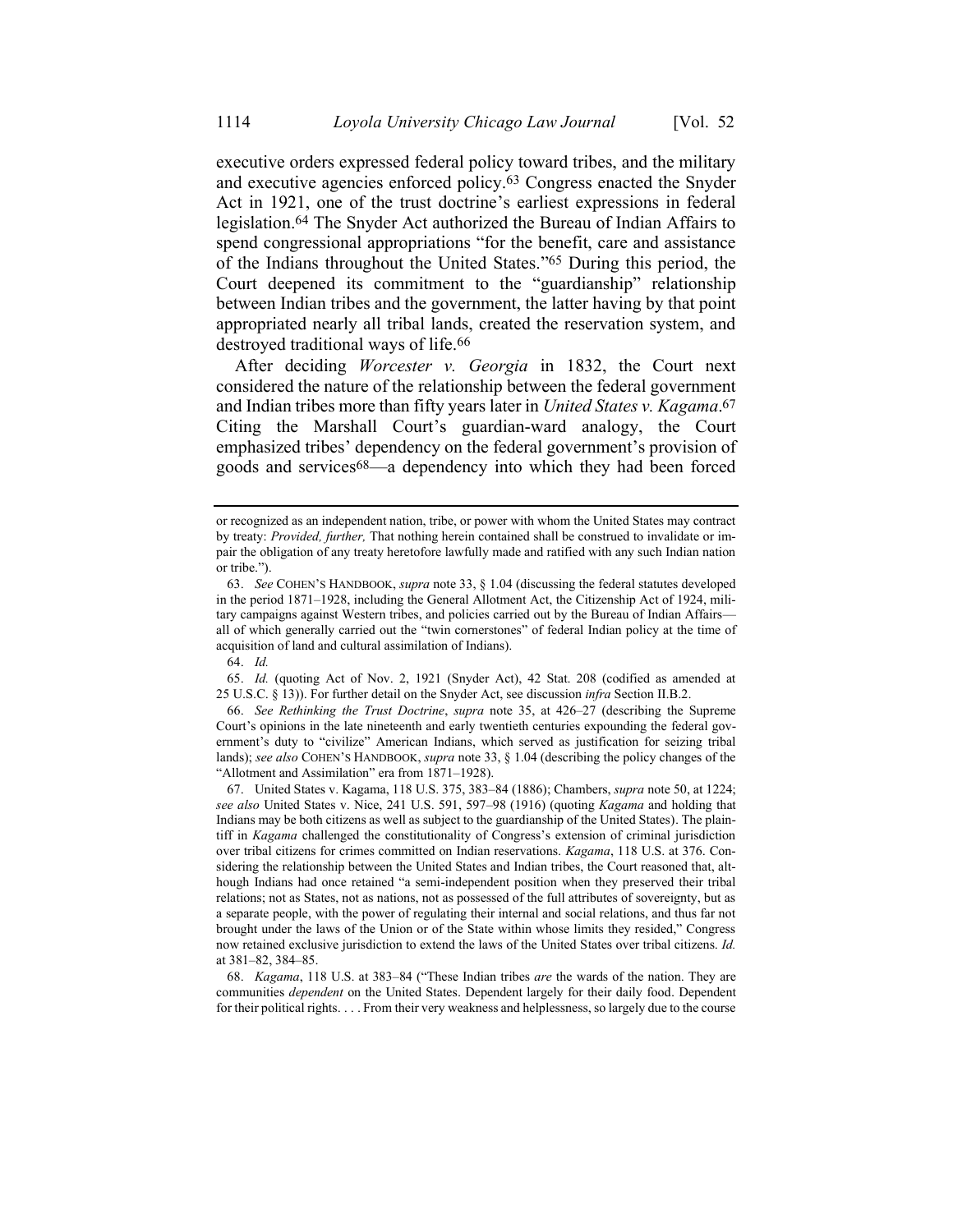precisely because of the United States' history of unfair dealings and treaty breaking. In 1903, the Court in *United States v. Rickert* declared American Indians "in a condition of pupilage," wherein one of the federal government's responsibilities was to "maintain[]" them in preparation for "assuming the habits of civilized life" and the eventual "privileges of citizenship," which had not yet been recognized. 69 The same year, in *Lone Wolf v. Hitchcock*, the Court declared Congress's "plenary authority" over Indian affairs, either pursuant to treaty or statute, and declared that Congress could unilaterally abrogate the terms of a treaty or the trust relationship if it decided to do so.70

The Court thus significantly undermined the foundational principles of tribal sovereignty and self-government in the federal trust doctrine's original common law articulation.71 But against the executive branch, the Court utilized the trust doctrine to place judicially enforceable restrictions on federal agencies' power over Indian land and property in several early twentieth century cases.72 These cases reinforced the federal trust doctrine with general fiduciary principles of the common law of trusts, at least with respect to managing tribal property, where the government

of dealing of the Federal Government with them, and the treaties in which it has been promised, there arises the duty of protection, and with it the power [exerted over them by the federal government.].").

<sup>69.</sup> United States v. Rickert, 188 U.S. 432, 437 (1903). In *Rickert*, the United States sued the treasurer and tax assessor of Roberts County, South Dakota, who had tried to assess taxes on improvements to allotments of land that several members of the Sisseton Band of Sioux Indians possessed under the General Allotment Act. *Id.* at 433. The Court held that the State could not tax United States property held in trust and granted only for occupation and use to the Indians as "wards of the Nation." *Id.* at 437.

<sup>70.</sup> Lone Wolf v. Hitchcock, 187 U.S. 553, 565–66 (1903); *see also* Chambers, *supra* not[e 50,](#page-14-0)  at 1225. In *Lone Wolf*, Congress had passed legislation changing the reservation lands of the Kiowa, Comanche, and Apache tribes without the consent of three-fourths of the adult males of the tribes, as required by the tribes' 1867 treaty with the government that had created the reservation. *See*  Lone Wolf, 187 U.S. at 554–63 (detailing the tribes' allegations of the United States' fraud and misrepresentations during the negotiation of an agreement with the federal government to sell tribal land and open it for settlement to white people). The Court held that Congress retained full authority to abrogate treaties with Indian tribes. *Id.* at 565–66. Thus, it did not matter that Congress had passed legislation that violated the 1867 treaty's terms, as Congress held unilateral authority to do so. *Id.* at 567–68.

<sup>71.</sup> *See Rethinking the Trust Doctrine*, *supra* not[e 35,](#page-10-0) at 427 & nn.25–26 (citing *Lone Wolf* and *Kagama* holdings that emphasized Congress's plenary control over tribal affairs and property); *see also* Chambers, *supra* note [50,](#page-14-0) at 1226 ("The effect of depriving tribes of land title [in the *Kagama* and *Lone Wolf* cases] was, as a practical as well as conceptual matter, destructive of the tribal powers of self-government confirmed in *Worcester*. This power of Congress recognized under the *Lone Wolf* rendition of the trust responsibility is manifestly awesome, perhaps, unlimited.").

<sup>72.</sup> *See* Chambers, *supra* not[e 50,](#page-14-0) at 1230–32 (arguing that in *Lane v. Pueblo of Santa Rosa*, *Cramer v. United States*, and *United States v. Creek Nation*, the Court held that federal executive agencies such as the Department of the Interior could not abrogate their fiduciary obligations to tribes with respect to the disposition or management of Indian lands).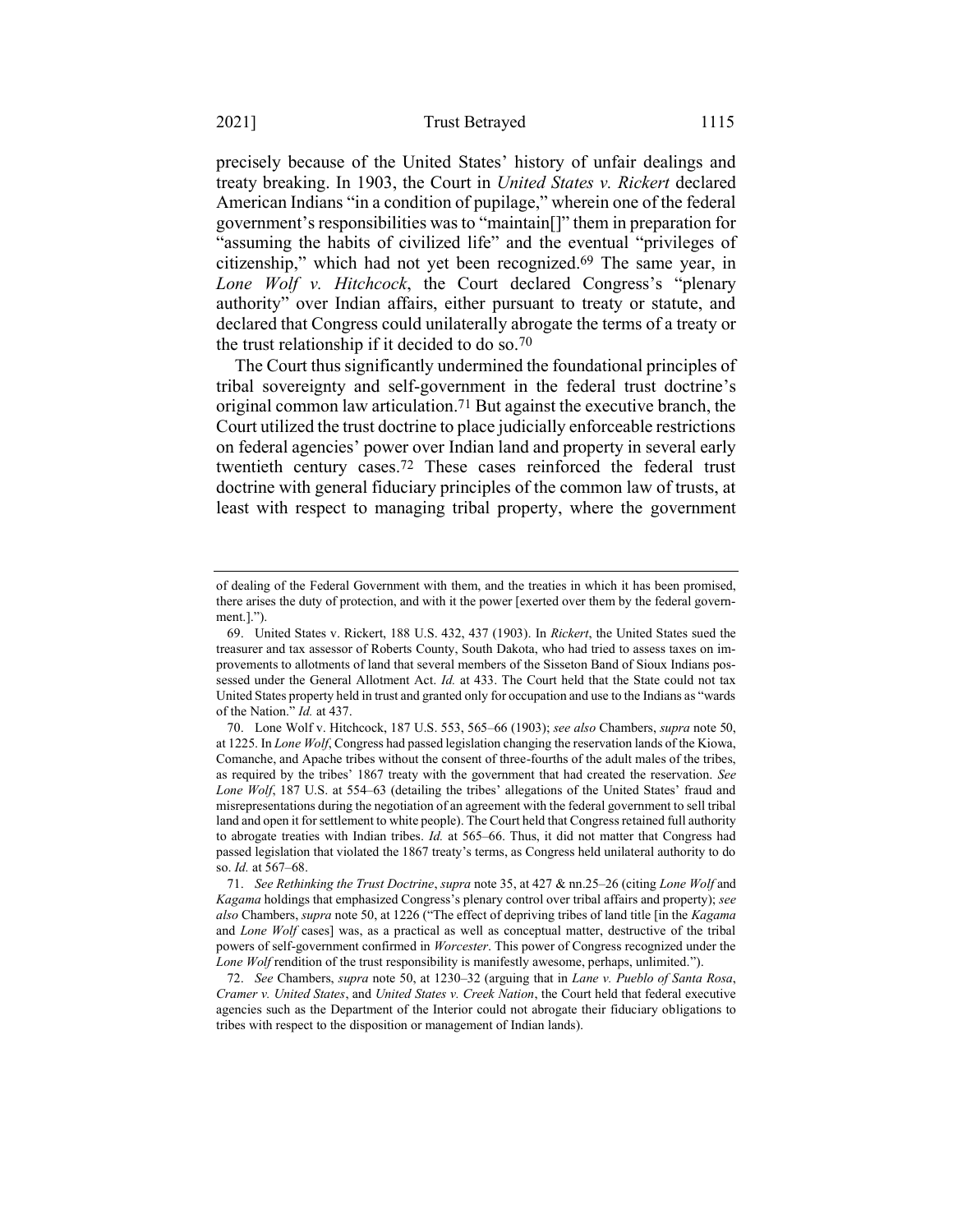could be judicially restrained from acting adversely to tribes' interests.73

The Court also later conceded that although Congress had plenary power over Indian affairs per *Lone Wolf*, that power was not absolute.74 Rather, Congress's power was limited by the responsibilities "inhering in . . . a guardianship,"75 which included the duty of protection and the duty to act in the tribe's best interests.76 Still, when interpreting the federal government's trust obligations under statutes enacted by Congress governing Indian affairs, the Court continued to rule narrowly as to the government's fiduciary duties as a trustee from this period onward.

# 3. Narrow Statutory Enforcement: The Court's Interpretation of the Federal Trust Doctrine Since 1980

Over the past forty years, the Court has addressed in several landmark cases the extent to which federal legislation embodies judicially enforceable fiduciary obligations, most often where tribes have sought monetary damages for alleged federal mismanagement of tribal lands and resources. Common to these cases are tribes' claims that the federal government has breached a specific fiduciary obligation created by statute and enforceable under the federal trust doctrine. Despite statutory language reaffirming federal trust obligations,<sup>77</sup> the Court has tended to

<sup>73.</sup> *See* Chambers, *supra* note [50,](#page-14-0) at 1246–47 ("[F]ederal officials can be judicially restrained from actions contrary to their fiduciary duties to Indians—actions which contravene the ordinary proprietary obligations of a fiduciary to a trust beneficiary—even if they are not contrary to any treaty, statute, or agreement.").

<sup>74.</sup> United States v. Alcea Band of Tillamooks, 329 U.S. 40, 52 (1946) (plurality opinion); United States v. Creek Nation, 295 U.S. 103, 109–10 (1935).

<sup>75.</sup> *Creek Nation*, 295 U.S. at 109–10.

<sup>76.</sup> *See* Rey-Bear & Fletcher, *supra* not[e 32,](#page-8-0) at 423–24. *But see* Chambers, *supra* not[e 50,](#page-14-0) at 1226–27 n.66 (listing several examples of Congress's express termination by statute of the trust relationship with specific tribes).

<sup>77.</sup> *See, e.g.*, 25 U.S.C. §§ 1902 ("[I]t is the policy of this Nation to protect the best interests of Indian children and to promote the stability and security of Indian tribes and families . . . ."), 2401  $"$ ( $"$ (1) the Federal Government has a historical relationship and unique legal and moral responsibility to Indian tribes and their members, (2) included in this responsibility is the treaty, statutory, and historical obligation to assist the Indian tribes in meeting the health and social needs of their members . . . ."), 2501(b) ("Congress declares its commitment to the maintenance of the Federal Government's unique and continuing trust relationship with and responsibility to the Indian people for the education of Indian children through the establishment of a meaningful Indian self-determination policy for education  $\dots$ ."), 3601 ("(1) there is a government-to-government relationship between the United States and each Indian tribe; (2) the United States has a trust responsibility to each tribal government that includes the protection of the sovereignty of each tribal government; (3) Congress, through statutes, treaties, and the exercise of administrative authorities, has recognized the self-determination, self-reliance, and inherent sovereignty of Indian tribes; . . ."), 3702 ("The purposes of this chapter are to—(1) carry out the trust responsibility of the United States and promote the self-determination of Indian tribes by providing for the management of Indian agricultural lands and related renewable resources . . . ."), 4101(2) ("[T]here exists a unique relationship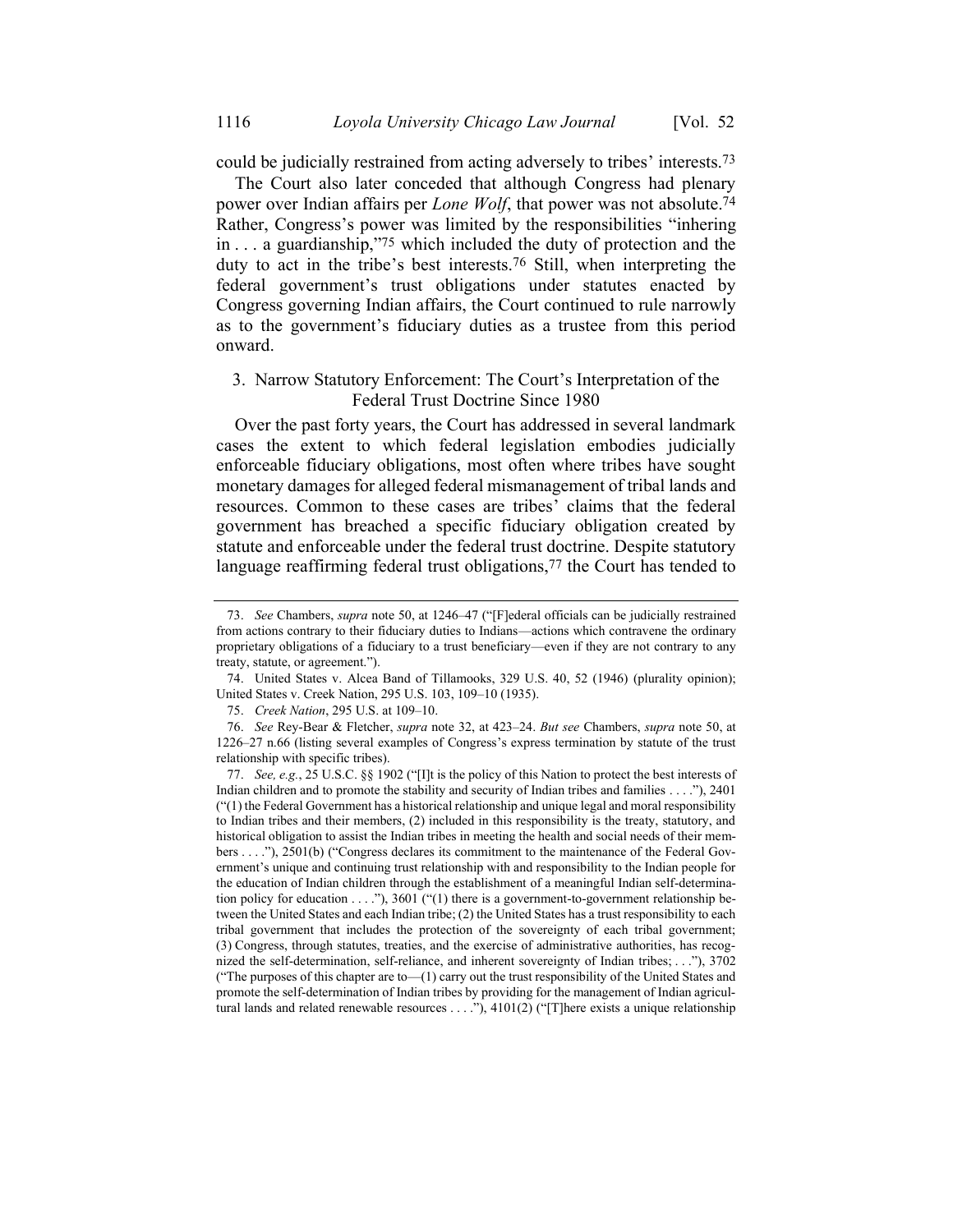rule narrowly on claims invoking statutorily affirmed federal fiduciary responsibilities enforceable by suits for legal or equitable relief.78

In *Mitchell v. United States* (*Mitchell I*), decided in 1980, the Court held that statutes disposing of tribal lands and resources—in this case, the General Allotment Act of 1887—did not necessarily establish judicially enforceable fiduciary obligations.79 Congress must explicitly intend to create this obligation by statute.<sup>80</sup> Only then can a tribe sue for breach of trust seeking monetary damages.81 Some statutes, according to the *Mitchell I* Court, create only a "limited trust relationship," to which fiduciary duties do not attach.82 The case returned in 1983 (*Mitchell II*) to test a different statute.83 The *Mitchell II* Court held that, where statutes and implementing regulations plainly vest the federal government with exclusive or near exclusive responsibility to manage tribal resources, they "thereby establish a fiduciary relationship and define the contours of the United States' fiduciary responsibilities."84 To sue for monetary damages for breach of trust, the tribe's claim must be grounded in a substantive source of law that clearly supports a trust relationship.85 The Court in the

81. *See id.* at 546 ("The General Allotment Act, then, cannot be read as establishing that the United States has a fiduciary responsibility for management of allotted forest lands. Any right of the respondents to recover monetary damages for Government mismanagement of timber resources must be found in some source other than that Act.").

82. *Id.* at 542 ("We conclude that the [General Allotment] Act created only a limited trust relationship between the United States and the allottee that does not impose any duty upon the Government to manage timber resources.").

83. United States v. Mitchell (*Mitchell II*), 463 U.S. 206 (1983). In this case, the Court held that timber management statutes (codified at 25 U.S.C. §§ 406, 407, 466) and their implementing regulations established the federal government's exclusive control over timber resources on the tribal lands at issue, and thus established a substantive source of law to infer a common law trust relationship. *Id.* at 219–23.

84*. Id.* at 224.

85. *Id.*; *see also* United States v. White Mountain Apache Tribe, 537 U.S. 465, 474–75 (2003) (holding that the federal government could be held liable for money damages for failing to preserve the historic property it exclusively occupied and held in trust on the White Mountain Apache reservation); United States v. Navajo Nation (*Navajo Nation I*), 537 U.S. 488, 506–07 (2003) (holding

between the Government of the United States and the governments of Indian tribes and a unique Federal responsibility to Indian people . . . .").

<sup>78.</sup> *See* discussion, *infra* Section III.B (discussing this tendency as it arises in the case Quechan Tribe of the Fort Yuma Indian Reservation v. United States, 599 Fed. App'x 698 (9th Cir. 2015)).

<sup>79.</sup> United States v. Mitchell (*Mitchell I*), 445 U.S. 535, 542 (1980) ("The Act does not unambiguously provide that the United States has undertaken full fiduciary responsibilities as to the management of allotted lands [under the Act]."). *See generally* General Allotment Act of 1887, Pub. L. No. 49-105, 24 Stat. 388–91 (describing the allotment of tribal lands, held in trust by the United States, to individual members of tribes for their use).

<sup>80.</sup> *See Mitchell I*, 445 U.S. at 544 ("[W]hen Congress enacted the General Allotment Act, it intended that the United States 'hold the land . . . in trust' not because it wished the Government to control use of the land and be subject to money damages for breaches of fiduciary duty, but simply because it wished to prevent alienation of the land and to ensure that allottees would be immune from state taxation.").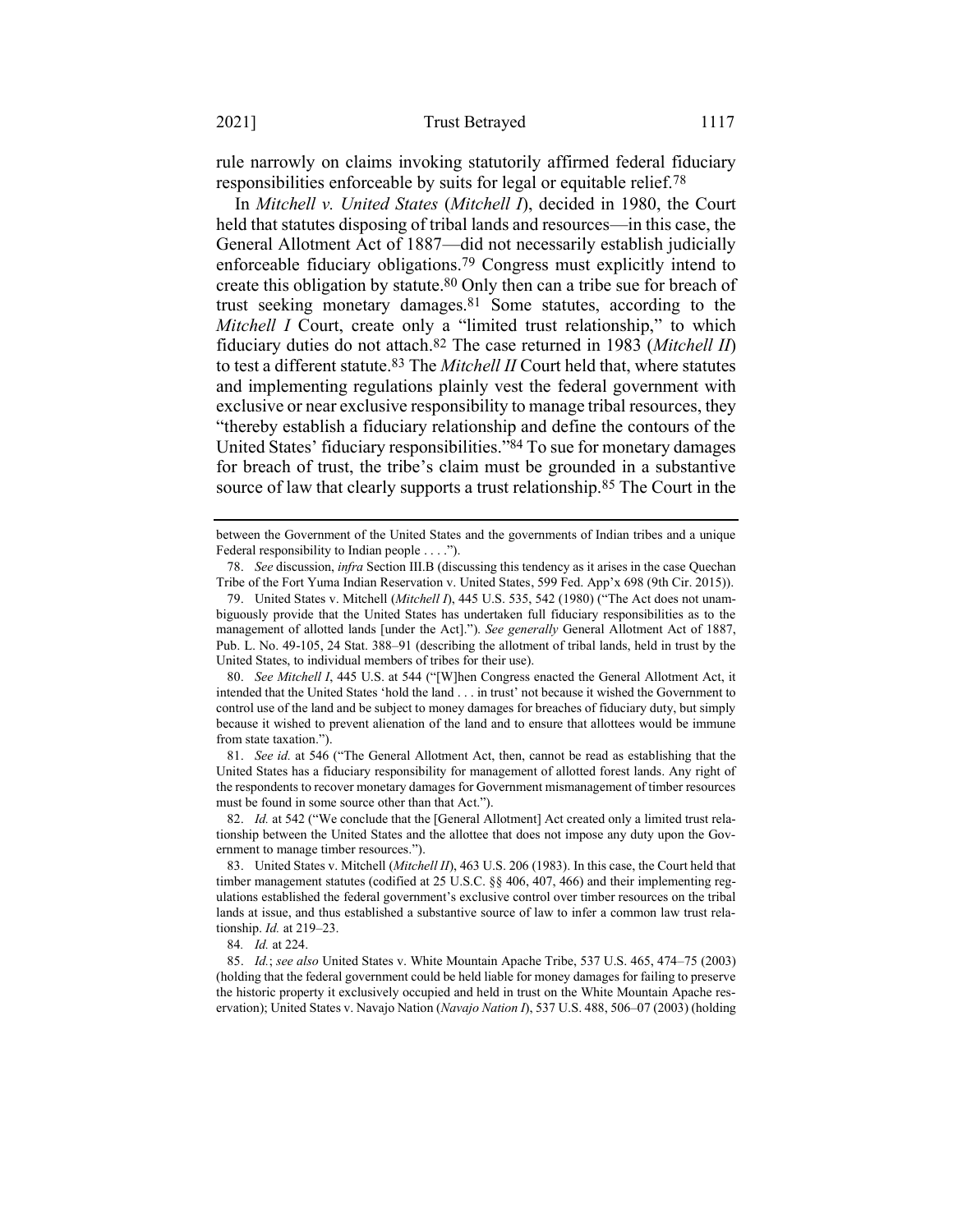*Mitchell* cases thus eschewed the traditional understanding that the trust relationship, with its origins in common law, could be enforced under common law alone.

In *Lincoln v. Vigil*, the Court further clarified that despite statutory language implying some quantum of trust responsibilities, an executive agency's spending discretion was not reviewable under the Administrative Procedure Act, and the trust doctrine did not preclude an agency from exercising its spending discretion.86 Congress provides lump-sum appropriations pursuant to statutes—here, statutes providing health care services to American Indians—and agencies have discretion to adjust spending priorities.87 According to *Lincoln*, Congress's lumpsum appropriations generally funding health care services under the Snyder Act and the Indian Health Care Improvement Act did not establish a judicially enforceable trust responsibility for the federal government to provide one *specific* health care program.88 But the Court in *Lincoln* did not attempt to determine whether there were *any* judicially enforceable trust obligations for the provision of health care services under the respective statutes, or what the scope of such obligations might be.<sup>89</sup>

that the government could not be held liable in money damages for breach of fiduciary obligations regarding the tribe's coal mine leasing royalties because the applicable governing statute and regulations did not provide the requisite substantive law to infer a trust relationship); United States v. Navajo Nation (*Navajo Nation II*), 556 U.S. 287, 301–02 (2009) (foreclosing any fiduciary obligations arising from any other relevant statutes or regulations regarding the specific coal mine leasing royalties discussed in *Navajo Nation I*).

<sup>86.</sup> Lincoln v. Vigil, 508 U.S. 182, 193–95 (1993). In *Lincoln*, the Indian Health Service reallocated its annual lump-sum congressional appropriations provided under the Snyder Act and the Indian Health Care Improvement Act, discontinuing a residential mental health and therapeutic center for disabled Indian children of the Navajo and Hopi reservations, so that the funds could be used for a national mental health program for American Indians. *Id.* at 185–89. Tribal members sued the Director of the IHS, arguing that discontinuing the program violated the federal trust responsibilities to Indians and the Administrative Procedure Act, 5 U.S.C. § 701(a)(2). *Id.* at 189.

<sup>87.</sup> *Id.* at 193 ("[A] lump-sum appropriation reflects a congressional recognition that an agency must be allowed 'flexibility to shift . . . funds within a particular . . . appropriation account . . .' [But] [o]f course, an agency is not free simply to disregard statutory responsibilities . . . . But as long as the agency allocates funds from a lump-sum appropriation to meet permissible statutory objectives, § 701(a)(2) [of the Administrative Procedure Act] gives the courts no leave to intrude." (quoting LTV Aerospace Corp., 55 Comp. Gen. 307, 318 (1975))).

<sup>88.</sup> *See id.* at 193–94 ("The [Indian Health] Service's decision to discontinue the Program is accordingly unreviewable under  $\S 701(a)(2)$ .... [T]he appropriations Acts for the relevant period do not so much as mention the Program, and both the Snyder Act and the Improvement Act likewise speak about Indian health only in general terms.").

<sup>89.</sup> *See id.* at 194–95 ("The Court of Appeals saw a separate limitation on the Service's discretion in the special trust relationship existing between Indian people and the Federal Government. . . . Whatever the contours of that relationship, though, it could not limit the Service's discretion to reorder its priorities from serving a subgroup of beneficiaries to serving the broader class of all Indians nationwide."). After disposing of the case as unreviewable under the APA, the Court did not address the breach of trust claim, considering it to have been dependent upon reviewability under the APA. *Id.* at 195.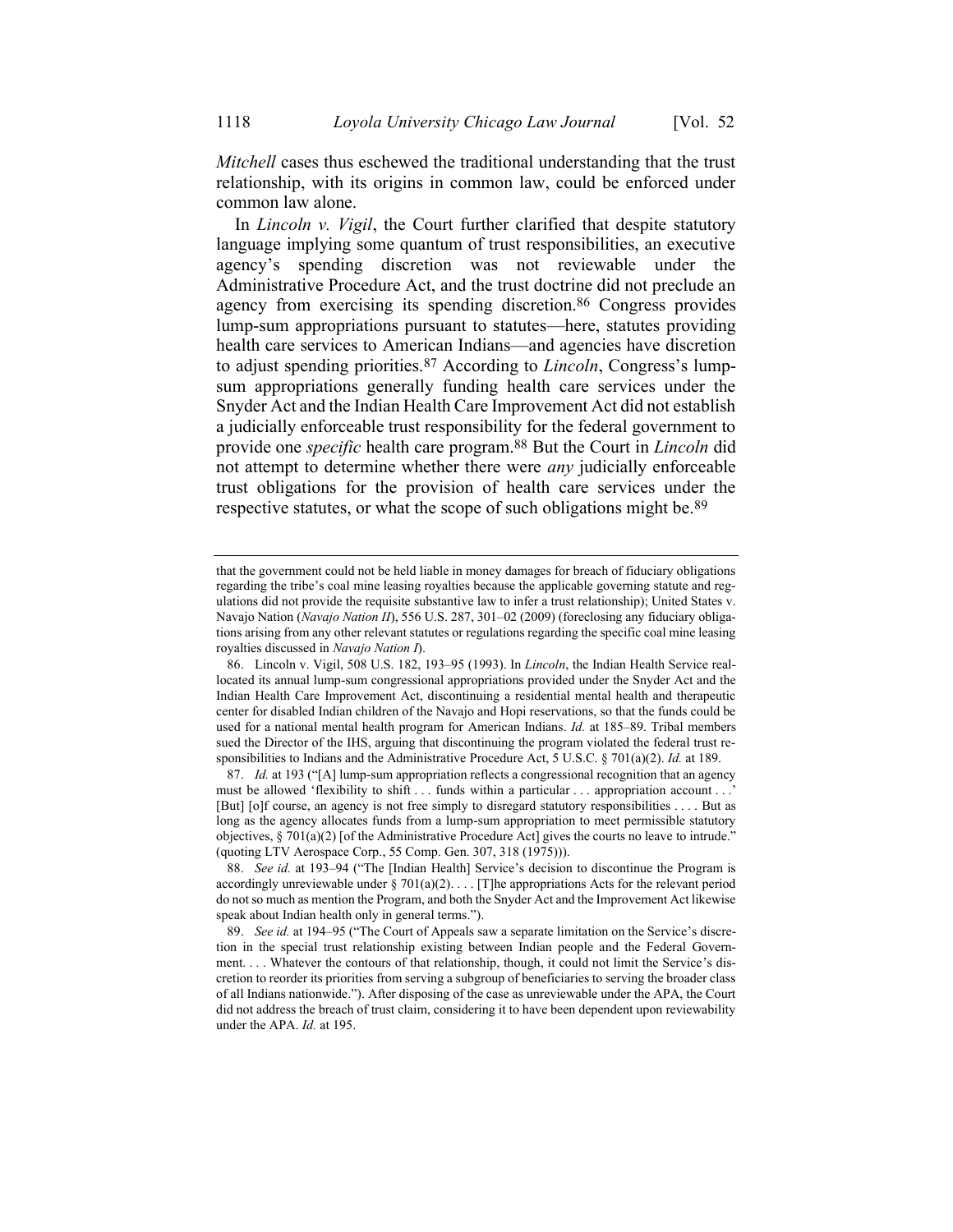#### 2021] Trust Betrayed 1119

Most recently, in 2011 in *United States v. Jicarilla Apache Nation*, the Court further hollowed out the federal government's fiduciary obligations owed to Indian tribes under the trust doctrine. Although the plaintiff tribe asserted a narrow application of the fiduciary relationship,90 the Court disagreed that the Jicarilla Apache Nation's claim of a common-law trust relationship between the federal government and Indian tribes supported the fiduciary exception to the government's claim of attorney-client privilege.91 But the Court went further than it had in prior holdings, declaring:

The Government, of course, *is not a private trustee*. Though the relevant statutes denominate the relationship between the Government and the Indians as a "trust," that trust is defined and governed by statutes rather than the common law. As we have recognized in prior cases, Congress may style its relations with the Indians a "trust" without assuming all the fiduciary duties of a private trustee, creating a trust relationship that is "limited" or "bare" compared to a trust relationship between private parties at common law.92

The Court thus denied meaningful recognition of a common-law trust relationship between the federal government and Indian tribes, despite the fact that the government here was acting, in fact, as trustee, managing funds held in trust for the tribe. 93 Justice Sotomayor observed in her lone dissenting opinion that the Court's holding in *Jicarilla Apache Nation* portends sweeping negative consequences for the trust doctrine's future.94

The Court's holdings in its recent cases interpreting the federal trust doctrine leaves Indian tribes with significant unanswered questions: if

<sup>90.</sup> *See* United States v. Jicarilla Apache Nation, 564 U.S. 162, 166–67 (2011). The Jicarilla Apache Tribe had sued the federal government for alleged mismanagement of trust funds, and in the course of discovery for the suit, the tribe moved to compel relevant documents that the government had withheld. *Id.* The government cited attorney-client privilege and the attorney work-product doctrine, and thus refused to produce the requested documents related to the trust funds. *Id.* at 166. The Court of Federal Claims granted the tribe's motion to compel in part, because the communications related to the management of trust funds and thus fell within a common law "fiduciary exception" to the attorney-client privilege. *Id.* at 167. The Jicarilla Apaches argued that "by virtue of the trust relationship between the Government and the Tribe, documents that would otherwise be privileged must be disclosed." *Id.* at 170. The lower court agreed that the relationship between the federal government and Indian tribes was "sufficiently analogous to a common-law trust relationship" that the fiduciary exception applied. *Id.* at 167–68.

<sup>91.</sup> *Id.* at 173–74.

<sup>92.</sup> *Id.* (emphasis added) (citations omitted).

<sup>93.</sup> *See id.* at 188 (Sotomayor, J., dissenting).

<sup>94.</sup> *See id.* at 189 ("I fear the upshot of the majority's opinion may well be a further dilution of the Government's fiduciary obligations that will have broader negative repercussions for the relationship between the United States and Indian tribes."); *see also* Rey-Bear & Fletcher, *supra* note [32,](#page-8-0) at 443–44 (describing the problematic reasoning in *Jicarilla Apache Nation* that failed to recognize the federal government's primary obligation to tribes as a fiduciary in managing tribal trust funds and praising Justice Sotomayor's reasoning in dissent).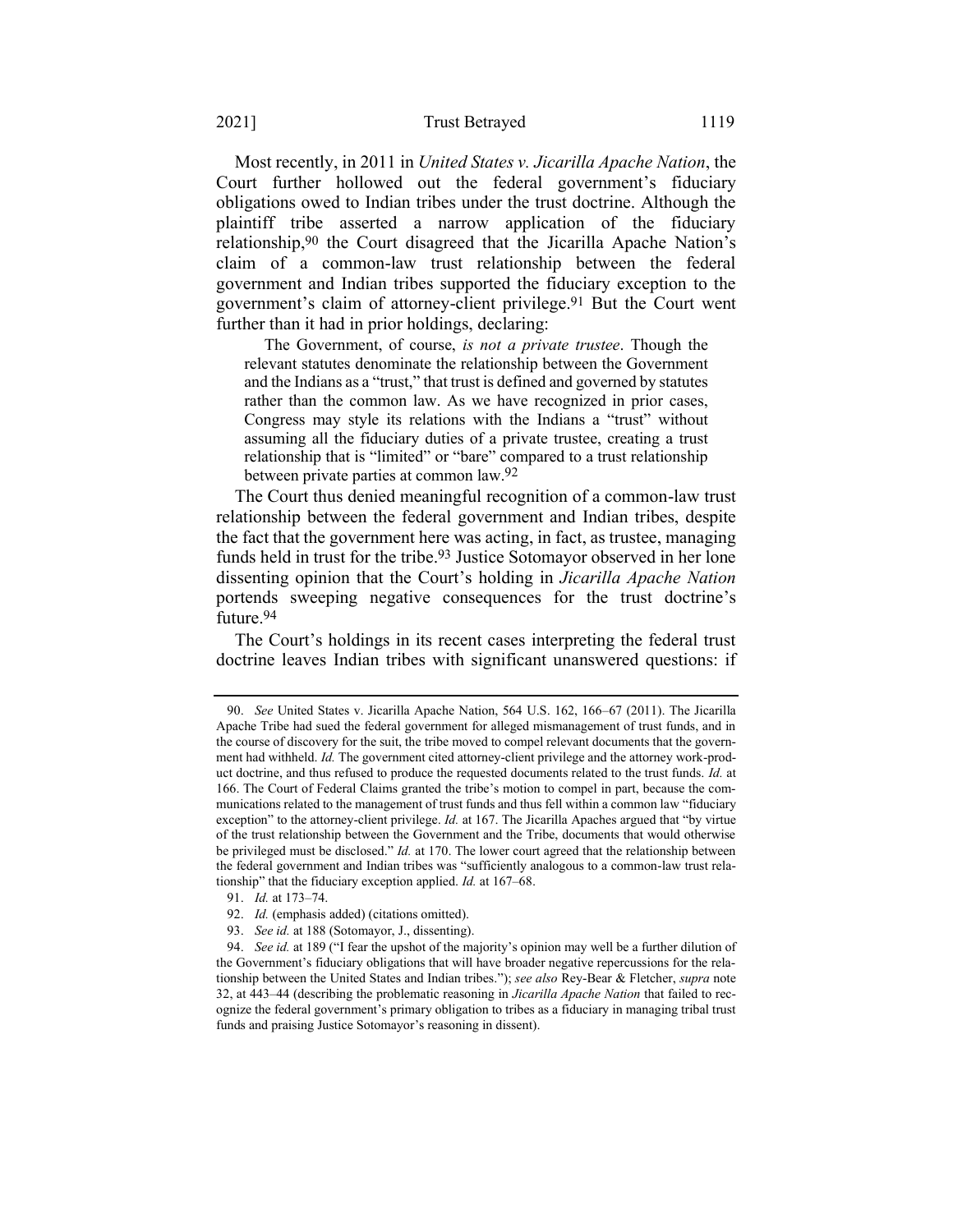Congress's use of the word "trust" in statutes to describe its obligations toward tribes, coupled with the executive branch's subsequent undertaking the role of a trustee of funds, do not actually confer commonlaw fiduciary responsibilities on the federal government, then what does the federal trust doctrine actually mean?95 And if the federal government owes no common-law fiduciary duties to Indian tribes, how should obligations of government-to-government agreements under the federal common law, traceable back to the early treaties and the Marshall trilogy and subsequently expressed in federal legislation, be discerned, much less enforced?

In summary, the Court initially conceived the common law relationship between the United States and Indian tribes as one between sovereign governments, with the "greater" nation owing protection from external interference and ongoing obligations to the "lesser" nations in exchange for land. As the federal government appropriated more and more tribal lands and resources, the Court's understanding of the relationship shifted to one of a "guardian-ward," which also implied ongoing fiduciary obligations. But the Court also delegated to Congress full plenary authority in the federal government's relationship with American Indians and Indian tribes. It held that federal agencies could be restrained from acting adversely to tribes' interests as beneficiaries, but that trust obligations expressed in statutes enacted by Congress could only be enforced in narrow circumstances.

Judicial interpretation and enforcement of the federal trust doctrine has often involved restraint of federal authority over Indian tribes' proprietary interests, and the Court has resolved the federal government's duties toward tribes according to fiduciary trust principles in such cases.<sup>96</sup> But courts have rarely been asked to resolve whether the trust doctrine includes the *affirmative* obligation to provide government services under any statutory construction, and if so, whether the provision of such services is judicially enforceable.<sup>97</sup> The federal government's provision

<sup>95.</sup> *See, e.g.*, Transcript of Oral Argument at 15, United States v. Jicarilla Apache Nation, 564 U.S. 162 (2011) (No. 10-382) (Justice Sotomayor: "Is there . . . any greater value to a fiduciary duty than to manage the account for the benefit of the beneficiary? That's the very essence of what a trust means . . . . So what you're [the Government], it seems to me, you're arguing is there is no duty. You're saying it's all defined by statute only, but you're rendering—there's no need to use the word 'trust' because it wouldn't be a trust.").

<sup>96.</sup> *See* Chambers, *supra* note [50,](#page-14-0) at 1246–47 ("[F]ederal officials can be judicially restrained from actions contrary to their fiduciary duties to Indians—actions which contravene the ordinary proprietary obligations of a fiduciary to a trust beneficiary—even if they are not contrary to any treaty, statute, or agreement.").

<sup>97.</sup> *See id.* at 1245–46 ("Although a persuasive argument can be made that the trust responsibility includes a federal duty to provide some governmental services to Indians, no court has enforced such an obligation. . . . There is a dearth of case law on this general question, and it seems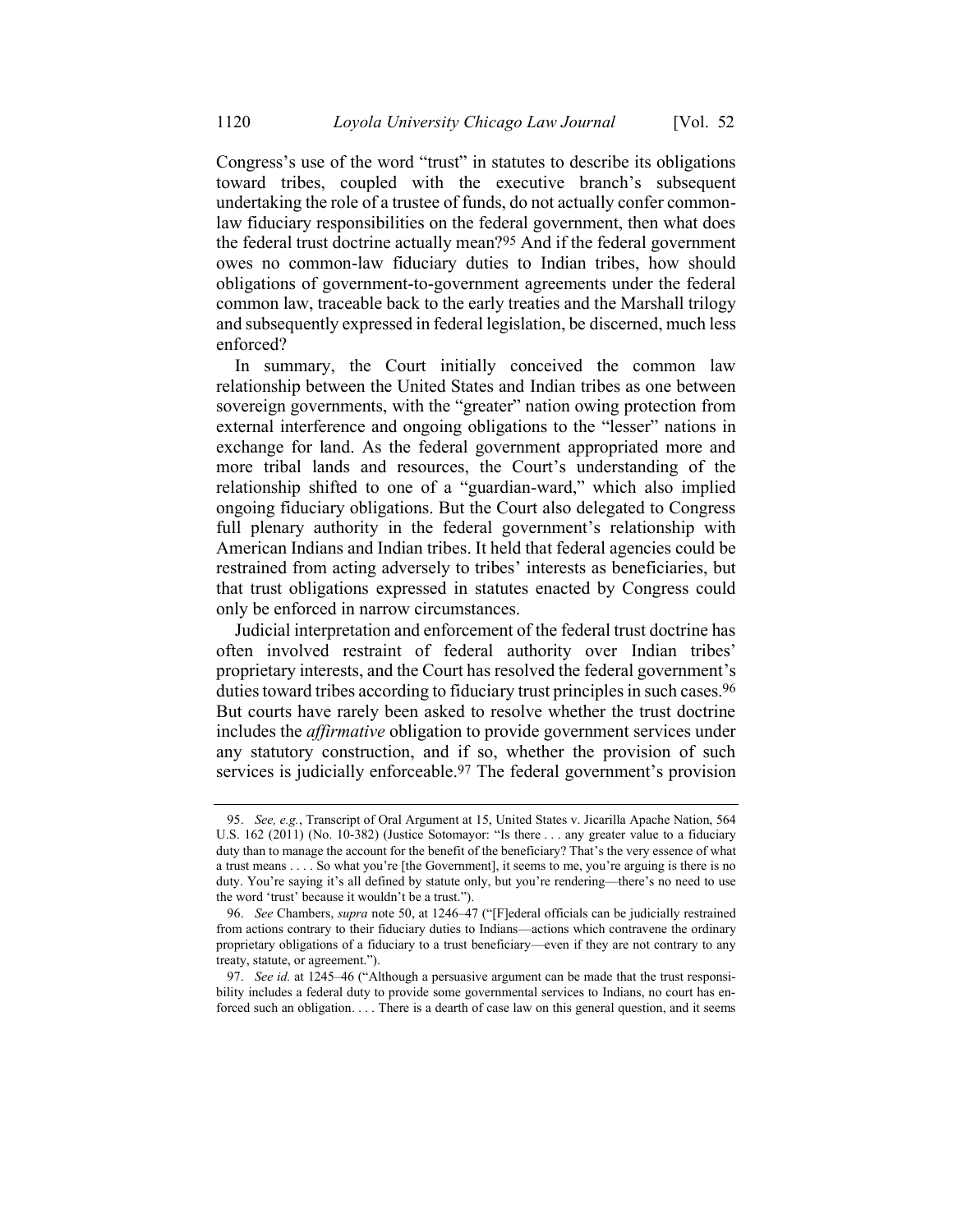#### 2021] Trust Betrayed 1121

of health care services to American Indians under the trust doctrine as expressed through federal legislation is now directly at issue in a circuit split between the Eighth and Ninth Circuits.

#### *B. Federal Provision of Health Care Services to American Indians*

The relationship of American Indian tribes with European nations and later the United States implicated issues of health and health policy from the first contact forward. The provision of health care services to tribes began during the treaty era, expanded in the twentieth century, and continues today. This section traces the development of the federal government's Indian health policy from its earliest treaty provisions through the permanent reauthorization of the Indian Health Care Improvement Act under the Patient Protection and Affordable Care Act in 2010. This section also identifies the government's history and expressed policy of providing health care services to American Indians as demonstrative of its ongoing, affirmative trust obligation.

# 1. Early History and Policy

The fraught relationship between American Indians and European colonizers and their American successors is inextricably intertwined with issues of health. As has been well documented, European contact with Native peoples of the Americas had devastating health consequences for the latter.98 Native populations in the decades following the first settlements were decimated by European diseases they had no immunity to. 99 Before Europeans arrived, Native peoples had their own advanced

99. LEPORE, *supra* note [40,](#page-11-0) at 19; *see also* Betty Pfefferbaum et al., *Learning to Heal: An Analysis of the History, Policy, and Framework of Indian Health Care*, 20 AM. INDIAN L. REV. 365, 367 (1995) (describing the devastating consequences of new European diseases introduced to the

<span id="page-23-0"></span>unlikely that courts will enforce any federal trust obligation to furnish government services to Indians. As in the tribal self-government area, identifying which services should be offered and their proper extent may be outside the area of judicial competence."). Since the 1970s, few courts have directly addressed this question, other than the cited Eighth and Ninth Circuit cases that are the subject of this Comment, until the present-day *Rosebud Sioux Tribe* case. *See also* COHEN'S HANDBOOK, *supra* note [33,](#page-9-0) § 22.01[3] (noting that the trust responsibility alone probably is not legally enforceable against Congress).

<sup>98.</sup> *See* LEPORE, *supra* not[e 40,](#page-11-0) at 19 ("[T]he people of the New World: They died by the hundreds. They died by the thousands, by the tens of thousands, by the hundreds of thousands, by the tens of millions. The isolation of the Americas from the rest of the world, for hundreds of millions of years, meant that diseases to which Europeans and Africans had built up immunities over millennia were entirely new to the native peoples of the Americas. European ships, with their fleets of people and animals and plants, brought along, unseen, battalions of diseases: smallpox, measles, diphtheria, trachoma, whooping cough, chicken pox, bubonic plague, malaria, typhoid fever, yellow fever, dengue fever, scarlet fever, amoebic dysentery, and influenza. . . . The consequence was catastrophe."). *See generally* DANIEL K. RICHTER, *Epidemics, War, and the Remapping of a Continent*, *in* BEFORE THE REVOLUTION: AMERICA'S ANCIENT PASTS 143, 143–70 (2011) (detailing the destruction wrought on Native populations from both European diseases and armed conflicts).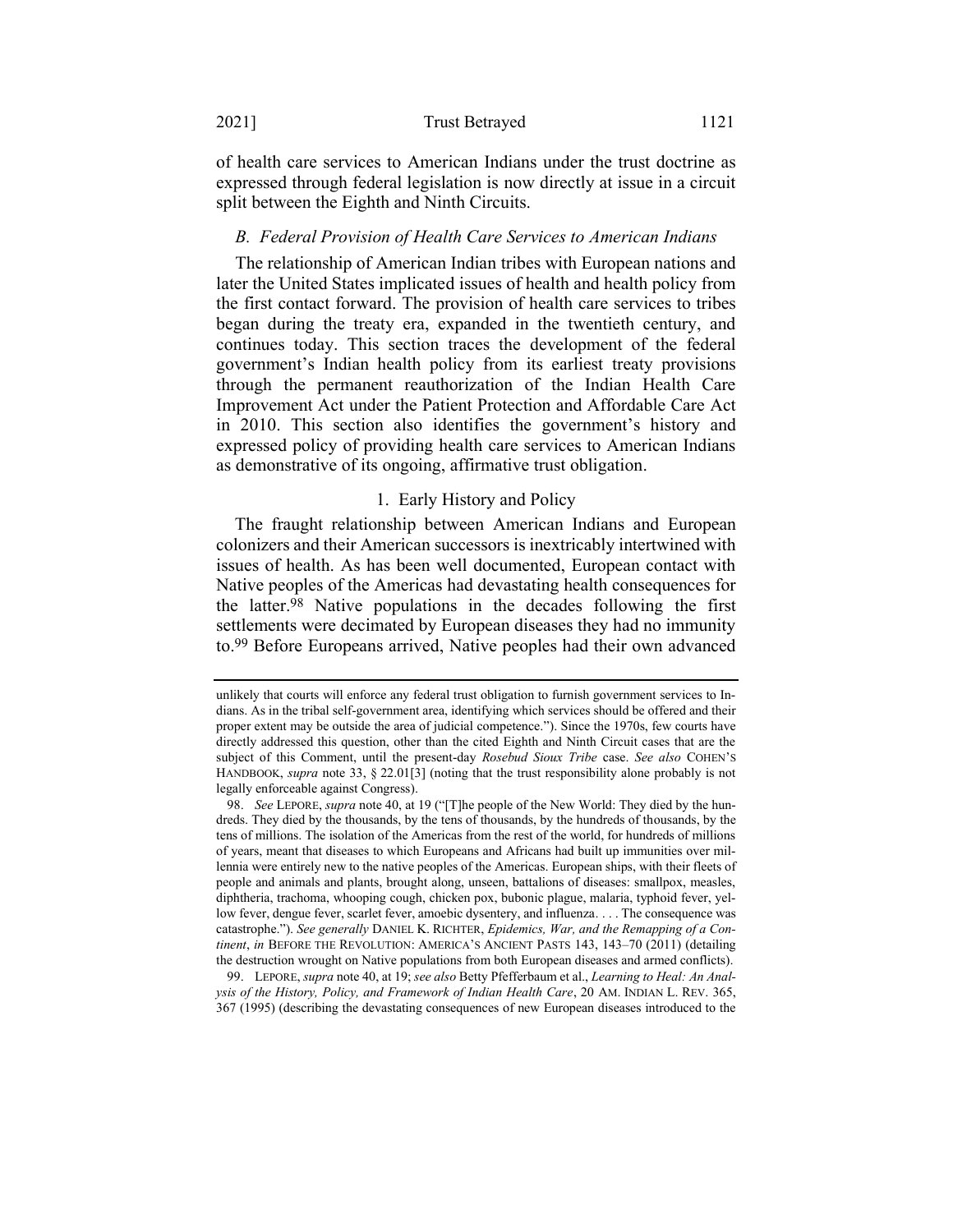<span id="page-24-1"></span>medical remedies developed over millennia, but much of this wisdom was destroyed during the conquest and settlement.<sup>100</sup> The mass death brought on by disease made appropriation of Native land—by both violent and diplomatic means—much easier for the Europeans, who consequently saw their conquest and settlement as divinely ordained.101

<span id="page-24-0"></span>Early treaties between Europeans (and later Americans) and American Indian tribes often included the provision of physicians and medical services as part of the exchange for lands,<sup>102</sup> but there was no organized public health policy (neither for Americans in general nor for American Indians specifically) until the nineteenth century.103 In the early nineteenth century, provision of medical services to American Indians centered around military outposts because the War Department managed Indian affairs at the time.104 Congress first provided funds for Indian health care in 1832, when it appropriated \$12,000 to hire physicians and provide vaccinations against infectious diseases to which American

indigenous peoples of North America who had no immunity to them); Massimo Livi-Bacci, *The Depopulation of Hispanic America after the Conquest*, 32 POPULATION & DEV. REV. 199, 205 (2006) (discussing the arrival of new diseases from Europe in the Americas).

<sup>100.</sup> Rose L. Pfefferbaum et al., *Providing for the Health Care Needs of Native Americans: Policy, Programs, Procedures, and Practices*, 21 AM. INDIAN L. REV. 211, 212–13 (1997); *see also* B. Pfefferbaum et al., *supra* note [99,](#page-23-0) at 367 (noting archaeological and historical evidence indicating that Native Americans had healthy lifestyles and "natural and traditional" health wisdom).

<sup>101.</sup> LEPORE, *supra* note [40,](#page-11-0) at 20 ("Diseases spread ahead of the Spanish invaders, laying waste to wide swaths of the continent. It became commonplace, inevitable, even, first among the Spanish, and then, in turn, among the French, the Dutch, and the English, to see their own prosperity and good health and the terrible sicknesses suffered by the natives as signs from God."); *see also*  WALTER L. HIXSON, AMERICAN SETTLER COLONIALISM: A HISTORY 11 (2013) ("Settler colonials typically viewed their own projects as divinely inspired and providentially destined.").

<sup>102.</sup> COHEN'S HANDBOOK, *supra* not[e 33,](#page-9-0) § 1.03[1] (citing e.g., Treaty with the Miamies, art. 6, Oct. 23,1826, 7 Stat. 300, 301; Treaty with the Great and Little Osages, art. 6, June 2, 1825, 7 Stat. 240, 242; Treaty with the Chocktaws, art. 2, Jan. 20, 1825, 7 Stat. 234, 235) ("Provisions [in treaties] were also commonly made for health and education services."). The 1868 Treaty of Fort Laramie, at issue in the *Rosebud Sioux Tribe* case, also provided that "in exchange for mutual peace and vast forfeiture of land by the Sioux Nation, '[t]he United States hereby agrees to furnish annually to the Indians the physician . . . and that such appropriations shall be made from time to time, on the estimate of the Secretary of the Interior, as will be sufficient to employ such persons.'" Rosebud Sioux Tribe v. United States, 450 F. Supp. 3d 986, 996 (D.S.D. 2020) (alteration in original) (citing 1868 Treaty of Fort Laramie, art. XIII).

<sup>103.</sup> B. Pfefferbaum et al., *supra* note [99,](#page-23-0) at 368–69 (discussing the history of federal public health policy and the provision of healthcare services to American Indians); *see also* Aila Hoss, *A Framework for Tribal Public Health Law*, 20 NEV. L.J. 113, 122 (2019) (describing the earliest federal provisions of health care services to American Indians).

<sup>104.</sup> *See* B. Pfefferbaum et al., *supra* not[e 99,](#page-23-0) at 368–69 (stating that it was "not surprising" that the primary focus was on Indians residing near military posts since the War Department was responsible for health care); Hoss, *supra* note [103,](#page-24-0) at 122 ("In an effort to prevent the spread of infectious disease to United States soldiers, military physicians and missionaries treated Indians for diseases such as smallpox throughout the early 1800s.").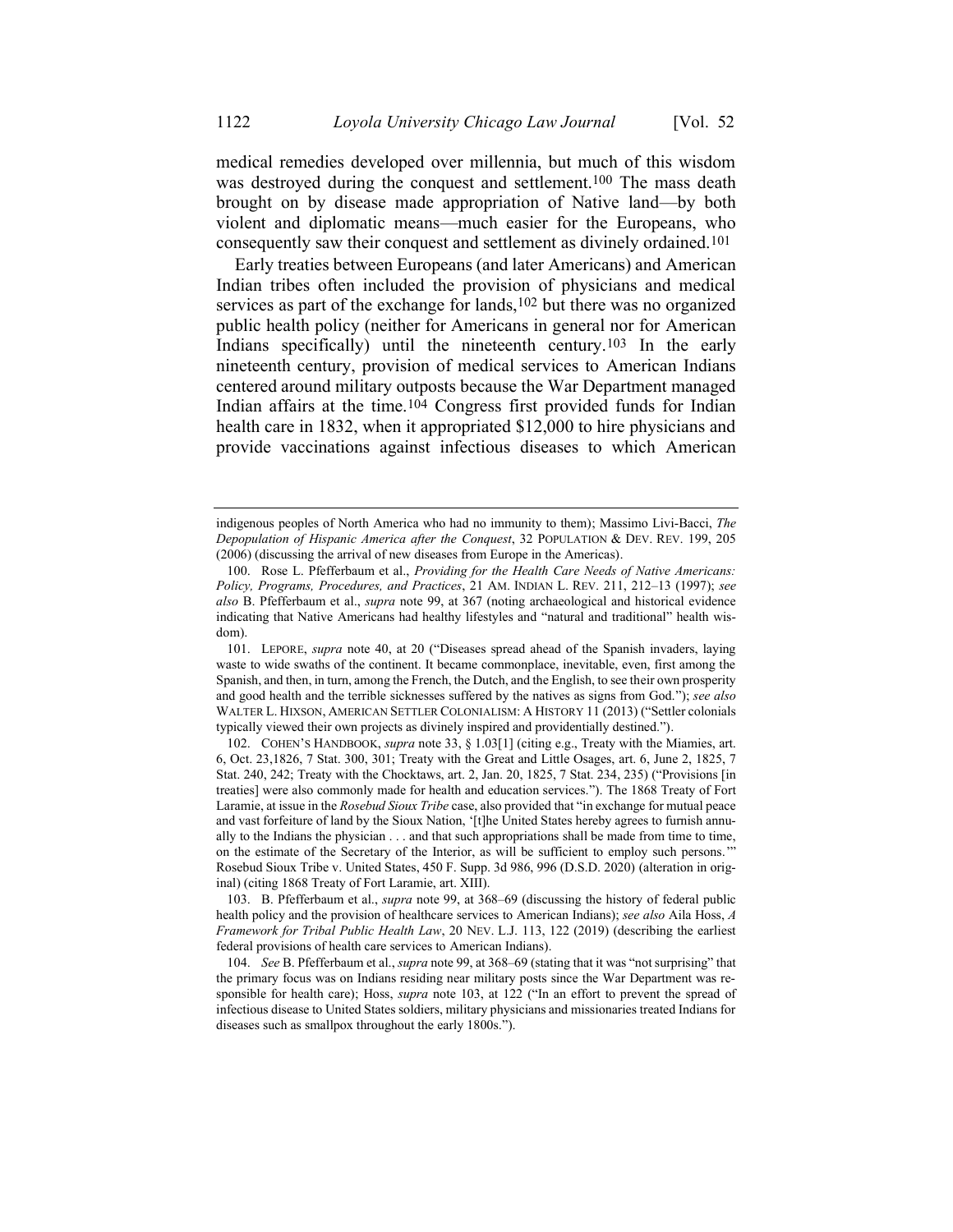Indians were particularly susceptible.105

Coordination of Indian medical services transferred to civilian control in 1849 when the Department of the Interior took over the Bureau of Indian Affairs (BIA), but resources were scarce.106 Although the BIA created a Division of Education and Medicine in 1873, the medical section was discontinued four years later for lack of funding.<sup>107</sup> Provision of services throughout the late nineteenth and early twentieth century continued to be sporadic, underfunded, and largely ineffective at stopping infectious disease outbreaks, which continued to plague Indian populations crowded together on reservations and in boarding schools.108 Federal policy for Indian health care services struggled both to define and meet the scope of its obligations to American Indians given the inherent contradiction between their status as both noncitizen members of other sovereign nations<sup>109</sup> and also as "wards" of the U.S. government.<sup>110</sup>

## <span id="page-25-0"></span>2. The Snyder Act of 1921

The Snyder Act of 1921<sup>111</sup> broadly authorized the BIA to spend congressional appropriations for various services, including health care, to American Indians. 112 Congress thus declared an explicit, nationwide

<sup>105.</sup> B. Pfefferbaum et al., *supra* note [99,](#page-23-0) at 369; *see also* Hoss, *supra* not[e 103,](#page-24-0) at 122 ("The first congressional action regarding Indian health occurred in 1832, which authorized the Army to administer smallpox vaccinations for Indians.").

<sup>106.</sup> COHEN'S HANDBOOK, *supra* note [33,](#page-9-0) § 22.04[1] (explaining that while the transfer brought attention to health care, "resources were never sufficient to address the need"); *see also*  Robert McCarthy, *The Bureau of Indian Affairs and the Federal Trust Obligation to American Indians*, 19 BYU J. PUB. L. 1, 4 (2004) (noting the establishment of the Bureau of Indian Affairs within the Department of War in 1834 and its transfer to the Department of the Interior in 1849).

<sup>107.</sup> B. Pfefferbaum et al., *supra* not[e 99,](#page-23-0) at 369.

<sup>108.</sup> *See id.* at 369–73 (discussing the various policies and challenges regarding the provision of health services); *see also* Hoss, *supra* note [103,](#page-24-0) at 122 ("With the spread of disease throughout Indian reservations and crowded boarding schools [in the late nineteenth century], Congress was pressured to increase health care appropriations for Indians.").

<sup>109.</sup> American Indians were not considered United States citizens until 1924, when Congress passed the Indian Citizenship Act. *See* Act of June 2, 1924, Pub. L. No. 68-175, ch. 233, 43 Stat. 253 (codified as amended at 8 U.S.C. § 1401).

<sup>110.</sup> B. Pfefferbaum et al., *supra* not[e 99,](#page-23-0) at 372.

<sup>111.</sup> Snyder Act, 25 U.S.C. § 13 ("The Bureau of Indian Affairs, under the supervision of the Secretary of the Interior, shall direct, supervise, and expend such moneys as Congress may from time to time appropriate, for the benefit, care, and assistance of the Indians throughout the United States for the following purposes: —General support and civilization, including . . . For relief of distress and conservation of health. . . . For the employment of . . . physicians . . . .").

<sup>112.</sup> COHEN'S HANDBOOK, *supra* note [33,](#page-9-0) § 1.04. The context for this policy was a shift in national policy to "civilization and assimilation," since by the early twentieth century, the vast majority of remaining tribes had either been removed to reservations or divested completely of any right of occupancy of their own land. *Id.* The shift was motivated by a desire "[t]o assure that white values lived and Indian civilization died," so "federal policy used the full power of law." *Id.*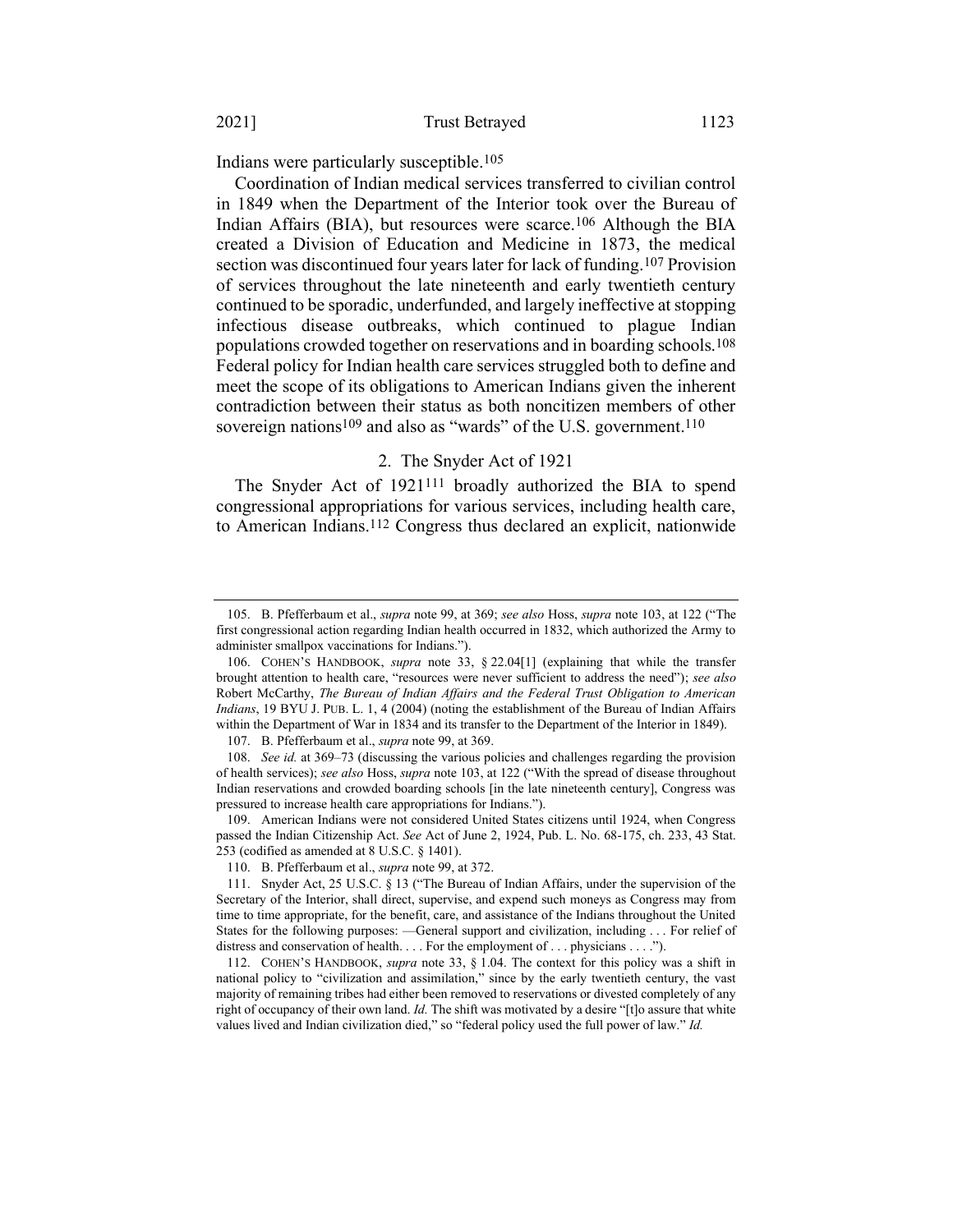Indian health policy for the first time.113 The Snyder Act did not create any specific health care programs; $114$  rather, it authorized general congressional appropriations to fund a wide range of social development programs for the BIA to carry out.115 But the BIA, housed within the Department of the Interior, struggled to execute the Snyder Act's health care mandate.116

Indian health care programs transitioned in 1954 to the Public Health Service (PHS) within the Department of Health, Education, and Welfare (HEW), predecessor to the current Department of Health and Human Services (HHS).117 Now, the Indian Health Service (IHS) within HHS coordinates federal health care services and programs for American Indians. 118 The reorganization in the 1950s greatly increased the number of American Indians that IHS served. 119 The agency bore increased costs without receiving increased congressional appropriations; between 1955 and 1976, appropriations were "arbitrary."120 IHS needed more systematic funding.

### 3. The Indian Health Care Improvement Act of 1976 (IHCIA)

As context for the passage of the IHCIA in 1976, federal Indian policy in the twentieth century shifted dramatically in a matter of decades. The destructive assimilation policies of the late nineteenth and early twentieth

120. *Id.*

<sup>113.</sup> R. Pfefferbaum et al., *supra* not[e 100,](#page-24-1) at 215; Hoss, *supra* not[e 103,](#page-24-0) at 122–23 (noting the passage of the Snyder Act in 1921 to provide appropriations for health and other general benefits).

<sup>114.</sup> B. Pfefferbaum et al., *supra* note [99,](#page-23-0) at 376–77 ("The Act, however, established only discretionary programs rather than entitlement to specific services. It did not adequately define eligibility, nor did it identify levels or goals for funding. Programs remained under the general direction of Congress." (footnotes omitted)).

<sup>115.</sup> *See* McCarthy, *supra* not[e 106,](#page-25-0) at 118–19 ("The [Snyder Act] is liberally construed for the benefit of Indians."). Other programs funded under the Snyder Act's auspices included those for education, economic development, administration of property, public facilities, law enforcement, and transportation. *Id.* at 118.

<sup>116.</sup> *See* McCarthy, *supra* not[e 106,](#page-25-0) at 120–21 (describing the BIA as "ill equipped" to carry out the Snyder Act); *see also* Hoss, *supra* note [103,](#page-24-0) at 123 ("Although some improvements were seen, health services remained insufficient to serve Tribal communities.").

<sup>117.</sup> Hoss, *supra* not[e 103,](#page-24-0) at 123; *see also* 42 U.S.C. §§ 2001–2004 (outlining the maintenance and operation of Indian hospitals and health services); COHEN'S HANDBOOK, *supra* note [33,](#page-9-0)  § 22.04[1] (describing the history of the Indian Health Service). Though the reorganization occurred in 1954, the PHS assumed legal responsibility for Indian health care in 1955. B. Pfefferbaum et al., *supra* note [99,](#page-23-0) at 382.

<sup>118.</sup> McCarthy, *supra* not[e 106,](#page-25-0) at 120–21; *see also Agency Overview*, *supra* not[e 4](#page-4-1) (describing IHS's organizational relationship to HHS and its mission).

<sup>119.</sup> B. Pfefferbaum et al., *supra* note [99](#page-23-0), at 384 ("In the two decades following transfer to the PHS, the number of individuals served by the IHS increased: hospital admissions in both IHS and contract hospitals doubled, and there was a five-fold increase in the number of outpatient visits. Unfortunately, there was no statutory mechanism to assure funding, congressional appropriations were arbitrary, and the budget process failed to respond to the increased numbers of individuals served . . . ." (footnotes omitted)).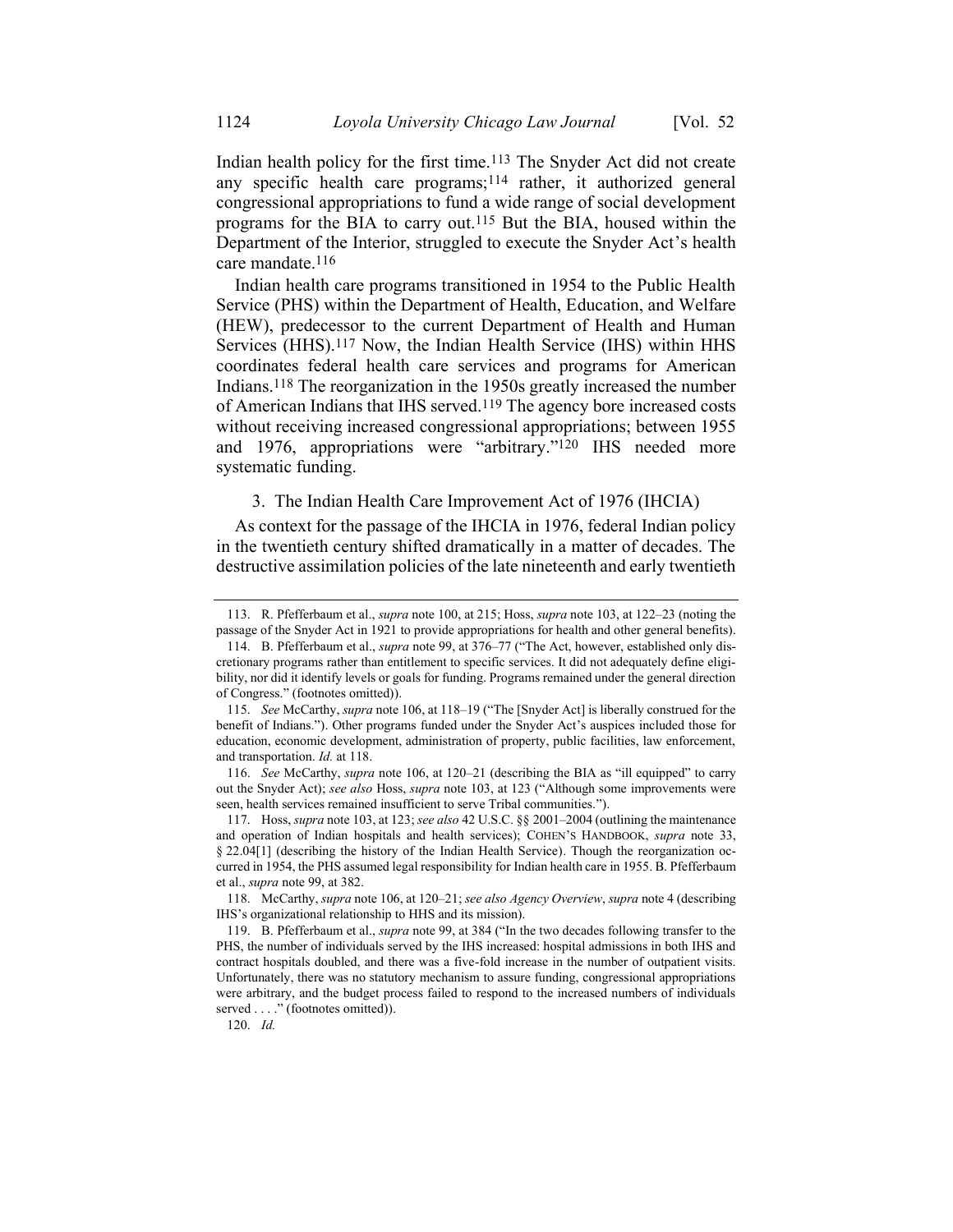centuries shifted in the mid-1920s through early 1940s toward "more tolerance and respect for traditional aspects of Indian culture" and resulted in somewhat improved protections for Indian land and other rights.121 This era was followed by a much more destructive period of "termination" policy from 1943 to 1961, in which Congress ended both federal recognition of certain tribes and federal trusteeship over many individual and tribal landholdings.122 Congress also shifted management and funding of federal programs to state governments, as well as transferred criminal and civil jurisdiction over Indian lands from federal to state governments.123 The federal government aimed to end the trust relationship, so that American Indians would have no separately recognized political status as tribal citizens.124 This resulted in the weakening of tribal sovereignty and worsening of poverty of American Indians. 125 Finally, in the years since the end of the termination era (1961 to present), federal policy shifted again to promote Indian tribes' selfdetermination and self-governance.126 The passage of numerous statutes expanding services to American Indians and Indian tribes reflected this

<sup>121.</sup> *See* COHEN'S HANDBOOK, *supra* note [33,](#page-9-0) § 1.05 (describing the "Indian Reorganization" period from 1928–1942); *see also* B. Pfefferbaum et al., *supra* not[e 99,](#page-23-0) at 379 (describing the New Deal Era, increased congressional appropriations, and the reversal of forced assimilation policies alongside the Indian Reorganization Act's rejuvenation of tribal self-governance).

<sup>122.</sup> *See generally* COHEN'S HANDBOOK, *supra* note [33,](#page-9-0) § 1.06 (describing the "Termination" period from 1943–1961).

<sup>123.</sup> *See id.*

<sup>124.</sup> *Id.* ("[F]ederal policy dealing with Indian lands and reserves during the termination era focused primarily on ending the trust relationship between the United States and Indian tribes, with the ultimate goal being to subject Indians to state and federal laws on exactly the same terms as other citizens.").

<sup>125.</sup> *Id.* (describing the impact termination had on tribal land and communities); *see also* B. Pfefferbaum et al., *supra* note [99,](#page-23-0) at 380–81 ("Indian termination policy began with the aim of reversing federal Indian policy by eliminating Native programs. Whatever the motivations for termination—acquisition of Native land and resources, elimination of favoritism toward Indians, assimilation of Indians into the mainstream, or response to continued condemnation of existing programs—the result was severe budget cuts and the identification of tribes for whom federal government responsibility could be eliminated." (footnote omitted)).

<sup>126.</sup> *See generally* COHEN'S HANDBOOK, *supra* not[e 33,](#page-9-0) § 1.07 (describing the "Self-Determination and Self-Governance" period). "As federal policy gradually moved away from the termination era, there was a return to much of the basic philosophy and many of the policy objectives rooted in the Indian reorganization era (1928–1942).... It was rooted in a recognition of government-to-government relationships between the federal government and individual Indian tribes. . . . The self-determination era and the concept of self-governance are premised on the principle that Indian tribes are, in the final analysis, the primary or basic governmental unit of Indian policy." *Id.*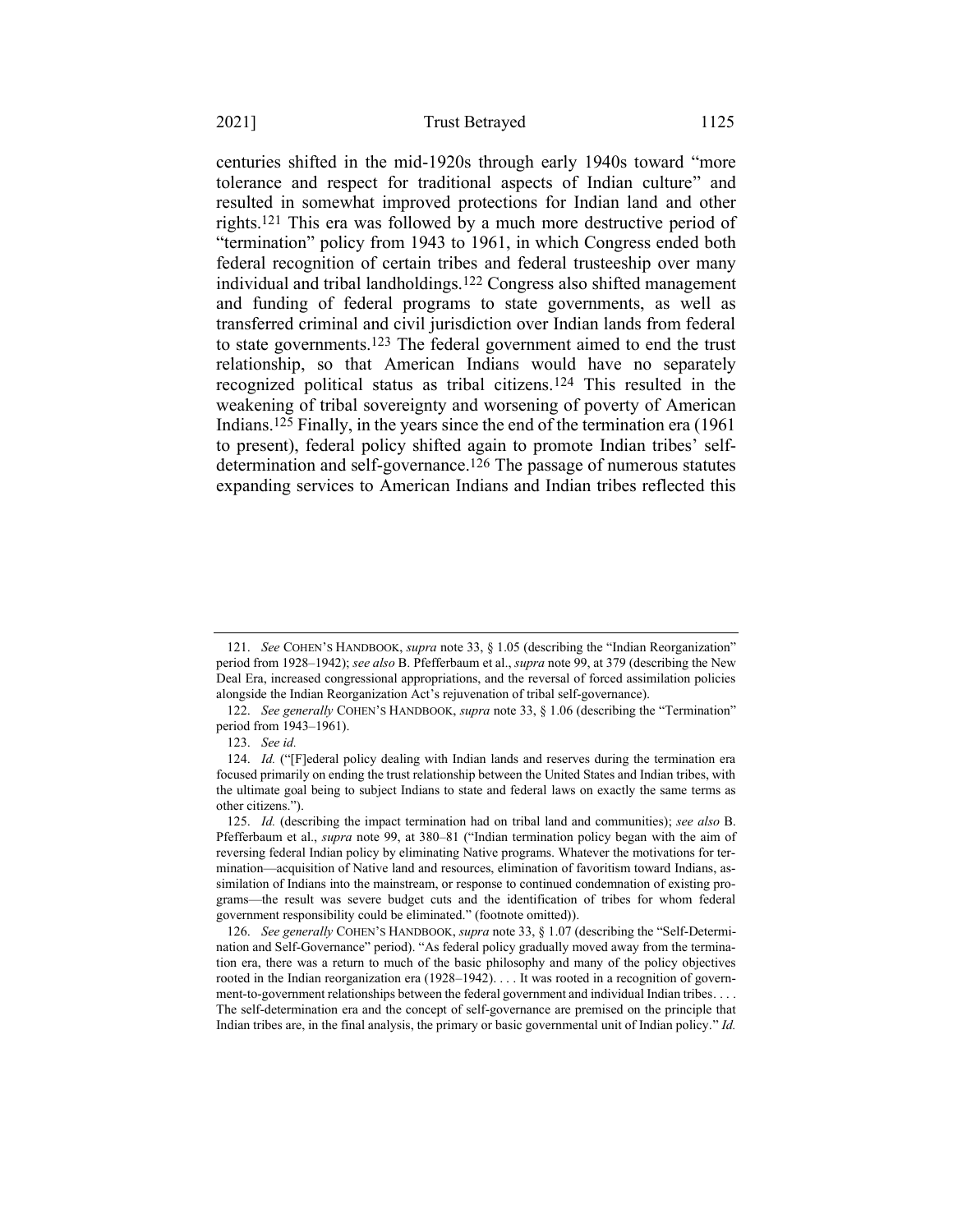# shift.127 In 1976, Congress passed the IHCIA.128

The IHCIA unequivocally expressed Congress's policy to provide health care services as demonstrative of the federal government's trust obligations to American Indians and Indian tribes.129 The IHCIA described this responsibility as not simply discretionary policy, but as legally required under the federal trust doctrine.130 The IHCIA provided for a comprehensive range of programs, authorized appropriation of funds to achieve the law's policy objectives, and permitted Medicaid and Medicare to reimburse health care providers for IHS-administered services.131 But despite its lofty declarations of responsibility pursuant to federal trust obligations, American Indians continue to suffer worse health measures than any other minority population in the United States.<sup>132</sup> The IHCIA, like the Snyder Act, continued to authorize

<sup>127.</sup> *See id.* (including the Indian Civil Rights Act of 1968, the Menominee Restoration Act of 1973, the Indian Self-Determination and Education Assistance Act of 1975, the Tribal Self-Government Act of 1994, the Indian Child Welfare Act, the Archaeological Resources Protection Act, the National Museum of the American Indian Act, the American Indian Religious Freedom Act, the Tribally Controlled Schools Act, the Indian Arts and Crafts Act, the Native Americans Graves Protection and Restoration Act, and the Indian Education Act, and the Alaska Native Claims Settlement Act, among others).

<sup>128.</sup> Indian Health Care Improvement Act of 1976, Pub. L. No. 94-437, 90 Stat. 1400 (codified in scattered sections of 25 U.S.C.).

<sup>129.</sup> *See* 25 U.S.C. § 1601(1) ("Federal health services to maintain and improve the health of the Indians are consonant with and required by the Federal Government's historical and unique legal relationship with, and resulting responsibility to, the American Indian people."); *see also*  McCarthy, *supra* not[e 106,](#page-25-0) at 121 (describing how the IHCIA is "notable" for expressly recognizing the federal government's legal responsibility for providing health care services).

<sup>130.</sup> 25 U.S.C. § 1602 ("[I]t is the policy of this Nation, in fulfillment of its special trust responsibilities and legal obligations to Indians—(1) to ensure the highest possible health status for Indians and urban Indians and to provide all resources necessary to effect that policy . . . ."). The IHCIA also declared federal policy to raise Indians' health status, ensure Indian participation in the provision of health care services, increase the proportion of health care providers serving American Indians, consult with tribes regarding implementation, work in a government-to-government relationship with tribes, and "to provide funding for programs and facilities operated by Indian tribes and tribal organizations in amounts that are not less than the amounts provided to programs and facilities operated directly by the Service." *Id.*

<sup>131.</sup> B. Pfefferbaum et al., *supra* not[e 99,](#page-23-0) at 386 (providing an overview of the Indian Health Care Improvement Act and its programs and objectives); *see generally* Indian Health Care Improvement Act of 1976, Pub. L. No. 94-437, 90 Stat. 1400.

<sup>132.</sup> *See, e.g.*, *Disparities*, INDIAN HEALTH SERV., https://www.ihs.gov/newsroom/factsheets/disparities/ [https://perma.cc/JYA8-HKSV] (last visited Apr. 10, 2021) ("The American Indian and Alaska Native people have long experienced lower health status when compared with other Americans. Lower life expectancy and the disproportionate disease burden exist perhaps because of inadequate education, disproportionate poverty, discrimination in the delivery of health services, and cultural differences."); COUNCIL OF THE INSPECTORS GENERAL ON INTEGRITY AND EFFICIENCY, VULNERABILITIES AND RESULTING BREAKDOWNS: A REVIEW OF AUDITS, EVALUATIONS, AND INVESTIGATIONS FOCUSED ON SERVICES AND FUNDING FOR AMERICAN INDIANS AND ALASKA NATIVES 1 (2017), https://www.oversight.gov/sites/default/files/oig-reports/CIGIE\_AIAN\_Vulnerabilities\_Report.pdf [https://perma.cc/SLL6-GMQB] (describing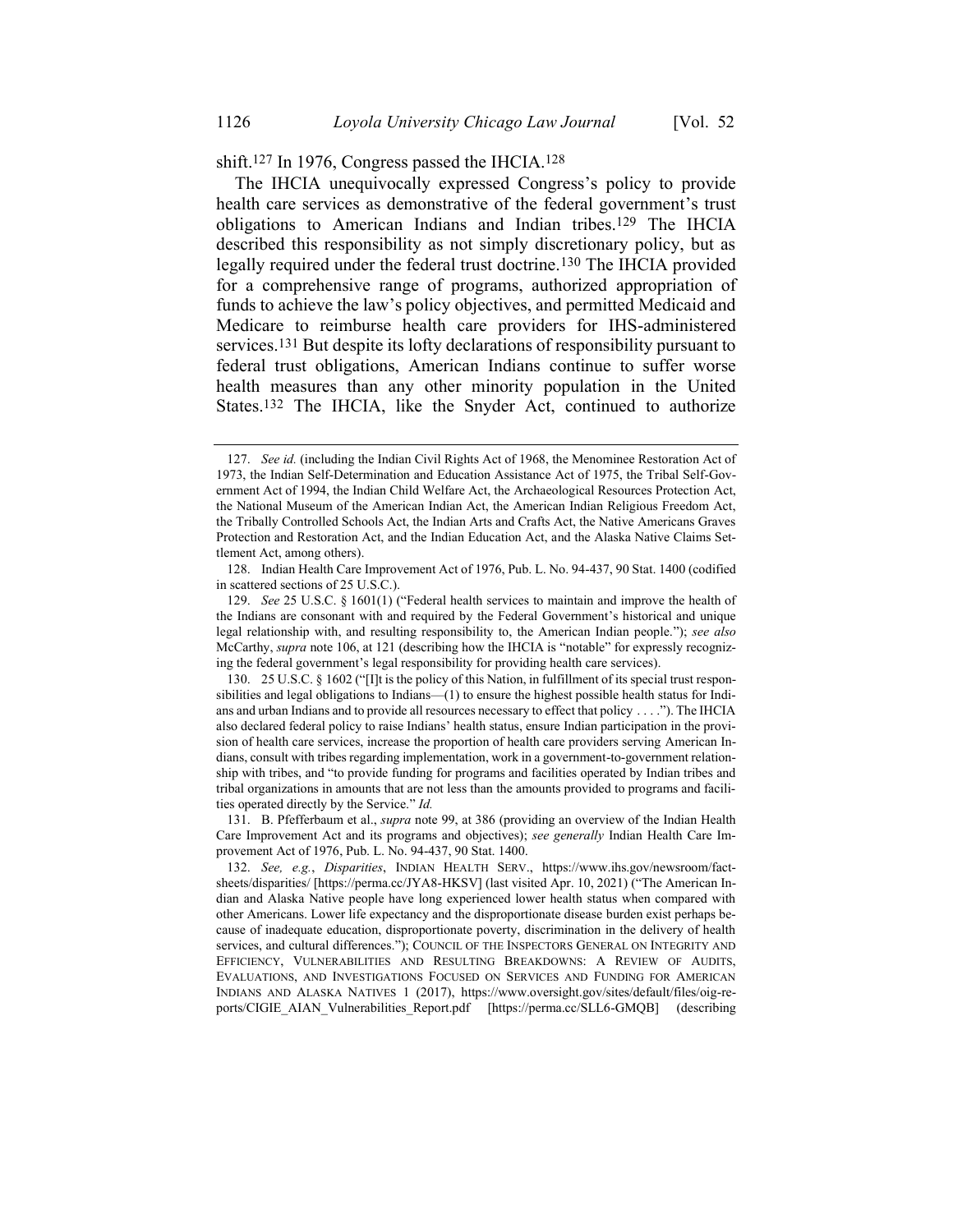discretionary congressional appropriations instead of creating an entitlement to specific services, and it did not establish consistent funding levels or goals going forward.133

<span id="page-29-0"></span>Though the IHCIA expired in 2000, the 2010 Patient Protection and Affordable Care Act (ACA) permanently reauthorized its main provisions.134 In signing the law, President Obama alluded to the trust doctrine by acknowledging the federal government's responsibility, derived from the nature of its relationship with Indian tribes, to provide health care services to American Indians. 135 But the reauthorized IHCIA still did not require Congress to appropriate a specific amount of funds toward Indian health care services; nor did it generally require appropriated funds to be spent in particular ways.136 Thus, current IHS funding levels remain inadequate to meet health care needs for the estimated 2.56 million American Indians who utilize IHS services.137

<span id="page-29-1"></span>In summary, the federal trust doctrine developed from international law, the treaty tradition, and the federal common law as expressed in the Supreme Court's early articulation of the legal relationship between the United States and Indian tribes. While these legal traditions were

health disparities that American Indians face, including an infant mortality rate about forty percent higher than the national rate, twice as high of a likelihood to develop diabetes when compared to the national population, and disproportionately high death rates from both accidental injuries and suicide).

<sup>133.</sup> R. Pfefferbaum et al., *supra* not[e 100,](#page-24-1) at 216 (noting the characteristics and limitations of the IHCIA); *see also* Hoss, *supra* note [103,](#page-24-0) at 124 ("In its aggregate history, IHS has remained chronically underfunded.").

<sup>134.</sup> Patient Protection and Affordable Care Act (ACA), Pub. L. No. 111-148, § 10221, 124 Stat 119, 935 (2010); Holly E. Cerasano, *The Indian Health Service: Barriers to Health Care and Strategies for Improvement*, 24 GEO. J. ON POVERTY L. & POL'Y 421, 430 (2017); *see also Legislation*, INDIAN HEALTH SERV., https://www.ihs.gov/aboutihs/legislation/ [https://perma.cc/X7A2- 5RDS] (last visited Apr. 10, 2021) (noting the IHCIA's expiration in 2000 and its permanent reauthorization under the ACA).

<sup>135.</sup> *Statement on the Reauthorization of the Indian Health Care Improvement Act*, *supra* note [31,](#page-8-1) at 406 ("Our responsibility to provide health services to American Indians and Alaska Natives derives from the nation-to-nation relationship between the federal and tribal governments.").

<sup>136.</sup> Cerasano, *supra* note [134,](#page-29-0) at 435 (describing the IHCIA's continued inadequate funding to meet health care needs of its constituents); *see also* NATIONAL TRIBAL BUDGET FORMULATION WORKGROUP,RECLAIMING TRIBAL HEALTH: A NATIONAL BUDGET PLAN TO RISE ABOVE FAILED POLICIES AND FULFILL TRUST OBLIGATIONS TO TRIBAL NATIONS 3 (April 2020) [hereinafter RECLAIMING TRIBAL HEALTH], https://www.nihb.org/docs/05042020/FINAL\_FY22% 20IHS%20Budget%20Book.pdf [https://perma.cc/8MZ6-UFGV] ("*The discretionary nature of the federal budget that systematically fails to fulfill Trust and Treaty obligation is a legal, ethical, and moral violation of the greatest order.*").

<sup>137.</sup> *See* RECLAIMING TRIBAL HEALTH, *supra* not[e 136,](#page-29-1) at 1 (indicating that a fully funded IHS budget that ended health disparities between American Indians and other populations would require an appropriation of \$48 billion, but requesting a budget appropriation of \$12.759 billion for FY 2022); *IHS Profile*, INDIAN HEALTH SERV., https://www.ihs.gov/newsroom/factsheets/ihsprofile/ [https://perma.cc/F8DT-B3SD] (last visited Apr. 10, 2021) (noting the FY 2020 budget appropriation of \$6.0 billion and citing the estimated population served by IHS as of January 2020).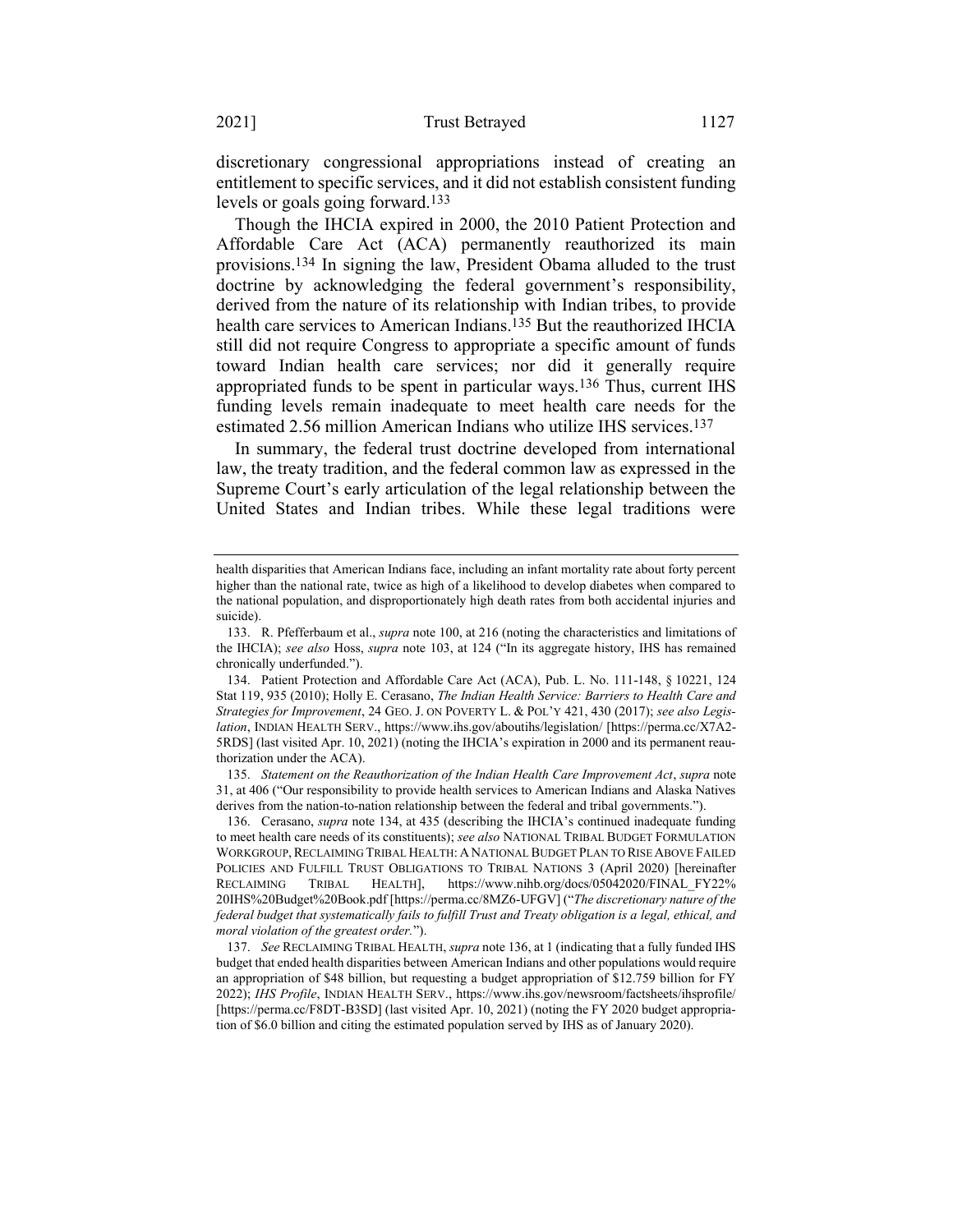premised on the era's racist assumptions of European supremacy over indigenous Americans, they also recognized American Indian tribal sovereignty, acknowledged the government-to-government relationship, and undertook ongoing fiduciary obligations inherent in a trust relationship. In early treaties with Indian tribes, the United States agreed to provide goods and services—including health care services, particularly relevant in light of the massive disease outbreaks following European colonization—in exchange for land.

But as federal policy shifted and settlers expanded westward, the United States either broke or failed to enforce agreements respecting tribal lands and resources. Crowded onto reservations throughout the nineteenth and early twentieth centuries, American Indians were forced to depend on federally provided resources. The federal government, however, did not pay corresponding attention to the provision of health care or other services inherent in treaty obligations and the trust relationship. Rather, the characterization of American Indians and Indian tribes as "wards" of the federal government influenced the Court's understanding of Congress's authority to control nearly all aspects of Indian life and to abrogate the terms of treaty or trust responsibilities if it so chose. One hundred years ago, Congress passed the Snyder Act, reflecting its acceptance of trust obligations for the provision of services like health care, but the Act neither guaranteed nor regularly appropriated funding.

Although Congress's recognition of its trust responsibility to provide health care to American Indians has deepened over the past fifty years, as demonstrated in expansive federal legislation like the IHCIA and ACA, the Court has simultaneously narrowed its general interpretation of the trust doctrine. The Court now requires specific, explicitly articulated fiduciary obligations grounded in express statutory language before it will enforce such obligations against the federal government. In recent years, the Court has all but ignored the common law origins of the federal trust doctrine. Given this trend, the issue of whether the IHCIA creates an affirmative, judicially enforceable trust obligation for the federal government to provide necessary health care services to Indian tribes remains in doubt, despite Congress's intention in the statute's text to uphold its legal trust responsibility.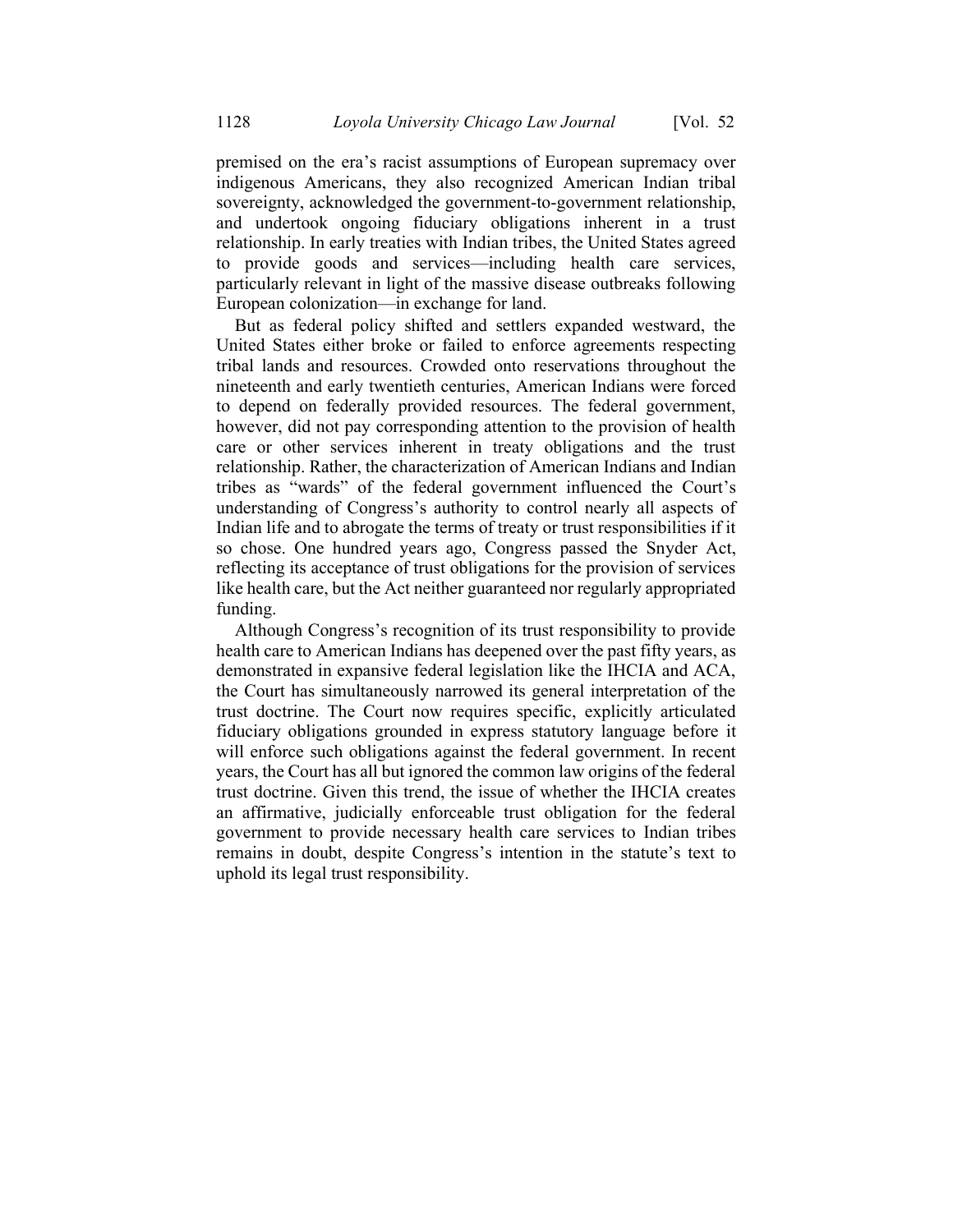#### 2021] Trust Betrayed 1129

## III. THE IHCIA IN THE EIGHTH AND NINTH CIRCUITS

<span id="page-31-0"></span>Few appellate-level cases have directly addressed the sources, scope, and enforceability of the federal government's affirmative trust obligations to provide health care to American Indians under the IHCIA.138 The Eighth and Ninth Circuits—the only federal courts of

Of the remaining seventeen cases, an Eighth Circuit case, subsequent to and consistent with *White v. Califano*, noted that the Snyder Act imposed "affirmative obligations on BIA to relieve distress and conserve Indian Health," while the IHCIA similarly obligated the IHS pursuant to its trust obligations "to refrain from contributing to poor health conditions on the Reservation." Blue Legs v. U.S. Bureau of Indian Affairs, 867 F.2d 1094, 1100 & n.5 (8th Cir. 1989) (holding that the BIA and IHS had a duty to clean up hazardous waste sites on reservations that they contributed to creating).

<sup>138.</sup> A September 13, 2020 Westlaw search of "U.S. Courts of Appeals Cases" including the word "trust" and the phrase "Indian Health Care Improvement Act" yielded nineteen results. The author reviewed each result, including *Quechan Tribe of the Fort Yuma Indian Reservation*, 599 Fed. App'x 698, 699 (9th Cir. 2015), discussed at length in this Comment (*see* discussion *infra*  Section III.B) and including the Tenth Circuit predecessor of *Lincoln v. Vigil*, *Vigil v. Rhoades*, 953 F.2d 1225, 1231 (10th Cir. 1992) (holding that the district court appropriately exercised judicial review of the IHS's termination of an IHCIA-funded health care program for Indian children and affirming its finding that the APA notice and comment proceedings were required before the agency took such action, particularly in light of the federal trust relationship), *rev'd sub nom.* Lincoln v. Vigil, 508 U.S. 182, 193 (1993) (holding that Congress's lump-sum appropriations for Indian health care were not judicially reviewable under the APA as spending decisions were a matter of agency discretion). *See also* discussion *supra* Section II.A.3.

Two Ninth Circuit cases appeared to reach a different conclusion regarding the federal trust doctrine than was reached in *Quechan Tribe of the Fort Yuma Indian Reservation*, as discussed *infra* Section III.B. *See* McNabb *ex rel.* McNabb v. Bowen, 829 F.2d 787, 794–95 (9th Cir. 1987) (holding that Congress intended, consistent with its federal trust responsibility to provide health care to American Indians, that the federal government must meet Indians' health care needs that were unmet under state and local health care programs); Arizona v. United States, No. 87-2523, 1988 WL 96613, at \*4–5 (9th Cir. Sept. 12, 1988) (noting the conclusion in *McNabb* that congressional intent as expressed through the Snyder Act and the IHCIA did not give the federal government exclusive responsibility for Indian health care, and that this conclusion was not inconsistent with the federal trust doctrine).

The Federal Circuit rejected a tribe's claim that 25 U.S.C. §§ 1632, 1621, and 1603 of the IHCIA, read in combination with other statutes at issue, demonstrated that the United States had accepted a common-law fiduciary duty to manage the tribe's water resources. Hopi Tribe v. United States, 782 F.3d 662, 669–71 (Fed. Cir. 2015). But this holding is not directly applicable to this Comment's focus, because despite being an action for breach of trust and implicating the IHCIA, the tribe was (1) seeking monetary damages rather than equitable relief, and (2) the alleged breach ultimately concerned the federal government's obligation to ensure safe drinking water on a reservation, not provision of health care services. *Id.* at 671.

In three cases, the respective courts either did not reach the issue of affirmative trust responsibilities under the IHCIA or did not discuss the issue at length. *See* Rincon Band of Mission Indians v. Harris, 618 F.2d 569, 570, 575 (9th Cir. 1980) (concluding that the IHS breached its statutory responsibilities to California Indians under the Snyder Act to develop distribution criteria that were rationally aimed at an equitable division of funds, without reaching the question of whether this also breached federal trust responsibilities); Yankton Sioux Tribe v. U.S. Dept. of Health & Hum. Servs., 533 F.3d 634, 644 (8th Cir. 2008) ("The Tribe has not identified any [health care-related] assets taken over by the government such as tribally owned land, timber, or funds which would give rise to a special trust duty."); Blatchford v. Alaska Native Tribal Health Consortium, 645 F.3d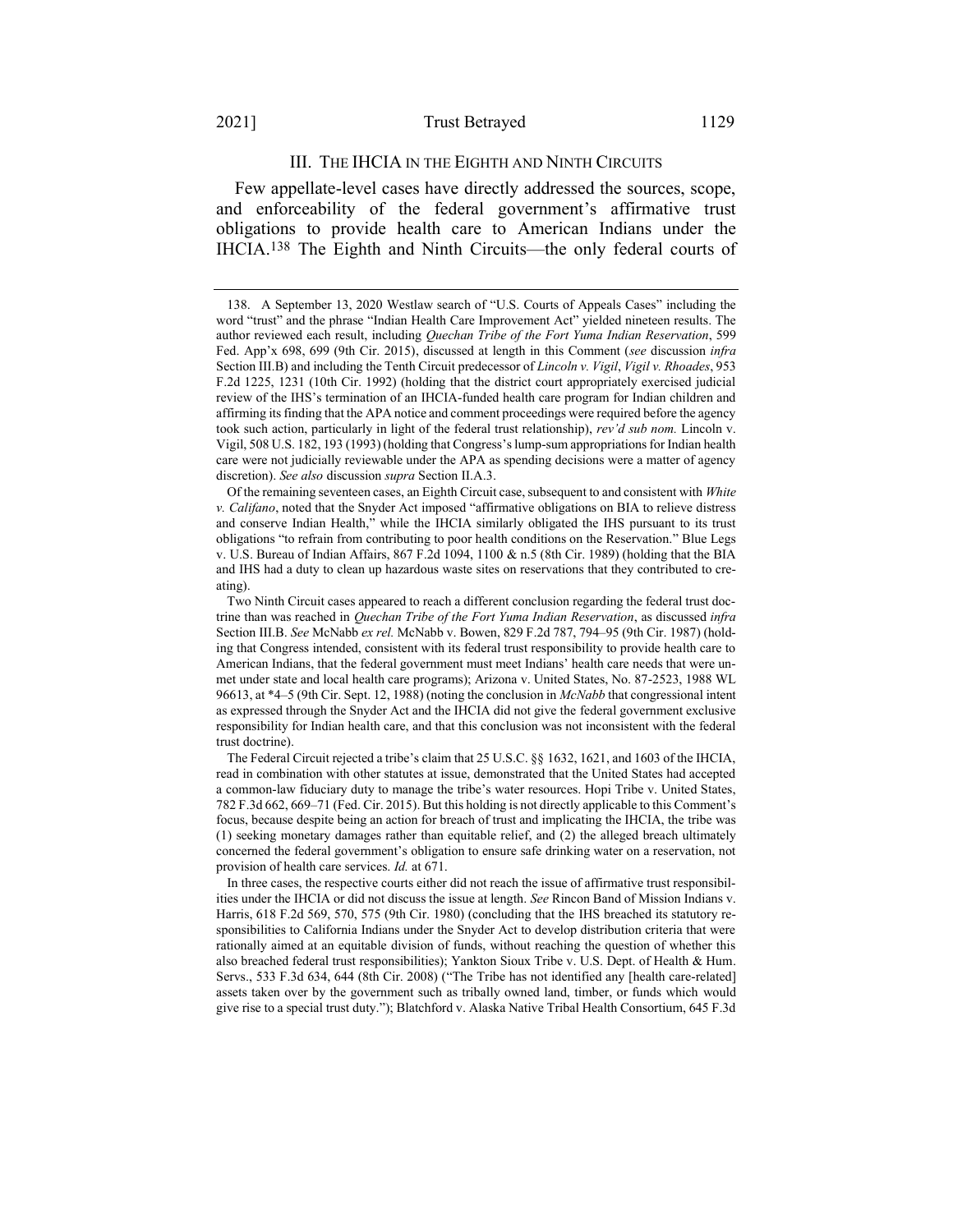appeals with cases directly on point—have diverged in their approaches to this issue.139 As the district court in *Rosebud Sioux Tribe* identified, the Eighth Circuit found that enforceable trust obligations arose under the IHCIA, and because the district is within the Eighth Circuit's jurisdiction, its rationale controls.140 But the district court also acknowledged that the Ninth Circuit had found otherwise and held that the IHCIA did not create specific, judicially enforceable trust obligations.<sup>141</sup> This part will address the two circuits' divergent holdings and the district court's application of the Eighth Circuit's reasoning to *Rosebud Sioux Tribe*.

Finally, the two remaining cases were completely irrelevant, as they challenged the constitutionality of the ACA. *See* Florida *ex rel.* Att'y Gen. v. U.S. Dept. of Health & Hum. Servs., 648 F.3d 1235, 1249 (11th Cir. 2011) (noting the IHCIA within the structure of the ACA); Texas v. United States, 945 F.3d 355, 418 (5th Cir. 2019) (King, J., dissenting) (mentioning the reauthorization and amendment of the IHCIA as part of the ACA).

<sup>1089, 1092</sup>–93 (9th Cir. 2011) (holding that 25 U.S.C. § 1621e(a) of the IHCIA gave health care providers the right to recover costs of treating Indians only against third parties, not against the individual to whom it provided services, without holding on the trust responsibility).

Six of the cases briefly mentioned the IHCIA in lawsuits arising under other statutes, but in unrelated contexts. *See* Preston v. Heckler, 734 F.2d 1359, 1372–73 (9th Cir. 1984) (noting the IHCIA in discussing general federal policy to ensure high quality health care services to American Indians); Tsosie v. United States, 452 F.3d 1161, 1166–67 (10th Cir. 2006) (noting the IHCIA in discussing whether a physician hired through a nonpersonal services contract to treat patients at IHS facilities are considered independent contractors for purposes of the Federal Tort Claims Act); Tunica-Biloxi Tribe v. Louisiana, 964 F.2d 1536, 1542 (5th Cir. 1992) (holding that the IHCIA and the ISDEAA did not preempt the collection of state sales taxes for the off-reservation purchase of a van used for the tribal health service with federal grant money); Malone v. Bureau of Indian Affs., 38 F.3d 433, 438 (9th Cir. 1994) (noting that the IHCIA's 1988 amendments extended eligibility to members of some tribes without federal recognition and analogizing to the BIA's administration of the Higher Education Grant Program); Penobscot Nation v. Fellencer, 164 F.3d 706, 713 (1st Cir. 1999) (citing the IHCIA as an example of Congress's policy to promote tribal self-determination); Alaska *ex rel.* Yukon Flats Sch. Dist. v. Native Village of Venetie Tribal Gov't, 101 F.3d 1286, 1298 (9th Cir. 1996) (noting the IHCIA along with other federal statutes as examples of Congress's continued intent to provide benefits and protections to Alaska Natives after the Alaska Native Claims Settlement Act) *rev'd*, 522 U.S. 520 (1998).

<sup>139.</sup> *Compare* White v. Califano, 581 F.2d 697, 698 (8th Cir. 1978) (per curiam) (holding the IHCIA created an obligation to provide health care services to an indigent Indian woman), *and Blue Legs*, 867 F.2d at 1100 (holding that the Snyder Act and IHCIA imposed affirmative trust obligations and citing *White v. Califano* in support), *with Quechan Tribe*, 599 Fed. App'x at 699 (holding that there are no affirmative, judicially enforceable trust obligations that flow from the IHCIA). *But see also* McNabb *ex rel.* McNabb v. Bowen, 829 F.2d 787, 794–95 (9th Cir. 1987) (holding that Congress intended, consistent with its federal trust responsibility to provide health care to American Indians, that the federal government must meet Indians' health care needs that were unmet under state and local health care programs); Arizona v. United States, No. 87-2523, 1988 WL 96613, at \*4–5 (9th Cir. Sept. 12, 1988) (noting the conclusion in *McNabb* that congressional intent as expressed through the Snyder Act and the IHCIA did not give the federal government exclusive responsibility for Indian health care, and that this conclusion was not inconsistent with the federal trust doctrine).

<sup>140.</sup> Rosebud Sioux Tribe v. United States, 450 F. Supp. 3d 986, 998 (D.S.D. 2020) (citing the Eighth Circuit's holding in *White v. Califano*).

<sup>141</sup>*. See id.*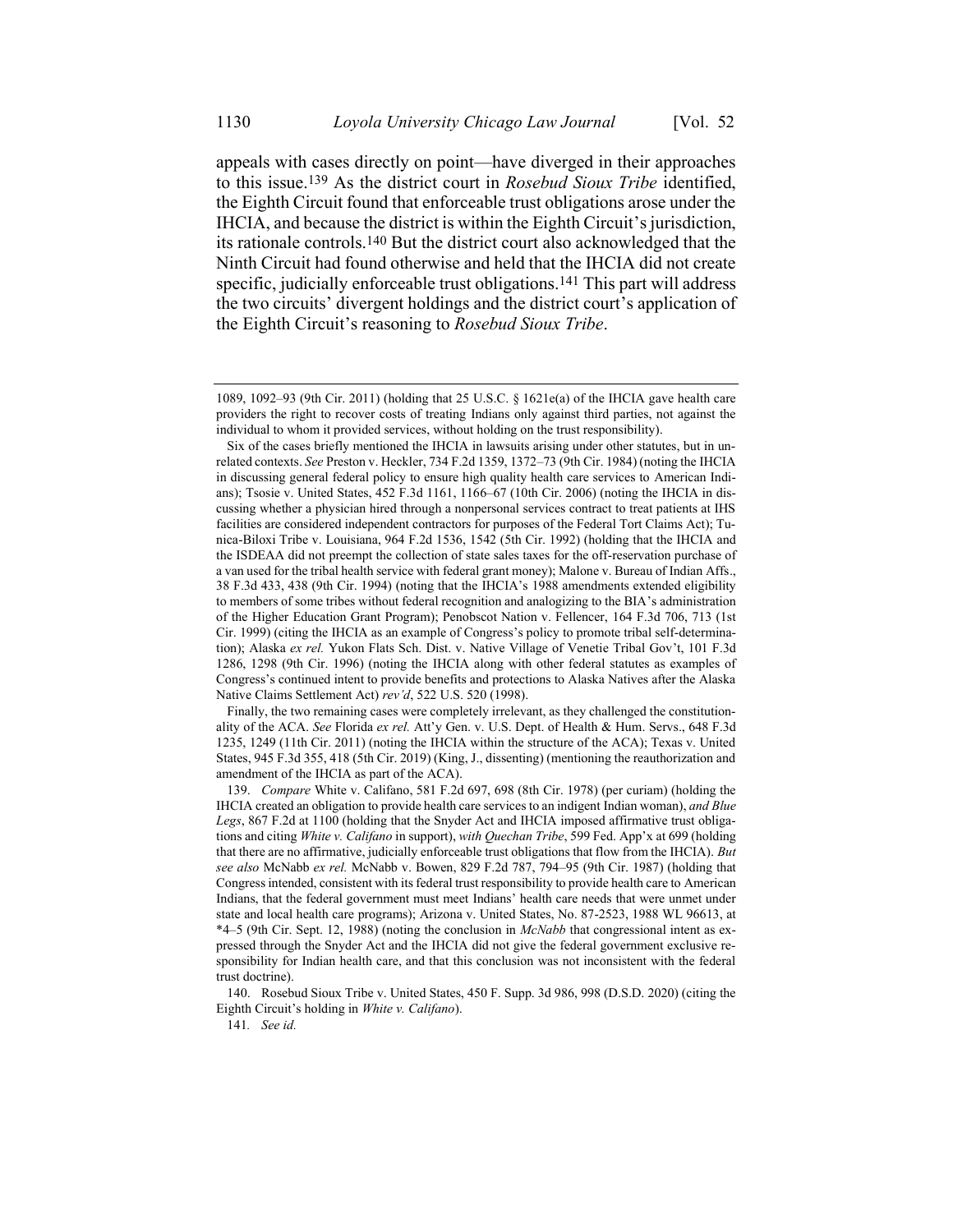### *A.* White v. Califano

Two years after the IHCIA's passage in 1976, the U.S. Court of Appeals for the Eighth Circuit first considered in *White v. Califano* the federal government's trust obligation to provide health care services to American Indians.<sup>142</sup> The story behind the case began in April of 1976,<sup>143</sup> just a few months before Congress passed the IHCIA.144 Plaintiff Georgia White acted as guardian ad litem for her sister Florence Red Dog, a member of the Oglala Sioux Tribe and resident of the Pine Ridge Indian Reservation in South Dakota.145 Ms. Red Dog suffered from severe mental illness and needed immediate inpatient mental health treatment to protect herself and others from physical harm.146 Some of the plaintiff's

<sup>142.</sup> The Eighth Circuit decided the *White* case in 1978, only two years after the IHCIA was passed. *White*, 581 F.2d at 697; *see also* White v. Califano, 437 F. Supp. 543, 554, 556 (D.S.D. 1977) (identifying the enactment of the IHCIA as the "latest statement[s]" of Congress regarding its intent to uphold its trust responsibilities for providing health care to Indians). No earlier U.S. Court of Appeals cases were found implicating the IHCIA and the federal trust responsibility. *See*  cases cited *supra* note [138.](#page-31-0)

<sup>143.</sup> *White*, 437 F. Supp. at 545 ("On April 13, 1976, J. W. Brantley, an Indian Health Service psychiatric social worker determined that Florence Red Dog was mentally ill and in such condition that immediate treatment was necessary for her protection from physical harm and for the protection of others.").

<sup>144.</sup> The IHCIA was enacted as Public Law 94-437 on September 30, 1976. Indian Health Care Improvement Act, Pub. L. No. 94-437, 90 Stat. 1400 (1976) (codified as amended at 25 U.S.C. § 1601 *et seq.*).

<sup>145.</sup> White v. Matthews, 420 F. Supp. 882, 884 (D.S.D. 1976). In the first reported disposition in this case, the defendants were listed as David Matthews, etc., et al. and Richard Kneip, etc., et al. *Id.* at 882. The first named defendant, "David Matthews," referred to F. David Mathews, Secretary of Health, Education, and Welfare during the Ford administration until 1977. *See David Mathews*, GERALD R. FORD FOUND., https://geraldrfordfoundation.org/centennial/oralhistory/david-mathews/ [https://perma.cc/8QR5-G4SS] (last visited May 27, 2021). The second named defendant, Kneip, represented the relevant group of state and county officials who were "persisting in their refusal to commit Florence Red Dog to the Human Services center in Yankton." *White*, 420 F. Supp. at 884. The federal and state officials filed cross claims against each other for the responsibility for and cost of providing inpatient psychiatric care to Ms. Red Dog, and the state officials also filed a third-party suit against the Oglala Sioux Tribe, as responsible for the cost of medical care jointly or in the alternative to the federal government. *Id.* at 884–85. The court dismissed the claim against the Oglala Sioux Tribe in a prior hearing, and the federal defendants moved to dismiss the state defendants' cross-claim. *Id.* at 885. The court denied the federal defendants' motions to dismiss. *Id.* at 890. In the subsequent published decision, 437 F. Supp. 543, the first named defendant was replaced with Joseph Califano, Secretary of Health, Education, and Welfare under President Carter from 1977–79. *See Joseph A. Califano, Jr. (1977–1979)*, UVA MILLER CTR., https://millercenter.org/president/carter/essays/califano-1977-secretary-of-health-education-andwelfare [https://perma.cc/5HNX-C5VV] (last visited May 27, 2021)*.* Thus, the substitution of the named defendant in the case name between 1976 and 1977.

<sup>146.</sup> *White*, 437 F. Supp. at 545; *see also White*, 420 F. Supp. at 884 ("[The complaint alleged] that Florence Red Dog was in a dangerously mentally ill condition and had threatened and physically attacked other persons and attempted suicide; that she was as of April 15 incarcerated in the Pine Ridge tribal jail, was heavily sedated and all her clothing had been taken away to prevent suicide attempts; that state officials had refused to act in accordance with state law to provide necessary emergency medical treatment . . . .").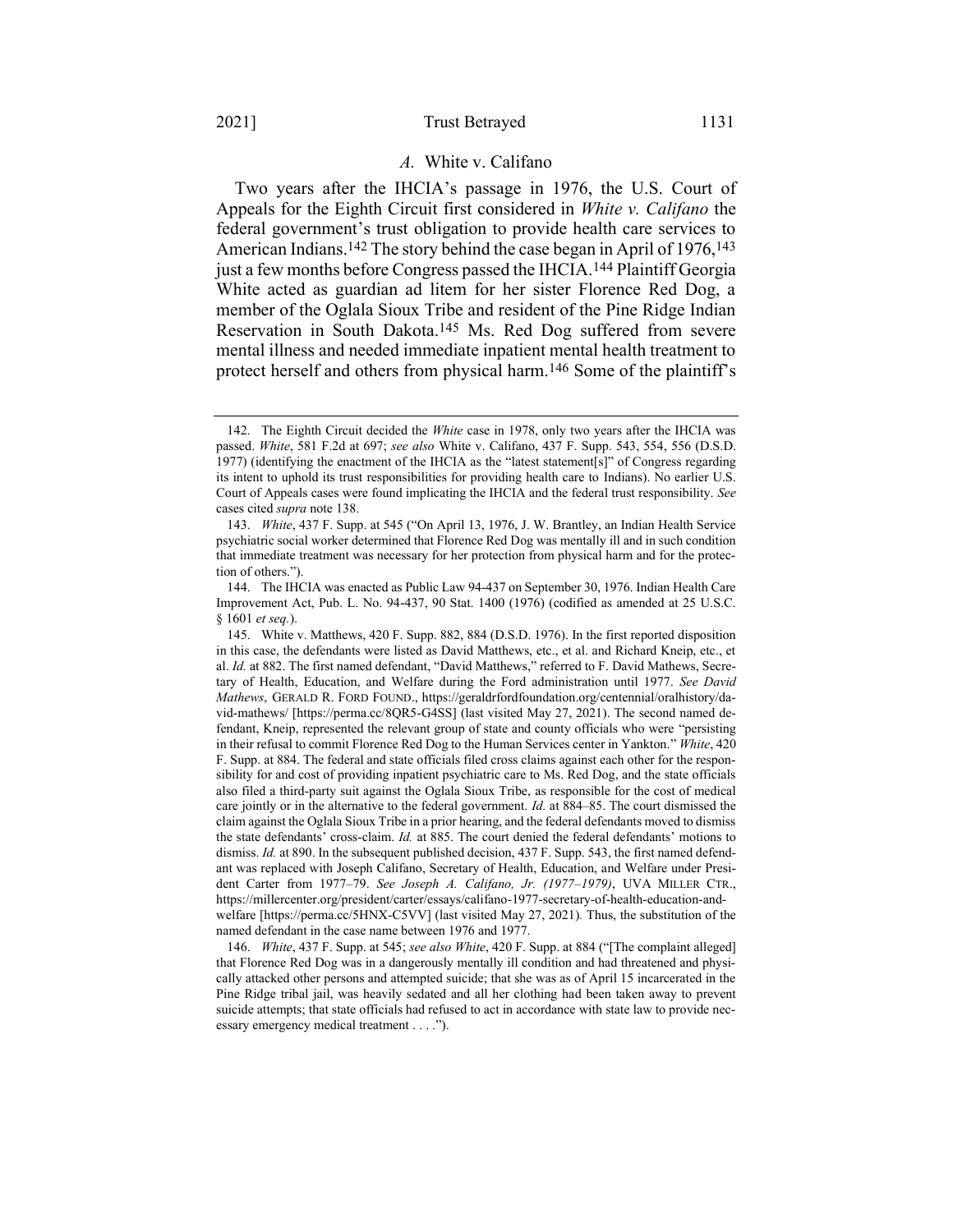claims against state and county officials, who denied responsibility to care for Ms. Red Dog in the county's public health facility, raised complex jurisdictional questions between tribal and state jurisdiction.147 But her claims against the federal defendants implicated the federal trust doctrine.148 The district court framed the federal question as whether the government had a statutory or regulatory duty to provide inpatient mental health care to American Indians. 149

To determine whether the IHCIA created affirmative trust obligations under the federal trust doctrine in this case, the U.S. District Court for the District of South Dakota recounted the original sources of these obligations.150 The court detailed the history of the expansion of health care services provided to tribes and their members, first by military personnel and funded according to treaty provisions, then by BIA after the creation of the Department of the Interior, and finally under federal statute.151 In describing this history in detail, the district court emphasized the expansive responsibility and control the federal government had taken over centuries to provide health care services to American Indians. 152 But in 1971, IHS decided to become "residual"

<sup>147.</sup> *See White*, 437 F. Supp. at 545–51 (discussing whether state officials had the jurisdictional authority to intrude onto tribal jurisdiction to involuntarily commit a tribal citizen and concluding that the state does not have such authority).

<sup>148.</sup> *See id.* at 553 ("Plaintiff's position is that the decision to become a 'residual' supplier of services is incompatible with the federal government's trust responsibility and with statutes and regulations pertaining to Indian health care. Plaintiff admits that no statute states with specificity that the I.H.S. must provide care for persons requiring involuntary commitment, but she does argue that such a duty is implicit in the unique legal relationship that exists between the Indian tribes and the federal government.").

<sup>149.</sup> *Id.* at 551 ("The question presented . . . is as follows: Whether Federal Defendants have a duty under statute and/or regulation to provide directly or by contract for inpatient mental health care to reservation Indians . . . ."). The court also noted IHS treated some mental health conditions, but that the local IHS hospital at Pine Ridge was not equipped to provide inpatient mental health treatment, so would outsource this treatment to other non-IHS facilities. *Id.* at 552 ("The policy of IHS with respect to inpatient mental health treatment is that alternative state resources will be relied on in the allocation of IHS resources. This policy was followed in every state."). Since 1971, IHS had refused to pay for the full cost of inpatient mental health treatment to the state of South Dakota, despite the state continuing to bill IHS for it. *Id.*

<sup>150.</sup> *See id.* at 551–53 (tracing the development of federal Indian health policy). The court paid special attention to the provision of mental health care as especially relevant to this case. *Id.*

<sup>151.</sup> *See id.* at 553 (describing history of Indian health care services). The court noted the Snyder Act's authorization for the BIA to spend appropriations for health care services to American Indians. *Id.* ("[The Snyder Act] specifically authorized the B.I.A. to spend money on the Indian people 'for relief of distress and conservation of health.' 25 U.S.C. § 13. Under this act funds were appropriated specifically for health services to Indians.").

<sup>152.</sup> *See id.* The court noted that after the Snyder Act's passage in 1921, health care services expanded in 1934 with congressional authorization for the Department of the Interior to contract with states, counties, private, and public institutions to provide health care. *Id.* In 1955, the Public Health Service created a new Division of Indian Health—renamed the Indian Health Service (IHS) in 1968—under the auspices of the Department of Health, Education, and Welfare. *Id.*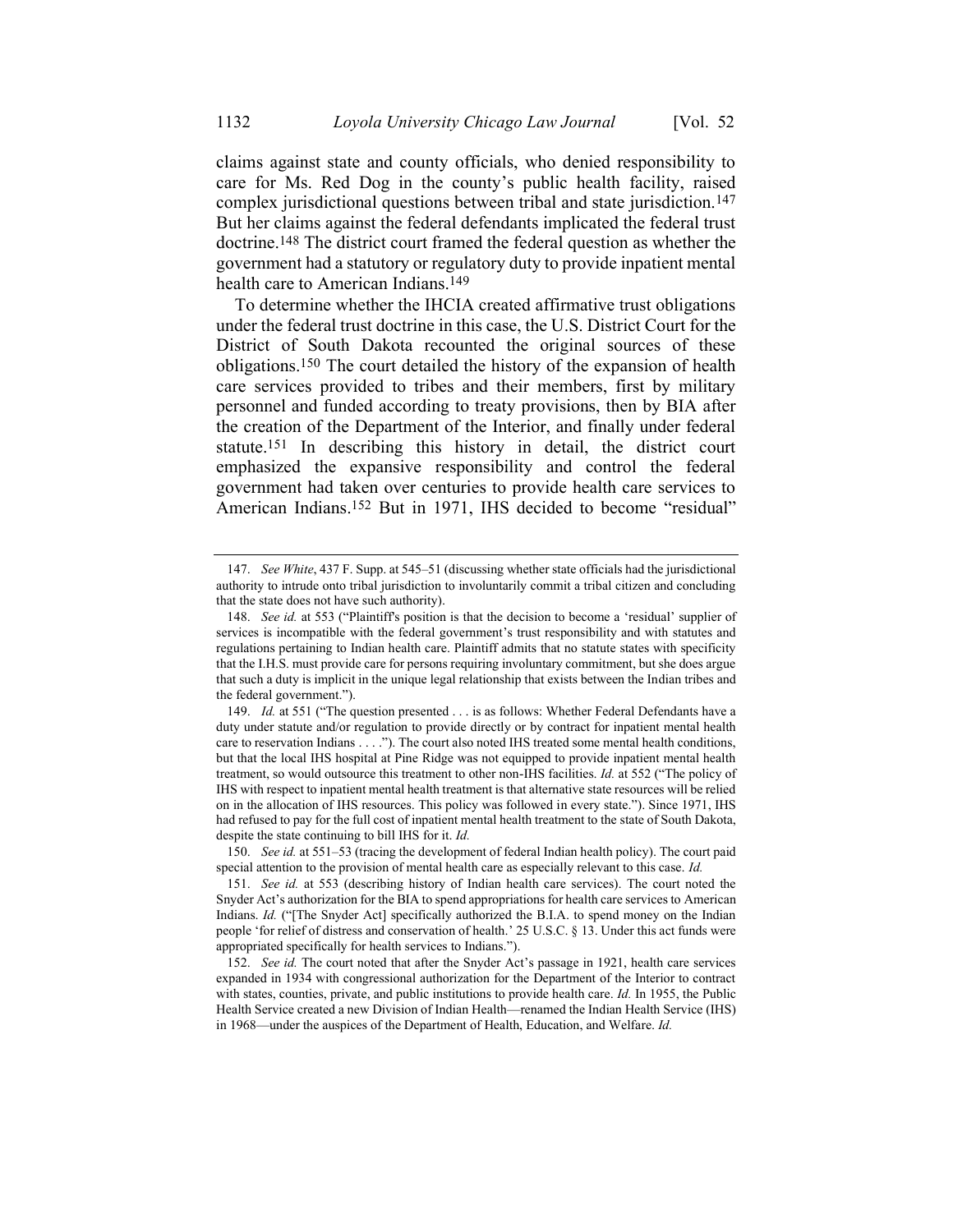#### 2021] Trust Betrayed 1133

suppliers of certain Indian health services and to require tribal members to use state resources first and then only resort to federal resources if state resources were not available.153 The plaintiff argued the federal government's position was incompatible with its trust responsibility and with federal law and its implementing regulations.154 The federal government denied any trust responsibility to provide specific health care services unless statutes explicitly required them.155

The court did not expressly define the contours of federal trust responsibility's scope, alluding to its complexity and indefiniteness.156 But the court *did* indicate that the recently passed IHCIA represented Congress's expression of its trust obligation to provide health care to American Indians. 157 The court directly quoted the IHCIA, grounding the source of this trust obligation in the statute's language.158 The court reasoned this language was sufficiently explicit to create legally cognizable trust obligations.159 The court then concluded that the federal government was obligated to care for Ms. Red Dog.160 In the court's view, Congress's declaration of policy in the IHCIA was specific enough to require the IHS to provide inpatient mental health care services to Ms. Red Dog, who otherwise would have had nowhere else to turn for care.<sup>161</sup>

159. *White*, 437 F. Supp. at 555.

160. *Id.* The court had already concluded in its opinion that the state had no jurisdiction to intrude onto tribal lands and commit Ms. Red Dog involuntarily. *Id.*

161. *See id.*

<sup>153.</sup> *White*, 437 F. Supp. at 553.

<sup>154.</sup> *Id.* Although the plaintiff conceded that there was "no statute [that] states with specificity that the IHS must provide care for persons requiring involuntary commitment," the plaintiff argued that "such a duty is implicit in the unique legal relationship that exists between the Indian tribes and the federal government." *Id.*

<sup>155.</sup> *Id.* at 554. According to the federal government, "whatever federal responsibilities might be, they are not to be guessed at by reference to the vague idea of 'trust responsibility.' Duty, if any can only be found by reference to specific statutes." *Id.*

<sup>156.</sup> *See id.* ("Defining the dimensions of the trust relationship between Indians and the federal government as that relationship has evolved could consume much time and labor, and we are doubtful that probing history can give us more than a framework within which to analyze the present issue.").

<sup>157.</sup> *Id.* ("We think that statute [the IHCIA] embodies the most relevant legislative material available for ascertaining the intent of Congress on the subject of federal responsibility toward Indians' health needs, and is the latest statement of what the trust responsibility requires in the area of health care.").

<sup>158.</sup> *Id.*; *see also* Indian Health Care Improvement Act of 1976, Pub. L. No. 94-437, §§ 2–3, 90 Stat. 1400, 1400–01 (codified at 25 U.S.C. §§ 1601–1602).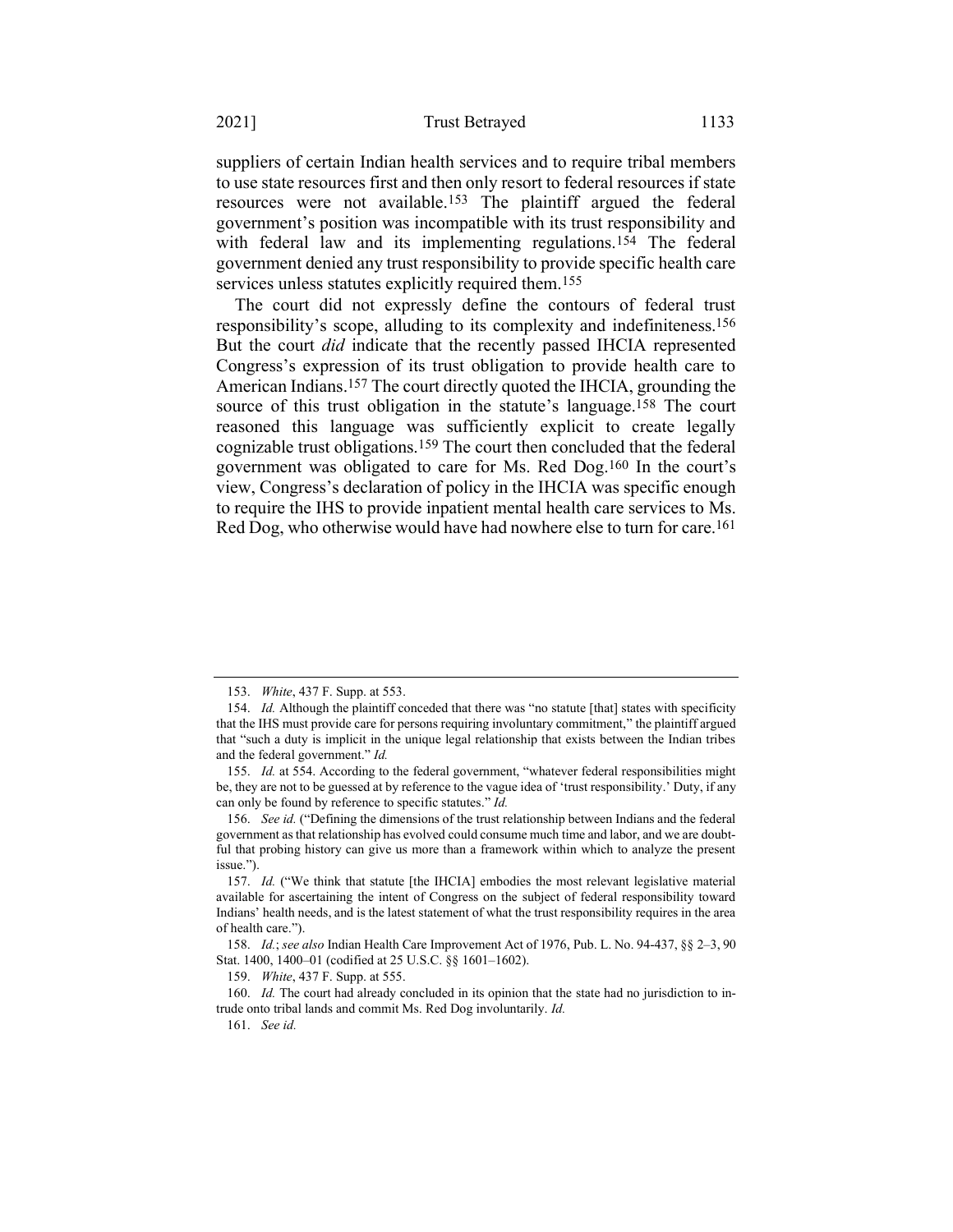The Eighth Circuit adopted verbatim the district court's reasoning and articulation thus far of the government's obligation, so the district court's language bears restating here:

We think that Congress has unambiguously declared that the federal government has a legal responsibility to provide health care to Indians. This stems from the "unique relationship" between Indians and the federal government, a relationship that is reflected in hundreds of cases and is further made obvious by the fact that one bulging volume of the U.S. Code pertains only to Indians.

It matters not at this juncture whether the federal government is called a residual supplier or a primary supplier of services. We determined earlier in this opinion that the State of South Dakota has no jurisdiction to involuntarily commit Florence Red Dog. The question then became, not whether the federal defendants are residual or primary suppliers, but whether they can abandon Florence Red Dog entirely. We hold here that they cannot abandon her if she requires involuntary commitment. The federal defendants are free to call themselves "residual suppliers" if that fits in better with their policy statements, but where the state cannot act, they must.<sup>162</sup>

This was arguably a narrow holding. The Eighth Circuit did not further define the full scope of what the federal trust responsibility required under the IHCIA in all cases.163 In contrast, the district court defined a mechanism by which the IHS should weigh its limited resources with its obligations under the trust doctrine, and it rebutted the federal government's rejection of any trust obligation to provide specific health care services, discussed below.

The district court acknowledged IHS's limited resources,164 and indicated that courts should not generally dictate agencies' spending discretion.165 For guidance, the district court looked to a somewhat analogous situation in *Morton v. Ruiz*, where funding was inadequate to meet the demands of statutory obligations.<sup>166</sup> Following the reasoning in

<sup>162.</sup> White v. Califano, 581 F.2d 697, 698 (8th Cir. 1978) (per curiam) (quoting *White*, 437 F. Supp. at 555).

<sup>163.</sup> *See id.* (affirming the district court's reasoning and conclusions as related directly to the quoted language).

<sup>164.</sup> *White*, 437 F. Supp. at 555 ("We are not unmindful of the fact that this is no simple matter for I.H.S. officials. The I.H.S. staff on the Pine Ridge Reservation does not presently have adequate facilities or manpower to treat Florence Red Dog and other similarly situated persons; moreover, they cannot create programs out of the bald statements of Congress but must work with the funds Congress appropriates.").

<sup>165.</sup> *Id.* ("Courts have no expertise for deciding how limited resources should be allocated.").

<sup>166.</sup> *Id.* at 555–56. The dispute in *Morton v. Ruiz* concerned the availability of BIA general assistance (i.e., welfare) benefits to tribal members living nearby their tribe's reservation but not on the reservation itself. Morton v. Ruiz, 415 U.S. 199, 204–05 (1974). The Supreme Court reviewed the history of congressional proceedings and found that the BIA had not always exclusively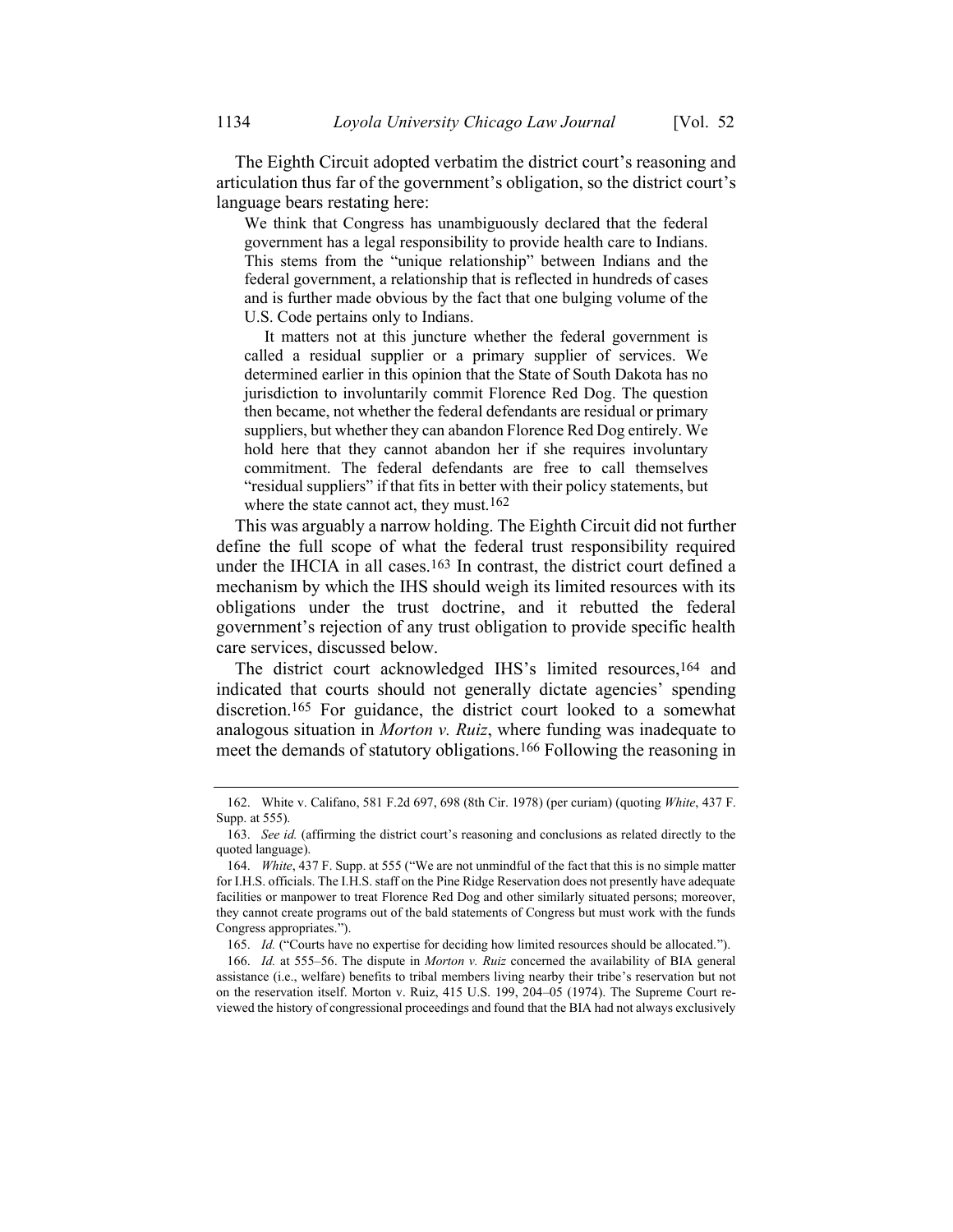*Morton*, the district court concluded that IHS must look to its agency regulations to determine the bounds of its discretion in spending its congressional appropriations.167 Regulations promulgated under the IHCIA emphasized the relative need and access to other arrangements for health care.<sup>168</sup> Thus, the district court reasoned that Ms. Red Dog's care took priority because of the "extreme" nature of her need and her lack of access to any other resources, given the state's inability to provide it.169

The district court also flatly rejected the federal government's position that it had no trust responsibility, standing alone, to provide specific health care services to any particular American Indian. 170 The court reasoned that the IHCIA represented an expansive statement of Congress's recognition of an affirmative trust obligation to provide health care services to American Indians. 171 The court distinguished Congress's

169. *White*, 437 F. Supp. at 556.

170. *See id.* at 554 ("Ultimately, [the federal defendants] rest on the assertion that, whatever federal responsibilities might be, they are not to be guessed at by reference to the vague idea of 'trust responsibility.' Duty, if any can only be found by reference to specific statutes. Finding no statute that specifically creates a duty for I.H.S. to care for persons in the class of Florence Red Dog, federal defendants deny that there is such a duty."). The government's argument in the *Rosebud Sioux Tribe* case forty years later would prove to be remarkably consistent with its argument in *White*, even before the *Mitchell* cases and their progeny required trust obligations to be explicitly grounded in statute in breach of trust claims for money damages. *See* discussion, *infra* Section IV.B (analyzing the government's argument on appeal in the *Rosebud Sioux Tribe* case in relation to case law from 1980 to 2011).

171. *White*, 437 F. Supp. at 557 ("If Congress had, at some point in history stated that a trust responsibility existed, and never said more, then in the absence of controlling precedent this Court would scarcely be able to conclude that care for Florence Red Dog was included within the federal government's trust responsibility. But, the Congress has taken the well-accepted concept of trust responsibility and has said a great deal about what it means; in particular, the Congress in 1976 stated that the federal government had a responsibility to provide health care for Indians. Therefore, when we say that the trust responsibility requires a certain course of action, we do not refer to a relationship that exists only in the abstract but rather to a congressionally recognized duty to provide services for a particular category of human needs. The trust responsibility, as recognized and defined by statute, is the ground upon which the federal defendants' duties rest in this case.").

limited its general assistance programs to tribal members living on the reservation, and that Congress had understood and sanctioned this benefit to extend to those living near reservations. *Id.* at 229–30. Recognizing BIA's limited resources, however, BIA had to develop a rational eligibility standard for benefits, apply it consistently, and ensure its communication with relevant stakeholders. *Id.* at 231.

<sup>167.</sup> *White*, 437 F. Supp. at 556; *see also Morton*, 415 U.S. at 236 (holding that the BIA had to follow the Administrative Procedure Act to develop eligibility requirements for assistance benefits and apply them to determine priority for scarce agency resources).

<sup>168.</sup> *See White*, 437 F. Supp. at 556; *see also* 42 C.F.R. § 36.1(a) (1977) ("The regulations in this part establish the general principles to be followed in the discharge of this Department's responsibilities for continuation and improvement of Indian health services. Officers and employees of the Department will be guided by these policies in exercising discretionary authority with respect to the matters covered."); *id.* § 36.12(c) ("Priorities when funds, facilities, or personnel are insufficient to provide the indicated volume of services. Priorities for care and treatment, as among individuals who are within the scope of the program, will be determined *on the basis of relative medical need* and access to other arrangements for obtaining the necessary care." (emphasis added)).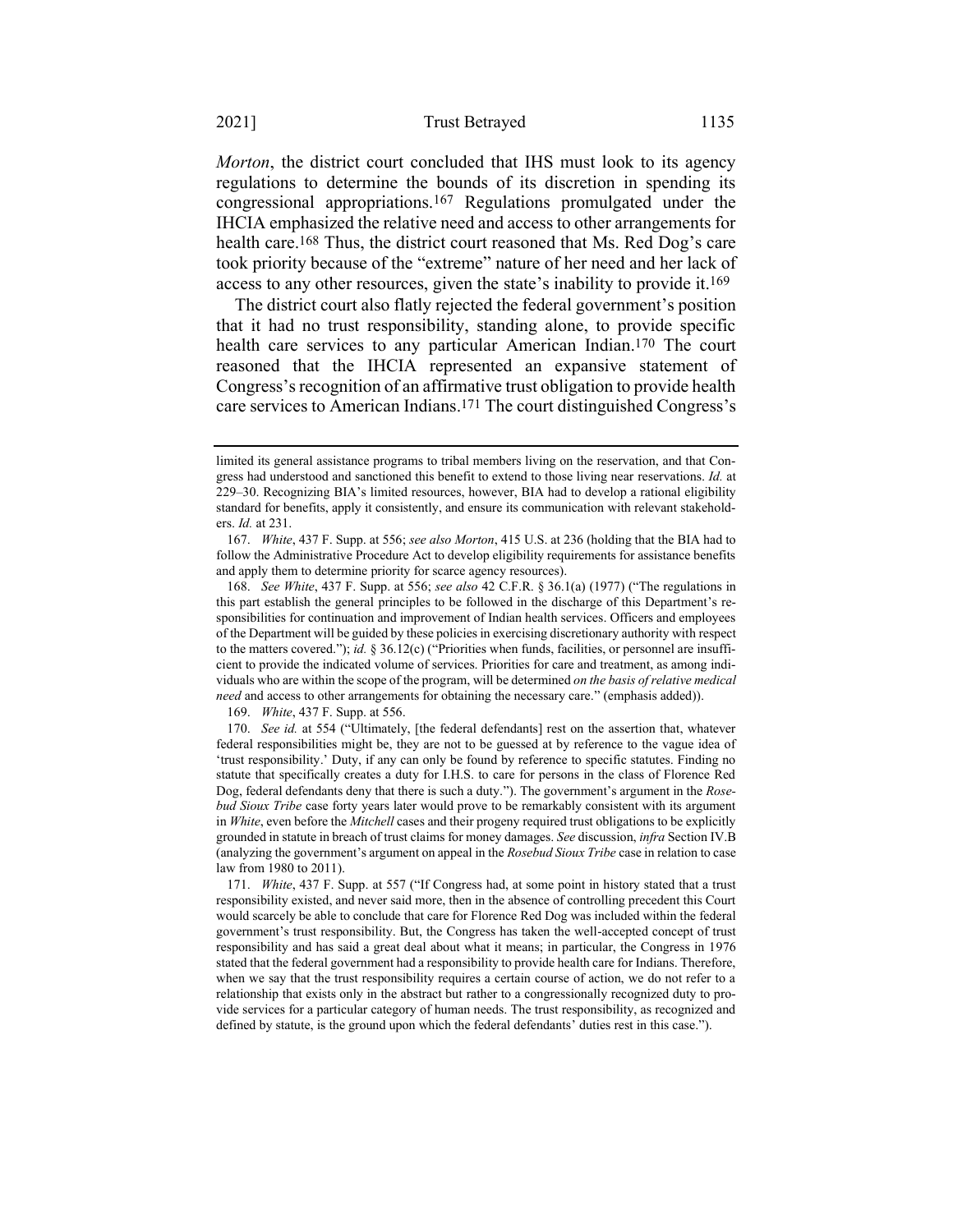intention in passing legislation providing services to American Indians from other types of legislation. In no other context, the court acknowledged, does Congress legislate specific protections, benefits, and services that apply exclusively to a community of people recognized on the one hand for their ethnic and racial origins, and on the other for their ancestors' history with the United States government.172 The court therefore reasoned that the duties arising under the IHCIA can only be justified with reference to the federal trust doctrine, itself a product of the historical relationship between the federal government and Indian tribes.173 But the Eighth Circuit's opinion did not explicitly affirm this rationale or finding by the district court.174

Thus, the rationale the Eighth Circuit adopted in *White v. Califano* recognized the historical origins of the federal government's obligation to provide health care services to American Indians under the trust doctrine.175 This "legal responsibility," the Eighth Circuit affirmed, originated not with the IHCIA nor with any of the other statutes in the "bulging volume of the U.S. Code" concerning Indians, tribes, and tribal members.176 Rather, the IHCIA, like the Snyder Act and other congressional actions, reflected Congress's expression of the government's historical trust obligation.177 Applying this reasoning to the specific case of Florence Red Dog, the Eighth Circuit affirmed the district court's order that IHS provide for her care.178

Whereas in *White v. Califano* the Eighth Circuit recognized the IHCIA as the most recent expression of the federal trust doctrine and affirmed a legally cognizable trust obligation to provide health care in at least some contexts, the Ninth Circuit advanced an alternative interpretation. As next discussed, in *Quechan Tribe of the Fort Yuma Indian Reservation v. United States*, the Ninth Circuit held that neither the IHCIA nor the

<sup>172.</sup> *Id.* ("When the Congress legislates for Indians only, something more than a statutory entitlement is involved. Congress is acting upon the premise that a special relationship is involved, and is acting to meet the obligations inherent in that relationship. If that were not the case, then most of 25 U.S.C. could not withstand an equal protection analysis for the reason that the legislation embodied in that volume is aimed at a class defined on the basis of race.").

<sup>173.</sup> *See id.* ("We have, therefore, read and construed the Indian Health Care Improvement Act as a manifestation of what Congress thinks the trust responsibility requires of federal officials, with whatever funds are available, when they try to meet Indian health needs.").

<sup>174.</sup> *See* White v. Califano, 581 F.2d 697, 698 (8th Cir. 1978) (per curiam) (declining to extend its affirmation beyond the district court's rationale for providing health care to Florence Red Dog specifically).

<sup>175.</sup> *See id.* (quoting *White*, 437 F. Supp. at 555) ("This stems from the 'unique relationship' between Indians and the federal government . . . .").

<sup>176.</sup> *Id.* (quoting *White*, 437 F. Supp. at 555) ("We think that Congress has unambiguously declared that the federal government has a legal responsibility to provide health care to Indians."); *see also* 25 U.S.C. (the volume dedicated to Indian law).

<sup>177.</sup> *White*, 581 F.2d at 698.

<sup>178.</sup> *Id.* at 698.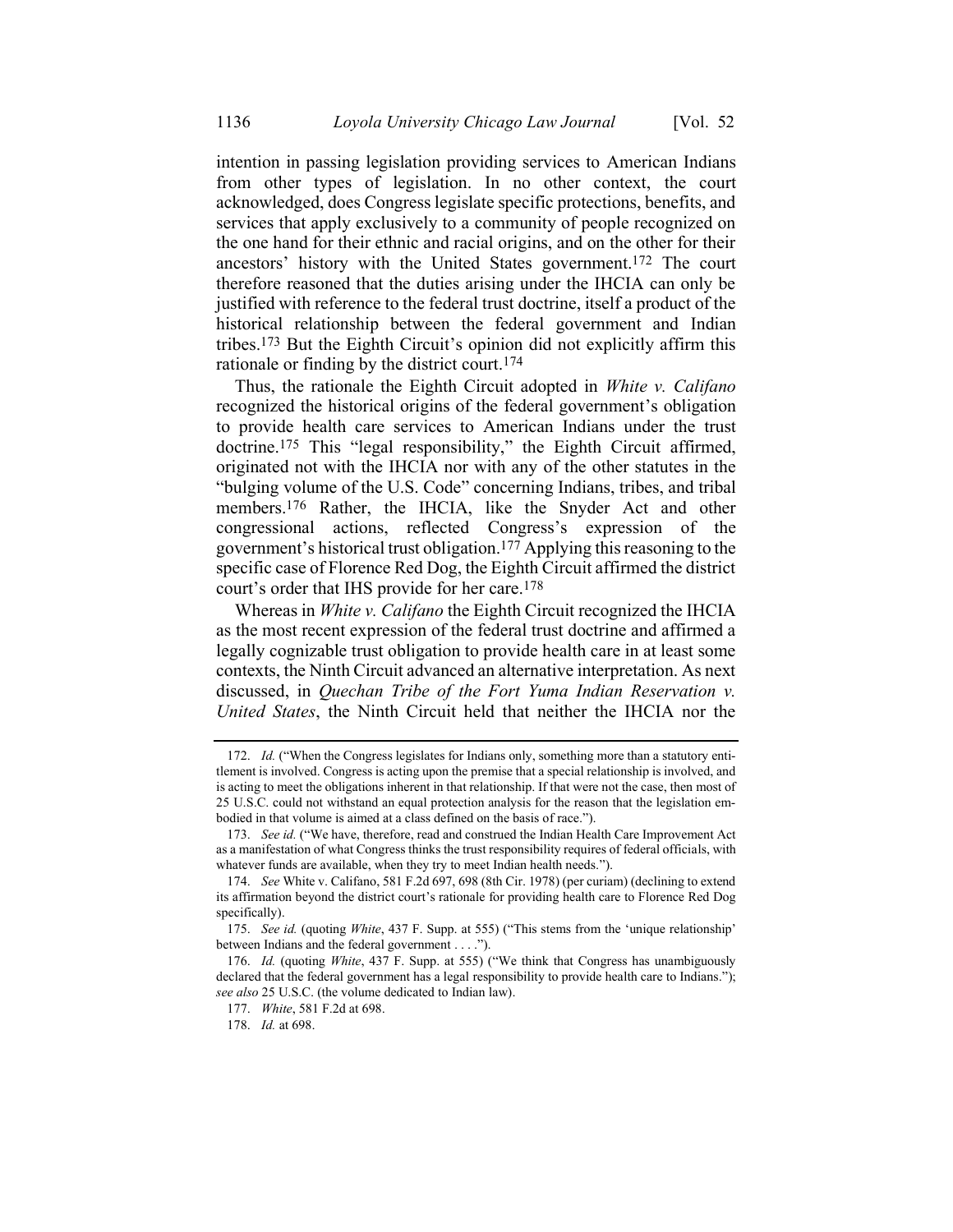general trust relationship sufficed as a source of law to allege the government's failure to provide adequate health care services.

### *B.* Quechan Tribe of the Fort Yuma Indian Reservation v. United States

In contrast to the Eighth Circuit in 1978, the Ninth Circuit held in 2015 that no affirmative, judicially enforceable trust obligations flowed from the IHCIA or the general trust relationship.179 Like *White v. Califano*, the Ninth Circuit issued a brief memorandum opinion affirming the lower court's judgment and rationale without much additional analysis.180 The district court's fact-finding and reasoning is therefore necessary to understand the Ninth Circuit's holding.

The Quechan Tribe received health care from the IHS Fort Yuma Service Unit and alleged that these IHS medical facilities were so badly maintained and ill-equipped that they were hazardous.181 Unlike in *White*, this case did not allege inadequate care for specifically named tribal members.182 Rather, the tribe asserted claims on behalf of all its members and sought equitable relief to guarantee that IHS facilities met the minimum standard of care.183 Three of the tribe's causes of action alleged breaches of trust obligations arising under the Snyder Act, the IHCIA, and the federal trust doctrine at common law.184 The Quechan Tribe sought a declaratory judgment to enforce the claimed trust

<sup>179.</sup> Quechan Tribe of the Fort Yuma Indian Rsrv. v. United States, 599 Fed. App'x 698, 699 (9th Cir. 2015).

<sup>180.</sup> The Eighth Circuit's per curiam opinion affirming the district court's judgment in *White v. Califano* spanned only two pages in the reporter (697–98); likewise, the Ninth Circuit's memorandum opinion affirming the district court's judgment in *Quechan Tribe of the Fort Yuma Indian Reservation v. United States* was just over one full page (699–700).

<sup>181.</sup> Quechan Tribe of the Fort Yuma Indian Rsrv. v. United States, No. 10-2261, 2011 WL 1211574, at \*1 (D. Ariz. Mar. 31, 2011) ("Plaintiff alleges that the physical facilities at Ft. Yuma are in disrepair and unsafe, that Ft. Yuma lacks basic medical equipment, and that Ft. Yuma affords unsafe and unhealthy medical care as evidenced, for example, by an 'exposure event' in which members of the Tribe received wound care and were possibly exposed to blood borne pathogens due to improper sterilization.").

<sup>182.</sup> *Compare* White v. Matthews, 420 F. Supp. 882, 883–84 (D.S.D. 1976) (noting the plaintiff Georgia White acting as guardian ad litem for Florence Red Dog), *with Quechan Tribe*, 2011 WL 1211574, at \*1 (indicating the Quechan Indian Tribe as bringing claims on behalf of its citizens).

<sup>183.</sup> *Quechan Tribe*, 2011 WL 1211574, at \*1.

<sup>184.</sup> *Id.* at \*1 ("Claim one alleges a breach of the duty to provide health care services and facilities in compliance with minimum standards of professional medical care. Claim two asserts a breach of the duty to preserve and maintain trust property. Claim three asserts a breach of defendants' duty as a health care provider."). The tribe also asserted claims under the Administrative Procedure Act, 5 U.S.C. § 702, the Due Process Clause and Equal Protection Clause of the Fifth Amendment, U.S. CONST. amend V, and claims for a declaratory judgment under 28 U.S.C. §§ 2201 and 2202 and a writ of mandamus under 28 U.S.C. § 1361. *Id.* Analysis of these claims is outside the scope of this Comment.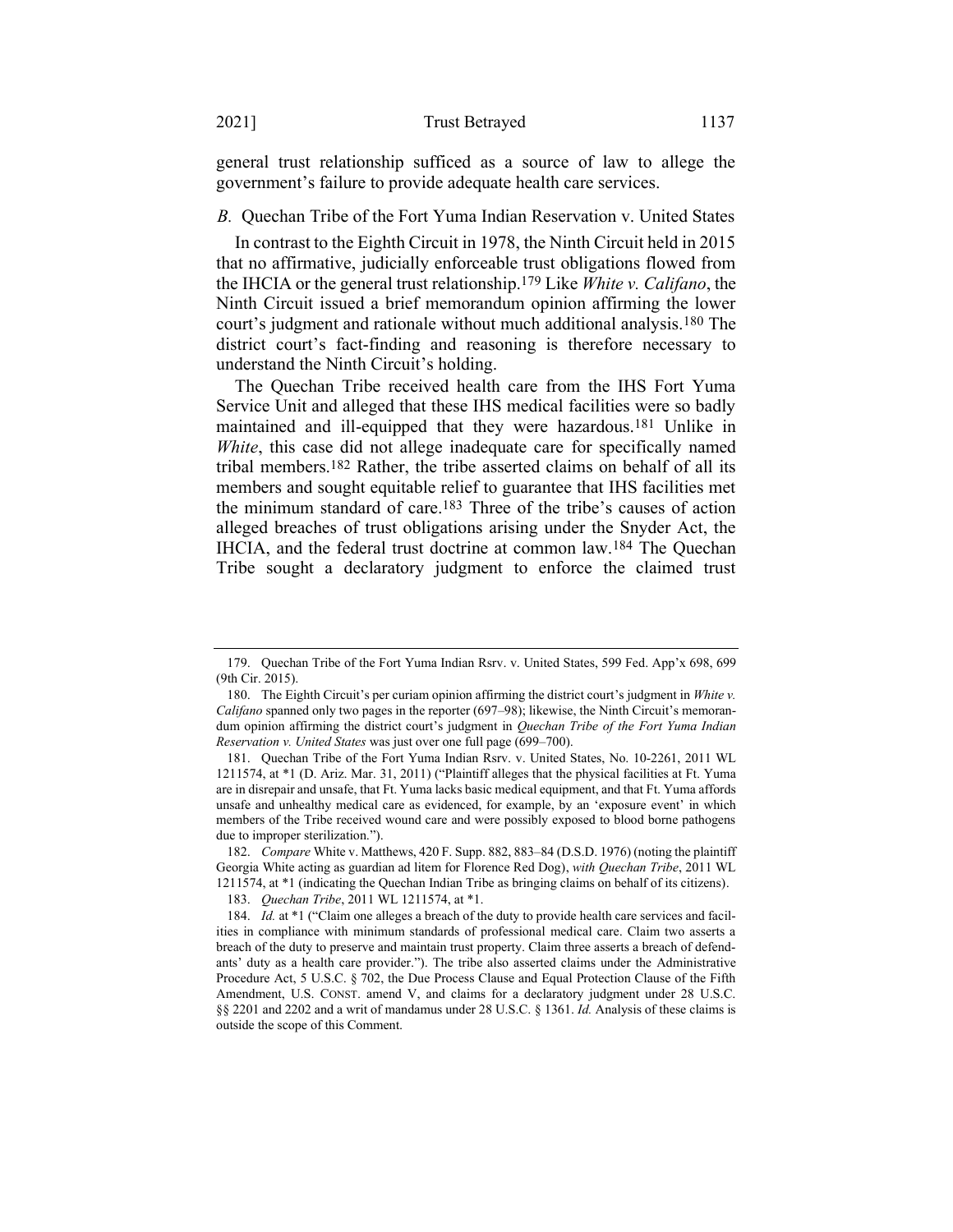obligations.185 The government argued that these sources of law did not create specific, judicially enforceable fiduciary duties and moved to dismiss for failure to state a claim.186

First, the U.S. District Court for the District of Arizona analyzed the federal trust doctrine and found that under controlling Ninth Circuit case law, the general trust relationship did not create legal obligations.187 The district court then cited the Supreme Court's 2003 holding in *United States v. Navajo Nation* for the principle that tribal breach of trust claims for damages against the federal government must be grounded in an explicit, statutorily imposed fiduciary duty.188 This narrow reading of when the trust doctrine supported breach of trust claims for money damages extended in Ninth Circuit case law to breach of trust claims for equitable relief as well.189

The district court analogized the Quechan Tribe's claims to those brought under the General Allotment Act (GAA) in *Mitchell I* and under the various timber management statutes in *Mitchell II*. 190 The district court noted that the *Mitchell* cases turned on "whether a statute creates only a 'bare trust' or establishes specific legal duties," and declared, without citation, that "the trust responsibility arises when the United States holds *tribal* property in trust."191 The court found the Snyder Act and the IHCIA to be similar to the GAA in *Mitchell I* in that their respective language created only a "bare trust" and was too broad to impose any specific duties on the government.192 Therefore, the district

191. *Id.*

<sup>185.</sup> *Quechan Tribe*, 2011 WL 1211574, at \*1; *see also* 28 U.S.C. § 2201(a) ("In a case of actual controversy within its jurisdiction, . . . any court of the United States, upon the filing of an appropriate pleading, may declare the rights and other legal relations of any interested party seeking such declaration, whether or not further relief is or could be sought. Any such declaration shall have the force and effect of a final judgment or decree and shall be reviewable as such."); 28 U.S.C. § 2202 ("Further necessary or proper relief based on a declaratory judgment or decree may be granted, after reasonable notice and hearing, against any adverse party whose rights have been determined by such judgment.").

<sup>186.</sup> *Quechan Tribe*, 2011 WL 1211574, at \*1.

<sup>187.</sup> *Id.* at \*2 (citing Marceau v. Blackfeet Hous. Auth., 540 F.3d 916, 921 (9th Cir. 2008)).

<sup>188.</sup> *See id.* ("When a tribe sues the government for damages, it 'must identify a substantive source of law that establishes specific fiduciary or other duties and allege that the Government has failed faithfully to perform those duties.'" (quoting United States v. Navajo Nation (*Navajo Nation I*), 537 U.S. 488, 506 (2003))).

<sup>189.</sup> *See id.* (citing Gros Ventre Tribe v. United States, 469 F.3d 801, 812 (9th Cir. 2006); Morongo Band of Mission Indians v. FAA, 161 F.3d 569, 574 (9th Cir. 1998)).

<sup>190.</sup> *Id.* (citing Mitchell v. United States (*Mitchell I*), 445 U.S. 535, 542 (1980); Mitchell v. United States (*Mitchell II*), 463 U.S. 206, 224 (1983)). But the district court did not distinguish the Quechan Tribe's claim for equitable relief from the claims in the *Mitchell* cases, which sought money damages. *Id.*

<sup>192.</sup> *Quechan Tribe*, 2011 WL 1211574, \*2–3 ("The Snyder Act consists of extremely broad language ... like the GAA ... [and] [t]he Snyder Act fails to impose an affirmative duty on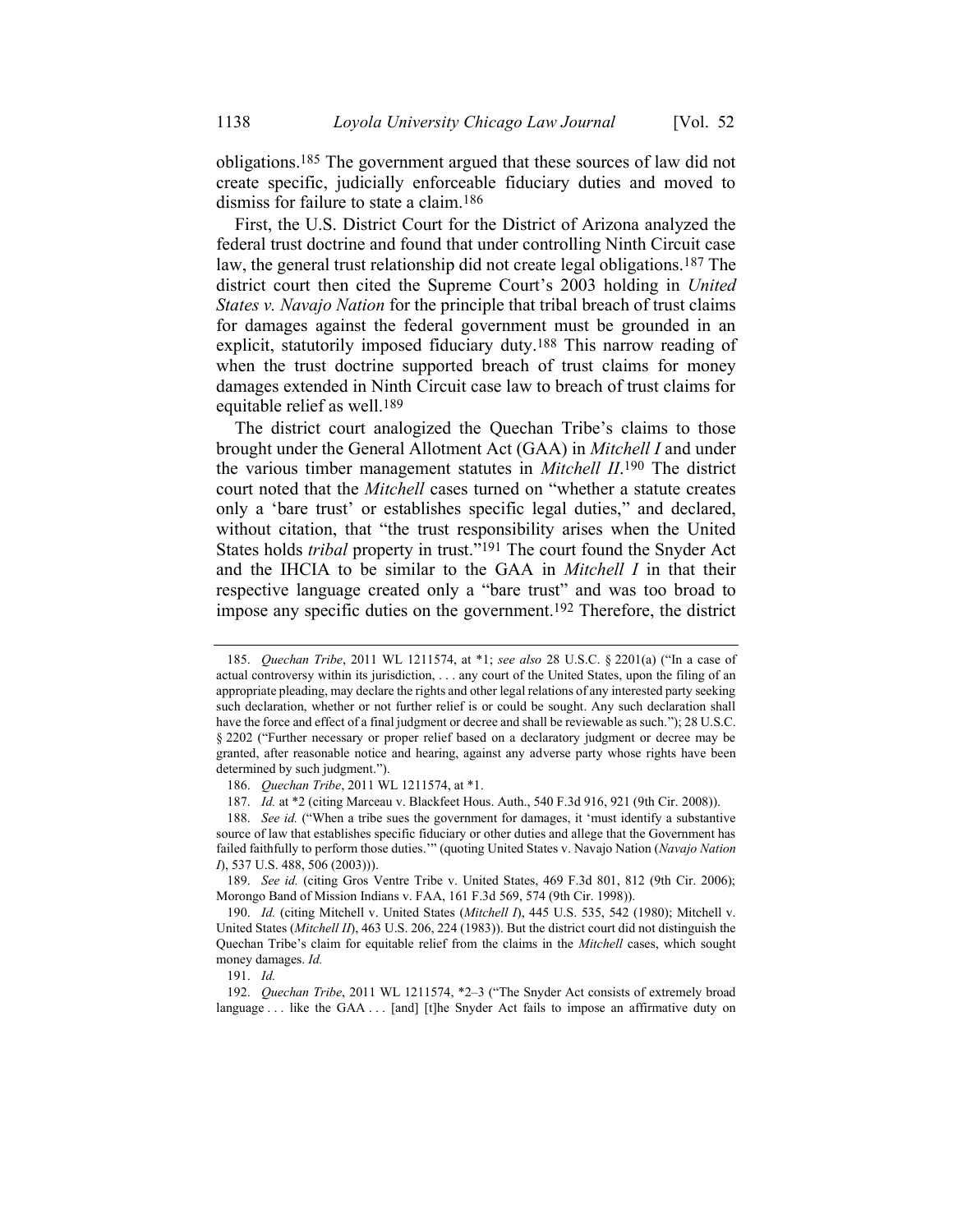court found that the Quechan Tribe had failed to state a claim for breach of the duty to provide medical services meeting a specific standard of care.193 According to the court, no judicially enforceable fiduciary duty existed under the IHCIA, the Snyder Act, or common law.194 The court dismissed all the tribe's claims against the government,195 so the tribe appealed to the Ninth Circuit.196

The Ninth Circuit affirmed the district court's ruling that neither the general trust relationship nor the IHCIA created a judicially enforceable duty for the federal government to provide any specific standard of health care services to Indian tribes.197 The Ninth Circuit also cited *Lincoln v. Vigil* in declaring the Snyder Act and IHCIA addressed health care services to American Indians "only in general terms,"<sup>198</sup> so there was not "sufficient trust-creating language" on which to base breach of trust claims.199 Moreover, the Supreme Court had recently ruled in *United States v. Jicarilla Apache Nation* that the federal government was not a private trustee when it fulfilled its statutorily imposed trust obligations.200

In the subsequent controversy between the Rosebud Sioux Tribe and the federal government regarding the operation of IHS hospital facilities, the district court addressed both the Eighth and Ninth Circuit holdings on this issue. As next addressed, that district court followed the Eighth Circuit's approach.

198. *Id.* (quoting Lincoln v. Vigil, 508 U.S. 182, 194 (1993)).

199. *Id.*

defendants to provide a specific level of health care or to maintain facilities at a certain level. . . . We next turn to the IHCIA to determine whether it 'unambiguously provides that the United States has undertaken full fiduciary responsibilities' as to the management of Indian health care. . . . While [its] provisions are more exacting than those in the Snyder Act, they still do not impose a duty on defendants to provide a certain level of health care, preserve and maintain tribal property, or be a health care provider." (quoting Mitchell v. United States (*Mitchell I*), 445 U.S. 535, 542 (1980))). 193. *Id.* at \*4.

<sup>194.</sup> *Id.* at \*2 (citing Marceau v. Blackfeet Hous. Auth., 540 F.3d 916, 921 (9th Cir. 2008) ("The general trust relationship between the United States and Indian tribes, alone, is insufficient to create legal obligations in the United States."); *id.* at \*4 ("[P]laintiff's *parens patriae* lawsuit asking us to find a specific standard of care established in the Snyder Act and the IHCIA fails to state a valid cause of action for breach of statutory or fiduciary duties.").

<sup>195.</sup> *Id.* at \*7.

<sup>196.</sup> Quechan Tribe of the Fort Yuma Indian Rsrv. v. United States, 599 Fed. App'x 698, 699 (9th Cir. 2015).

<sup>197.</sup> *Id.* ("[T]he federal-tribal trust relationship does not, in itself, create a judicially enforceable duty. . . . Neither the Snyder Act nor the Indian Health Care Improvement Act contains sufficient trust-creating language on which to base a judicially enforceable duty.").

<sup>200.</sup> *Id.* (quoting United States v. Jicarilla Apache Nation, 564 U.S. 162, 165 (2011) ("[T]rust obligations of the United States to the Indian tribes are established and governed by statute rather than the common law, and in fulfilling its statutory duties, the Government acts not as a private trustee but pursuant to its sovereign interest in the execution of federal law."). For analysis of the Ninth Circuit's application of the holdings in *Jicarilla Apache Nation* to its reasoning and holding in *Quechan Tribe*, see Section IV.A, *infra*.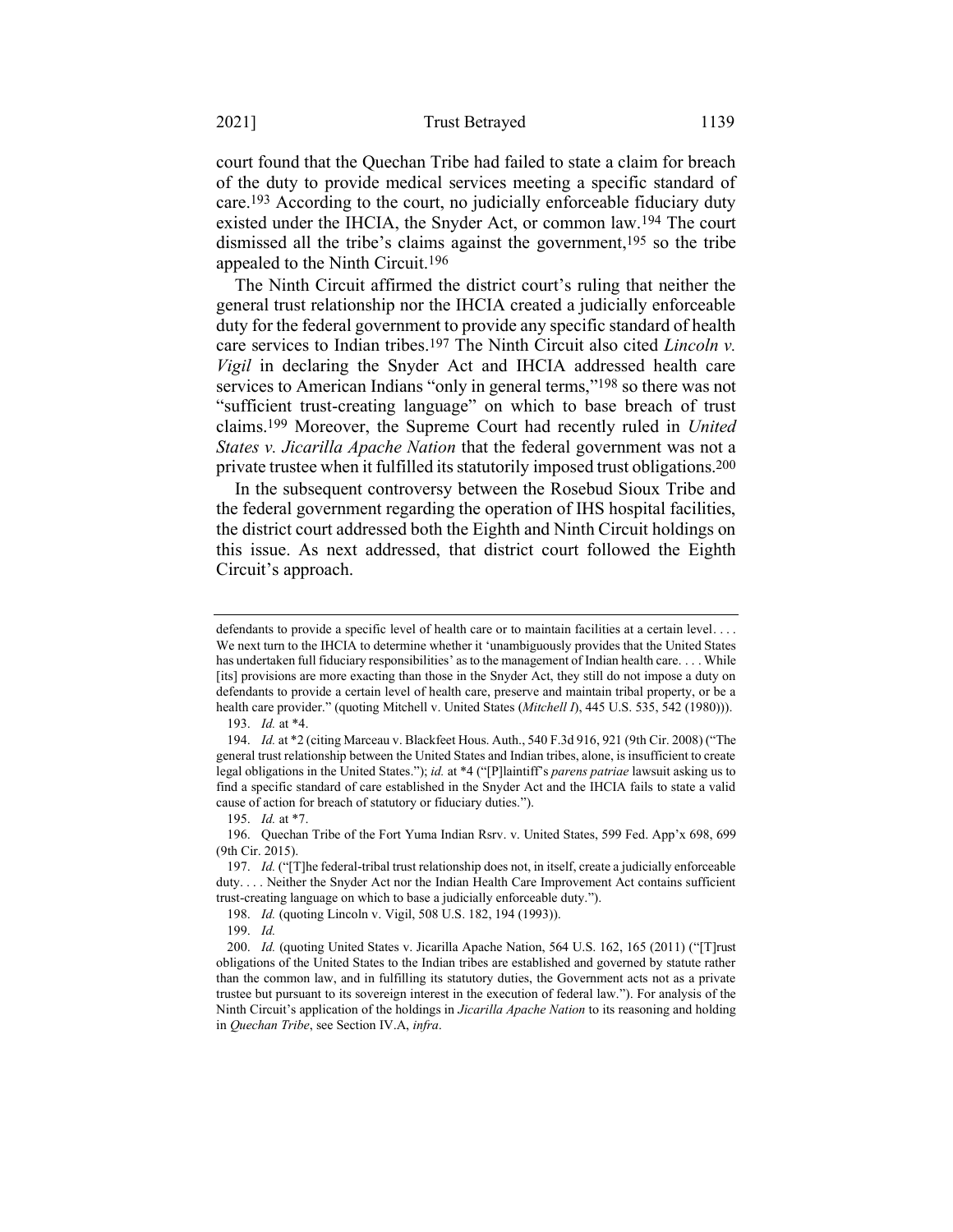# <span id="page-42-0"></span>*C. Recent Application in* Rosebud Sioux Tribe v. United States

In *Rosebud Sioux Tribe v. United States*, the U.S. District Court for the District of South Dakota considered the reasoning and holdings of both the Eighth and Ninth Circuits201 when ruling on cross motions for summary judgment.202 The Eighth Circuit's holding in *White v. Califano*  bound the district court in *Rosebud Sioux Tribe* as precedent.203 But in his opinion for the court, Chief Judge Roberto Lange also illustrated why—contrary to the Ninth Circuit's reasoning—the Supreme Court's holdings in the *Mitchell* cases, *Lincoln v. Vigil*, the *Navajo Nation* cases, and *Jicarilla Apache Nation* did not foreclose a finding that the government owed the Rosebud Sioux Tribe a duty to provide health care services.204

IHS placed Rosebud Hospital on "divert status" on December 5, 2015, after federal inspectors found its conditions unsafe and unsanitary.205 In April 2016, while the hospital's emergency services department (ED) remained closed, the tribe filed an action seeking a declaratory judgment and injunction for the alleged violation of the federal government's treaty, statutory, and common law trust duties to provide health care services, among other claims.<sup>206</sup> The court denied the government's

<sup>201.</sup> *See* Rosebud Sioux Tribe v. United States, 450 F. Supp. 3d 986, 998–99 (D.S.D. 2020) (describing the respective reasoning and holdings in *White v. Califano* and *Quechan Tribe of the Fort Yuma Indian Reservation v. United States*).

<sup>202.</sup> *See id.* at 989 (noting the procedural history of the case and the cross motions for summary judgment before the court).

<sup>203.</sup> *See id.* at 998 (noting the Eighth Circuit's recognition of an enforceable duty under the IHCIA). The U.S. District Court for the District of South Dakota is within the jurisdiction of the U.S. Court of Appeals for the Eighth Circuit. *South Dakota Courts*, U.S. CT. OF APPEALS FOR THE EIGHTH CIR., https://www.ca8.uscourts.gov/south-dakota-courts [https://perma.cc/PS5M-QU3A] (last visited May 28, 2021).

<sup>204.</sup> *See Rosebud Sioux Tribe*, 450 F. Supp. 3d at 998–99 (explaining that the Supreme Court's holdings subsequent to the Eighth Circuit's holding in *White* did not invalidate it); *see also* discussion *supra* Section II.A.3 (describing the Supreme Court's holdings in the major federal trust doctrine cases decided since 1980).

<sup>205.</sup> *See Rosebud Sioux Tribe*, 450 F. Supp. 3d at 989–90 (describing the background facts of the case); *see also* discussion *supra* Part I (describing the chronology of the hospital's closure and its consequences).

<sup>206.</sup> 61. The federal government has a specific, special trust duty, pursuant to the Snyder Act, the IHCIA, the Treaty of Fort Laramie, and federal common law, to provide health care services to the Tribe and its members and to ensure that health care services provided to the Tribe and its members do not fall below the highest possible standards of professional care.

<sup>62.</sup> Having undertaken responsibility for Indian health care at the Rosebud Hospital, IHS has a statutory and fiduciary trust obligation to provide health care to permit the health status of the Tribe and its individual members to be raised to the highest possible level.

<sup>63.</sup> The United States breached and continues to breach its trust duty to the Tribe and its members by providing health services to the Tribe at a level that falls substantially below the highest standards of health care and that are inadequate to maintain the health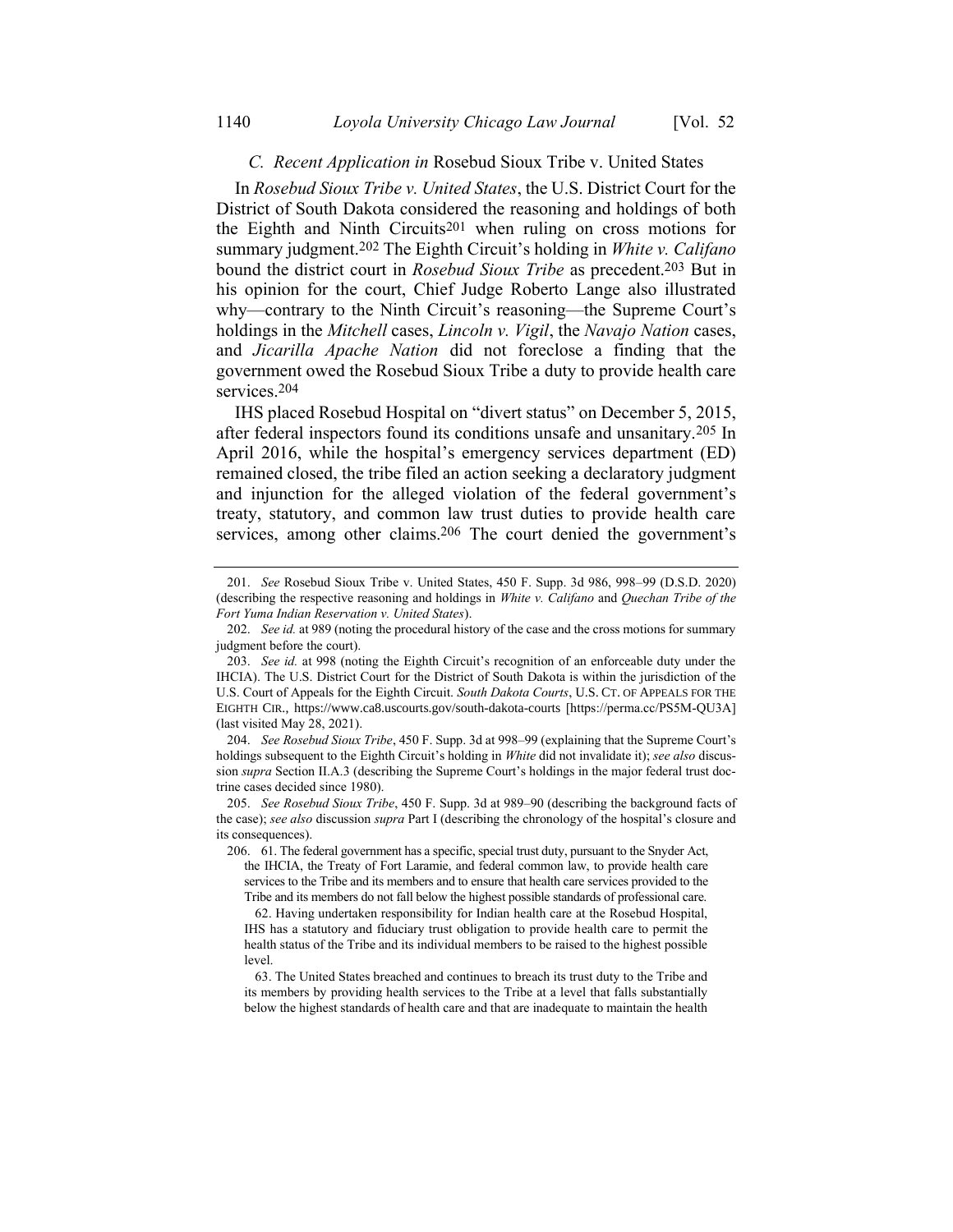motion to dismiss, and the action proceeded to discovery.207

On cross motions for summary judgment following discovery, the court detailed the undisputed factual findings relevant to both the federal government's and the Rosebud Sioux Tribe's positions.208 The court found IHS had (1) faced funding challenges for major expenses over a span of years;209 (2) often resorted to placing struggling hospitals on divert status;210 (3) provided access to care relative to patients' ability to pay;211 and (4) failed to solve the staffing inadequacies and rampant turnover evident before, during, and after the closure of Rosebud Hospital's ED.212 The court's factual findings incorporated sources

. . . .

66. The Tribe is also entitled to a mandatory injunction requiring IHS to comply with its trust duties to the Tribe, protect the Tribe's entitlement to health care services, and take sufficient measures to ensure that health services are provided to members of the Tribe to permit the health status of Indians to be raised to the highest possible level.

Complaint, *supra* not[e 5,](#page-4-0) at 16–18 (citations omitted). This comprised Count III of the tribe's four count claim. *See id.* at 12–21 (alleging the violation of 25 U.S.C. § 1631(b)(1) in Count I, the violation of the Administrative Procedure Act, 5 U.S.C. § 702 *et seq.* in Count II, and the violation of equal protection and due process under the Fifth Amendment of the U.S. Constitution in Count IV). The court granted the government's motion to dismiss Counts I, II, and IV for other reasons in an earlier disposition of the case. Rosebud Sioux Tribe v. United States, No. 16-CV-03038, 2017 WL 1214418, at \*10 (D.S.D. Mar. 31, 2017).

207. *Rosebud Sioux Tribe*, 2017 WL 1214418, at \*10 (denying the government's motion to dismiss Count III of the Rosebud Sioux's complaint).

208. *Rosebud Sioux Tribe*, 450 F. Supp. 3d at 989–95 (detailing the undisputed facts most relevant to the government's position and the tribe's position).

209. *See id.* at 992 ("Although the overall amount allocated to the Rosebud IHS Hospital increased by more than 11.5% between 2010 and 2017, allocations for some budget line items for the facility decreased, notably for 'hospitals and clinics (clinical services).' According to . . . the Deputy Director for Management Operations of the IHS, the line item 'hospitals and clinics' is the 'major funding support for a hospital or clinic,' and pays for salaries and supplies among other expenses.").

210. *Id.* ("A 2010 report to the Senate Committee on Indian Affairs related that the Great Plains Area [of the IHS] had a history of diverting health care service at its service units, including the Rosebud IHS Hospital, which impacts the consistency and level of care the units provide to patients." (footnote omitted)).

211. *See id.* at 993 ("[W]hen an IHS facility cannot provide a needed service, it will refer the patient to another facility that can provide that service. However, . . . IHS typically only pays for referrals to other providers if the patient has an immediate risk of loss of life, limb, or a sense; and if the patient cannot afford to seek help at another facility, IHS provides less effective treatment options  $\dots$ .").

212. *See id.* at 994 ("The OIG [Office of Inspector General] found that staffing inadequacies and changing leadership were longstanding issues that contributed to the noncompliance which occurred before, during, and after the closure. The study noted that in September of 2018, Rosebud

of the Tribe's members.

<sup>65.</sup> For these reasons, the Tribe is entitled to a declaratory judgment that IHS has violated its trust duty owed to the Tribe arising under the Treaty of Fort Laramie, the Snyder Act, the Indian Health Care Improvement Act, and federal common law, to ensure that health services provided to members of the Tribe permit the health status of Indians to be raised to the highest possible level.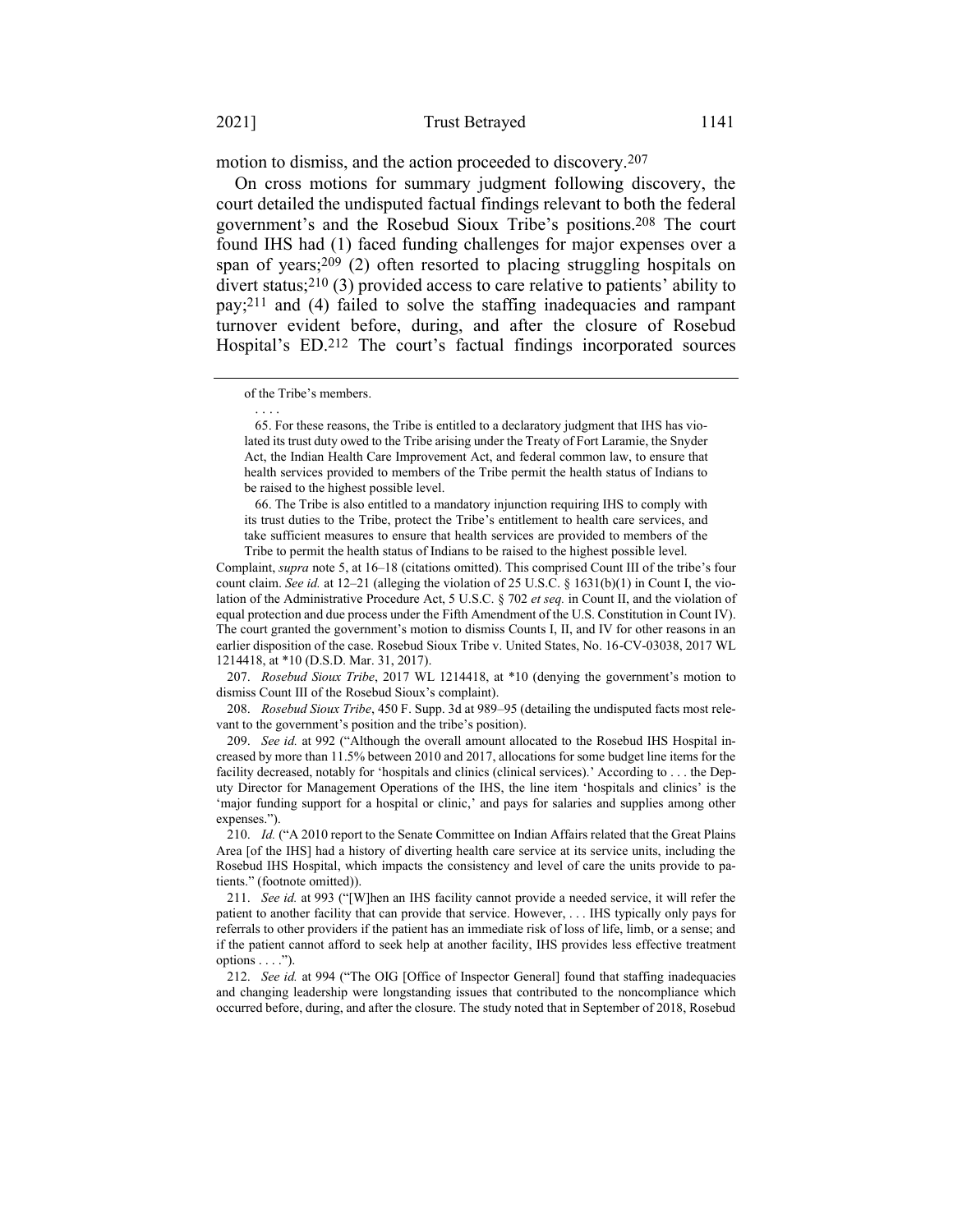concluding that health care services provided at many IHS facilities, including Rosebud Hospital, were inadequate.213 Many of the cited reports showed similar problems persisted even after the ED reopened in July of 2016.214 Congressional representatives and executive agencies were aware of IHS's issues, as numerous reports to congressional committees and executive agencies' internal reports detailed these deficiencies.215

# 1. Considering When the Federal Government Owes a Trust Duty to Tribes

The court's discussion of the controlling law cited the well-established existence of a "general trust relationship" and distinguished between actions seeking money damages and those seeking equitable relief.216 Whereas the general trust relationship alone is not sufficient to sustain a breach of trust suit when a tribe seeks money damages,  $2^{17}$  the court noted that the Rosebud Sioux Tribe sought equitable relief here.218 When a tribe seeks equitable relief, the substantive source of law—such as a treaty, agreement, executive order, or statute—providing the basis for the breach of trust claim need not explicitly state the existence of a trust duty or define its precise contours.219 Rather, the trust duty can be inferred from that source's provisions and reinforced by the general trust

214. *See Rosebud Sioux Tribe*, 450 F. Supp. 3d at 994–95 (citing reports from July 2016 through September 2018 describing rampant turnover, long-term vacancies in patient care positions, and deficiencies that prompted CMS to place Rosebud on Immediate Jeopardy status again).

215. *Id.*

IHS Hospital had 69 vacancies that were mostly filled by contracted providers and that between the Emergency Department's reopening in July 2016 and September 2018, the service unit had had six CEOs, three Clinical Directors, and nine Directors of Nursing.").

<sup>213.</sup> *Id.* at 992–95 (noting the conclusions from a 2010 report to the Senate Committee on Indian Affairs, the testimony of a Rosebud IHS nurse and administrator, a January 2017 Government Accountability Office (GAO) report to the Senate's Indian Affairs Committee, the testimony of a GAO Director to the Senate Committee on Indian Affairs, a July 2019 report by the Office of Inspector General, an August 2018 GAO report to the Senate Indian Affairs Committee, and a July 2018 Centers for Medicare and Medicaid (CMS) survey).

<sup>216.</sup> *See id.* at 995 (citing United States v. Mitchell, 463 U.S. 206, 225 (1983) (*Mitchell II*), United States v. Navajo Nation, 537 U.S. 488, 506 (2003) (*Navajo Nation I*), and United States v. Jicarilla Apache Nation, 564 U.S. 162, 176 (2011) as sources recognizing the "general trust relationship").

<sup>217.</sup> *Id.* ("[T]hat general trust relationship alone cannot sustain a tribe's cause of action for breach of trust *when the tribe seeks money damages*. Rather, a tribe must point to a substantive source of law imposing specific duties upon the Government and allege that the Government failed to perform those duties." (emphasis added) (first citing *Navajo Nation I*, 537 U.S. at 506; and then citing United States v. Navajo Nation (*Navajo Nation II*), 556 U.S. 287, 290 (2009))).

<sup>218.</sup> *Id.* ("The Tribe is not seeking money damages in its complaint."); *see also* Complaint, *supra* not[e 5,](#page-4-0) at 21–23 (describing the tribe's requested declaratory judgment and injunction).

<sup>219.</sup> *See Rosebud Sioux Tribe*, 450 F. Supp. 3d at 995 (citing Blue Legs v. U.S. Bureau of Indian Affs., 867 F.2d 1094, 1100 (8th Cir. 1989)).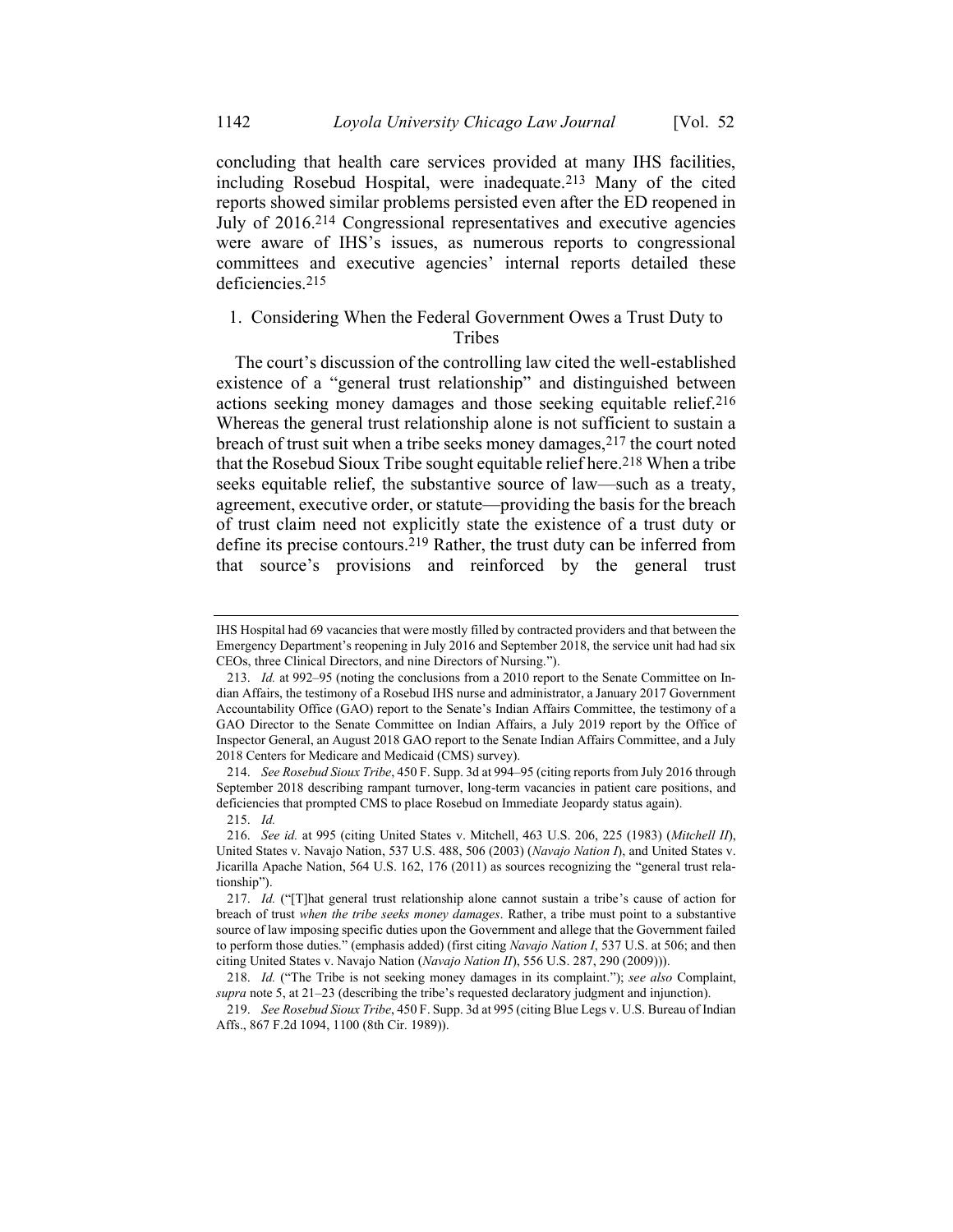relationship.220 In other words, when seeking equitable relief, the trust obligation and its scope can be inferred from substantive legal sources and their historical context. The court thus clarified that it was not necessary, in claims seeking equitable relief, for a statute to explicitly mandate near-exclusive government control over tribal property as the Supreme Court had held in the *Mitchell* cases, where the plaintiff tribe had sought money damages for breach of trust.

<span id="page-45-0"></span>Next, the court discussed when a trust duty arises under substantive legal sources. 221 The Rosebud Sioux Tribe had identified three substantive sources of law implicating a trust duty to provide health care services: a treaty source—the 1868 Treaty of Fort Laramie—and two statutory sources—the Snyder Act and the IHCIA as reauthorized by the ACA.222 Considering these sources chronologically, the court first addressed the trust obligation arising under the 1868 Treaty of Fort Laramie.223 The court concluded that the treaty's language specifically addressed the provision of a physician and appropriations made for his or her employment, which implied a trust obligation to provide health care services.224 Although IHS receives an annual congressional lump-sum

224. *See id.* at 1000 ("Under a fair but liberal construction of the language used to favor the

<span id="page-45-1"></span><sup>220.</sup> *See Blue Legs*, 867 F.2d at 1100 ("The existence of a trust duty between the United States and an Indian or Indian tribe can be inferred from the provisions of a statute, treaty or other agreement, 'reinforced by the undisputed existence of a general trust relationship between the United States and the Indian people.'" (quoting *Mitchell II*, 463 U.S. at 225)). The *Rosebud* court also cited a case from the Court of Federal Claims as support for the proposition that the trust relationship can be inferred from rather than explicitly stated by a substantive source of law, and that the government's equitable obligation to a tribe turns instead on the interpretation of the relevant document's terms. *Rosebud Sioux Tribe*, 450 F. Supp. 3d at 995 (citing Navajo Tribe of Indians v. United States, 624 F.2d 981, 987–88 (Ct. Cl. 1980)). Neither of these supporting cases is Supreme Court precedent. The district court relied on its own Eighth Circuit precedent and persuasive authority from the Court of Federal Claims. But the Supreme Court has not yet ruled definitively on the standard by which equitable claims for breach of trust will be judged when claiming judicially enforceable affirmative trust duties in statutes. *See* discussion *infra* Section IV.A.

<sup>221.</sup> *Rosebud Sioux Tribe*, 450 F. Supp. 3d at 996 (citing *Navajo Tribe of Indians*, 624 F.2d at 988) ("The first step in this Court's analysis then is to look to the terms of the sources of law put forward and to determine whether a duty exists and the scope of that duty under applicable Supreme Court precedents.").

<sup>222.</sup> Complaint, *supra* not[e 5,](#page-4-0) at 16–17 (alleging that the federal government breached its treaty, statutory, and common law trust duties arising under the Snyder Act, the IHCIA, the Treaty of Fort Laramie, and federal common law to provide health care services to the tribe and its members); *see also* Plaintiff Rosebud Sioux Tribe's Combined Memorandum in Support of Motion for Summary Judgment and in Opposition to Defendant's Motion for Summary Judgment at 26–28, *Rosebud Sioux Tribe*, 450 F. Supp. 3d 986 (No. 16-CV-03038) [hereinafter Rosebud Motion for Summary Judgment Brief] (arguing that the federal government has a duty pursuant to legislation, treaty, and federal common law); *Rosebud Sioux Tribe*, 450 F. Supp. 3d at 995–96 (citing the tribe's brief in support of its motion for summary judgment).

<sup>223.</sup> *Rosebud Sioux Tribe*, 450 F. Supp. 3d at 996, 999–1000 (noting the provisions of the 1868 Treaty of Fort Laramie and applying its terms to the federal government's claim that no duty existed under the treaty to provide health care services).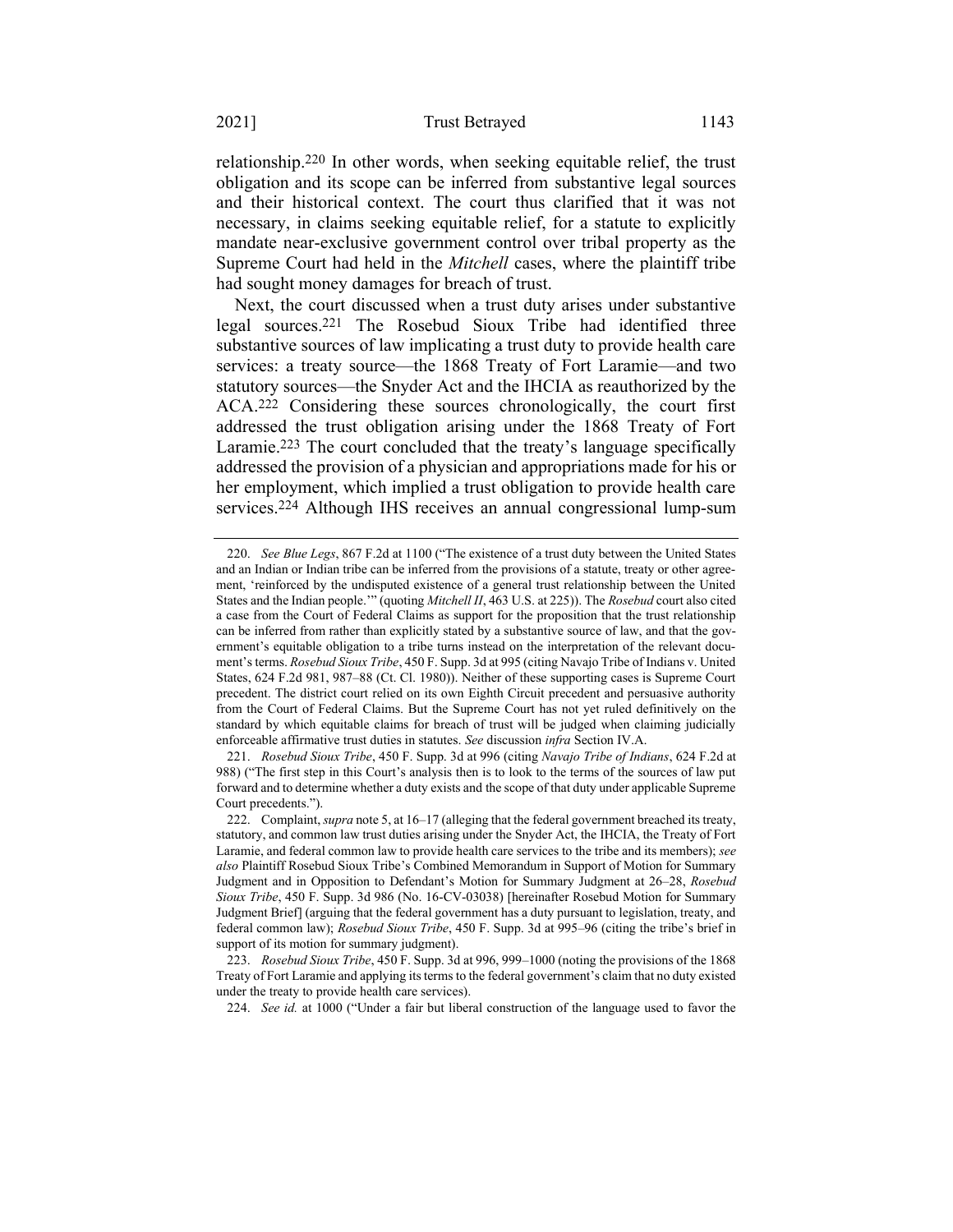appropriation and has spending discretion, part of its allocation represents the performance of a trust obligation under the treaty.225 Ultimately, the court found that the trust obligation under the 1868 Treaty—not the IHCIA, as discussed below—provided the strongest justification to grant the tribe's motion for summary judgment in part.226

### 2. Considering the Statutory Basis for the Breach of Trust Claim

The court next considered when statutes like the Snyder Act and the IHCIA may serve as the basis for finding a trust duty. According to the district court and contrary to the Ninth Circuit's holding in *Quechan Tribe*, the Supreme Court's holdings in the *Mitchell* cases, *Lincoln v. Vigil*, the *Navajo Nation* cases, and *Jicarilla Apache Nation* did not foreclose such a finding.227 The court explained that after *Mitchell I* and *Mitchell II*, a trust obligation could still arise under statute, even when the government had not therein expressly assumed a fiduciary relationship by managing tribal property.228 The court suggested that the *Mitchell* cases did not require this narrow reading of the trust relationship when a tribe sought an *equitable* remedy to assert and enforce affirmative trust duties.229 The court briefly noted the holdings in the *Navajo Nation* cases and read them as an extension of the *Mitchell* cases, without further

Tribe, the Sioux Nation and the United States as well at the time must have meant the clause—that the United States furnish 'the physician' and 'that such appropriations shall be made from time to time . . . as will be sufficient to employ such persons'—to require the United States to provide physician-led health care to tribal members. Such physician-led health care may fairly imply some level of professional competency."); *see also* Treaty Between the United States of America and Different Tribes of Sioux Indians, art. XIII, Apr. 29, 1868, 15 Stat. 635 [hereinafter 1868 Treaty of Fort Laramie] ("The United States hereby agrees to furnish annually to the Indians the physician . . . as herein contemplated, and that such appropriations shall be made from time to time, on the estimates of the Secretary of the Interior, as will be sufficient to employ such persons.").

<sup>225.</sup> *See Rosebud Sioux Tribe*, 450 F. Supp. 3d at 1001.

<sup>226.</sup> *See id.* at 1001, 1003, 1005 (indicating that the federal government owed an implied duty under the treaty's terms to provide some measure of competent physician-led health care to the tribe, and granting the tribe's motion for summary judgment to a declaratory judgment to that extent).

<sup>227.</sup> *See id.* at 997–99 (discussing the precedential Supreme Court, Eighth Circuit, and Ninth Circuit holdings on finding trust duties arising under statutes).

<sup>228.</sup> *Id.* at 997 ("Although the Supreme Court in *Mitchell II* noted that 'a fiduciary duty necessarily arises when the Government assumes such elaborate control over forests and property belonging to Indians,' *it does not make such control a prerequisite to establish a trust relationship*." (emphasis added) (quoting *Mitchell II*, 463 U.S. at 225)).

<sup>229.</sup> *See id.* at 998–99 (explaining that although the *Mitchell* cases predated the Eighth Circuit's decision in *White v. Califano*, the Supreme Court's holdings had not contradicted the Eighth Circuit's holding or reasoning). The *Rosebud* court suggests, therefore, that statutes need not mandate government control of all tribal health care facilities as assets held in trust to imply a duty to provide health care services. *Contra* Quechan Tribe of the Fort Yuma Indian Rsrv. v. United States, No. 10-2261, 2011 WL 1211574, at \*4 (D. Ariz. Mar. 31, 2011) (finding that, because the Fort Yuma IHS unit was not a tribal asset held in trust by the government, the government had no fiduciary duty to preserve or maintain it).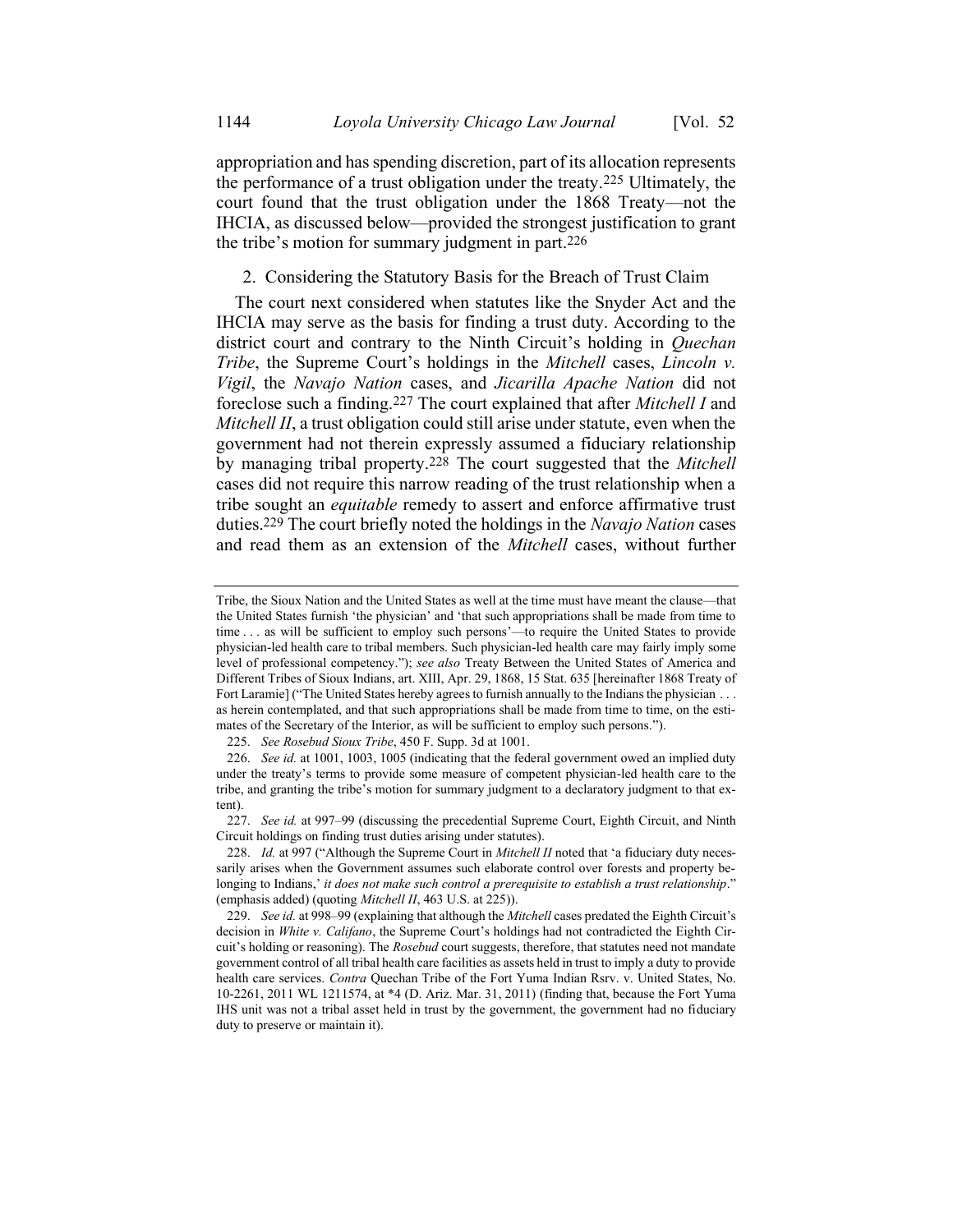application to this case.230 The court also cited *Jicarilla Apache Nation* as support for the United States' moral responsibility to Indian tribes but did not address its reasoning as to whether the federal government acted as a trustee in this case.231

The district court finally considered the most closely related Supreme Court precedential holding in *Lincoln v. Vigil*. 232 As the district court noted, the *Lincoln* Court focused on whether IHS's reallocation of its lump-sum congressional appropriation was reviewable under the Administrative Procedure Act (APA) and found it was not.233 But the district court also pointed out that the *Lincoln* Court had not addressed the general trust responsibility to provide health care services to Indian children.234 Although the *Lincoln* Court said the Snyder Act and IHCIA

231. *Rosebud Sioux Tribe*, 450 F. Supp. 3d at 999 (quoting United States v. Jicarilla Apache Nation, 564 U.S. 162, 176 (2011)) ("Although a substantive source of law is required to establish and define an actionable fiduciary duty owed by the Government, the Supreme Court has also recognized the moral responsibility the United States owes to Indian Tribes. 'The Government, following a humane and self[-]imposed policy . . ., has charged itself with moral obligations of the highest responsibility and trust . . . obligations to the fulfillment of which the national honor has been committed.'" (alterations in original)).

<sup>230.</sup> *Rosebud Sioux Tribe*, 450 F. Supp. 3d at 997–98 (describing the Supreme Court's holdings in *Navajo Nation I* and *Navajo Nation II* in light of the *Mitchell* cases). The district court's minimal analysis and application of the holdings of the *Navajo Nation* cases can seem difficult to reconcile at first, given the apparently related issues facing the court in the case at bar. This could, however, reflect the court's understanding that the plaintiffs in the *Navajo Nation* cases were, like in the *Mitchell* cases, seeking money damages in a breach of fiduciary duty claim against the federal government for trust duties allegedly arising under statutes related to mineral leases. *See* United States v. Navajo Nation (*Navajo Nation I*), 537 U.S. 488, 493 (2003) (noting the controversy at issue); United States v. Navajo Nation (*Navajo Nation II*), 556 U.S. 287, 289 (2009) (repeating the background of the case). The district court therefore may not have considered the Supreme Court's holdings in the *Navajo Nation* cases to have provided any additional relevant application to the issues presented in *Rosebud Sioux Tribe*, where the tribe asserted the federal government's trust duty to provide services—not to manage tribal property—and sought an equitable remedy, not monetary compensation. *Compare Navajo Nation I*, 537 U.S. at 493 ("The Tribe seeks to recover money damages from the United States for an alleged breach of trust in connection with the Secretary's approval of coal lease amendments . . . ."), *with Rosebud Sioux Tribe*, 450 F. Supp. 3d at 995 (noting the tribe is not seeking money damages).

<sup>232.</sup> *Id.* at 998 (analyzing *Lincoln v. Vigil*). Unlike the *Mitchell* cases and the *Navajo Nation* cases, the tribal members in *Lincoln* sought an equitable remedy for an alleged breach of trust duty arising under statute. *See* Lincoln v. Vigil, 508 U.S. 182, 185–89 (1993) (describing the controversy and plaintiffs' argument that discontinuing a specific health care program violated the federal trust responsibilities to Indians and the Administrative Procedure Act). In *Lincoln*, tribal members accused the federal government of violating the Administrative Procedure Act (APA) and sought to compel reallocated IHS funds for a discontinued health care program for disabled Indian children as a trust obligation arising under the Snyder Act and the IHCIA. *Id.* at 189; *see also* discussion *supra* Section II.A.3.

<sup>233.</sup> *Rosebud Sioux Tribe*, 450 F. Supp. 3d at 998 (noting the holding in *Lincoln*); *see also Lincoln*, 508 U.S. at 193–94 ("The Service's decision to discontinue the Program is accordingly unreviewable under § 701(a)(2)."). *See generally* discussion *supra* Section II.A.3 (noting that an executive agency's spending discretion is not reviewable under the Administrative Procedure Act).

<sup>234.</sup> *Rosebud Sioux Tribe*, 450 F. Supp. 3d at 998.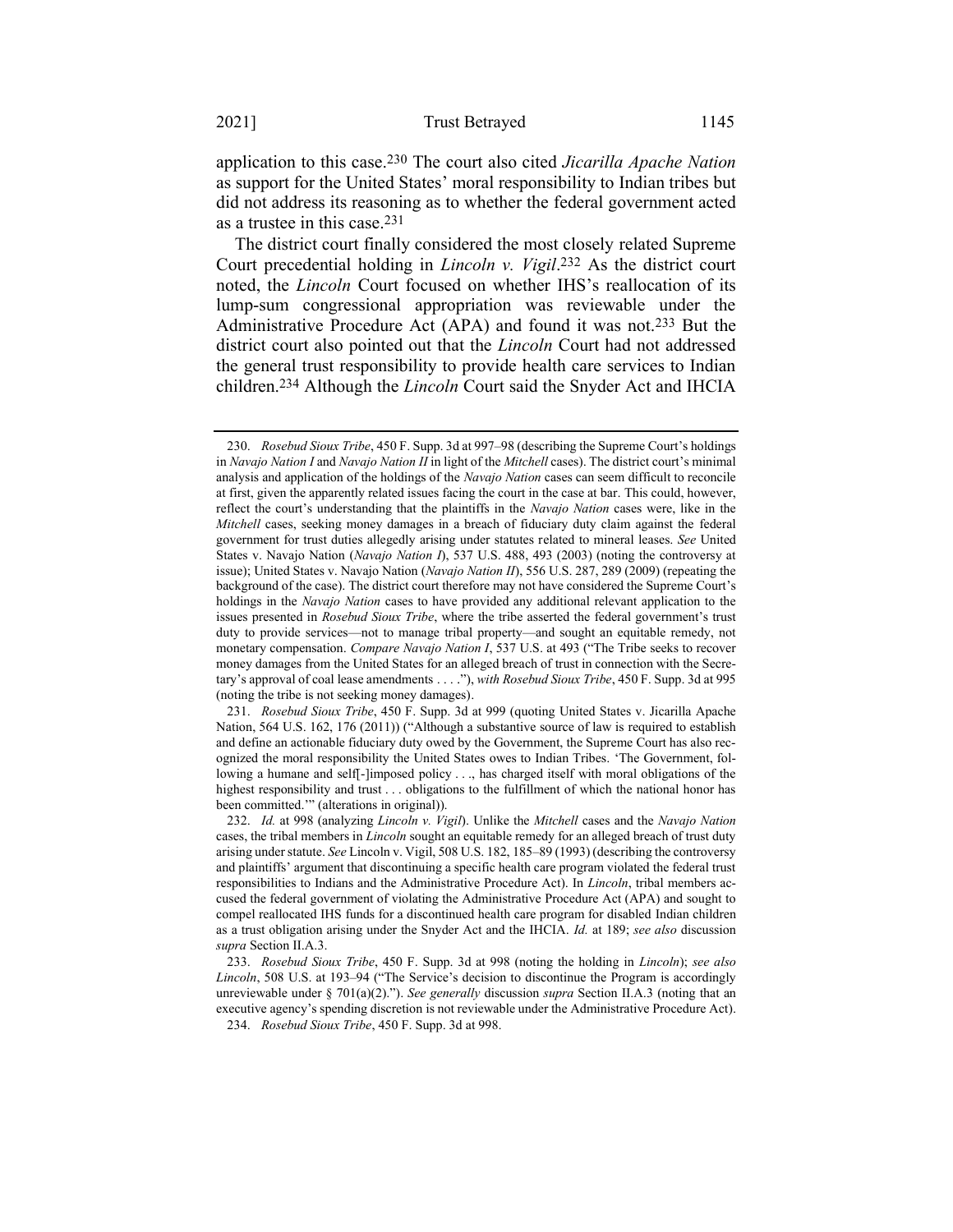"speak about Indian health only in general terms," the Court also recognized IHS's statutory mandate to provide health care to American Indians. 235 The Court in *Lincoln* did not fully explore the potential trust obligations arising under the IHCIA, having stopped its analysis after holding that this specific claim was not reviewable under the APA. Thus, the district court observed that *Lincoln* did not foreclose a finding of a trust duty arising under the IHCIA to provide some measure of health care services, much less define the potential scope of such a duty.

In addition to Supreme Court precedent, the district court relied on the Eighth Circuit's reasoning and holding in *White v. Califano* to support the principle that the United States has a trust duty arising under the IHCIA to provide health care services.236 The district court cited *White*'s language emphasizing the trust relationship and its connection with Congress's policy declared in the IHCIA to provide health care services.237 There was no conflict, according to the *Rosebud* district court, between the Eighth Circuit's holding in *White* and the Supreme Court's subsequent holdings in the *Mitchell* cases, the *Navajo Nation*  cases, and *Lincoln*. 238

Yet the *Rosebud* court also recognized the Ninth Circuit's alternative reading of this precedent and its contradictory holding that no affirmative trust obligations flowed from the Snyder Act or IHCIA.239 The court pointed to the Ninth Circuit's reliance on the *Lincoln* Court's statement that these statutes address Indian health in general terms, leading the Ninth Circuit to conclude that no judicially enforceable duty could be derived from them.240 But the *Rosebud* district court had already noted

238. *See Rosebud Sioux Tribe*, 450 F. Supp. 3d at 998–99.

239. *See id.* at 999 ("The Ninth Circuit and a district court therein, however, have considered claims brought by tribes alleging a governmental duty to provide health care and found that no such trust duty existed.").

<sup>235.</sup> *Id.* (quoting *Lincoln*, 508 U.S. at 194).

<sup>236.</sup> *Id.* (describing White v. Califano, 581 F.2d 697, 697 (8th Cir. 1978)).

<sup>237.</sup> *Id.* (citing *White*, 581 F.2d at 698) ("The Eighth Circuit's opinion adopted the statement of facts and the reasoning of the district court, and specifically quoted District Judge Andrew Bogue's opinion that through the IHCIA: 'Congress has unambiguously declared that the federal government has a legal responsibility to provide health care to Indians. This stems from the 'unique relationship' between Indians and the federal government, a relationship that is reflected in hundreds of cases and is further made obvious by the fact that one bulging volume of the U.S. Code pertains only to Indians.'" (quoting White v. Califano, 437 F. Supp. 543, 555 (D.S.D. 1977)). *See also*  discussion *supra* Section III.A (noting that Congress has unambiguously declared that the federal government has a legal responsibility to provide health care to Indians).

<sup>240.</sup> *Id.*; *see also* Quechan Tribe of the Fort Yuma Indian Rsrv. v. United States, 599 Fed. App'x 698, 699 (9th Cir. 2015) (quoting *Lincoln*, 508 U.S. at 194) ("Neither the Snyder Act nor the Indian Health Care Improvement Act contains sufficient trust-creating language on which to base a judicially enforceable duty. Both statutes 'speak about Indian health only in general terms.'"). The district court in *Rosebud Sioux Tribe* did not grapple with the Ninth Circuit's reading of *Jicarilla*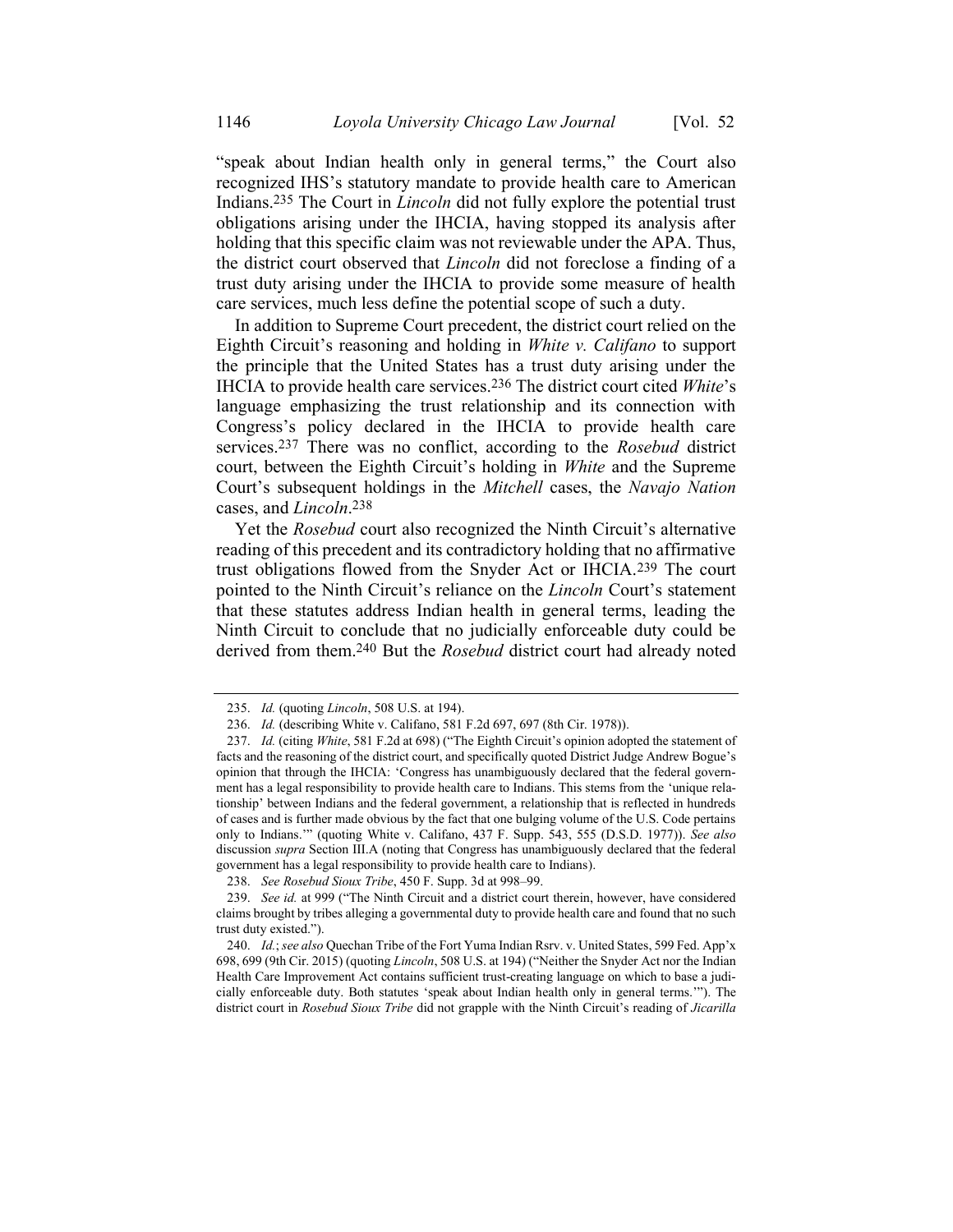#### 2021] Trust Betrayed 1147

that the *Lincoln* Court had not fully explored the scope of the trust relationship and whether any affirmative trust obligations arose under the IHCIA.241 Moreover, the court is within the Eighth Circuit's jurisdiction and thus bound to follow Eighth Circuit precedent in *White*. 242

## 3. Applying *White* and Supreme Court Precedent to *Rosebud Sioux Tribe*

The district court then turned to apply the derived legal rules to the parties' respective arguments in their cross-motions for summary judgment.243 The court flatly rejected the government's argument that it owed no duty to provide health care to the tribe.244 It relied on *White v. Califano*'s holding as well as *Lincoln*'s general recognition of IHS's statutory mandate to support the existence of a cognizable duty under the IHCIA.245 The court also disagreed with the government's argument that *Lincoln* foreclosed the existence of a duty to provide health care, explaining instead that *Lincoln* did not directly address this issue.246

But the *Rosebud* district court stopped short of interpreting the IHCIA as supporting the specific, judicially enforceable trust duty asserted in this case. Neither did the court define the potential scope of this duty under the IHCIA vis-à-vis Rosebud IHS Hospital. Rather, the court insisted that

*Apache Nation* and its application to *Quechan Tribe*, which was also crucial to the holding in *Quechan Tribe*. *See Quechan Tribe*, 599 Fed. App'x at 699; *see also* discussion *supra* Section III.B. It is unclear whether the district court in *Rosebud Sioux Tribe* declined to discuss this aspect of the Ninth Circuit's holding because the district court did not agree with the Ninth Circuit's analysis and application of *Jicarilla Apache Nation*, or whether the district court did not see *Jicarilla Apache Nation* as applicable to the legal rules for *Rosebud*, or for some other reason.

<sup>241.</sup> *Rosebud Sioux Tribe*, 450 F. Supp. 3d at 1000–01.

<sup>242.</sup> *See South Dakota Courts*, *supra* not[e 203.](#page-42-0)

<sup>243.</sup> *See Rosebud Sioux Tribe*, 450 F. Supp. 3d at 999–1003 (first addressing the government's arguments for summary judgment and then the tribe's arguments for summary judgment). The government argued that the Rosebud Sioux had not identified any substantive source of law from which an enforceable trust duty arose. Defendants' Brief in Support of Motion for Summary Judgment at 9–18, Rosebud Sioux Tribe v. United States, 450 F. Supp. 3d 986 (D.S.D. 2020) (No. 16-CV-03038). The tribe argued that "[t]he Government's specific trust obligation to provide adequate health care to Indians repeatedly has been codified through legislation, including in the Snyder Act of 1921, the Indian Health Care Improvement Act of 1976 ('IHCIA'), and most recently, the Affordable Care Act ('ACA')." Rosebud Motion for Summary Judgment Brief, *supra* not[e 222,](#page-45-0) at 26.

<sup>244.</sup> *Rosebud Sioux Tribe*, 450 F. Supp. 3d at 999.

<sup>245.</sup> *Id.*

<sup>246.</sup> *See id.* at 1000–01 ("In *Lincoln*, the Supreme Court correctly characterized the plaintiff's claim as a challenge to the allocations IHS made to programs from the lump sum appropriations it received from Congress. The Court accordingly focused its attention on its authority to review IHS's discretionary spending under the APA. The Court in *Lincoln* did not address whether the United States had a duty to provide health care to tribal members or the scope of that duty.... *Lincoln* stands for the proposition that lump-sum appropriations, once given, allow IHS considerable discretion in how it executes its duties; *Lincoln* does not hold that the existence of lump-sum appropriations for IHS absolves IHS of any duty to provide health care to the Tribe and its members." (citations omitted)); *see also* discussion *supra* Section II.A.3 (discussing *Lincoln v. Vigil*).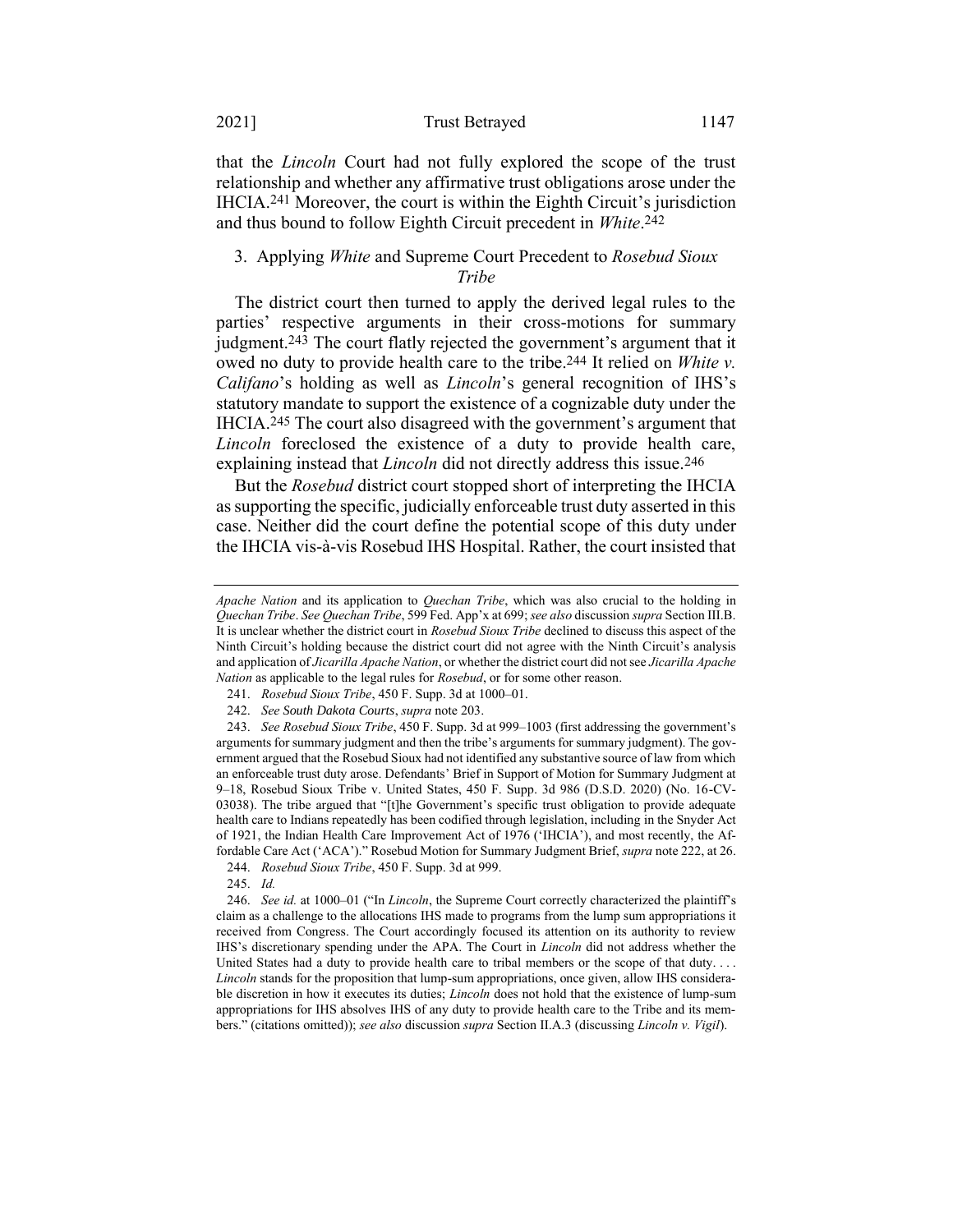the tribe had overstated the government's obligations arising under the IHCIA.247 The court instead found that the IHCIA's language invoked by the Rosebud Sioux Tribe represented Congress's aspirations in enacting the law, not an affirmative obligation.248 The court left the door cracked open just a bit, though, by recognizing "that other provisions in the IHCIA place affirmative duties on the Government for Indian health care," but these duties were more limited than what the tribe had argued.249 The court denied the tribe's motion for summary judgment based on the alleged breach of trust arising under the IHCIA.250

The court did not reject the tribe's underlying assertion that some trust duty to provide health care services to Indian tribes existed pursuant to the Snyder Act and the IHCIA read together.251 It found that the Rosebud Sioux Tribe had gone a bit too far in its assertions of the scope of this duty.252 Furthermore, the court disagreed with the government's contention that it had no duty whatsoever, and it refuted the government's reasoning and its reading of precedent regarding the trust doctrine's enforceability in general.253 The court instead based its ruling for the tribe on the 1868 Treaty of Fort Laramie and the duty implied therein.254 This

<sup>247.</sup> *See Rosebud Sioux Tribe*, 450 F. Supp. 3d at 1002. The Tribe argued that it was "Congress's clear intention to obligate the federal government to provide for the highest level of health care services possible to tribes . . . ." Rosebud Motion for Summary Judgment Brief, *supra* note [222,](#page-45-0) at 32; *see also id.* at 26 ("The IHCIA identifies the . . . duty owed by the federal government to Indian tribes, requiring the federal government to provide 'the highest possible health status for Indians' and 'the quantity and quality of health services which will permit the health status of Indians to be raised to the highest possible level." (quoting 25 U.S.C.  $\S$   $\S$  1621(a)(1), 1601(3)).

<sup>248.</sup> *Rosebud Sioux Tribe*, 450 F. Supp. 3d at 1002 ("As an expression of a national goal—to provide 'the quantity and quality of health services which will permit the health status of Indians to be raised to the highest possible level'—is not the enforceable legal duty owed by the Government to the Tribe.").

<sup>249.</sup> *Id.*

<sup>250.</sup> *Id.* at 1002–03.

<sup>251.</sup> *See id.* at 999 ("This Court does not accept the Government's conclusion that it owes no duty for health care to the Tribe or its members. Although some courts have found that the Snyder Act and the IHCIA speak of Indian health care in terms too general to create an enforceable duty, the Eighth Circuit has explicitly recognized that these acts create a 'legal responsibility to provide health care to Indians.' Furthermore, despite these 'general terms,' the Supreme Court made note of IHS's 'statutory mandate to provide health care to Indian people.'" (citations omitted) (first quoting White v. Califano, 581 F.2d 697, 698 (8th Cir. 1978); and then quoting Lincoln v. Vigil, 508 U.S. 182, 194 (1993))).

<sup>252.</sup> *See id.* at 1002 ("This Court recognizes that other provisions in the IHCIA place affirmative duties on the Government for Indian health care*.* However, those duties are more limited in scope than the broad, aspirational duty proposed by the Tribe." (citation omitted)).

<sup>253.</sup> *See id.* at 999–1001 (rejecting the federal government's arguments supporting its motion for summary judgment).

<sup>254.</sup> *Rosebud Sioux Tribe*, 450 F. Supp. 3d at 1003 ("Now, on cross motions for summary judgment, the parties have framed the question of what duty the Government owes the Tribe and its members for health care. As to the tribes that entered into the 1868 Treaty of Fort Laramie for the reasons discussed above, the Government's duty—expressed at the time as 'furnishing to the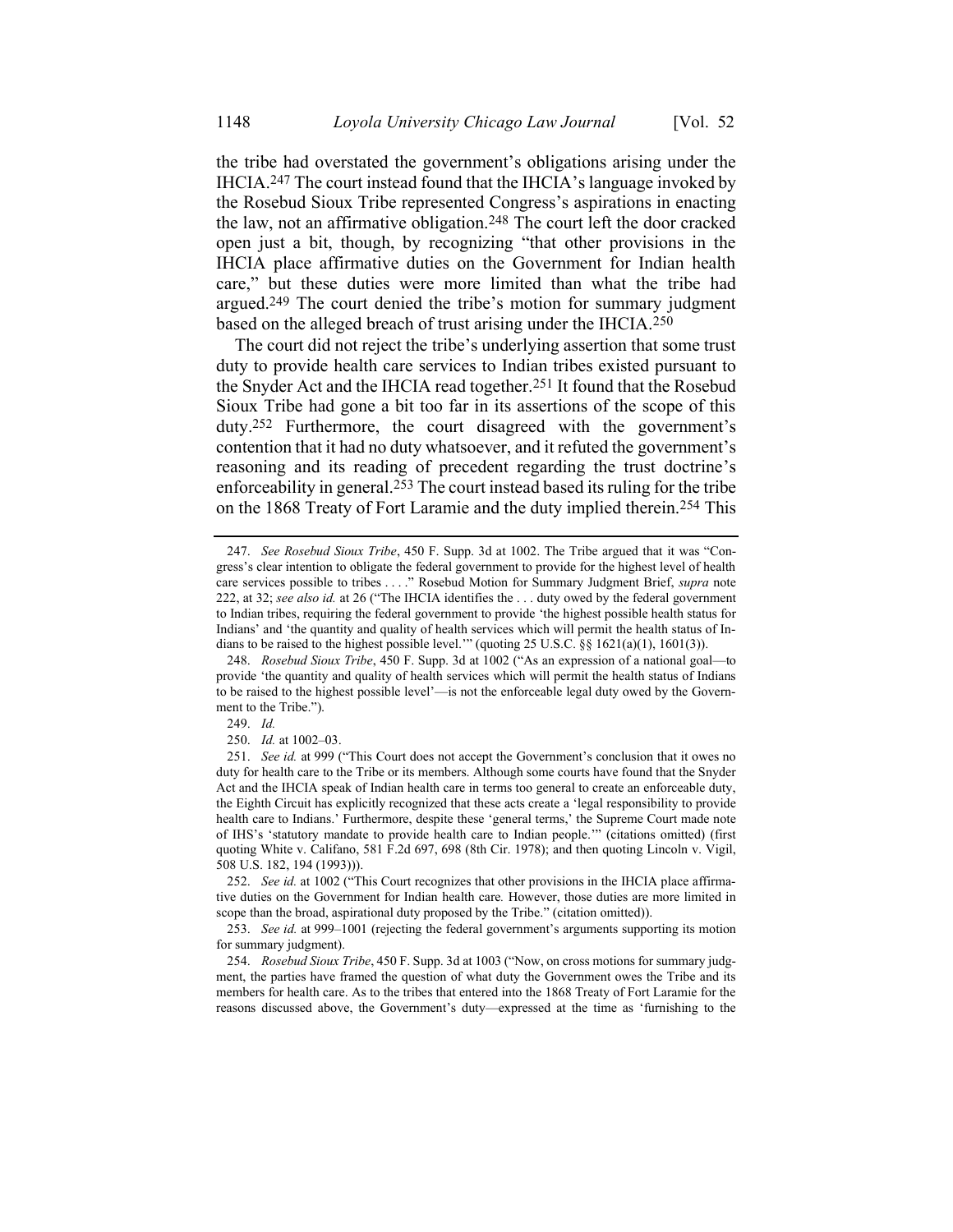may point to a deliberate and strategic choice on the part of the judge in this case to ground the ruling for the tribe in treaty rights rather than the rights inferred from statutes.255 As discussed in the next part of this Comment, the judge may have anticipated an uphill battle on appeal if the ruling had been grounded in interpreting trust obligations arising under the IHCIA and their enforceability.

The federal government appealed the district court's ruling and order to the Eighth Circuit, where it is pending.256 Although the Eighth Circuit's holding in *White v. Califano* supported judicially enforceable trust obligations under the IHCIA, it is likely that the Supreme Court increasingly hostile to recognizing the fiduciary responsibilities affirmed in statutes that the federal government owes to American Indian tribes257—would side with the Ninth Circuit's reading of precedent in *Quechan Tribe*, discussed next.

### <span id="page-51-0"></span>IV. THE TRUST DOCTRINE'S NARROWING ENFORCEABILITY

The circuit split between the Eighth and Ninth Circuit reflects the substantial narrowing over the past forty years of the Court's understanding of the federal trust doctrine and its sources, scope, and enforceability.258 This part will address the divergent approaches taken in the respective appellate courts regarding the enforceability of affirmative trust duties arising under statutes. This part will show that the Ninth Circuit's reasoning strays from the foundational common law principles of the trust doctrine. That court's reasoning, however, aligns with the government's position in *Rosebud Sioux Tribe v. United States* on appeal. Despite the logical inconsistencies of this approach, it appears

Indians the physician . . . and that such appropriations shall be made from time to time, on the estimate of the Secretary of the Interior, as will be sufficient to employ such persons'—can be interpreted under the canons of construction applicable to Indian treaties as requiring the Government to provide competent physician-led health care to the Tribe.").

<sup>255.</sup> *See* discussion *infra* Section IV.B.3 (discussing the district court's possible anticipation of a Supreme Court that is favorable to the government's arguments for limiting the federal trust doctrine's enforceability).

<sup>256.</sup> Notice of Appeal, *supra* not[e 27,](#page-7-0) at 1–2 (appealing the Opinion and Declaratory Judgment from the U.S. District Court of the District of South Dakota to the Eighth Circuit).

<sup>257.</sup> *See* discussion *supra* Section II.A.3 (discussing the Court's increasingly narrow reading of the federal trust doctrine in the *Mitchell* cases, *Lincoln v. Vigil*, the *Navajo Nation* cases, and *Jicarilla Apache Nation*); *see also* Rey-Bear & Fletcher, *supra* not[e 32,](#page-8-0) at 443–44 (criticizing the Court's narrow interpretation of the trust doctrine in the *Navajo Nation* cases and *Jicarilla Apache Nation*); Wood, *supra* not[e 44](#page-12-0), at 1516 ("Until recently, courts generally assumed a prevailing trust relationship between the executive branch and the tribes, and held that branch to fiduciary duties even absent explicit statutory expression of a trust duty. This was entirely consistent with the common law origins of the trust doctrine. In the early 1980s, however, the Supreme Court decided the *Mitchell* cases, which somewhat narrowed the application of the trust doctrine in the context of claims seeking monetary compensation for breach of fiduciary duty." (footnote omitted)).

<sup>258.</sup> *See* sources and accompanying notes, *supra* note [257.](#page-51-0)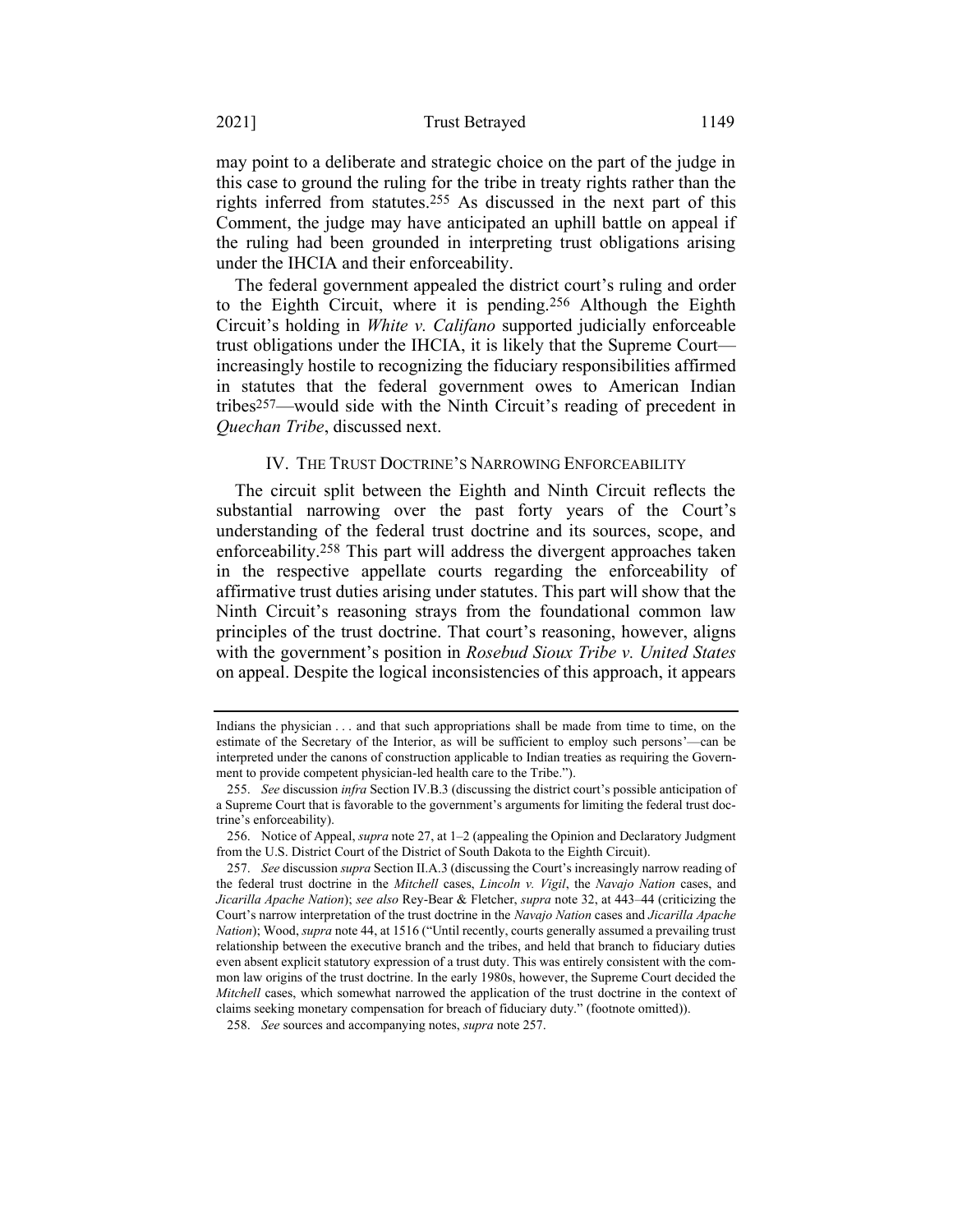likely that the Court will agree with the Ninth Circuit's reasoning in *Quechan Tribe* and side with the government's position in *Rosebud Sioux Tribe*, should that case ever reach the Supreme Court.

## *A. Divergent Approaches to the Trust Doctrine in the Eighth and Ninth Circuit Courts of Appeals*

The Eighth Circuit adhered in *White v. Califano* to the trust doctrine's foundational principles: that congressional legislative policy represents an ongoing fulfillment of trust obligations to tribes rooted in the common law trust relationship.259 Congress's expressed policy objectives must guide the executive branch's execution of these obligations. 260 Moreover, the Eighth Circuit affirmed that courts properly serve as arbiters of whether the federal government has adequately fulfilled its policy toward Indian tribes.261 In a case where health care services were critical and otherwise unavailable for a qualifying tribal member, the Eighth Circuit recognized that the federal government could not abdicate its legal responsibility to provide them.262 But the Eighth Circuit declined to define the full scope of this responsibility beyond its application in Ms. Red Dog's case.263 It also declined to affirm, as the lower court had proposed, a mechanism for the agency to balance appropriation of its limited resources with meeting its trust obligations.<sup>264</sup> In contrast, the Ninth Circuit read and applied more recent Supreme Court case law so as

<sup>259.</sup> White v. Califano, 581 F.2d 697, 698 (8th Cir. 1978) (per curiam) (quoting White v. Califano, 437 F. Supp. 543, 555 (D.S.D. 1977)) ("We think that Congress has unambiguously declared that the federal government has a legal responsibility to provide health care to Indians. This stems from the 'unique relationship' between Indians and the federal government . . . ."); *accord* Rey-Bear & Fletcher, *supra* note [32,](#page-8-0) at 403–04 (explaining that federal policies and benefits provided to tribes are not gratuities, but rather exist to fulfill historical promises in treaties whereby tribes surrendered land in exchange for compensation, including ongoing government-provided services).

<sup>260.</sup> *See White*, 581 F.2d at 698 ("[B]ecause Ms. Red Dog lacks an alternative source of health care, federal policy as reflected by legislative and administrative action places responsibility for providing the necessary care upon the United States."); *see also* Wood, *supra* note [44,](#page-12-0) at 1513 ("Over time, a fairly substantial body of caselaw has developed enforcing fiduciary duties against the executive branch in Indian affairs.").

<sup>261.</sup> *See White*, 581 F.2d at 697 (affirming the district court's order to the federal government to pay for health care for Ms. Red Dog).

<sup>262.</sup> *See id.* at 698 ("The United States cannot evade that responsibility . . . .").

<sup>263.</sup> *Compare* White v. Califano, 437 F. Supp. 543, 557 (D.S.D. 1977) ("When the Congress legislates for Indians only, something more than a statutory entitlement is involved. Congress is acting upon the premise that a special relationship is involved, and is acting to meet the obligations inherent in that relationship. . . . We have, therefore, read and construed the [IHCIA] as a manifestation of what Congress thinks the trust responsibility requires of federal officials, with whatever funds are available, when they try to meet Indian health needs."), *with White*, 581 F.2d at 698 (confining the application of the district court's holding to the case of Florence Red Dog).

<sup>264.</sup> *Compare White*, 437 F. Supp. at 555–56 (proposing a reading of the priorities for congressional health care appropriations according to the regulations promulgated under the statute), *with White*, 581 F.2d at 698 (declining to propose a resolution to future Indian health care controversies where the IHS exercises discretion in spending its appropriations).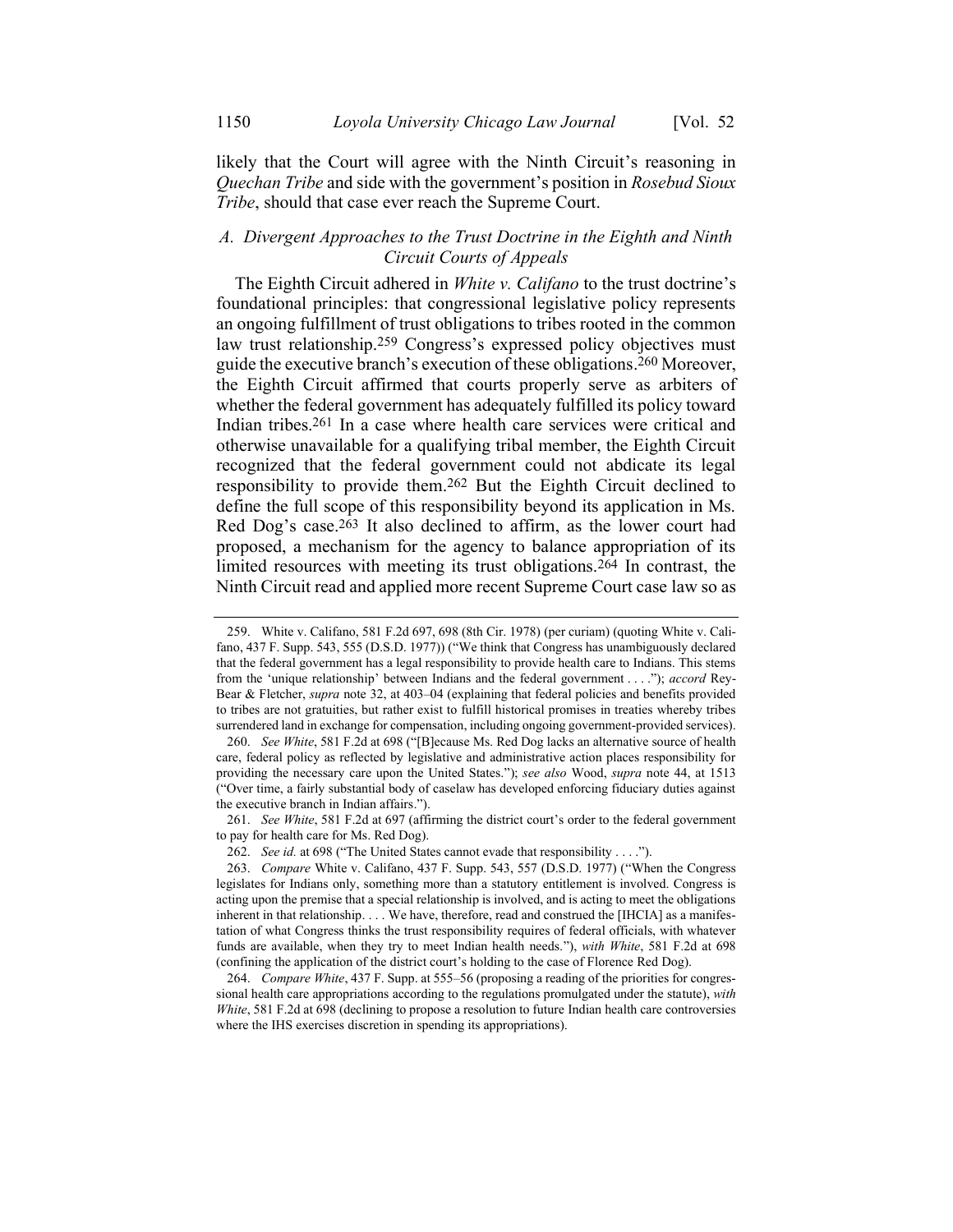to divorce the government's trust obligations from its common law origins.265 In doing so, the Ninth Circuit arguably applied case law that did not fit the legal question at issue, leading to incorrect results, as discussed below.

In *Quechan Tribe*, the Ninth Circuit affirmed the district court's rationale relying on the Supreme Court's holdings in the *Mitchell* cases, the *Navajo Nation* cases, and *Lincoln v. Vigil*. 266 But the district court had mischaracterized and improperly analogized the reasoning in those cases to the *Quechan Tribe* case. First, in the *Mitchell* cases, the tribe sought money damages for the federal government's mismanagement of tribal property.267 The *Navajo Nation* cases also dealt with breach of trust claims for money damages and reaffirmed the high standard for judicial review set in the *Mitchell* cases for tribes seeking compensation from the federal government.268 But the showing required for equitable relief is not the same as that for money damages.269 Equitable relief for agency action (or inaction) that harmed tribal interests is normally sought under the APA, in which the federal government consents to suits in equity for legal harms caused by federal agencies or employees.270 Once judicial

268. *See* United States v. Navajo Nation (*Navajo Nation I*), 537 U.S. 488, 503 (2003) ("To state a litigable claim, a tribal plaintiff must invoke a rights-creating source of substantive law that 'can fairly be interpreted as mandating compensation by the Federal Government for the damages sustained.'" (quoting *Mitchell II*, 463 U.S. at 218)).

<sup>265.</sup> *See* Quechan Tribe of the Fort Yuma Indian Rsrv. v. United States, 599 Fed. App'x 698, 699 (9th Cir. 2015) ("[T]he federal-tribal trust relationship does not, in itself, create a judicially enforceable duty. Rather, 'trust obligations of the United States to the Indian tribes are established and governed by statute rather than the common law, and in fulfilling its statutory duties, the Government acts not as a private trustee but pursuant to its sovereign interest in the execution of federal law.'" (quoting United States v. Jicarilla Apache Nation, 564 U.S. 162, 165 (2011))).

<sup>266.</sup> *See id.* at 699 (affirming Quechan Tribe of the Fort Yuma Indian Reservation v. United States, No. 10-2261, 2011 WL 1211574 (D. Ariz. Mar. 31, 2011)).

<sup>267.</sup> *See* United States v. Mitchell (*Mitchell I*), 445 U.S. 535, 537 (1980) ("The respondents contended that they were entitled to recover money damages because [the Government's] alleged misconduct breached a fiduciary duty owed to them by the United States as a trustee of the allotted lands under the General Allotment Act."); United States v. Mitchell (*Mitchell II*), 463 U.S. 206, 207 (1983) ("The principal question in this case is whether the United States is accountable in money damages for alleged breaches of trust in connection with its management of forest resources on allotted lands of the Quinault Indian Reservation.").

<sup>269.</sup> *See* COHEN'S HANDBOOK, *supra* note [33,](#page-9-0) § 5.05[3][c] ("Much confusion arises because of the tendency of courts to fail to distinguish between money damages claims . . . and claims brought in federal court seeking equitable relief, *which do not require the sharper focus on the statutory basis for a claim* required in the Court of Federal Claims (CFC) [for money damages]. In particular, some courts have read the jurisdictional language in the CFC breach of trust cases broadly as requiring that the trust doctrine be limited to obligations specifically stated in statutes. This analysis has been rejected . . . and is no substitute for careful analysis of the statute in the context of the trust doctrine in a case seeking equitable relief." (emphasis added) (footnotes omitted)).

<sup>270.</sup> *See* Administrative Procedure Act, 5 U.S.C. § 702 ("A person suffering legal wrong because of agency action, or adversely affected or aggrieved by agency action within the meaning of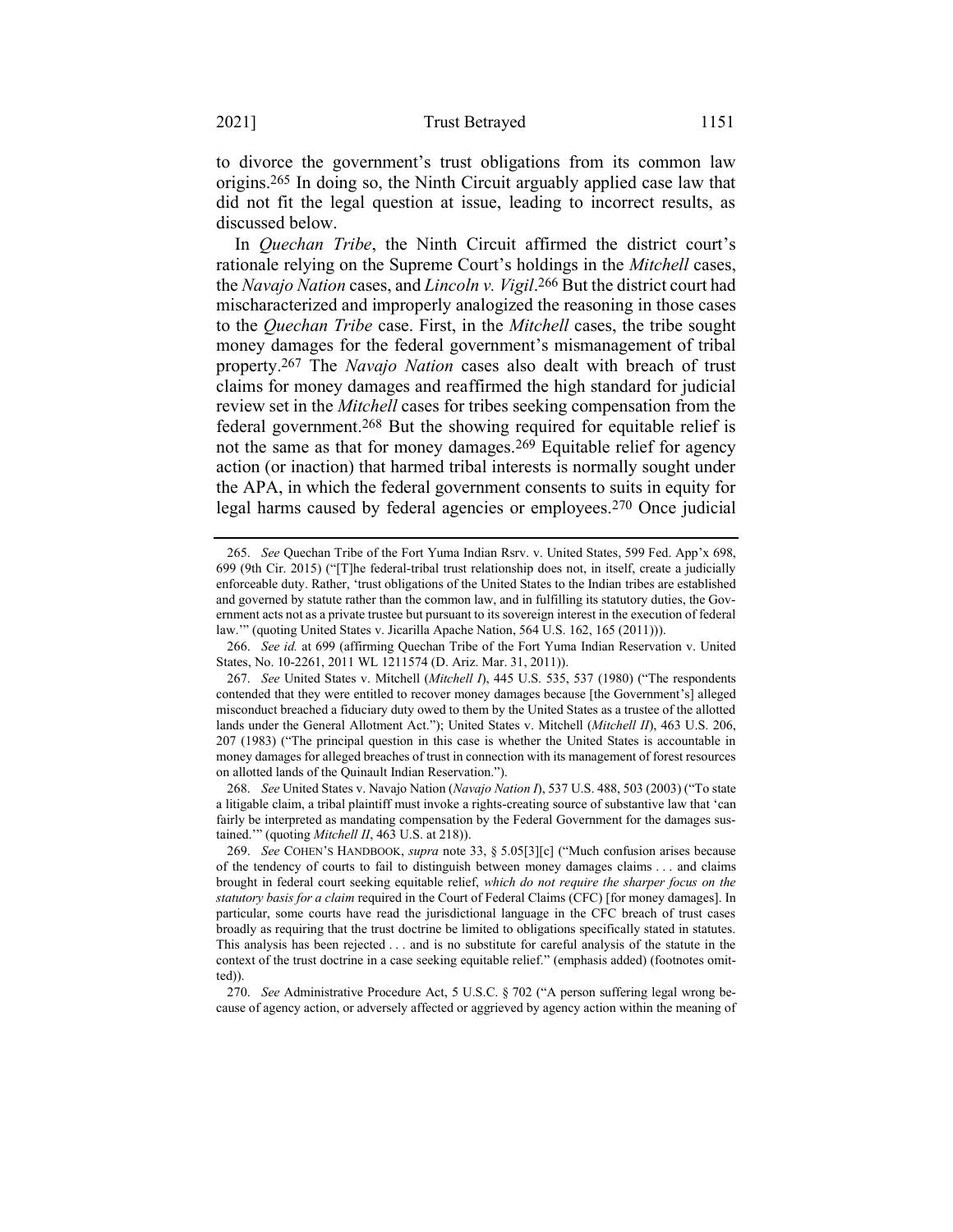review for equitable claims is established under the APA, the court can then analyze the claim's substance to determine whether the federal agency violated a duty to the plaintiff generally grounded in statute, treaty, or the common law, such that the tribe is entitled to relief.271 Though useful to establish the court's jurisdiction over claims seeking equitable relief, further APA analysis is not required to show a trust obligation enforceable at equity, as shown in the Eighth Circuit's holding in *White v. Califano*, where the general and historic trust relationship was sufficient.272 But the *Quechan Tribe* district court's failure to distinguish between the respective standards required for claims seeking equitable relief and those seeking monetary damages was the first misstep in its analysis.273

Second, even assuming claims for equitable relief required the same standard as those for damages, the *Quechan Tribe* district court also failed to identify the substantive distinction between the *Mitchell* cases, where the plaintiff sought compensation for mismanagement of tribal resources, rather than enforcement of a statutory duty to provide a service.274 Stated

271. *See* COHEN'S HANDBOOK, *supra* note [33,](#page-9-0) § 5.05[1][a] (describing how tribes establish claims for equitable relief by establishing jurisdiction under the APA).

272. *See* discussion *supra* Section III.A (discussing *White v. Califano*).

the relevant statute, is entitled to judicial review thereof. An action in a court of the United States seeking relief other than money damages and stating a claim that an agency or an officer or employee thereof acted or failed to act in an official capacity or under color of legal authority shall not be dismissed nor relief therein be denied on the ground that it is against the United States or that the United States is an indispensable party."); *id.* § 706 ("To the extent necessary to decision and when presented, the reviewing court shall decide all relevant questions of law, interpret constitutional and statutory provisions, and determine the meaning or applicability of the terms of an agency action. The reviewing court shall— (1) compel agency action unlawfully withheld or unreasonably delayed; and (2) hold unlawful and set aside agency action, findings, and conclusions found to be— (A) arbitrary, capricious, an abuse of discretion, or otherwise not in accordance with law; . . . (D) without observance of procedure required by law . . . ."); *see also* Lincoln v. Vigil, 508 U.S. 182, 184 (1993) (holding that the tribe's claims for equitable relief were not subject to judicial review under the Administrative Procedure Act, because funding the program in question discontinued by IHS was committed to agency discretion per 5 U.S.C. § 701(a)(2)); Morton v. Ruiz, 415 U.S. 199, 235–36 (1973) (holding that the BIA should promulgate eligibility requirements for general assistance benefits as required not only by its own procedures but also by the Administrative Procedure Act).

<sup>273.</sup> *See* Quechan Tribe of the Fort Yuma Indian Rsrv. v. United States, No. 10-2261, 2011 WL 1211574, at \*2 (D. Ariz. Mar. 31, 2011) (citing Gros Ventre Tribe v. United States, 469 F.3d 801, 812 (9th Cir. 2006), *cert. denied* 552 U.S. 824 (2007)). The Supreme Court has not yet ruled definitively on this issue, but Indian law treatises reaffirm that they require different analyses. *See, e.g.*, COHEN'S HANDBOOK, *supra* not[e 33,](#page-9-0) § 5.05[c].

<sup>274.</sup> To support its assertion that the same standard applies to equitable relief, the district court cited Ninth Circuit case law. *Quechan Tribe*, 2011 WL 1211574, at \*2 (citing *Gros Ventre Tribe*, 469 F.3d at 812). Full review of Ninth Circuit case law on this issue is beyond the scope of this Comment; however, other authorities have criticized this improper mental shortcut. *See, e.g.*, COHEN'S HANDBOOK, *supra* not[e 33,](#page-9-0) § 5.05 n.99 ("Often broad statements about the applicability of the *Mitchell* line of cases in federal question jurisdiction case are made in opinions not involving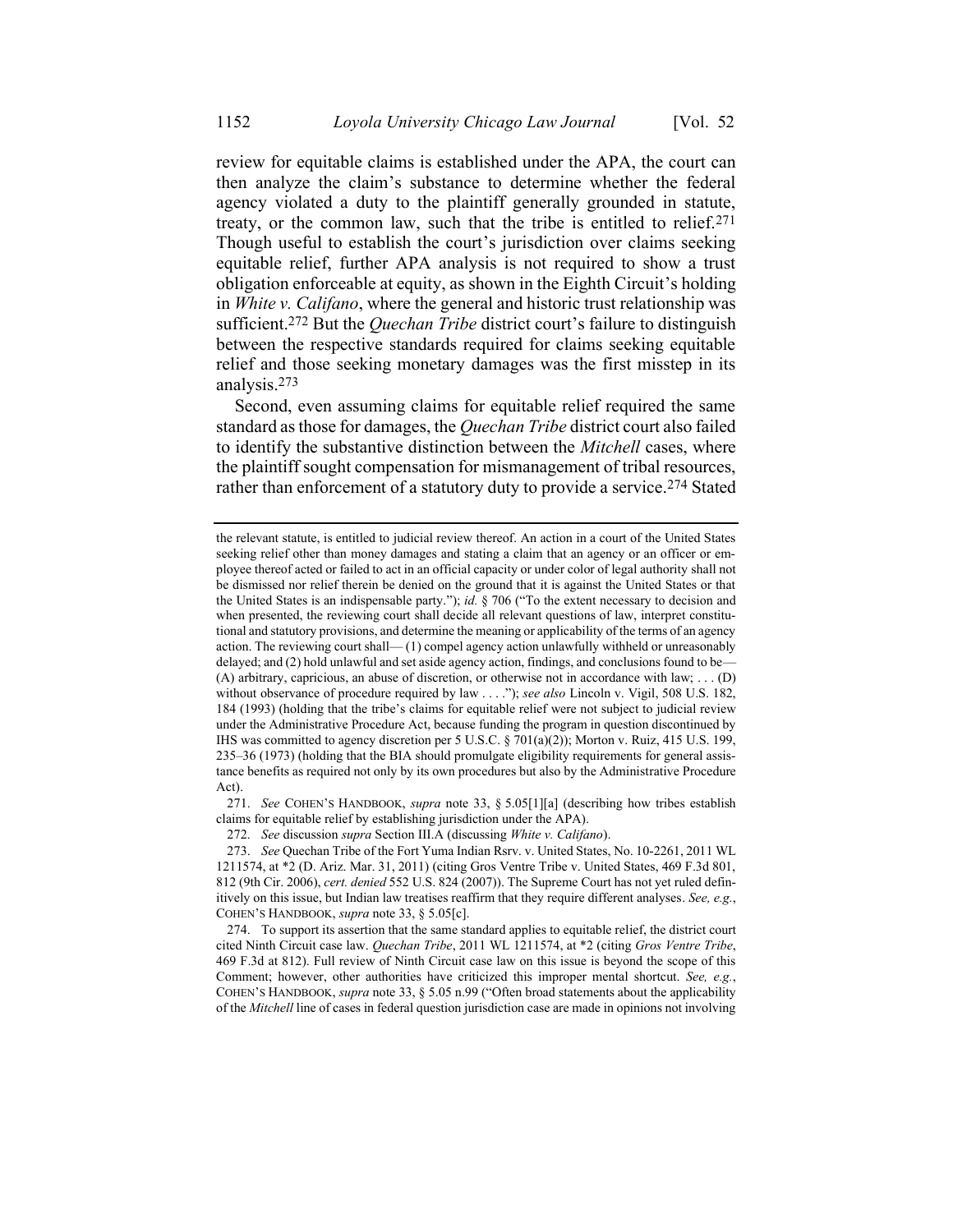another way, asking for money as compensation for what the government has already done poorly (i.e., mismanaging timber held in trust, costing the tribe its valuable resources by breaching this duty) is not the same as asking the government to do something it has already promised to do (i.e., provide health care services for American Indians, to whom it owes affirmative duties). The district court failed to distinguish these situations, both of which implicate the federal trust doctrine but in different legal contexts.275 Thus, the district court failed to explore the scope of the trust doctrine's affirmative obligation to provide services, which is not necessarily the same as if the Quechan Tribe had sought monetary compensation for a breach of trust claim.

Third, although the court grounded its analysis primarily in the *Mitchell* cases assuming they were analogous, it found that neither the Snyder Act nor the IHCIA created judicially enforceable affirmative trust obligations to provide health care services.276 Under the *Mitchell* cases, the extent to which federal statutes and their implementing regulations create enforceable trust obligations turns on the government's exclusive control and management of tribal resources to infer a common law trust relationship.277 Again, this analogy is inapposite on its face because proving that the government manages tribal property is neither necessary nor relevant to showing that the government *also* has a separate duty to provide health care services, grounded in the common law trust doctrine and expressed in statute. Nevertheless, the court considered the language of both the Snyder Act and the IHCIA to be too broad to impose any specific obligations on the federal government.<sup>278</sup>

Assuming for the sake of argument that the *Mitchell* analogy worked,

management of trust funds or resources."); United States v. White Mountain Apache Tribe, 537 U.S. 465, 472–73 (2003) (describing the standard for raising breach of fiduciary duty claims for monetary damages under the Tucker Act, as set forth in the *Mitchell* cases).

<sup>275.</sup> Management of trust resources implicates the trust doctrine's imposition of fiduciary duties where the federal government acts as a trustee of tribal resources for the tribe's benefit, which requires an analysis of the common law of trusts and fiduciary duties in a more traditional—and narrower—sense. In contrast, provision of services pursuant to the general trust relationship requires analysis of the full legal context of this relationship and its expression in treaties and federal common law as a government-to-government, mutually binding, and ongoing legal obligation affirmed in statutes.

<sup>276.</sup> *Quechan Tribe*, 2011 WL 1211574, at \*2–3.

<sup>277.</sup> United States v. Mitchell (*Mitchell II*), 463 U.S. 206, 224 (1983) ("In contrast to the bare trust created by the General Allotment Act, the statutes and regulations now before us clearly give the Federal Government full responsibility to manage Indian resources and land for the benefit of the Indians. They thereby establish a fiduciary relationship and define the contours of the United States' fiduciary responsibilities. The language of these statutory and regulatory provisions directly supports the existence of a fiduciary relationship."); *see also* discussion *supra* Section II.A.3 (discussing the *Mitchell* cases).

<sup>278.</sup> *See Quechan Tribe*, 2011 WL 1211574, at \*2–3 (considering the language of the Snyder Act and the IHCIA).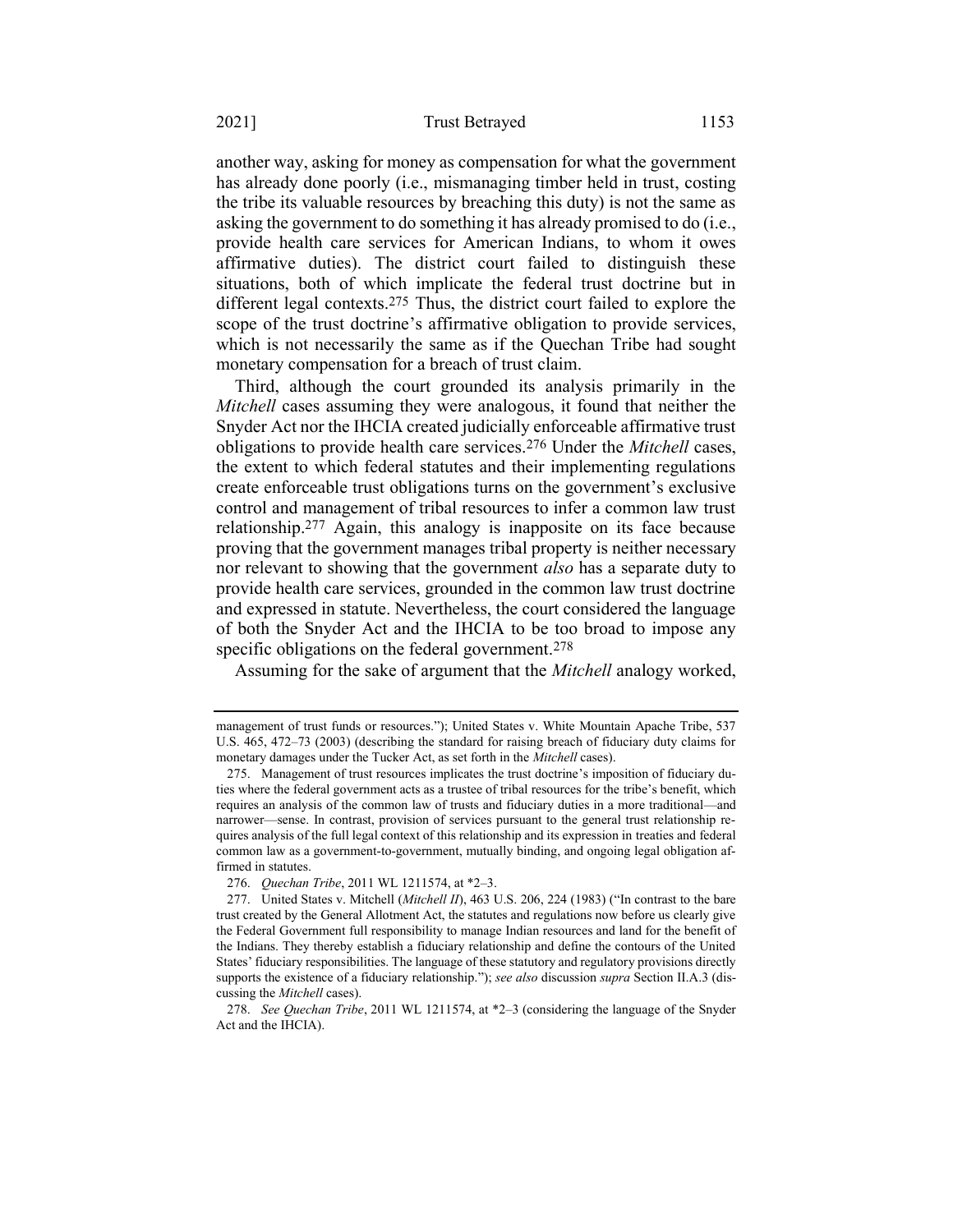the *Quechan Tribe* district court's assessment of the Snyder Act was probably fair. The Snyder Act does include only "extremely broad language," and the full text of the Act is less than a full page; it only briefly mentioned the provision of health care services as authorized under its congressional appropriations.279 But by the *Mitchell* analogy's standards, the court's analysis of the IHCIA's language is perfunctory, as it noted only three specific citations to the statute.280 This statute describing the provision of health care services originally comprised fifteen pages,  $281$  was reauthorized and amended as recently as  $2010$ ,  $282$ and currently coincides with approximately thirty-eight pages of additional implementing regulations.283 The district court showed minimal analysis comparing the timber statutes and regulations discussed in *Mitchell I* and *Mitchell II* with the IHCIA and its implementing regulations before concluding the IHCIA was too broad to impose any affirmative obligations to provide health care services or meet any standard of care within the federal government's IHS facilities.284

Finally, the district court's unsupported assertion that the trust responsibility arises exclusively when the United States holds tribal property in trust further mischaracterized the federal trust doctrine.285 The district court conflated the federal trust doctrine—which was originally conceived as much broader than federal oversight of tribes' property interests alone—and the common law concept of trust property.286 The trust doctrine was founded upon government-togovernment agreements, in which the United States made certain promises, whether explicitly or implicitly, to sovereign tribes in exchange

<sup>279.</sup> *Id.* at \*2; *see also* discussion *supra* Section II.B.2 (discussing of the Snyder Act).

<sup>280.</sup> *Quechan Tribe*, 2011 WL 1211574, at \*3 ("The IHCIA requires defendants to eliminate deficiencies in health status and resources, and to meet the health needs of Indians in an equitable manner. 25 U.S.C. § 1621(a); (c)(1). It also requires competent personal [*sic*], § 1661(c)(2), and facilities that meet accreditation standards,  $\S 1631(a)(2)$ . While these provisions are more exacting than those in the Snyder Act, they still do not impose a duty on defendants to provide a certain level of health care, preserve and maintain tribal property, or be a health care provider.").

<sup>281.</sup> Indian Health Care Improvement Act, Pub. L. No. 94-437, 90 Stat. 1400, 1400–14 (codified at 25 U.S.C. §§ 1601–1680v).

<sup>282.</sup> Patient Protection and Affordable Care Act, Pub. L. No. 111-148, § 10221(a), 124 Stat. 119, 935–36 (2010) (codified as amended at 25 U.S.C. §§ 1601–1680v) (reauthorizing the IHCIA).

<sup>283.</sup> 42 C.F.R. §§ 136.1–136.418 (2020).

<sup>284.</sup> *See Quechan Tribe*, 2011 WL 1211574, at \*3–4 (discussing the IHCIA's language and requirements, which according to the court, did not rise to the level of imputing fiduciary duties on the federal government toward the tribe).

<sup>285.</sup> *See id.* at \*2 ("Moreover, the trust responsibility arises when the United States holds *tribal* property in trust."). The court did not provide a citation for this assertion.

<sup>286.</sup> *See id.* at \*3 ("Here, the United States does not even hold the Ft. Yuma facility in trust. It belongs to the United States. It is not held in 'trust' for the tribe."). *But see* Wood, *supra* not[e 44,](#page-12-0)  at 1496–98 (describing the trust relationship as a "sovereign trusteeship" comprising obligations rooted in treaties and agreements between sovereign governments and reinforced in statute).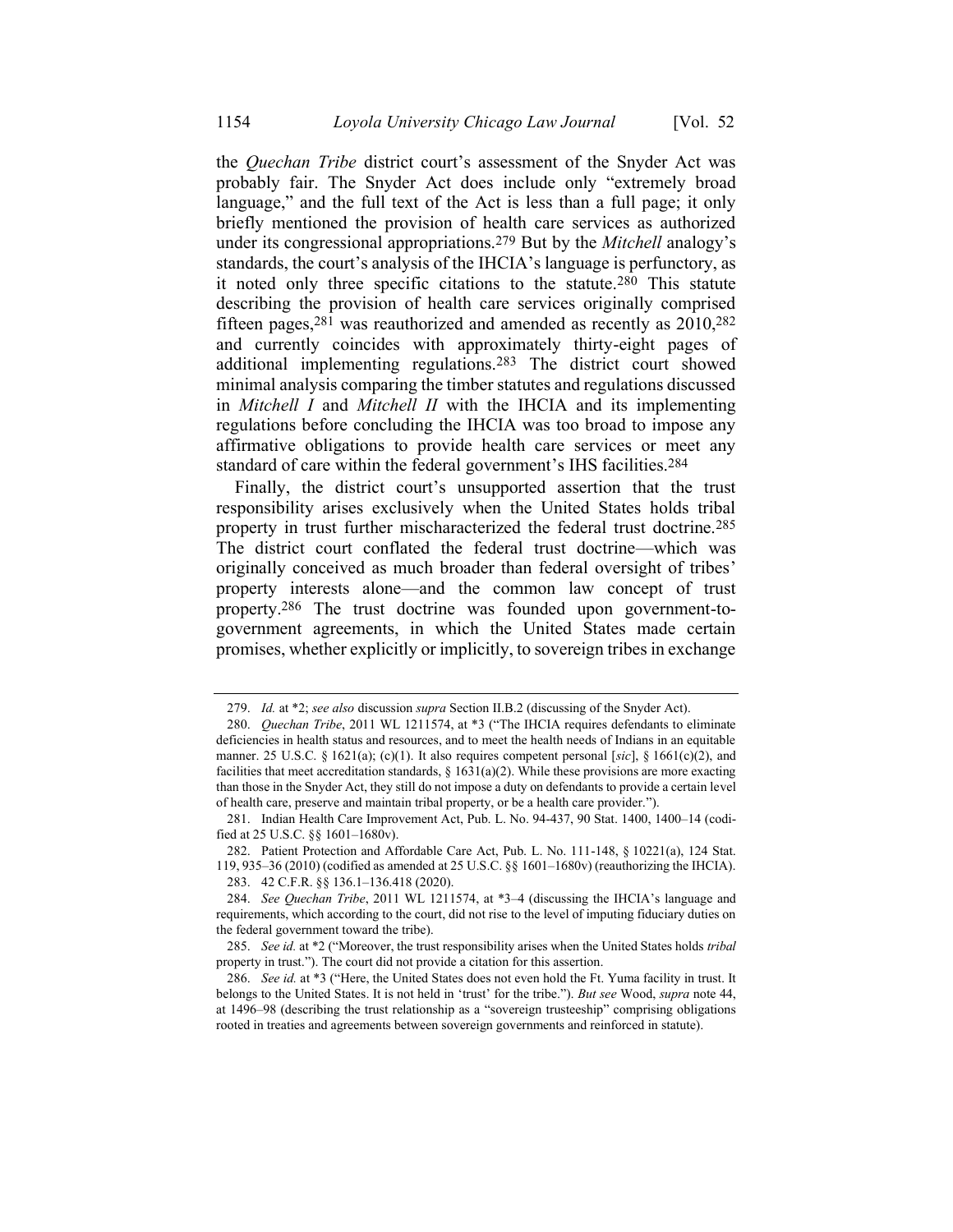for their lands.287 But the district court's statement ignored precedent that recognizes trust responsibilities as extending beyond the government's management of tribal property.288 Even if the federal trust doctrine could be equated with the common law of trusts, the lack of specific trust "assets," as the court puts it, would not foreclose the existence of a broader trusteeship relationship with ongoing fiduciary duties beyond management of property interests.289 Thus, the *Quechan Tribe* district court interpreted the trust doctrine's scope narrowly without proper support.

By grounding its decision in this incorrect understanding of the federal trust doctrine and misapplication of the facts and holdings of Supreme Court case law, it is not surprising that the *Quechan Tribe* district court concluded that neither the Snyder Act nor the IHCIA created judicially enforceable affirmative trust duties. Accepting the district court's findings, the Ninth Circuit did not interrogate the language of the IHCIA or its implementing regulations to determine whether they might embody any trust obligations, as did the timber statutes and regulations in *Mitchell II*. 290 The Ninth Circuit summarily stated without analysis that the IHCIA

<sup>287.</sup> *See* discussion *supra* Section II.A.1 (describing the Marshallian conception of the trust relationship). It is also imperative to acknowledge that these were lands over which the federal government had already unilaterally declared a monopolistic right to extinguish Native title, and which were violently conquered when the federal government broke promises or deemed them inconvenient to uphold. *Id.* The district court failed to acknowledge any historic responsibility for this colonial legacy inherent in the trust doctrine and reduced it to a banal casualty of the presentday political process divorced from historical context. *See Quechan Tribe*, 2011 WL 1211574, at \*7 ("At its core, plaintiff's complaint does not raise legal issues, but policy issues as to the proper allocation of resources for Indian health care. The Tribe is just one of many interest groups throughout the country competing for scarce resources. The Tribe's concerns are best addressed through the political process.").

<sup>288.</sup> *See, e.g.*, Morton v. Ruiz, 415 U.S. 199, 236 (1974) (holding that the BIA's denial of general assistance benefits to Indians living off but nearby the reservation was not consistent with the government's trust obligations); Seminole Nation v. United States, 316 U.S. 286, 296–97 (1942) ("In carrying out its treaty obligations with the Indian tribes the Government is something more than a mere contracting party. Under a humane and self imposed [*sic*] policy which has found expression in many acts of Congress and numerous decisions of this Court, it has charged itself with moral obligations of the highest responsibility and trust. Its conduct, as disclosed in the acts of those who represent it in dealings with the Indians, should therefore be judged by the most exacting fiduciary standards."); United States v. Mitchell (*Mitchell II*), 463 U.S. 206, 225–26 (1983) (collecting cases supporting the "undisputed existence of a general trust relationship between the United States and the Indian people").

<sup>289.</sup> *See* Rey-Bear & Fletcher, *supra* note [32,](#page-8-0) at 403–11 (arguing that a broad trusteeship relationship exists between Indian tribes and the federal government); *see also* Wood, *supra* not[e 44,](#page-12-0)  at 1496–98 (describing the trust relationship as a "sovereign trusteeship" comprising obligations rooted in agreements between sovereign governments and reinforced in statute).

<sup>290.</sup> *See Mitchell II*, 463 U.S. at 219–27 (analyzing the language of several relevant timber statutes and regulations carefully and finding that they fairly expressed the government's undertaking of specific fiduciary obligations with respect to managing tribal timber resources).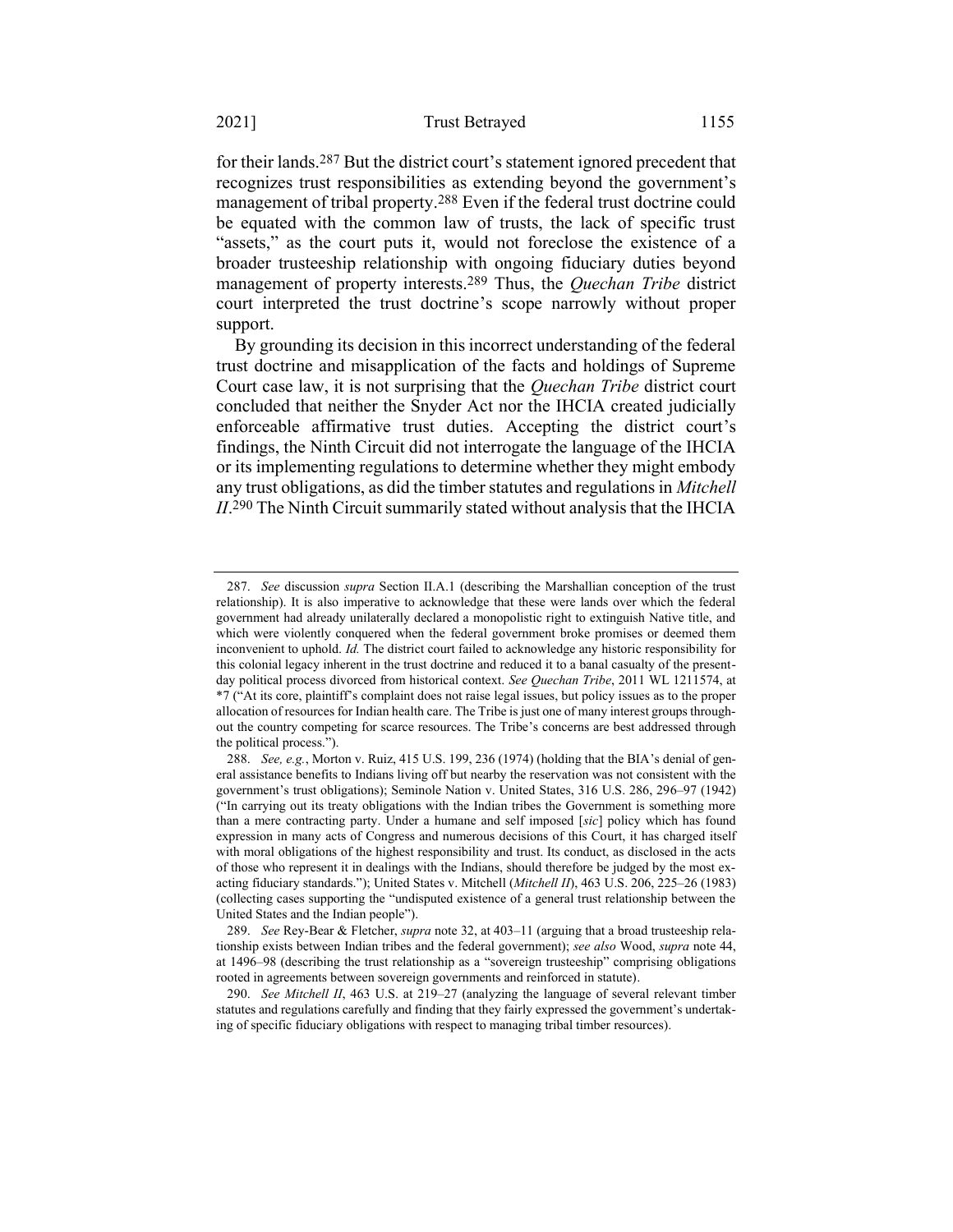and Snyder Act placed no affirmative duties on the government.291

The Ninth Circuit also added new, misapplied, authority to its holding through *United States v. Jicarilla Apache Nation*, which the Supreme Court decided mere months after the district court's ruling in *Quechan Tribe*. 292 The appellate court quoted *Jicarilla Apache Nation* to support the misguided assertion that the trust doctrine originated exclusively in statute and thus requires narrow statutory interpretation.<sup>293</sup> Taken out of context, the quotation the Ninth Circuit pulled from *Jicarilla Apache Nation* appears to show the Supreme Court has definitively settled the trust doctrine's sources and scope. But in context, the narrow question decided in *Jicarilla Apache Nation—*whether the fiduciary exception to the claim of attorney-client privilege applies to the general trust relationship between the United States and the Indian tribes during a breach of trust lawsuit<sup>294</sup>—is very different from the issue the Ninth Circuit faced. The latter court did not address or analyze why *Jicarilla Apache Nation*'s holding on such a narrow evidentiary privilege issue would completely foreclose any affirmative obligations under the trust

<sup>291.</sup> *See* Quechan Tribe of the Fort Yuma Indian Reservation v. United States, 599 Fed. App'x 698, 699 (9th Cir. 2015) ("Neither the Snyder Act nor the Indian Health Care Improvement Act contains sufficient trust-creating language on which to base a judicially enforceable duty. Both statutes 'speak about Indian health only in general terms,' and neither requires the United States to provide a specific standard of medical care." (quoting Lincoln v. Vigil, 508 U.S. 182, 194 (1993))).

<sup>292.</sup> *See Quechan Tribe*, 599 Fed. App'x at 699; *Quechan Tribe*, 2011 WL 1211574, at \*1 (noting the district court's ruling on March 31, 2011); *see also* United States v. Jicarilla Apache Nation, 564 U.S. 162, 162 (2011) (noting the Court's decision on June 13, 2011).

<sup>293.</sup> *See Quechan Tribe*, 599 Fed. App'x at 699 ("[T]rust obligations of the United States to the Indian tribes are established and governed by statute rather than the common law, and in fulfilling its statutory duties, the Government acts not as a private trustee but pursuant to its sovereign interest in the execution of federal law." (quoting *Jicarilla Apache Nation*, 564 U.S. at 165)).

<sup>294.</sup> *Jicarilla Apache Nation*, 564 U.S. at 165 ("The attorney-client privilege ranks among the oldest and most established evidentiary privileges known to our law. The common law, however, has recognized an exception to the privilege when a trustee obtains legal advice related to the exercise of fiduciary duties. In such cases, courts have held that, the trustee cannot withhold attorneyclient communications from the beneficiary of the trust. In this case, we consider whether the fiduciary exception applies to the general trust relationship between the United States and the Indian tribes."). Similar to the *Marshall* cases and the *Navajo Nation* cases, *Jicarilla Apache Nation* also originated as a breach of trust action for money damages against the federal government for alleged mismanagement of trust assets. *Id.* at 166. During discovery for the breach of trust action, the government withheld some potentially relevant documents from the tribe, claiming attorney-client privilege. *Id.* Because the tribe identified itself as the beneficiary of the trust funds, the tribe moved to compel disclosure of the documents under the fiduciary exception to the attorney-client privilege. *Id.* at 167. The Court of Federal Claims and the Court of Appeals for the Federal Circuit both ruled in favor of the tribe. *Id.* at 167–69. The Supreme Court reversed and remanded. *Id.* at 169. The issue of the trust doctrine's scope in *Jicarilla Apache Nation*, therefore, was substantially narrower than that in *Quechan Tribe* or the subsequent *Rosebud Sioux Tribe*.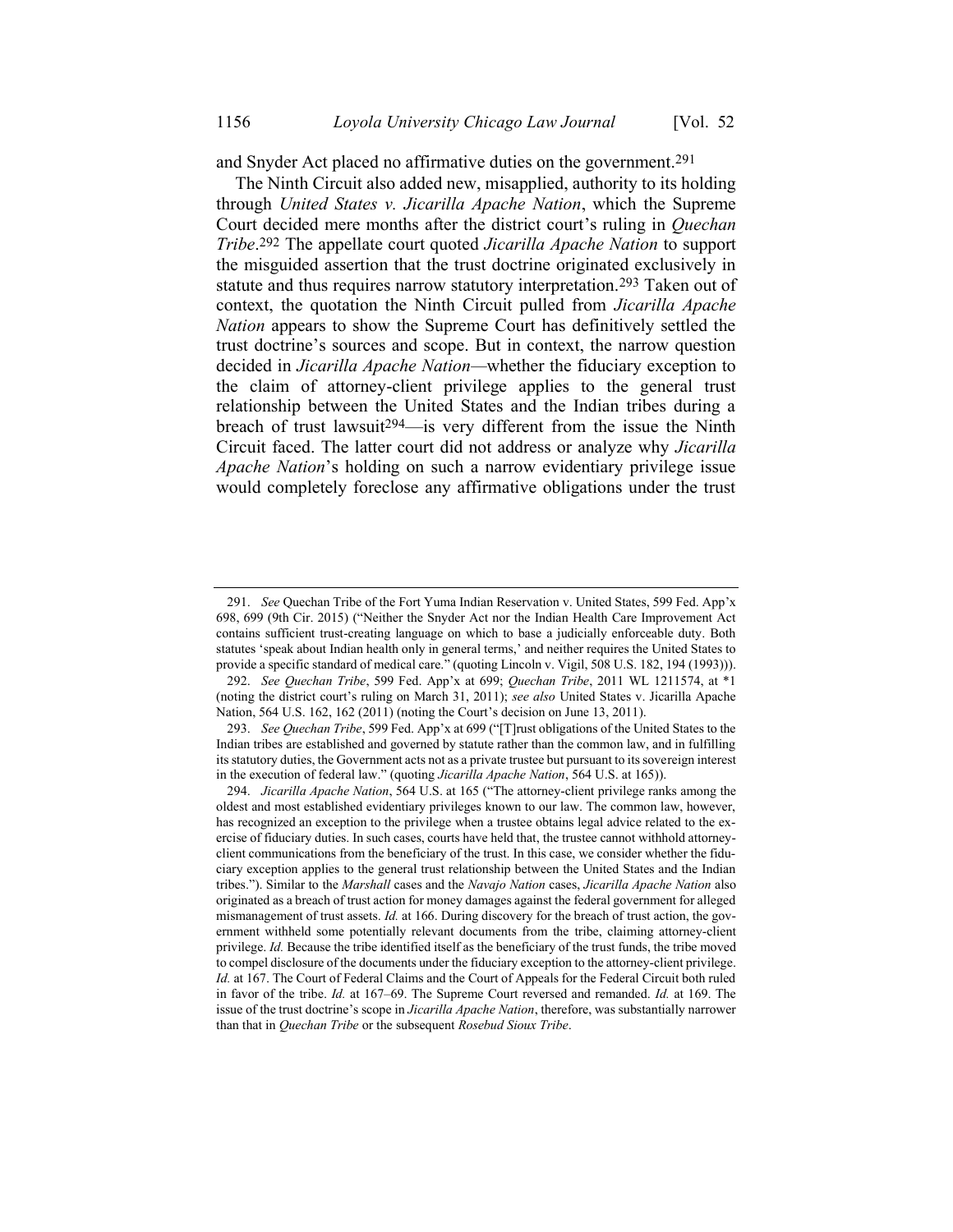doctrine, much less any government obligation to provide health care services under the IHCIA.295

Finally, the Ninth Circuit denied any judicial authority to order IHS to operate its facility safely or reallocate its internal funding.296 Neither did the court consider the Quechan Tribe's request for a declaratory judgment.297 The court ultimately deferred entirely to the authority of Congress and the executive agencies to define and implement Indian health care policy, abdicating any judicial oversight of such actions by the other branches.298

In sum, the Ninth Circuit's holding in *Quechan Tribe* rested primarily on the district court's misapplication of the *Mitchell* cases and the Ninth Circuit's additional inapposite application of *Jicarilla Apache Nation.* The district court inappropriately applied the *Mitchell* cases in the first place. In those cases, the plaintiffs sued for monetary damages, which entail a narrower reading of trust obligations arising under statute. But even had *Mitchell* provided the appropriate standard, the district court failed to apply it correctly. The court did not adequately analyze and compare the statutes at issue in those cases with the IHCIA in *Quechan Tribe*. The district court's analysis was very thin in this regard. When the Ninth Circuit affirmed, the Court of Appeals inserted authority from *Jicarilla Apache Nation* to further narrow the scope of the government's trust obligations, despite that case's consideration of a very different question of the government's fiduciary duties in another context. Unfortunately, the government has picked up on this line of reasoning

<sup>295.</sup> Even if *Jicarilla Apache Nation* does govern the holding in this case, then it is unclear under the Ninth Circuit's reasoning how the federal government's "sovereign interest in the execution of federal law" is not implicated by its statutory obligations under the IHCIA. *See Jicarilla Apache Nation*, 564 U.S. at 165 ("[I]n fulfilling its statutory duties, the Government acts not as a private trustee but pursuant to its sovereign interest in the execution of federal law.").

<sup>296.</sup> *Quechan Tribe*, 599 Fed. App'x at 699 ("The Tribe also argues that this court should issue an order compelling IHS to maintain and operate the Fort Yuma Service Unit safely, and to allocate additional available funds to the Unit. This court cannot compel IHS to maintain the Unit because there is no specific, unequivocal statutory command to do so. This court also cannot compel IHS to allocate greater funding to the Unit, because IHS's allocation of the lump-sum appropriation for Indian health care is committed to its discretion." (citation omitted)).

<sup>297.</sup> *Id.* The relevant statutes give federal courts the authority to "declare the rights and other legal relations of any interested party seeking such declaration," and for the aggrieved party to then seek further relief based on the declaratory judgment. 28 U.S.C. §§ 2201, 2202.

<sup>298.</sup> *Quechan Tribe*, 599 Fed. App'x at 699–700 ("In closing, we emphasize that we appreciate the Tribe's commitment to ensuring adequate healthcare for its members, and we acknowledge the challenges faced by the Tribe in ensuring such care. However, the solution lies in Congress and the executive branch, not the courts."). In response to the court's direction to the federal political branches, it must be acknowledged that American Indians constitute a very small percentage of the United States population, scattered across various states, and with comparatively few resources. *See* Rey-Bear & Fletcher, *supra* note [32,](#page-8-0) at 448 (noting that because Indian tribes are small and only located in some states, Congress is not as familiar with Indian issues). It is therefore exceptionally difficult for American Indians to advance their interests in Congress. *Id.*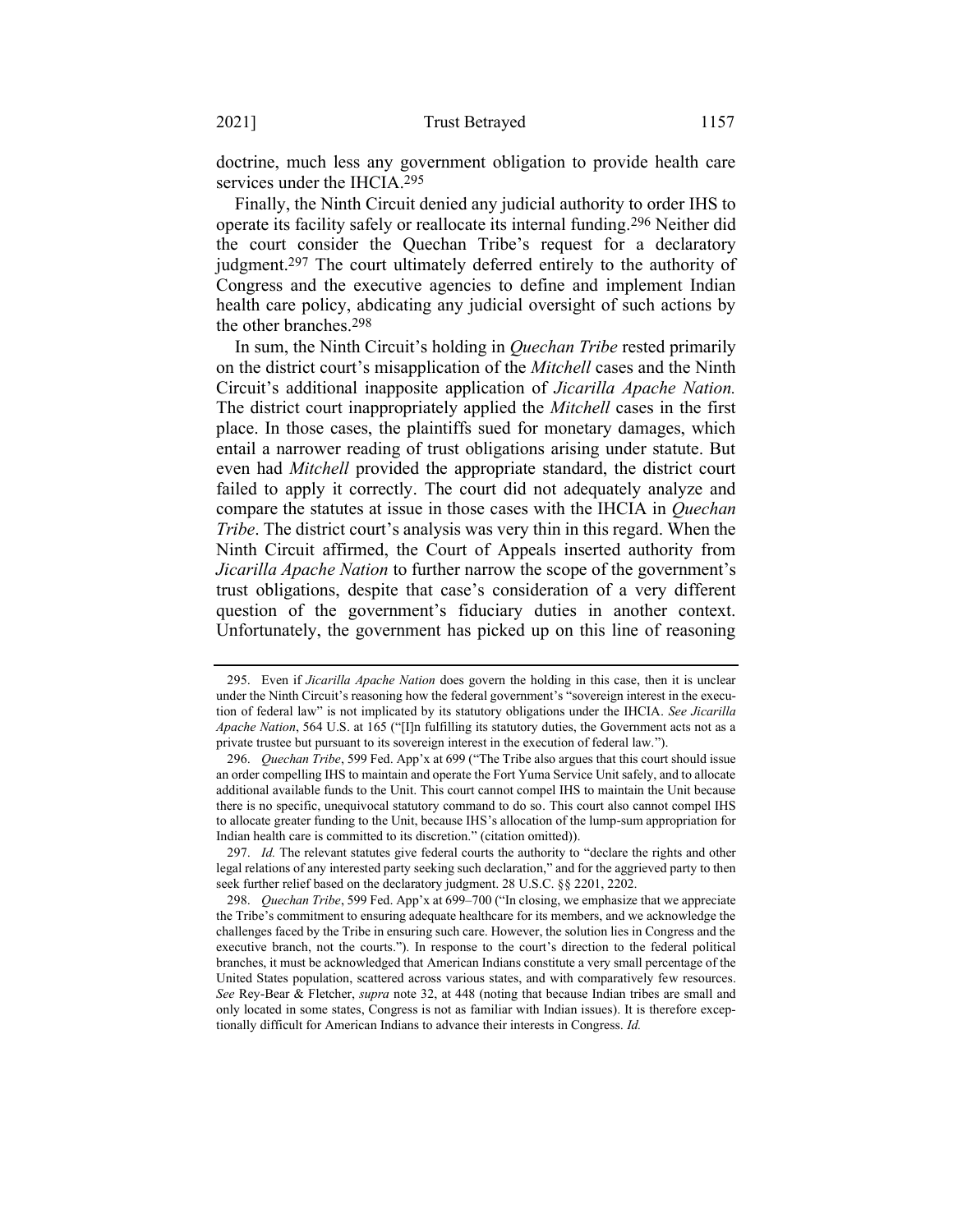and carried it forward in its appeal in *Rosebud Sioux Tribe*, discussed next.

# *B. Narrowing the Federal Trust Doctrine in the* Rosebud Sioux Tribe *Appeal*

In *Rosebud Sioux Tribe v. United States*, the parties' framing of the key issues on appeal to the Eighth Circuit demonstrate the continued divergence between Eighth Circuit and plaintiff tribes' understanding of the federal trust doctrine—including its proper sources, scope, and enforceability—and that of the federal government. The government (defendants-appellants in the suit) contends that there can be no enforceable trust obligations—whether grounded in treaty or statutory language—where the government does not manage tribal property, and where there is no explicit assumption of fiduciary obligations in a substantive source of law.299 The Rosebud Sioux Tribe (plaintiff-appellee in the suit) argues that trust responsibilities extend beyond the government's narrow framing. In particular, the tribe argues that the government's insistence on the management of tribal property (a trust corpus) as a necessary precondition to any trust obligations flowing from treaty or statutory sources would render the promises the United States originally made in treaties, and which Congress has repeatedly reinforced by statutes, meaningless and illusory.300

<span id="page-60-1"></span><span id="page-60-0"></span>The government denied the existence of any enforceable trust duty under the Treaty of Fort Laramie of 1868, the IHCIA, or any other related statute to provide "competent physician-led health care" to the tribe and its members,301 as the district court had ordered.302 In its framing of the issue on appeal of whether the 1868 Treaty of Fort Laramie "gives rise to a duty . . . grounded in Indian trust doctrine" to provide such services to the Rosebud Sioux Tribe,303 the government reasserted its narrow understanding of federal trust doctrine's sources, scope, and enforceability.

<sup>299.</sup> Brief for Defendants-Appellants at 11, Rosebud Sioux Tribe v. United States, No. 20-2062 (8th Cir. July 9, 2020), 2020 WL 4060372 at \*11.

<sup>300.</sup> Brief of Appellee Rosebud Sioux Tribe at 29, *Rosebud Sioux Tribe*, No. 20-2062, 2020 WL 5607354 at \*29.

<sup>301.</sup> Brief for Defendants-Appellants, *supra* not[e 299,](#page-60-0) at 10, \*10 ("IHS does not have an Indian trust duty under the Treaty of Fort Laramie of 1868, the IHCIA, and/or the Snyder Act to provide "competent physician-led health care" to the Rosebud Sioux Tribe's members.").

<sup>302.</sup> Judgment, *supra* not[e 26,](#page-7-1) at 1–2 ("[It is] [o]rdered, adjudged, and decreed that Summary Judgment on Count III enters for Plaintiff and against Defendants under Fed. R. Civ. P. 56 to the limited extent that this Court enters a declaratory judgment that the Defendants owe the Tribe a duty to provide competent physician-led health care to the Tribe and its members.").

<sup>303.</sup> Brief for Defendants-Appellants, *supra* not[e 299,](#page-60-0) at 2, \*2.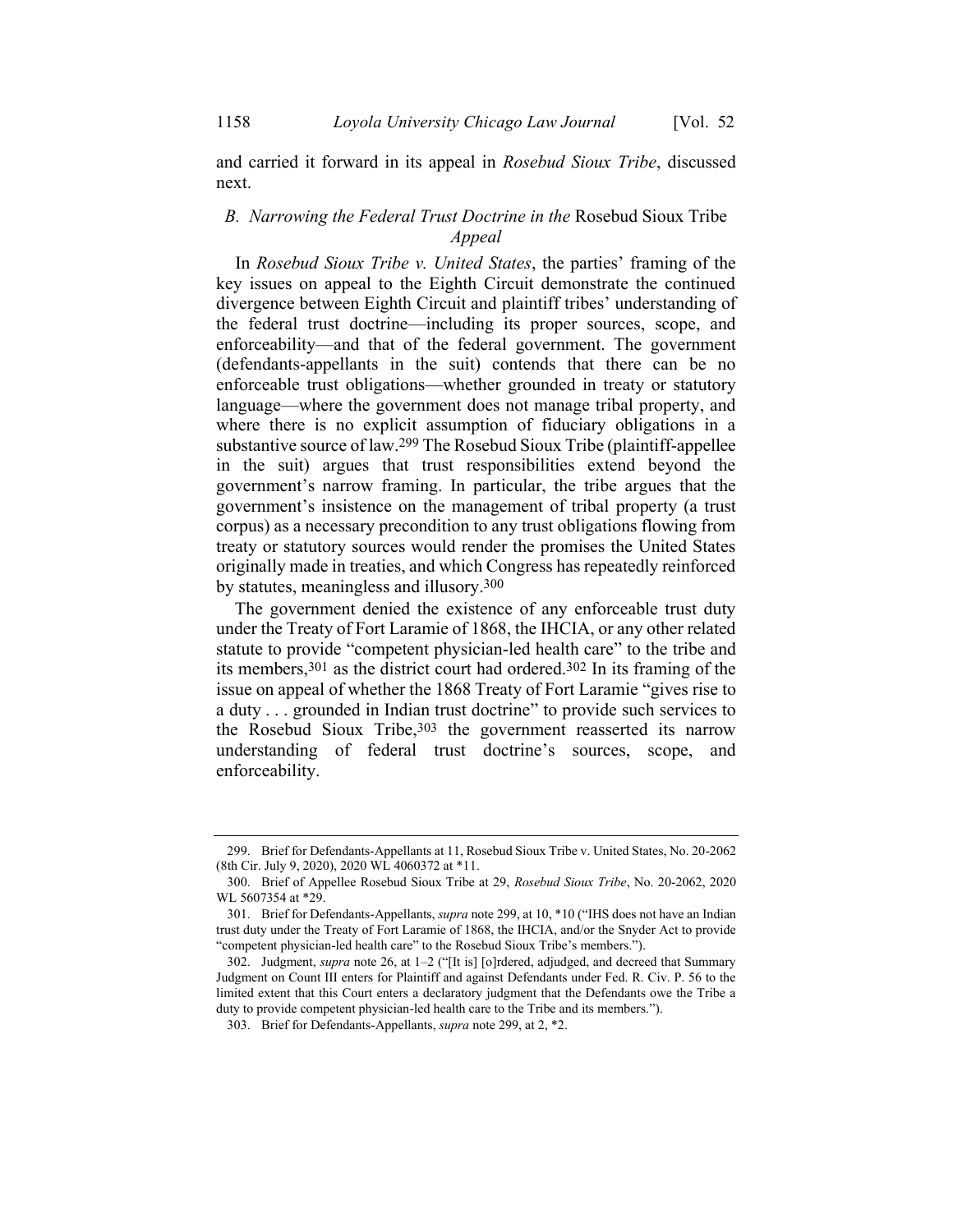#### 2021] Trust Betrayed 1159

## 1. Narrowing the Sources of the Trust Doctrine

The government now rejects any common law basis for the trust doctrine,304 and it repeats the misapplied standard of the *Mitchell* cases, the *Navajo Nation* cases, and *Jicarilla Apache Nation* to insist that the trust doctrine requires both a trust corpus and a substantive legal source explicitly assuming and defining fiduciary responsibilities.<sup>305</sup> Similar to the Ninth Circuit's holding, 306 the government does not distinguish the monetary damages claims in this line of Supreme Court cases from the tribe's claim for equitable relief in *Rosebud*. 307

It made sense in the *Mitchell* line of cases for the Court to identify both a trust corpus and require an explicit statutory basis for the government's fiduciary duty to manage tribal resources. The tribes in these cases sought monetary damages precisely for the government's alleged mismanagement (i.e., breach of fiduciary duty inherent in a traditional common law trust relationship) of tribal property.308 But as the Rosebud Sioux Tribe points out in its own brief on appeal, obligations arising under the common law trust relationship and further grounded in treaties and statutes are not limited to the compensatory interest in fiduciary duties that attach to a trust corpus.309

This is a fundamentally different type of claim. The tribe did not seek compensatory damages for mismanagement of tribal property but rather "a declaration of the rights and obligations" of the federal government to provide health care services, which originally arose under treaty and were

<sup>304.</sup> *Id.* at 11, \*11 ("[A]ny specific obligations the Government may have under [the trust] relationship are 'governed by statute rather than the common law.'" (quoting United States v. Jicarilla Apache Nation, 564 U.S. 162, 165 (2011)).

<sup>305.</sup> *Id.* at 11, \*11 (quoting United States v. Navajo Nation (*Navajo Nation I*), 537 U.S. 488, 506 (2003); *accord* United States v. Navajo Nation (*Navajo Nation II*), 556 U.S. 287, 296, 302 (2009)).

<sup>306.</sup> *See* Quechan Tribe of the Fort Yuma Indian Rsrv. v. United States, No. 10-2261, 2011 WL 1211574, at \*2 (D. Ariz. Mar. 31, 2011) ("When a tribe sues the government for damages, it 'must identify a substantive source of law that establishes specific fiduciary or other duties and allege that the Government has failed faithfully to perform those duties.'" (quoting *Navajo Nation I*, 537 U.S. at 506 (2003)), *aff'd*, 599 Fed. App'x 698, 699 (9th Cir. 2015) (affirming the judgment and adopting the reasoning of the district court).

<sup>307.</sup> *See* Brief for Defendants-Appellants, *supra* not[e 299,](#page-60-0) at 11–12, \*11–12 (citing the *Mitchell*  cases, the *Navajo Nation* cases, and *Jicarilla Apache Nation* as support for the argument that "[a] trust duty only exists if the plaintiff can both identify 'a substantive source of law that establishes specific fiduciary or other duties' and establish that the United States has taken over tribal assets such as tribally owned land or timber." (citation omitted)).

<sup>308.</sup> *See* discussion and accompanying footnotes, *supra* Section II.A.3 (discussing the monetary damages claims in the *Mitchell* cases, the *Navajo Nation* cases, and *Jicarilla Apache Nation*).

<sup>309.</sup> *See* Brief of Appellee Rosebud Sioux Tribe, *supra* not[e 300,](#page-60-1) at 35, \*35 ("The district court correctly rejected the Government's attempt to avoid its treaty and statutory obligations by grafting in a trust corpus requirement that does not fit the case.").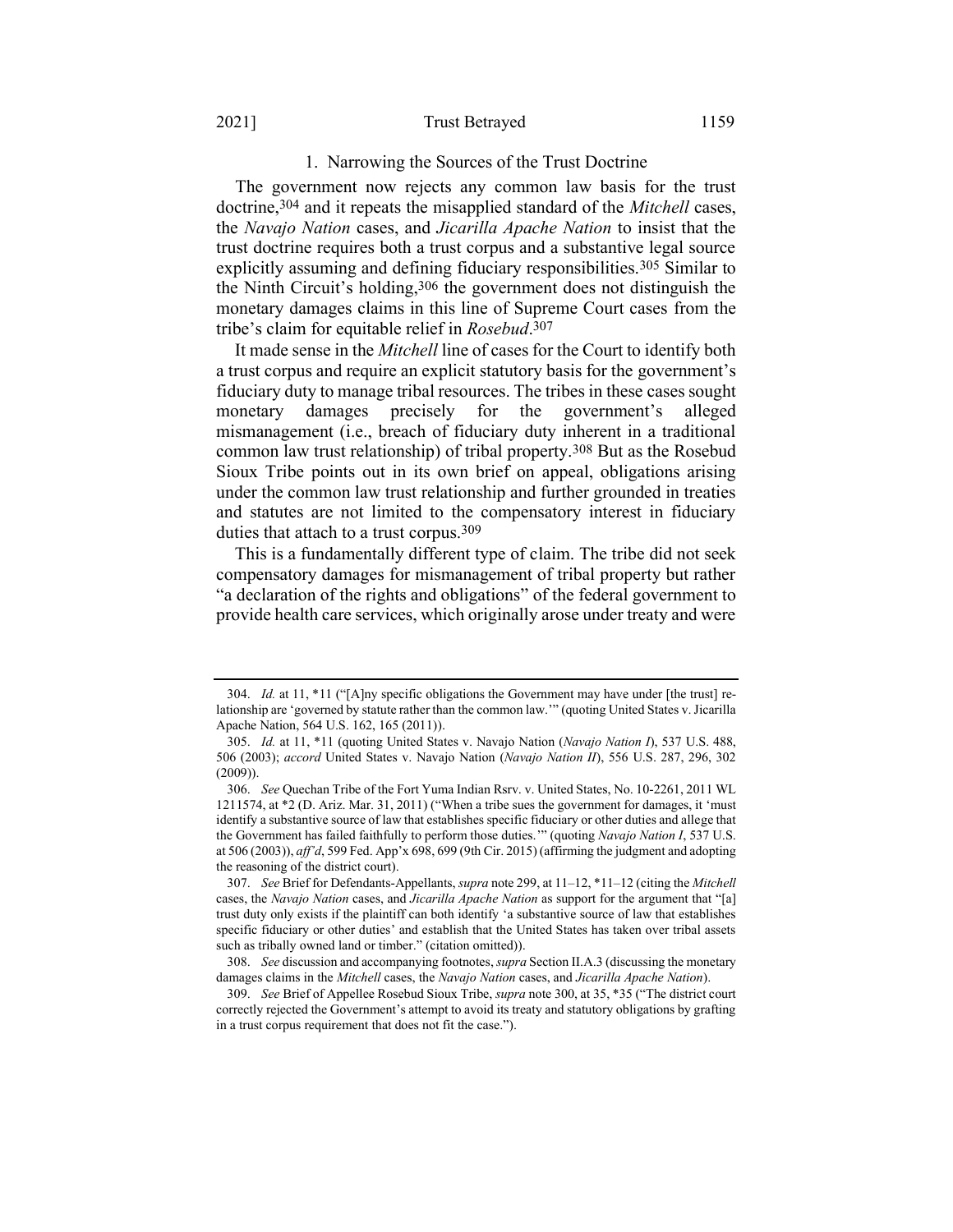affirmed by statute.310 It would make no sense to tie such obligations to the existence of a trust corpus. Nor does it follow that the existence of such obligations be denied altogether simply because there is no trust corpus to justify them. Rather, the government's affirmative trust obligations to provide services and benefits are grounded in—and should be judged according to—the generally accepted canons of construction for treaties and statutes governing the unique relationship between the United States and Indian tribes.311

If the Eighth Circuit accepts the government's argument that the trust doctrine applies only in the narrowest of circumstances, when there is (1) a trust corpus, and (2) statutes that explicitly undertake exclusive government responsibility for its management, this would divorce the federal trust doctrine entirely from its common law origins that implied an ongoing performance of responsibilities in exchange for the historic dispossession of land from Indian tribes.312

## 2. Narrowing the Scope of the Trust Doctrine

Furthermore, the government has disclaimed any trust obligation arising under statute or the 1868 Treaty to provide specific health care services, claiming that any funds appropriated by Congress pursuant to the IHCIA represented only gratuitous, lump-sum appropriations that IHS had complete discretion to spend as it saw fit.313 The government rejected the Eighth Circuit's holding in *White*, arguing that *Lincoln* had effectively overturned it.314 As the tribe observed, however, the government misinterpreted *Lincoln* because the *Lincoln* Court never

<sup>310.</sup> *Id.* at 35, \*35 (noting the distinction between damages claims and equitable claims).

<sup>311.</sup> *See id.* at 20–21, \*20–21 (explaining the relationship between Indian tribes and the United States through treaties as contracts between sovereign nations, and that traditional canons of construction interpreting treaties require fulfillment of the spirit of those agreements to tribes' benefit rather than strict adherence to the specific language); *see also* COHEN'S HANDBOOK, *supra* note [33,](#page-9-0) § 2.02[1] ("The basic Indian law canons of construction require that treaties, agreements, statutes, and executive orders be liberally construed in favor of the Indians and that all ambiguities are to be resolved in their favor." (footnotes omitted)).

<sup>312.</sup> Brief of Appellee Rosebud Sioux Tribe, *supra* not[e 300,](#page-60-1) at 30, \*30 ("The United States at times will manage a trust corpus and can be liable for mismanagement, but it is a *non sequitur* to conclude that all straightforward treaty obligations require a trust corpus for there to be a treaty violation. It would come as a rude shock to tribes all over the country, and would violate every principle of treaty construction and fair dealing if the conclusion were reached that all of the bargained-for treaty obligations that lack a corpus are unenforceable.").

<sup>313.</sup> *See* Brief for Defendants-Appellants, *supra* not[e 299,](#page-60-0) at 15–17, \*15–17 (arguing that the statutory language of the Snyder Act and IHCIA did not create any specific trust obligation and that the treaty at issue did not contain language that could reasonably be interpreted as the district court did).

<sup>314.</sup> *Id.* at 19, \*19 ("[T]he Supreme Court has held that IHS's appropriations, the Snyder Act, and the IHCIA speak of Indian health only in general terms and do not impose trust obligations. This holding directly invalidates the *White* court's reliance on the IHCIA . . . ." (citing Lincoln v. Vigil, 508 U.S. 182, 194–95 (1993))).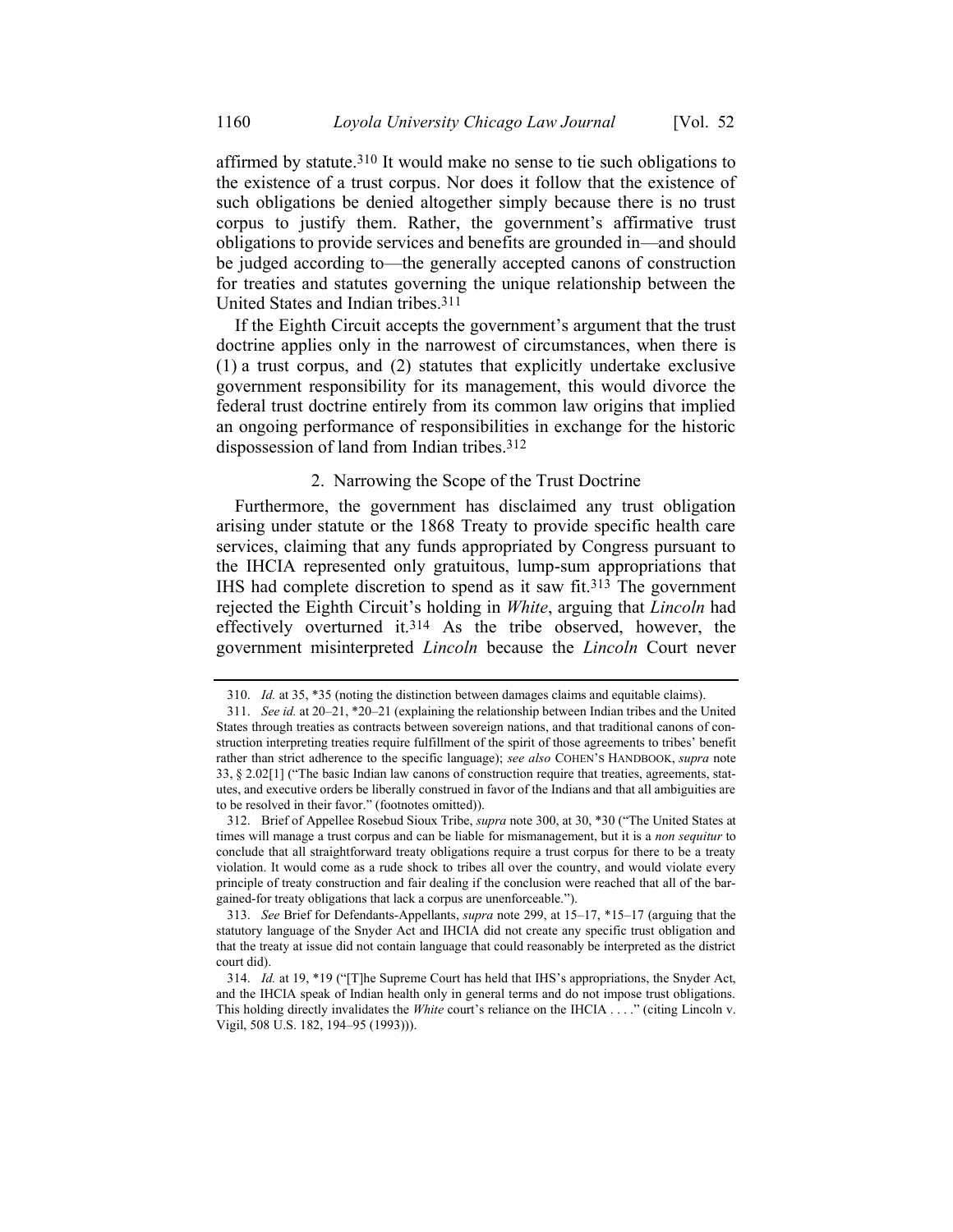reached the issue of whether the IHCIA implicated the trust doctrine.315

The government's position implies that, if it owes no duty whatsoever and congressional appropriations to IHS are merely gratuitous, then IHS could completely "eliminate health care services to the Rosebud Tribe without violating any duty."<sup>316</sup> This absurd and unjust result illustrates that the government's position is extreme. Thus, the district court reasonably concluded that the scope of the government's duty includes some provision of health care services. It would also be absurd to agree with the government that, even if such a duty existed, it would be limited to merely employing and housing one physician on the tribe's land, per a strict reading of the treaty's language.<sup>317</sup> The tribe and the government, when the treaty was made, had to intend for this to represent the ongoing provision of meaningful health care services.318 Congress's affirmations under the IHCIA further reinforce this interpretation. 319 That the scope of the federal trust doctrine extends to provide "competent physician-led health care"<sup>320</sup> is a far more reasonable conclusion.

### 3. Reducing the Enforceability of the Federal Trust Doctrine

Finally, the government argues the declaratory judgment issued by the district court was too vague to be enforced.<sup>321</sup> The declaratory

<sup>315.</sup> Brief of Appellee Rosebud Sioux Tribe, *supra* note [300,](#page-60-1) at 34, \*34. The tribe correctly observed—as did the district court—that the *Lincoln* Court "held only that courts could not review the IHS's decision about the funds pursuant to the [Administrative Procedure Act]." *Id.*; *cf.* Rosebud Sioux Tribe v. United States, 450 F. Supp. 3d 986, 998 (D.S.D. 2020) ("The Court however did not opine on the general trust responsibility IHS owed . . . to tribes."); *Lincoln*, 508 U.S. at 193 ("The Service's decision to discontinue the Program is accordingly unreviewable under  $\S 701(a)(2)$ [of the Administrative Procedure Act].").

<sup>316.</sup> Brief of Appellee Rosebud Sioux Tribe, *supra* not[e 300,](#page-60-1) at 29, \*29.

<sup>317.</sup> 1868 Treaty of Fort Laramie, *supra* not[e 224](#page-45-1) ("The United States hereby agrees to furnish annually to the Indians the physician . . . as herein contemplated, and that such appropriations shall be made from time to time, on the estimates of the Secretary of the Interior, as will be sufficient to employ such persons."). The *Rosebud* district court also noted the absurdity of the government's argument: "If this Court were to adopt a truly literal interpretation as the Government suggests, the Government could satisfy its duty by employing and furnishing a physician and housing him on the reservation without the physician providing any sort of services. This interpretation could not have been the intended result of the negotiating parties." *Rosebud Sioux Tribe*, 450 F. Supp. 3d at 1000 n.11.

<sup>318.</sup> The district court also recognized the historic reality that "treaties between the Government and tribes routinely were written by the Government in English rather than in the language spoken by tribal chiefs or members and frequently involved tribal representatives placed under extreme duress." *Rosebud Sioux Tribe*, 450 F. Supp. 3d at 1000 n.10. Thus, the court recognized the federal government's advantage in negotiating these terms in the first place.

<sup>319.</sup> *See* 25 U.S.C. § 1601(1) ("Federal health services to maintain and improve the health of the Indians are consonant with and required by the Federal Government's historical and unique legal relationship with, and resulting responsibility to, the American Indian people.").

<sup>320.</sup> Judgment, *supra* not[e 26,](#page-7-1) at 2.

<sup>321.</sup> Brief for Defendants-Appellants, *supra* note [299,](#page-60-0) at 21, \*21 ("Even if the Treaty did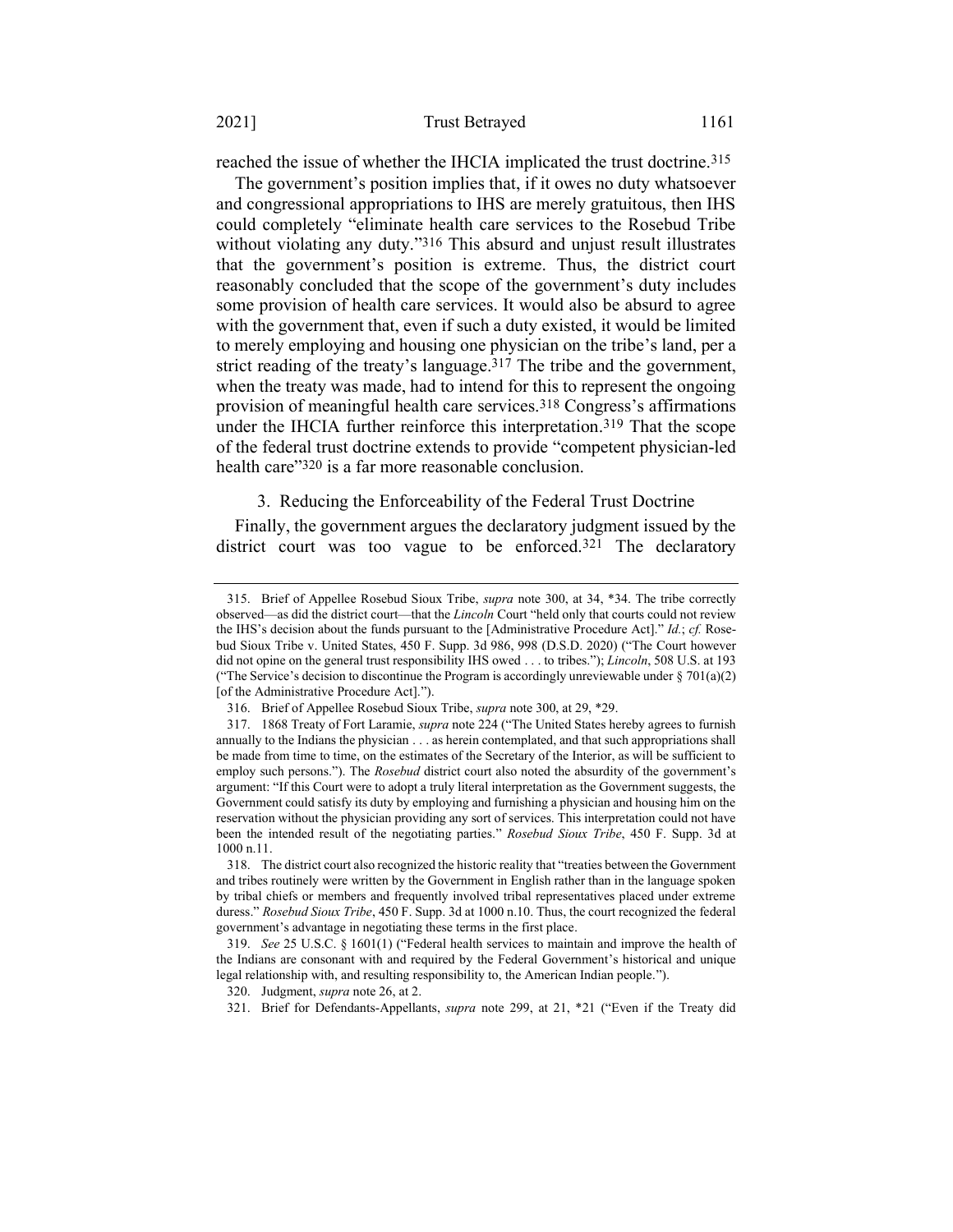judgment's lack of specificity, according to the government, originated precisely in the lack of a specific statutory or regulatory obligation.322 But as the tribe explains, the parties had a right to seek the court's declaration of enforceable legal responsibilities to each other in this controversy.323 The trust obligations under the 1868 Treaty were just one aspect of that controversy, which the court defined according to its role.324 The resulting declaration can be enforced through the federal government applying its own stated standards of medical care (which already apply to Rosebud Hospital) and ensuring that IHS does, in fact, meet such standards.325 This judgment does not require the court to involve itself in the internal policy matters and demand specific budget allocations within IHS.326 Rather, the judgment declares that IHS take into consideration its obligation to provide competent, physician-led health care to the Rosebud Tribe during this budgetary process.

It is notable, however, that the district court's declaratory judgment was premised on trust obligations implicated in the 1868 Treaty's language, not the IHCIA.327 The government here persuasively points out that the district court did not ground its order and judgment in the enforceability of the IHCIA under the trust doctrine.328 The court explained that the tribe had overstated its duty under the IHCIA in this particular claim, but that there were enforceable affirmative duties to provide health care services under the IHCIA and the trust doctrine in

impose some general obligation to provide adequate health care, the district court independently erred by entering an abstract declaratory judgment that does not clearly define the rights and obligations of the parties in the context of any concrete controversy.").

<sup>322.</sup> *Id.* ("Because the district court did not purport to identify any specific and concrete obligation grounded in a statute or regulation, it could not frame its declaratory judgment in concrete terms.").

<sup>323.</sup> Brief of Appellee Rosebud Sioux Tribe, *supra* not[e 300,](#page-60-1) at 16–17, \*16–17.

<sup>324.</sup> *Id.* at 17, \*17 ("The district court] just needed to declare the legal rights of the parties under the Treaty based on the set of concrete facts presented in this case. The district court's opinion properly interpreted the Treaty and declared the respective rights of the parties thereunder.").

<sup>325.</sup> *Id.* at 18, \*18. ("[T]he federal government sets minimum standards for medical care across the country and enforces compliance with those standards, without any indication that such regulations are vague or meaningless.").

<sup>326.</sup> Indeed, this concerns the matter decided in *Lincoln*, that IHS's internal appropriations decisions regarding specific programs fell outside of judicial review, but *Lincoln* did not define the parties' rights and obligations toward one another under the trust doctrine.

<sup>327.</sup> *See* discussion *supra* Section III.C.3.

<sup>328.</sup> *See* Rosebud Sioux Tribe v. United States, 450 F. Supp. 3d 986, 1002–03 (D.S.D. 2020) (explaining why the government's affirmative duties under the IHCIA do not extend as far as the tribe's brief in support of its motion for summary judgment had asserted); *see also id.* at 1005 ("[T]his Court issues a declaratory judgment that the Defendants' duty to the Tribe under the 1868 Treaty of Fort Laramie expressed in treaty language as furnishing 'to the Indians the physician' requires Defendants to provide competent physician-led health care to the Tribe's members.").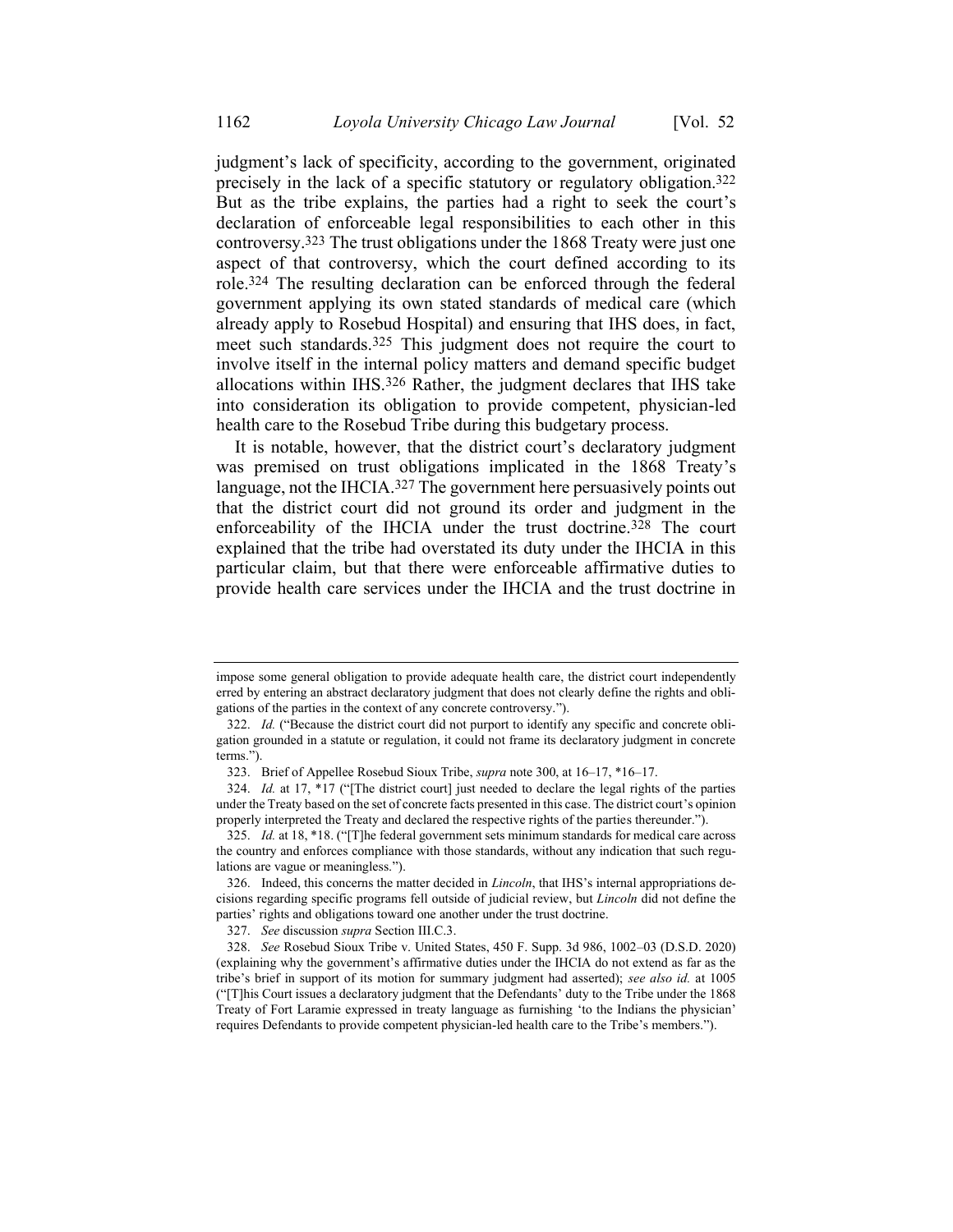general, per *White v. Califano*. 329 But it is also possible that Chief Judge Lange foresaw the challenges facing judicial enforcement of affirmative statutory duties under the IHCIA and other similar statutes.

<span id="page-65-0"></span>The trend, as shown in the Ninth Circuit's *Quechan Tribe* holding and the evolution of the Supreme Court's increasingly narrow understanding of the trust doctrine, has meant fewer judicially enforceable rights for Indian tribes.330 In the *Marshall*, *Navajo Nation*, and *Jicarilla Apache Nation* cases, the Supreme Court opted to look to statutes over the common law as the primary sources for the trust doctrine, despite the doctrine's common law origins.331 Because the interpretation of treaties is linked more closely to the common law tradition and origins of the trust doctrine, it is possible the *Rosebud* court saw the treaty language as more likely to be enforceable.<sup>332</sup> Treaties are more tangible embodiments of the ongoing promises that the federal government made to sovereign Indian tribes in exchange for their vast cessions of land.333 The Supreme Court has previously emphasized that treaties should be interpreted liberally and in tribes' favor when possible.334 Thus, the district court in *Rosebud Sioux Tribe* may have foreseen that appellate courts would be more likely to liberally interpret duties established by treaty rather than those duties affirmed by legislation. Some district courts have viewed the

<sup>329.</sup> *See id.* at 1002 (explaining that an affirmative duty exists under the IHCIA but that it is not coextensive with the broad policy claimed by the tribe).

<sup>330.</sup> *See* Alexander Tallchief Skibine, *The Supreme Court's Last 30 Years of Federal Indian Law: Looking for Equilibrium or Supremacy?*, 8 COLUM. J. RACE & L. 277, 291–92 (2018) (describing the Supreme Court's trend over the past thirty years that construes trust obligations narrowly); *see also* Wood, *supra* note [44,](#page-12-0) at 1507 ("The outright dismissal of the trust responsibility effectively drowns out any continuing special federal obligation toward tribes. It forecloses a potentially effective judicial avenue for requiring agencies to protect native lands and resources.").

<sup>331.</sup> *See* discussion *supra* Section II.A.1, 3 (discussing the trust doctrine's origins in common law and the most recent Supreme Court interpretations).

<sup>332.</sup> *See Rosebud Sioux Tribe*, 450 F. Supp. 3d. at 1000 ("Congress has not extinguished the 1868 Treaty of Fort Laramie but has legislated to widen the Government's role in providing health care to tribal members generally."). The *Rosebud* court also took care to outline the history of the 1868 Treaty and the common law canon of treaty interpretation that traditionally favors tribal interests, given the context in which they were negotiated that heavily favored the drafting party. *Id.* at 989–90, 1000.

<sup>333.</sup> *See* sources cited *supra* not[e 36](#page-10-0) (describing the history of treaties between the federal government and Indian tribes).

<sup>334.</sup> County of Oneida v. Oneida Indian Nation, 470 U.S. 226, 247 (1985) ("The canons of construction applicable in Indian law are rooted in the unique trust relationship between the United States and the Indians. Thus it is well established that treaties should be construed liberally in favor of the Indians, with ambiguous provisions interpreted to their benefit." (citations omitted)). *See also* RESTATEMENT (THIRD) OF THE LAW OF AMERICAN INDIANS, *supra* note [19,](#page-6-0) § 6 ("A treaty must be liberally interpreted in favor of the relevant Indian tribes to give effect to the purpose of the treaty. Courts apply the following canons of construction: (a) Doubtful or ambiguous expressions in a treaty must be resolved in favor of the relevant Indian tribes. (b) An Indian treaty must be construed as the Indians understood it at the time of the treaty negotiation. (c) An Indian treaty must be construed by reference to surrounding circumstances and history.").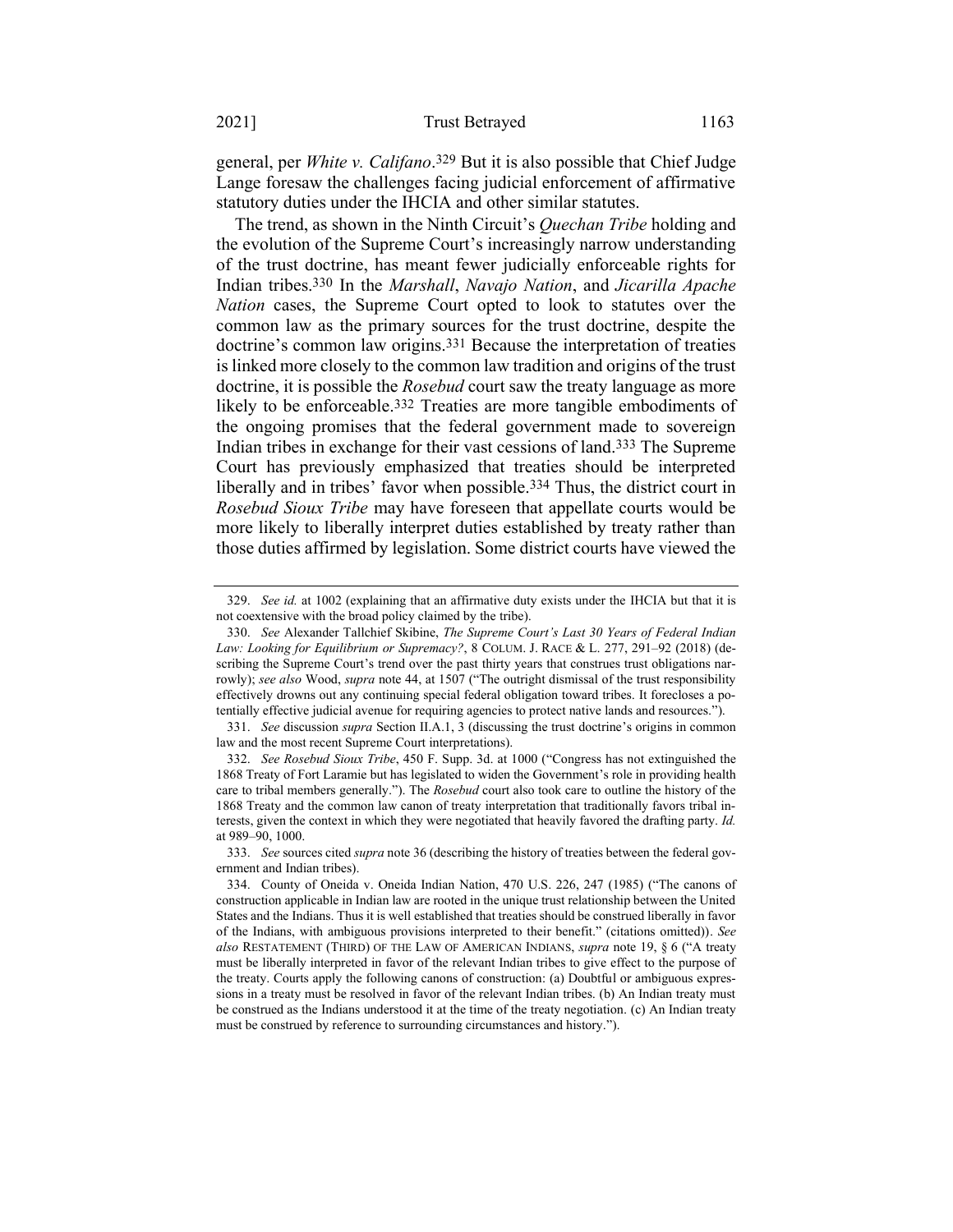latter as conferring to American Indians little more than a mere, voluntary gratuity.335

# *C. Predictions for the Supreme Court's Resolution of the Circuit Split*

The Eighth Circuit may be persuaded by the Rosebud Sioux Tribe's arguments and by the Eighth Circuit's own line of precedent in *White v. Califano* supporting the enforceability of trust obligations, pursuant to treaty and statutory language in this case and other similar cases. But the Supreme Court is likely to prefer to extend its increasingly narrow view, as illustrated in recent case law, to apply to the trust obligation to provide health care services to Indian tribes under the IHCIA and earlier treaties. This approach aligns more closely with the Ninth Circuit's reasoning in *Quechan Tribe* and with the government's position in *Rosebud Sioux Tribe*. If this case reaches the Supreme Court, the Court would likely hold that there is no specific, judicially enforceable trust obligation to provide health care that arises from either the IHCIA or treaties like the 1868 Treaty of Fort Laramie.

First, the Court will likely agree with the government that trust obligations derive from both an existing trust corpus and from explicit provisions in statutes that assume near-exclusive government control of the management of that trust corpus. This would extend the Court's strict requirements for tribes' claims for monetary damages proclaimed in the *Mitchell*, *Navajo Nation*, and *Jicarilla Apache Nation* cases to future tribal claims for equitable relief. Such a holding would follow the Court's trend of seeking specificity in the plain text of statutes and treaties, divorced from consideration of the doctrine's broader historical context; the intent of the drafters; and common law principles.336 It also would follow a longer-term trend of the Court narrowing the government's federal trust obligations.337 By limiting the sources to derive enforceable

<sup>335.</sup> *See, e.g.*, Gila River Indian Cmty. v. Burwell, No. 14-CV-00943, 2015 WL 997857, at \*6 (D. Ariz. Mar. 6, 2015) (describing congressional appropriations made pursuant to statute as "gratuitous"); Quechan Tribe of the Fort Yuma Indian Rsrv. v. United States, No. 10-2261, 2011 WL 1211574, at \*2–3 (D. Ariz. Mar. 31, 2011) ("The provision of [health care] services under that [Snyder] Act is a *matter of grace*, not a legal obligation. . . . We do not disagree that the statutes discuss the *voluntary* assumption by the United States of the provision of some health care to Indians." (emphasis added)).

<sup>336.</sup> *See* Skibine, *supra* not[e 330,](#page-65-0) at 292 ("The Court . . . does not want to extend general principles of trust law to interpret the extent of the Indian trust doctrine unless specifically mandated to do so by Congress.").

<sup>337.</sup> *See* Rey-Bear & Fletcher, *supra* not[e 32,](#page-8-0) at 442 (describing the Court at odds over the past fifty years with the political branches, which have reaffirmed the federal trust responsibility as national policy); *see also* Skibine, *supra* note [330,](#page-65-0) at 291–92 (reviewing the eight Supreme Court cases in the past thirty years that implicated the trust doctrine, seven of which the tribes lost, indicating the trend in the Court's narrow interpretation of the trust doctrine and its reluctance to extend the trust doctrine's principles without an explicit congressional mandate).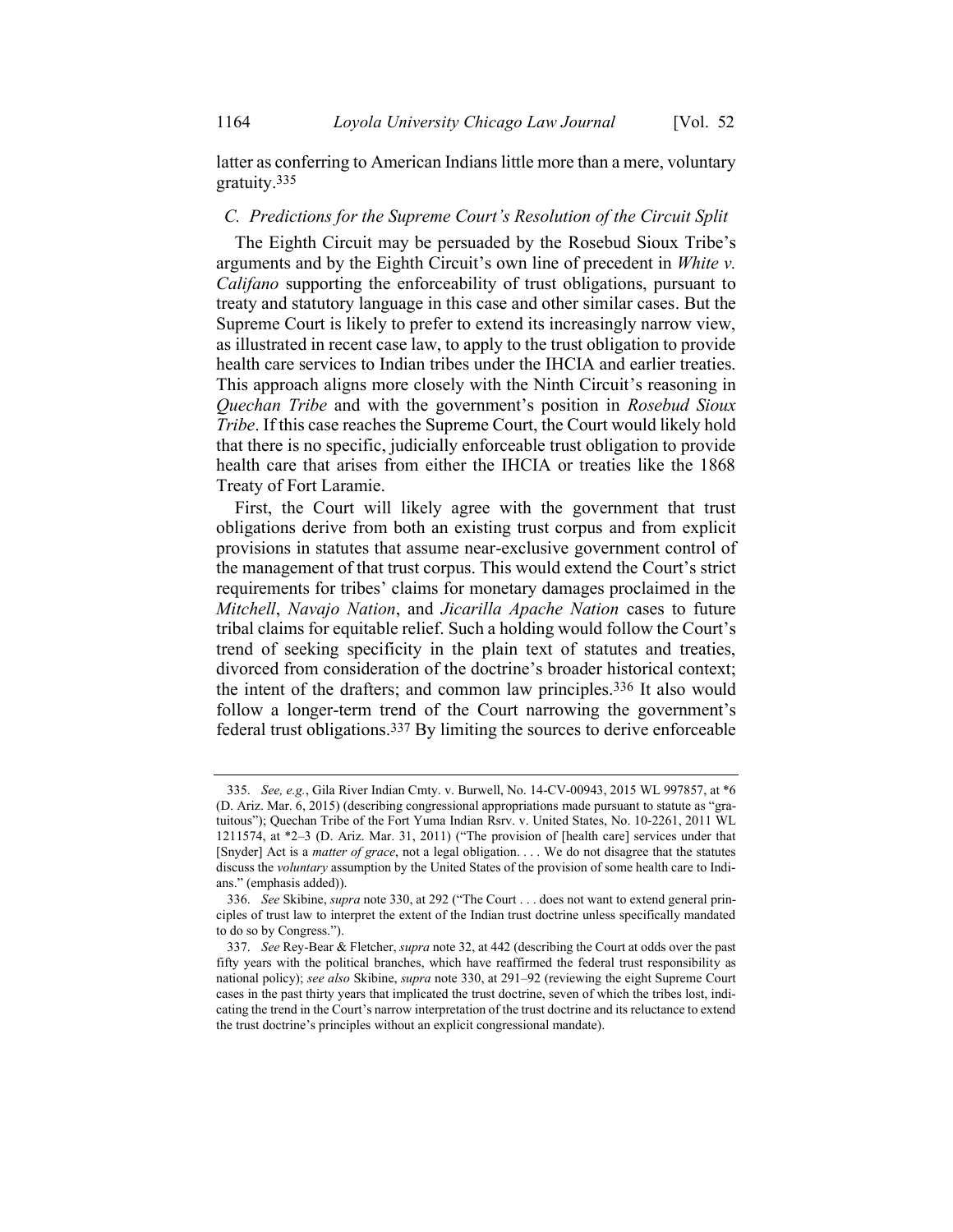trust obligation from, the Court would reduce the government's burden and substantially increase the tribes' burden, making it much harder for tribes to pursue claims for which the government has little incentive to be held accountable.

The Court would probably also go further and overrule the district court's reading of *White* and vacate any forthcoming Eighth Circuit decision that affirmed the district court's ruling in *Rosebud Sioux Tribe*. The Court would most likely emphasize that neither the 1868 Treaty nor the IHCIA or other related health care statutes (i.e., the Snyder Act or the ACA) creates a judicially enforceable trust obligation. The Court will likely agree with the Ninth Circuit's interpretation of *Lincoln v. Vigil*, which the government relies on for its appeal in *Rosebud*, saying the language both in statutes and the treaty address health care "only in general terms." The Court will likely continue to interpret the scope of the federal government's trust obligations very narrowly, especially considering the relatively new composition of the Court.<sup>338</sup> The Court

<sup>338.</sup> Since *Jicarilla Apache Nation* was decided in 2011, three justices have departed. Justice Antonin Scalia died in February 2016 and was replaced by Justice Neil Gorsuch in April 2017. *Neil Gorsuch*, OYEZ, https://www.oyez.org/justices/neil\_gorsuch [https://perma.cc/U5J8-Q384] (last visited May 29, 2021). Justice Anthony Kennedy retired in 2018 and was replaced by Justice Brett Kavanaugh in October 2018. *Brett M. Kavanaugh*, OYEZ, https://www.oyez.org/justices/brett m kavanaugh [https://perma.cc/WX4D-9KFX] (last visited May 29, 2021). Justice Ruth Bader Ginsburg died in September 2020. *Ruth Bader Ginsburg*, OYEZ, https://www.oyez.org/justices/ruth\_bader\_ginsburg [https://perma.cc/F5PR-LZC8] (last visited May 29, 2021). President Trump appointed Judge Amy Coney Barrett, sitting judge on the Seventh Circuit Court of Appeals, to replace Justice Ginsburg, and after receiving Senate confirmation, she was sworn in on October 27, 2020. *Judicial Oath Ceremony: The Honorable Amy Coney Barrett*, SUP. CT. U.S., https://www.supremecourt.gov/publicinfo/press/oath/oath\_barrett.aspx [https://perma.cc/6P5Q-GBYK] (last visited May 29, 2021). Prior to Justice Ginsburg's death, the Court ruled 5–4 in *McGirt v. Oklahoma* to recognize that a treaty signed in 1832 between the Creek Nation and the federal government remained in effect. McGirt v. Oklahoma, 140 S. Ct. 2452 (2020). Justice Gorsuch, writing for the majority, detailed the extensive history of the treaties and successive Acts of Congress that fractured the Creeks' lands and broke prior commitments. *McGirt*, 140 S. Ct. at 2460–68. But throughout that history, Justice Gorsuch explained, Congress never dissolved the Creek Tribe nor disestablished its reservation. *Id.* at 2468. Justice Gorsuch has thus been praised for his recognition of Indian rights, but the decision is firmly grounded on a strict reading of statute. *See, e.g.*, Ronald Mann, *Opinion Analysis: Justices Toe Hard Line in Affirming Reservation Status for Eastern Oklahoma*, SCOTUSBLOG (July 9, 2020, 7:15 PM), https://www.scotusblog.com/2020/07/opinion-analysis-justices-toe-hard-line-in-affirming-reservation-status-for-eastern-oklahoma/ [https://perma.cc/3EYK-ZFYN]. Justice Kavanaugh joined Chief Justice Roberts's dissenting opinion in *McGirt*. *McGirt*, 140 S. Ct. at 2482 (Roberts, C.J., dissenting). The newest member of the Court, Justice Barrett has written of Indian law, "the peculiar circumstances surrounding the emergence of [canons of liberal construction for statutes related to Indian law]—particularly its grounding in treaty interpretation, where a court enforces an agreement reached by multiple parties rather than functioning solely as Congress's faithful agent—make its history of limited utility notwithstanding its presence on the list of old canons that modern courts continue to apply." Amy Coney Barrett, *Substantive Canons and Faithful Agency*, 90 B.U. L. REV. 109, 152 (2010). Therefore, given what is known of the records of the three newest additions to the Court in interpreting Indian law, the Court is likely to continue to favor narrow, textualist constructions of statutes related to the federal government's relationship with Indian tribes.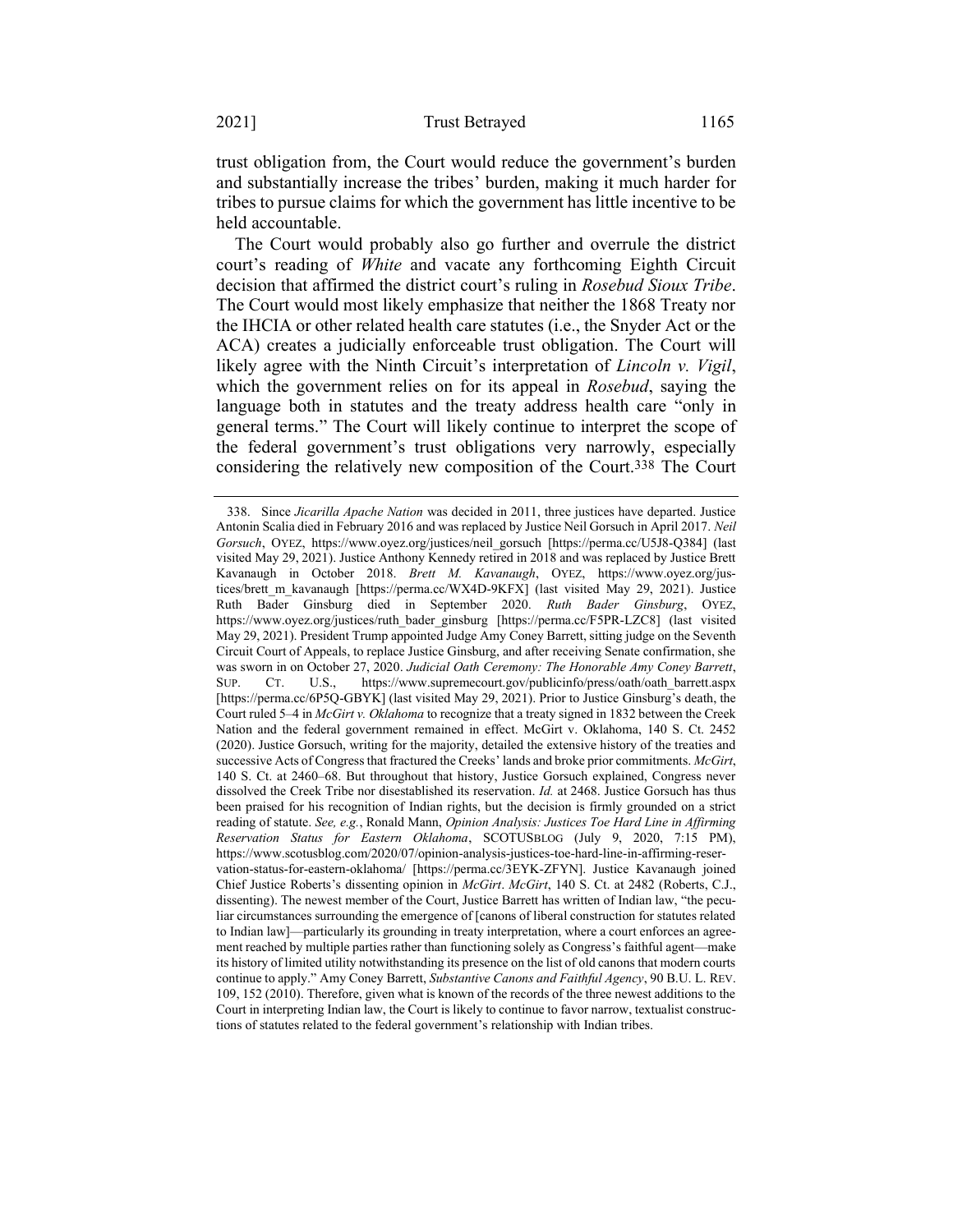may also reject the *Rosebud* district court's declaratory remedy as "too vague," just as the government claimed in its brief.339 The Court may further decide this kind of claim is not justiciable at all, as it falls within the exclusive policy-making purview of Congress and the executive branch, just as Ninth Circuit declared in *Quechan Tribe*. 340 As a consequence, Indian tribes would potentially lose access to judicial recourse to protect their rights under the federal trust doctrine for not only health care services, but potentially other types of government-provided services described in statute as well.341

In conclusion, the Ninth Circuit's reasoning and holding in *Quechan Tribe* diverged significantly from that of the Eighth Circuit in *White v. Califano*, decided thirty-seven years prior. The Ninth Circuit affirmed the district court's reliance on the Supreme Court's holdings in the *Mitchell*  cases and their progeny, despite the fact these cases invoked a higher standard for stating breach of trust claims more appropriate to claims for money damages rather than claims for equitable relief. Furthermore, the Ninth Circuit inappositely applied *Jicarilla Apache Nation* in order to assert unilaterally that in its relationship with Indian tribes, the government was not a private trustee, and thus it owed no specific, judicially enforceable fiduciary duties, including the claimed duty to provide health care services under the IHCIA and other relevant statutes.

The Ninth Circuit's reasoning, however, is less an aberration than a continuation of a general trend by which the government has advanced and the Supreme Court has endorsed—an increasingly narrow understanding of the federal trust doctrine and its sources, scope, and enforceability. Should the *Rosebud Sioux Tribe* appeal arrive at the Supreme Court following its pending disposition in the Eighth Circuit, the Court is likely to extend its narrow understanding expressed in case law regarding breach of trust claims for damages to cases seeking equitable relief. This reflects the forty-year trend that has hollowed out the trust doctrine's enforceability and Indian tribes' ability to vindicate their rights. This trend can only be reversed through a radical reinterpretation of the trust doctrine, discussed next.

<sup>339.</sup> Brief for Defendants-Appellants, *supra* not[e 299,](#page-60-0) at 23–24, \*23–24. ("Both the declaratory relief requested by the Tribe and that awarded by the district court in this case are far too nebulous to constitute a conclusive decree on particular facts. . . . A vague directive [to provide competent physician-led health care] of this kind is not the proper subject of a declaratory-judgment action."). 340. Quechan Tribe of the Fort Yuma Indian Rsrv. v. United States, 599 Fed. App'x 698, 700

<sup>(9</sup>th Cir. 2015) ("[T]he solution lies in Congress and the executive branch, not the courts.").

<sup>341.</sup> *See, e.g.*, 25 U.S.C. § 1451 (financing); *id.* § 1802 (higher education); *id.* § 1902 (child welfare); *id.* § 2401 (employment); *id.* § 2501(b) (schools); *id.* § 2702(1) (gaming); *id.* § 3104(a) (forests); *id.* § 3502(a)(1) (energy resources); *id.* § 3601(2)–(7) (justice); *id.* § 3702(1), (4) (agriculture); *id.* § 4101(7) (housing); *id.* § 4301 (business development).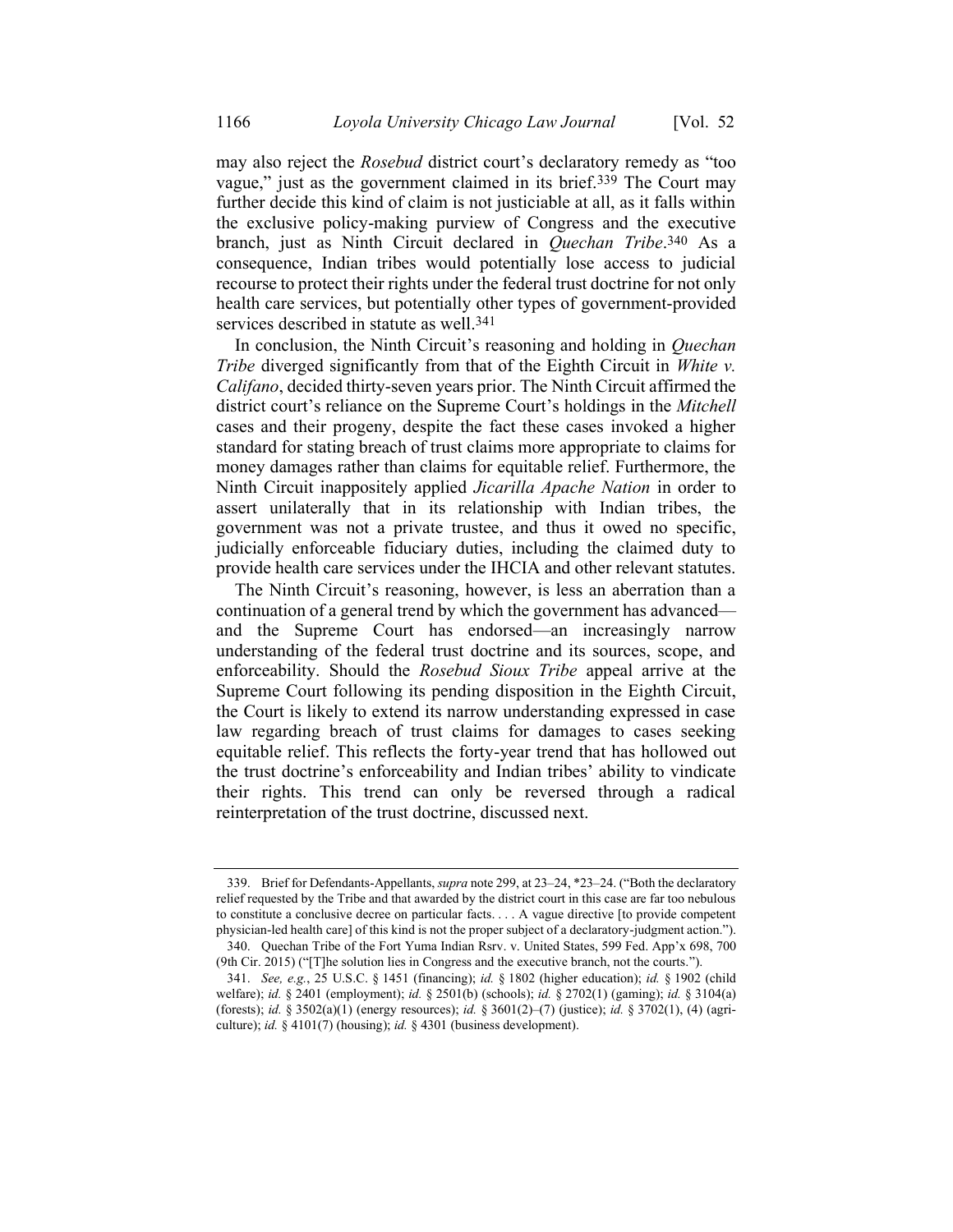#### 2021] Trust Betrayed 1167

## V. REHABILITATING THE TRUST DOCTRINE

This Comment proposes that the Court reinvigorate the trust doctrine's foundations in both federal common law and international law principles. The Court should construe congressional legislation so as to both protect tribal sovereignty and uphold the government's ongoing promises, made in exchange for land cessions and still in full effect. Additionally, the Court should incorporate contemporary principles of international law pertaining to human rights and indigenous peoples' rights into the interpretation of the federal trust doctrine. Such an approach is not inconsistent with the trust doctrine's origins. It aligns, in fact, with the trust doctrine's foundational principles and objectives.

This Comment further proposes that the Supreme Court affirm the approach of the U.S. District Court for the District of South Dakota in *White v. Califano*. The *White* district court offered a workable mechanism for determining whether IHS had complied with its trust obligations under the IHCIA.342 This could serve as a potential avenue of relief for Indian tribes against the federal government in future breach of trust claims for equitable relief implicating the IHCIA.

# *A. Ground the Trust Doctrine in Its Common Law Origins*

First and foremost, the Court should reject its *Jicarilla Apache Nation* holding and its line of precedent. These cases are premised on the false assertion that the United States' relationship with Indian tribes derives solely from—and should be interpreted exclusively pursuant to congressional legislation.343 The Court has put on historical blinders in justifying its reliance on statutory interpretation alone to define the origins, scope, and enforceability of the federal government's obligations toward Indian tribes under the trust doctrine.344 This approach shields the

344. The Court's assertions of Congress's plenary authority over Indian tribes, derived from the

<sup>342.</sup> White v. Califano, 437 F. Supp. 543, 555–56 (D.S.D. 1977) (discussing the mechanism for determining, after it had established that an enforceable trust duty exists under the IHCIA and the common law trust doctrine, how the court can analyze the statute and its implementing regulations to determine the scope of that duty, whether it has been breached, and what may be an appropriate equitable remedy); *see also* discussion of *White*, *supra* Section III.A.

<sup>343.</sup> *See* United States v. Jicarilla Apache Nation, 564 U.S. 162, 175 (2011) ("Throughout the history of the Indian trust relationship, we have recognized that the organization and management of the trust is a sovereign function subject to the plenary authority of Congress."). In support of this assertion, the *Jicarilla* Court cited a line of precedent originating in *Cherokee Nation v. Hitchcock* and *Lone Wolf v. Hitchcock*, the problematic aspects of which are discussed *supra* Section II.A.2. On top of citing these problematic cases, the Court elevated mere footnote text from a 1982 case that stated, "The United States retains plenary authority to divest the tribes of any attributes of sovereignty." *Jicarilla Apache Nation*, 564 U.S at 175 (citing Merrion v. Jicarilla Apache Tribe, 455 U.S. 130, 169 n.18 (1982)). These and the other several cited cases subjugated tribal sovereignty to Congress's discretion.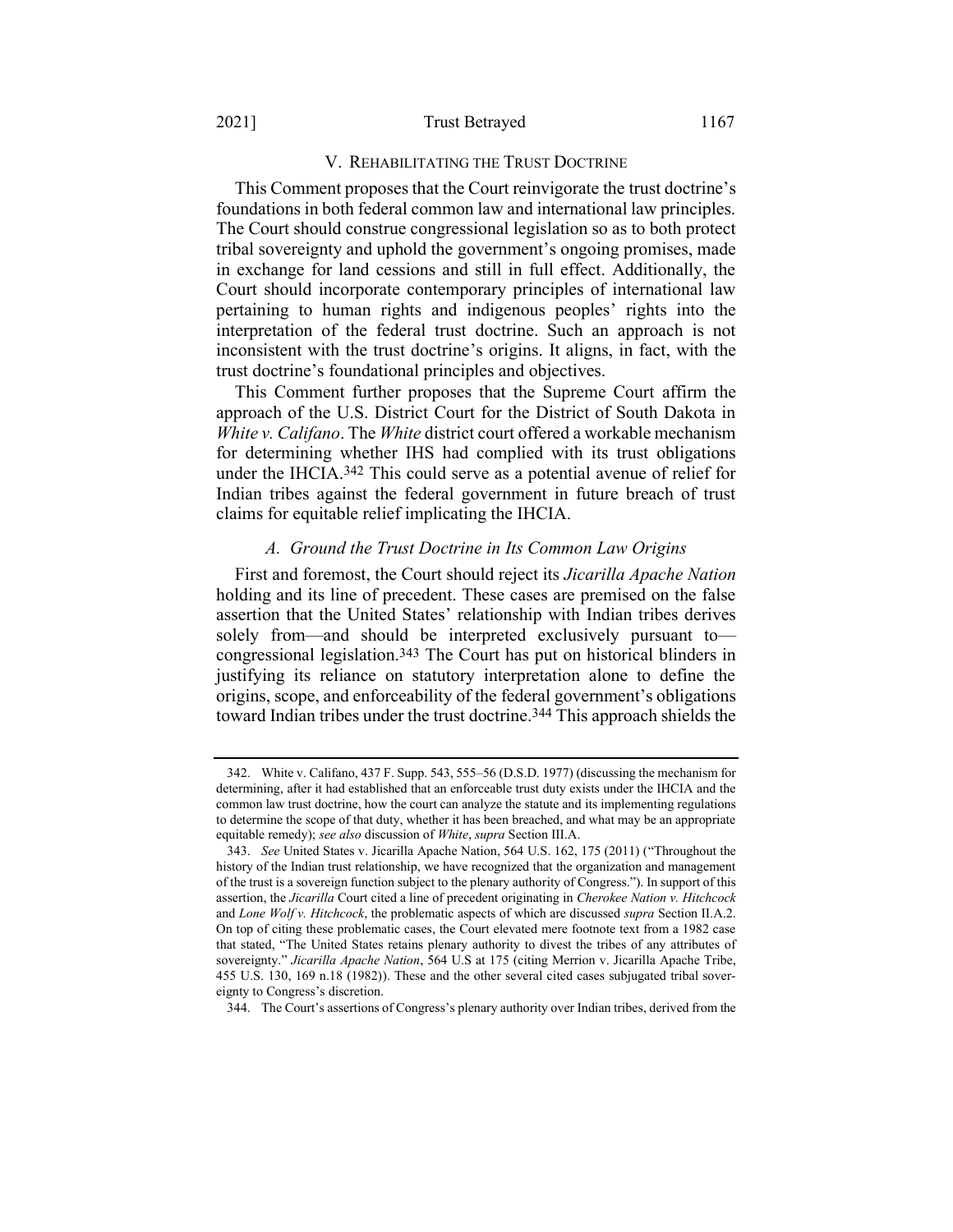United States from accountability for its centuries of broken promises to American Indians. 345 Further, this troubling rationale also directly opposes the principle of inherent tribal sovereignty—*not* subject to Congress's power—which is one of the trust doctrine's foundational principles expressed by the Marshall Court as grounded in the "law of nations."346 As sovereign parties to government-to-government agreements, Indian tribes should be able to hold the United States accountable to its historic obligations rather than be considered just another interest group in the political process.347

Instead, the Court should return to the common law approach and consider the full historical context of the government's relationship with Indian tribes.348 Under this approach, the "general trust relationship"

*Lone Wolf* line of cases, contradicted the Marshall Court's conclusions about Indian tribes' inherent sovereignty, conclusions which relied on English common law and European international legal principles. *See* discussion *supra* Section II.A.1.

<sup>345.</sup> *See* Rey-Bear & Fletcher, *supra* not[e 32,](#page-8-0) at 444 ("[I]t is troubling that the Supreme Court [in *Jicarilla Apache Nation*] overlooked or disregarded the contracts between Indian tribes and the federal government under which tribes gave up land and external sovereignty in exchange for the federal government's commitment to the federal trust responsibility regarding Indians." (citing Elizabeth Ann Kronk, United States v. Jicarilla Apache Nation*: Its Importance and Potential Future Ramifications*, FED. LAW., Apr. 2012, at 4, 4–6));*see also id.* at 442 ("[T]he Supreme Court . . . seems more normatively concerned about undermining the federal trust responsibility and protecting federal agencies than it does about promoting a viable framework for protecting Indians from federal malfeasance in the twenty-first century." (citing Philip P. Frickey, *Doctrine, Context, Institutional Relationships, and Commentary: The Malaise of Federal Indian Law Through the Lens of*  Lone Wolf, 38 TULSA L. REV. 5, 8 (2002))).

<sup>346.</sup> Worcester v. Georgia, 31 U.S. (6 Pet.) 515, 560–61 (1832) ("The very fact of repeated treaties with [the Cherokee tribe] recognizes [their title to self-government]; and the settled doctrine of the law of nations is, that a weaker power does not surrender its independence—its right to self government, by associating with a stronger, and taking its protection. A weak state, in order to provide for its safety, may place itself under the protection of one more powerful, without stripping itself of the right of government, and ceasing to be a state."); *cf.* Rey-Bear & Fletcher, *supra* note [32,](#page-8-0) at 413 ("As recognized in Emer de Vattel's *The Law of Nations* in 1758, and in *Worcester* in 1832, a state which places itself under the protection of another without divesting itself of the right of government does not, because of that, cease to be an independent sovereign subject to the law of nations.").

<sup>347.</sup> *See, e.g.*, Quechan Tribe of the Fort Yuma Indian Rsrv. v. United States, No. 10-2261, 2011 WL 1211574, at \*7 (D. Ariz. Mar. 31, 2011) ("The Tribe is *just one of many interest groups* throughout the country competing for scarce resources. The Tribe's concerns are best addressed through the political process." (emphasis added)).

<sup>348.</sup> *Cf. Jicarilla Apache Nation*, 564 U.S. at 192–93 (Sotomayor, J., dissenting) ("Since 1831, this Court has recognized the existence of a general trust relationship between the United States and Indian tribes. Our decisions over the past century have repeatedly reaffirmed this 'distinctive obligation of trust incumbent upon the Government' in its dealings with Indians. Congress, too, has recognized the general trust relationship between the United States and Indian tribes. Indeed, '[n]early every piece of modern legislation dealing with Indian tribes contains a statement reaffirming the trust relationship between tribes and the federal government.' Against this backdrop, Congress has enacted federal statutes that 'define the contours of the United States' fiduciary responsibilities' with regard to its management of Indian tribe property and other trust assets." (citations omitted)).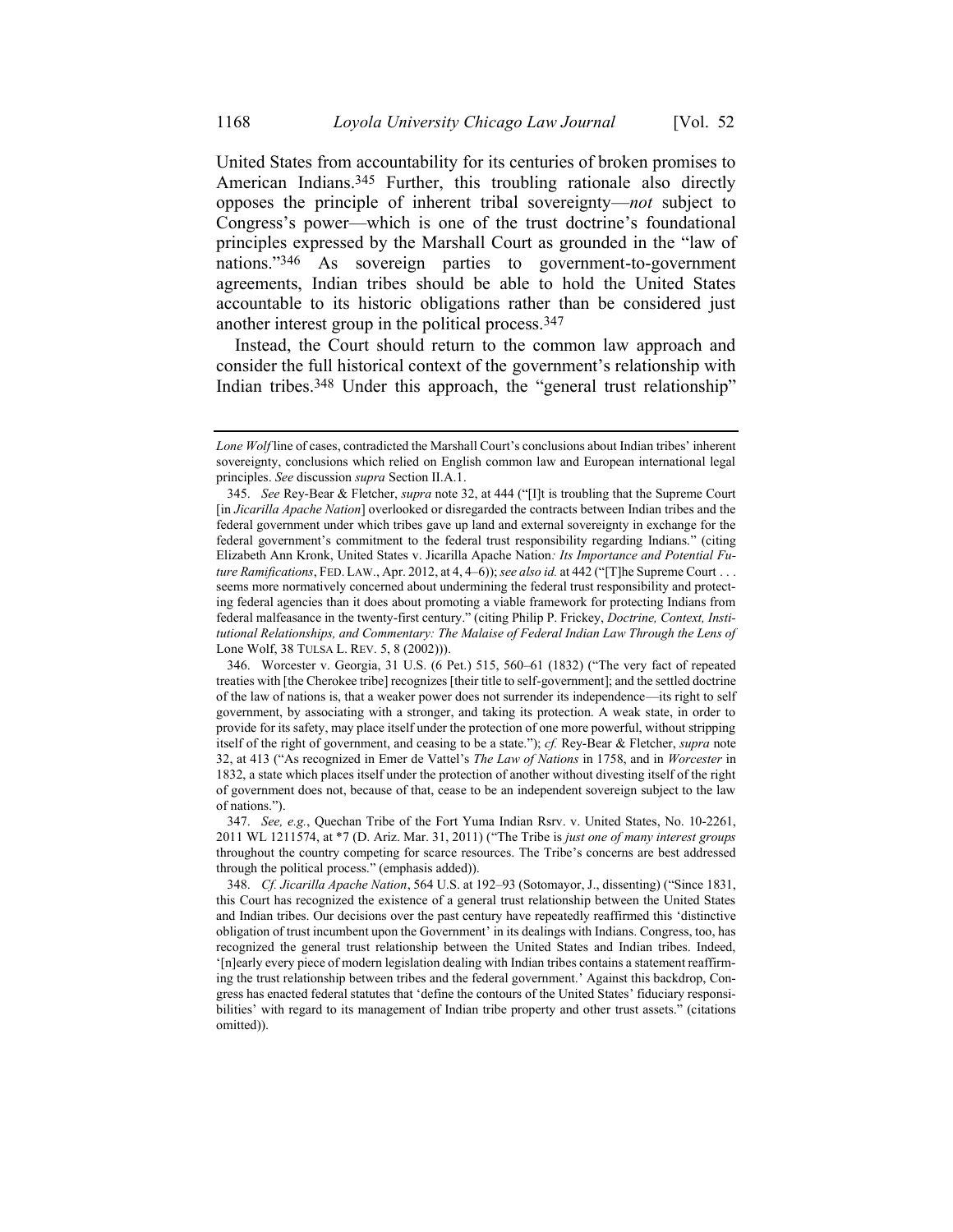grounded in common law *would* sustain an action for breach of trust without needing to point to statutory language where the government explicitly undertook the duties of a fiduciary trustee for Indian tribes.<sup>349</sup> This approach maintains as its linchpin the inherent sovereignty of Indian tribes because it recognizes tribes as political entities with legal rights that predate Congress's authority by centuries.350 By centering *inherent* and *indissoluble* tribal sovereignty, as embodied in treaties and in the Marshallian articulation at common law, all branches of the federal government will be exhorted to uphold the historic body of promises the United States made to tribal governments and indigenous peoples over the course of centuries.

Statutory interpretation should still play an important role in the consideration of the government's trust obligations, particularly when Congress legislates in accordance with those obligations.351 The proposed approach foregrounds the common law trust relationship as the underlying foundation for legislation, rather than divorcing statutes from their historical legacy and corresponding legal (not to mention moral) obligations. Embedding the trust doctrine in both common law and statutory sources should, therefore, enlarge rather than narrow the scope of the government's trust obligations. This would allow courts to follow the approach endorsed by the Eighth Circuit in *White v. Califano* and find that the IHCIA imposed affirmative, judicially enforceable trust obligations to provide health care services to American Indians and Indian tribes. 352 Furthermore, the proposed approach would support the

<sup>349.</sup> These duties are implied by the general trust relationship. *See* Blue Legs v. U.S. Bureau of Indian Affairs, 867 F.2d 1094, 1100 (8th Cir. 1989) ("The existence of a trust duty between the United States and an Indian or Indian tribe can be inferred from the provisions of a statute, treaty or other agreement, 'reinforced by the undisputed existence of a general trust relationship between the United States and the Indian people.'" (quoting United States v. Mitchell (*Mitchell II*), 463 U.S. 206, 225 (1983))).

<sup>350.</sup> As previously discussed, European governments, colonial governments, and later, the United States, negotiated treaties with Indian tribes from the seventeenth through nineteenth centuries. COHEN'S HANDBOOK, *supra* note [33,](#page-9-0) §§ 1.02–1.03. Congress ended this practice with the Appropriations Act of March 3, 1871, codified as amended at 25 U.S.C. § 71, which states: "No Indian nation or tribe within the territory of the United States shall be acknowledged or recognized as an independent nation, tribe, or power with whom the United States may contract by treaty; but no obligation of any treaty lawfully made and ratified with any such Indian nation or tribe prior to March 3, 1871, shall be hereby invalidated or impaired."

<sup>351.</sup> *Cf.* White v. Califano, 437 F. Supp. 543, 557 (D.S.D. 1977) ("When the Congress legislates for Indians only, something more than a statutory entitlement is involved. Congress is acting upon the premise that a special relationship is involved, and is acting to meet the obligations inherent in that relationship.").

<sup>352.</sup> White v. Califano, 581 F.2d 697, 698 (8th Cir. 1978) (per curiam). The proposed approach, of course, would also support finding affirmative trust obligations grounded in other substantive sources of law, such as treaties, as the district court found in *Rosebud Sioux Tribe*. Rosebud Sioux Tribe v. United States, 450 F. Supp. 3d 986, 1001 (D.S.D. 2020). This approach may also support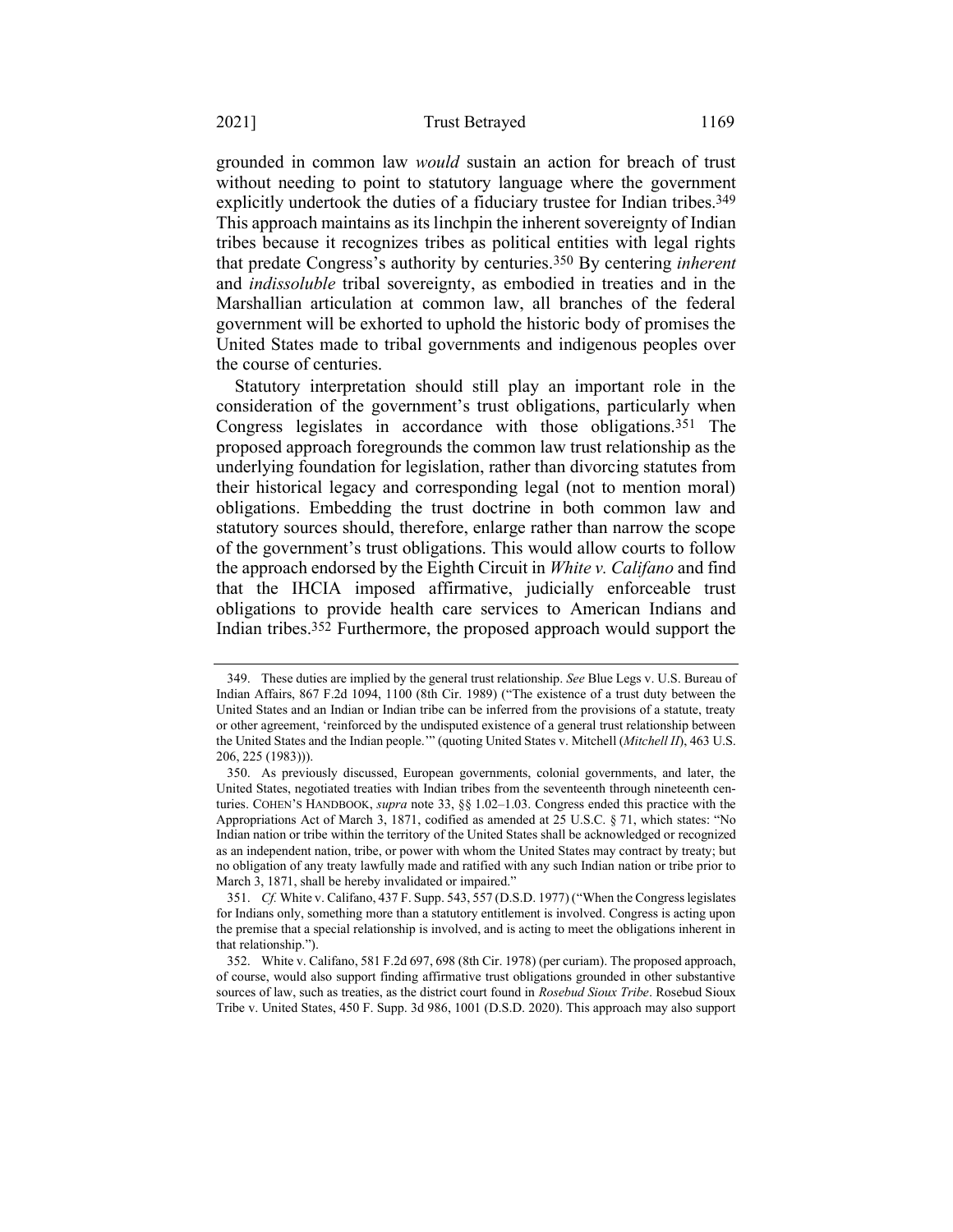mechanism offered by the district court in *White v. Califano* for courts to judge whether the executive branch is living up to its statutory and common law trust obligations, and to issue declaratory judgments and injunctions enforcing such obligations.353 This approach will be further discussed in Section C, below.

## *B. Update the Trust Doctrine with Contemporary Principles of International Law*

Second, the original conception and purpose of the trust doctrine must also be updated to incorporate contemporary principles of international law regarding modern government relationships with indigenous peoples. The Court's original common law articulation of the trust doctrine was hampered by the prevailing attitudes of its era, and thus its limits must be acknowledged and recognized. Chief Justice Marshall subscribed to the Euro- and Anglo-supremacist views of the time.354 The Court also carried this racist ideology down through the ages.355 This can only be corrected through an active judiciary attentive to its role in the reproduction of systemic racism and committed to its reversal by enforcing Congress's

finding trust obligations grounded in other legal sources, such as executive orders, but exploring this possibility is outside the scope of this Comment.

<sup>353.</sup> *See* discussion of *White*, 437 F. Supp.at 555–56, *supra* Section III.A, and accompanying note[s 164](#page-36-0)–[173](#page-38-0) (proposing that the court consider whether the executive branch (i.e., IHS) has acted consistently with Congress's expressed policy of upholding its affirmative trust obligations, and that when it falls short, the court look to Congress's intentions as expressed in statute and regulations regarding its priorities).

<sup>354.</sup> *See* Johnson v. M'Intosh, 21 U.S. (8 Wheat.) 543, 591 (1823) ("However extravagant the pretension of converting the discovery of an inhabited country into conquest may appear; if the principle has been asserted in the first instance, and afterwards sustained; if a country has been acquired and held under it; if the property of the great mass of the community originates in it, it becomes the law of the land, and cannot be questioned."); Cherokee Nation v. Georgia, 30 U.S. (5 Pet.) 1, 17 (1831) ("Meanwhile [Indians] are in a state of pupilage.").

<sup>355.</sup> *See, e.g.*, Beecher v. Wetherby, 95 U.S. 517, 525 (1877) (calling American Indians "an ignorant and dependent race"); United States v. Kagama, 118 U.S. 375, 384 (1886) ("The power of the General Government over these remnants of a race once powerful, now weak and diminished in numbers, is necessary to their protection, as well as to the safety of those among whom they dwell."); Winters v. United States, 207 U.S. 564, 576 (1908) ("The reservation was a part of a very much larger tract which the Indians had the right to occupy and use and which was adequate for the habits and wants of a nomadic and uncivilized people. It was the policy of the Government, it was the desire of the Indians, to change those habits and to become a pastoral and civilized people."); Tee-Hit-Ton Indians v. United States, 348 U.S. 272, 289–90 (1955) ("Every American schoolboy knows that the savage tribes of this continent were deprived of their ancestral ranges by force and that, even when the Indians ceded millions of acres by treaty in return for blankets, food and trinkets, it was not a sale but the conquerors' will that deprived them of their land."); Oliphant v. Suquamish Indian Tribe, 435 U.S. 191, 208 (1978) (explaining that Indian tribes cannot exercise jurisdiction over criminal acts committed within their lands when doing so would be "inconsistent with their status" as contemplated by Congress).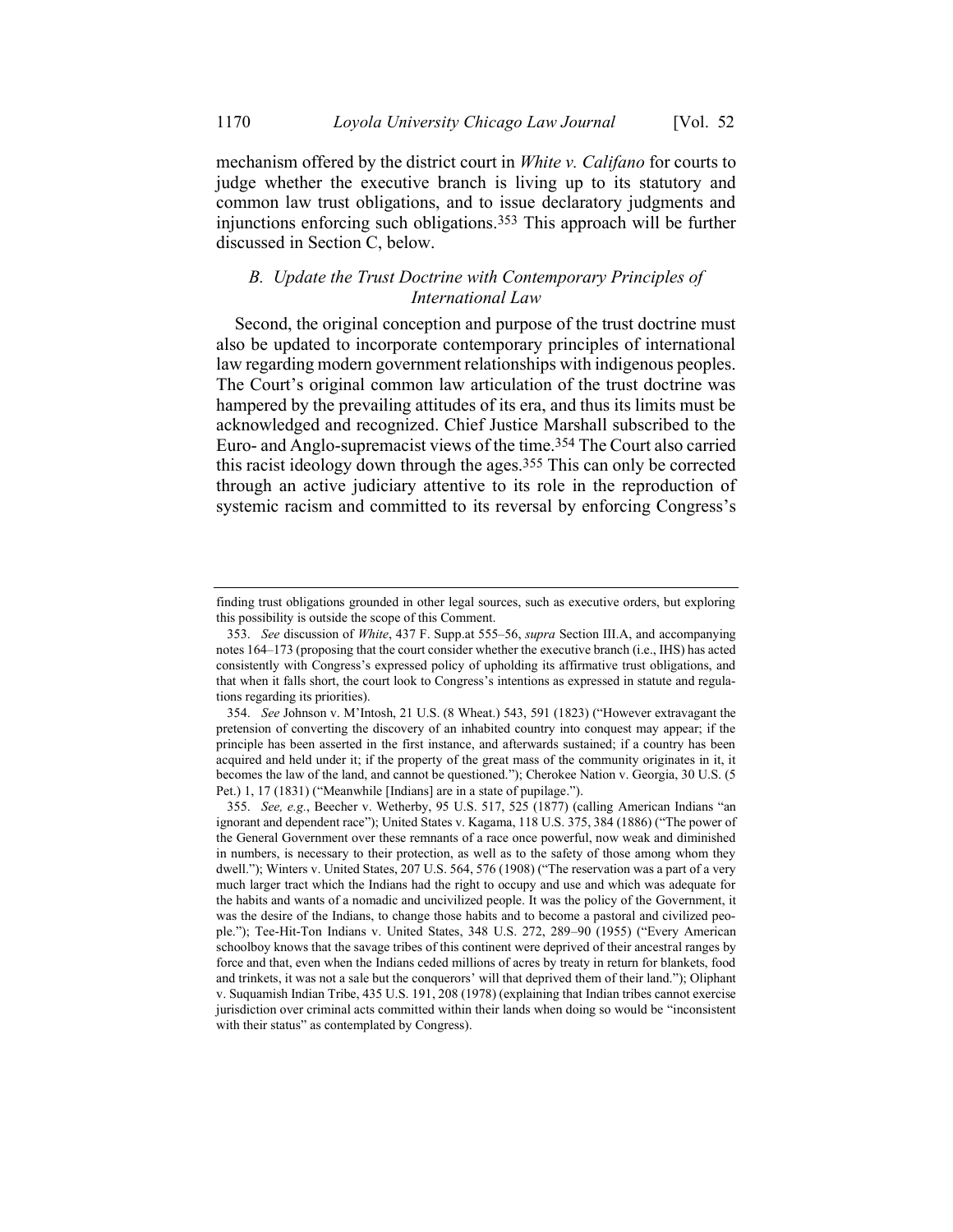self-declared policy to uphold the government's trust obligations.<sup>356</sup>

<span id="page-73-0"></span>Rather than employing a neocolonial lens, the Court must reinvigorate the trust doctrine through the lens of reparations and human rights, as expressed by contemporary international law. Current principles of international law, declared under the United Nations Declaration on the Rights of Indigenous Peoples, require nation states to acknowledge the historic and ongoing harms indigenous peoples have suffered as a result of colonization.357 The Declaration emphasizes indigenous peoples' human rights,<sup>358</sup> and exhorts nation states to take affirmative action to remedy these harms and uphold their obligations to indigenous peoples.359 Health care is considered a human right under international law.360 Indigenous peoples have "an equal right to the enjoyment of the highest attainable standards of physical and mental health" under

<sup>356.</sup> *See* statutes cited *supra* not[e 77](#page-18-0) (noting congressional legislation that explicitly invokes the United States' trust obligations to American Indians and Indian tribes).

<sup>357.</sup> G.A. Res. 61/295, annex, U.N. Declaration on the Rights of Indigenous Peoples, ¶ 6 (Sept. 13, 2007) ("Concerned that indigenous peoples have suffered from historic injustices as a result of, inter alia, their colonization and dispossession of their lands, territories and resources, thus preventing them from exercising, in particular, their right to development in accordance with their own needs and interests, . . . .").

<sup>358.</sup> *Id.* at ¶ 18 ("Convinced that the recognition of the rights of indigenous peoples in this Declaration will enhance harmonious and cooperative relations between the State and indigenous peoples, based on principles of justice, democracy, respect for human rights, non-discrimination and good faith, ...."); *id.* at  $\P$  22 ("Recognizing and reaffirming that indigenous individuals are entitled without discrimination to all human rights recognized in international law, and that indigenous peoples possess collective rights which are indispensable for their existence, well-being and integral development as peoples, . . . .").

<sup>359.</sup> *Id.* at ¶ 19 ("Encouraging States to comply with and effectively implement all their obligations as they apply to indigenous peoples under international instruments [such as treaties], in particular those related to human rights, in consultation and cooperation with the peoples concerned,  $\dots$  .").

<sup>360.</sup> G.A. Res. 217 (III) A, Universal Declaration of Human Rights (UDHR), art. 25(1) (Dec. 10, 1948) ("Everyone has the right to a standard of living adequate for the health and well-being of himself and of his family, including . . . medical care . . . ."). The UDHR is not a legally binding treaty document in and of itself, but it serves as the foundation for international human rights law and the basis for subsequent binding treaties. *The Foundation of International Human Rights Law*, UNITED NATIONS, https://www.un.org/en/about-us/udhr/foundation-of-international-humanrights-law [https://perma.cc/R42D-H9WB] (last visited May 29, 2021). One such treaty based on the UDHR was the International Covenant on Economic, Social and Cultural Rights, which President Carter signed in 1977, but which was not ratified by Congress. *Chapter IV: Human Rights, 3. International Covenant on Economic, Social and Cultural Rights*, UNITED NATIONS, https://treaties.un.org/pages/ViewDetails.aspx?src=TREATY&mtdsg\_no=IV-3&chapter=4&clang=\_en [https://perma.cc/5TWY-5AZL] (last visited October 12, 2020). Thus, the treaty is not binding. *See* 

U.S. CONST. art. II, § 2, cl. 2 ("[The President] shall have Power, by and with the Advice and Consent of the Senate, to make Treaties, provided two thirds of the Senators present concur . . . .").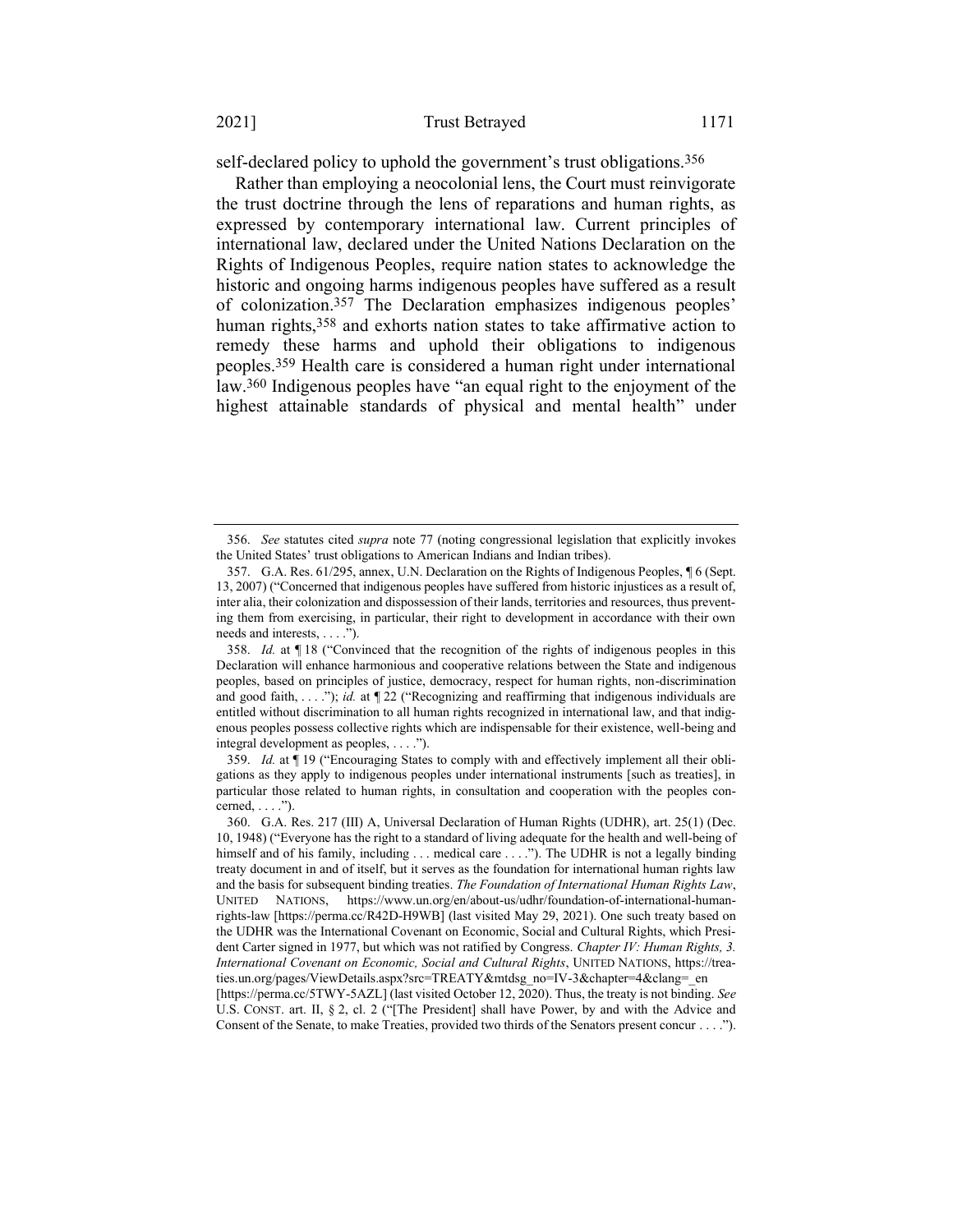international law.361 These are not empty words; national governments must take affirmative action to meet this objective.362

Although the United States typically does not follow the international human rights approach in judicial interpretation of the government's obligations toward indigenous peoples,  $363$  the federal government has recognized these international law principles as consistent with the federal trust doctrine's foundational principles.364 International law principles emphasize indigenous peoples' sovereignty and rights to political self-determination and cultural preservation.365 They also recognize and reinforce indigenous peoples' rights to economic and social benefits in part as remedial measures for the damage caused by governments of colonizers over centuries.366 These rights to benefits are thus framed through the lens of reparations. The United States remains financially and morally indebted to the indigenous peoples whose ancestors were slaughtered and whose descendants were thus deprived of an incalculable inheritance.<sup>367</sup> Finally, Chief Justice Marshall built

363. *See* Nicholas Kaldawi, Note, *Indigenous Health Policy in the United States and Latin America: The Marshall Trilogy and the International Human Rights Approach*, 33 ARIZ. J. INT'L & COMP. L. 481, 482–83 (2016) (comparing and contrasting the "Marshall model" of the United States with the "International Human Rights Approach" to health care followed in civil law countries).

364. U.S. DEP'T OF STATE, ANNOUNCEMENT OF U.S. SUPPORT FOR THE UNITED NATIONS DECLARATION ON THE RIGHTS OF INDIGENOUS PEOPLES (2010), https://2009-2017.state.gov/documents/organization/184099.pdf [https://perma.cc/3FES-BEJ9]; *see also* Rey-Bear & Fletcher, *supra* not[e 32,](#page-8-0) at 419–20 (noting the U.S. Department of State's recent recognition of the UN Declaration on the Rights of Indigenous Peoples).

365. *See generally* G.A. Res. 61/295, *supra* note [357,](#page-73-0) at ¶ 19.

367. *See generally* Nell Jessup Newton, *Indian Claims for Reparations, Compensation, and Restitution in the United States Legal System*, *in* WHEN SORRY ISN'T ENOUGH 261 (Roy L. Brooks

<sup>361.</sup> G.A. Res. 61/295, *supra* note [357,](#page-73-0) at art. 24(2); *see also id.* at art. 21(1) ("Indigenous peoples have the right, without discrimination, to the improvement of their economic and social conditions, including, inter alia, in the areas of education, employment, vocational training and retraining, housing, sanitation, health and social security.").

<sup>362.</sup> *Id.* at art. 24(2) ("States *shall* take the necessary steps with a view to achieving progressively the full realization of this right [to the highest attainable standards of physical and mental health]." (emphasis added)); *see also id.* at art. 29(3) ("States *shall* also take effective measures to ensure, as needed, that programmes for monitoring, maintaining and restoring the health of indigenous peoples . . . are duly implemented." (emphasis added)); *id.* at art. 21(2) "States *shall* take effective measures . . . to ensure continuing improvement of their economic and social conditions [such as health]. Particular attention *shall* be paid to the rights and special needs of indigenous elders, women, youth, children and persons with disabilities." (emphasis added)).

<sup>366.</sup> *Cf.* S. James Anaya, *The United States Supreme Court and Indigenous Peoples: Still a Long Way to Go Toward a Therapeutic Role*, 24 SEATTLE U. L. REV. 229, 230 (2000) ("For a jurisprudence concerning indigenous peoples to be in any sense therapeutic from the standpoint of all concerned, it should include a recognition of the wrongful nature of historic events and the suffering those events have caused, rather than a reinforcement of the conquest myth. . . . When a court addresses a particular controversy involving an indigenous group, the history of wrongs that are relevant to the controversy should come to the fore.").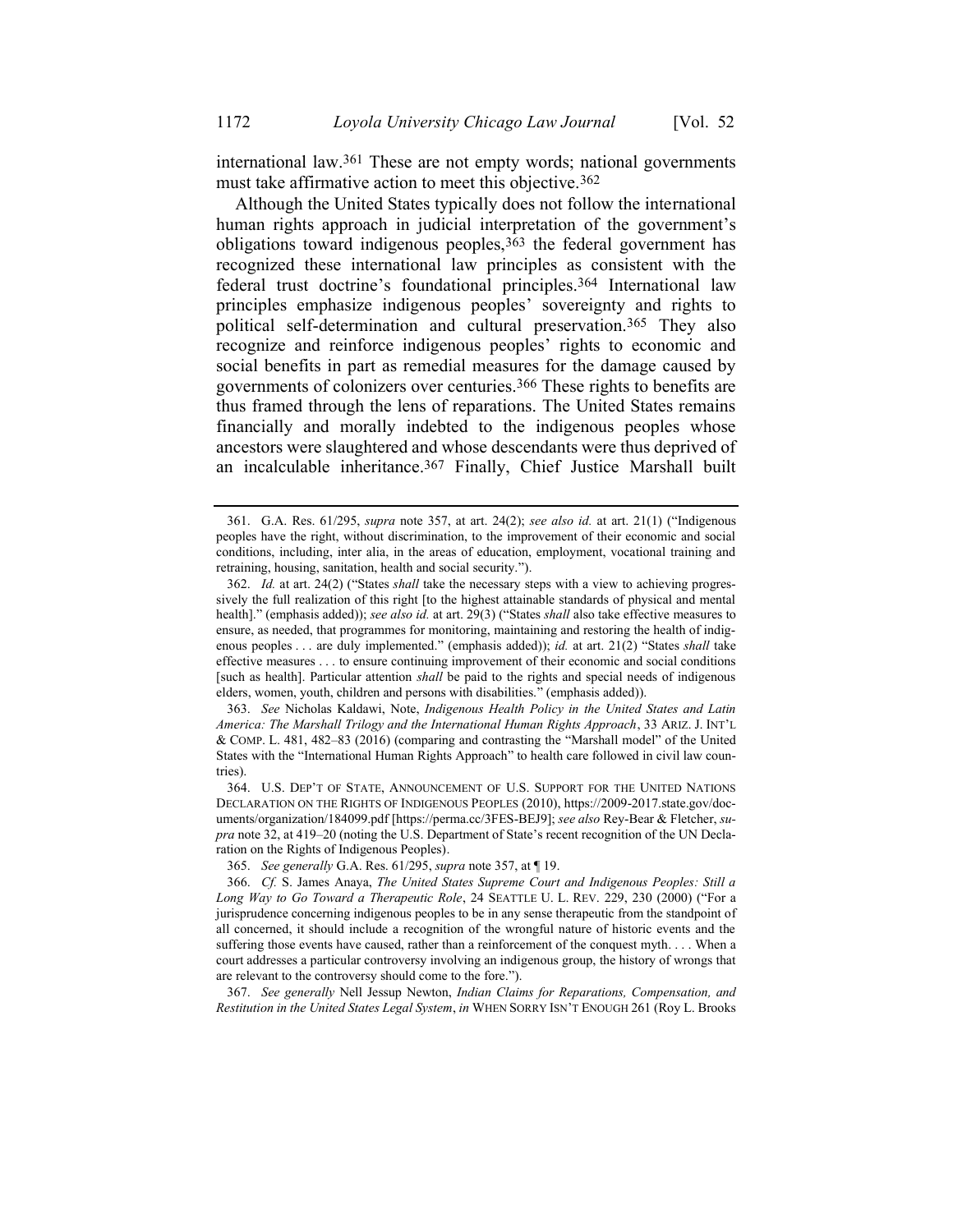## 2021] Trust Betrayed 1173

international law into the Court's original common law articulation of the United States' legal relationship with American Indians. 368 In looking to updated international law principles incorporating contemporary human rights and indigenous peoples' rights, the Court would not act inconsistently with its common law history.369

## <span id="page-75-0"></span>*C. Apply the Common Law and* White *District Court's Approach to Find Judicially Enforceable Trust Obligations under the IHCIA*

Finally, this Comment proposes that in future interpretations of the IHCIA's legal obligations and their sources, scope, and enforceability under the trust doctrine, courts should center common law and international law principles described above. This approach both recognizes the United States' historic obligations to sovereign tribes and to American Indians, and it further incorporates the United States' contemporary obligations under international law. The district court in *White v. Califano* provided model jurisprudence consistent with this approach. If adopted by the Eighth Circuit and subsequently affirmed by the Supreme Court, then tribes in a similar position to the Rosebud Sioux Tribe could succeed in future breach of trust claims for equitable relief under the IHCIA.370

The *White* district court recognized—and the Eighth Circuit affirmed—the common law origins of the federal government's trust duty

ed., 1999) (describing the history of the United States' dispossession of Indian lands and resources, and American Indians' claims for restoration and remediation).

<sup>368.</sup> *See* discussion *supra* Section II.A.1 (detailing Justice Marshall's incorporation of international law into the common law relationship between the federal government and Indian tribes).

<sup>369.</sup> *Cf.* Rey-Bear & Fletcher, *supra* not[e 32,](#page-8-0) at 420 (explaining how the federal trust responsibility originated in international law, and that international law principles could be re-incorporated into the trust responsibility in useful ways).

<sup>370.</sup> It would not be possible in the pending *Rosebud Sioux Tribe* appeal to test this legal theory and provide model jurisprudence for a future Supreme Court to affirm or reject. The *Rosebud* district court discussed the sources of trust obligations as expressed in the 1868 Treaty of Fort Laramie, the Snyder Act, and the IHCIA, and it accepted that "[t]he United States does owe the Tribe some duty to provide health care to its members, even if the fiduciary duty judicially enforceable is just competent physician-led health care based on the construction of the 1868 Treaty of Fort Laramie . . . ." Rosebud Sioux Tribe v. United States, 450 F. Supp. 3d 986, 1001 (D.S.D. 2020). The *Rosebud* court did not foreclose judicially enforceable trust duties arising from the IHCIA, and in fact, stated that there *are* affirmative duties therein. *Id.* at 1002 ("This Court recognizes that other provisions in the IHCIA place affirmative duties on the Government for Indian health care."). But the tribe focused its argument for summary judgment on the Congressional Findings and policy sections of the IHCIA, 25 U.S.C. §§ 1601–1602, which the *Rosebud* court could not endorse. *Id.* at 1002. The court thus denied the "more stringent duty contained in § 1602" and granted only the tribe's motion for summary judgment on the basis of the treaty language, not the statutory language. *Id.* at 1002–03; *see also* discussion *supra* Section III.C. The scope and enforceability of the IHCIA's trust obligations expressed in its statutory language, therefore, were not issues available on appeal to the Eighth Circuit in this pending lawsuit.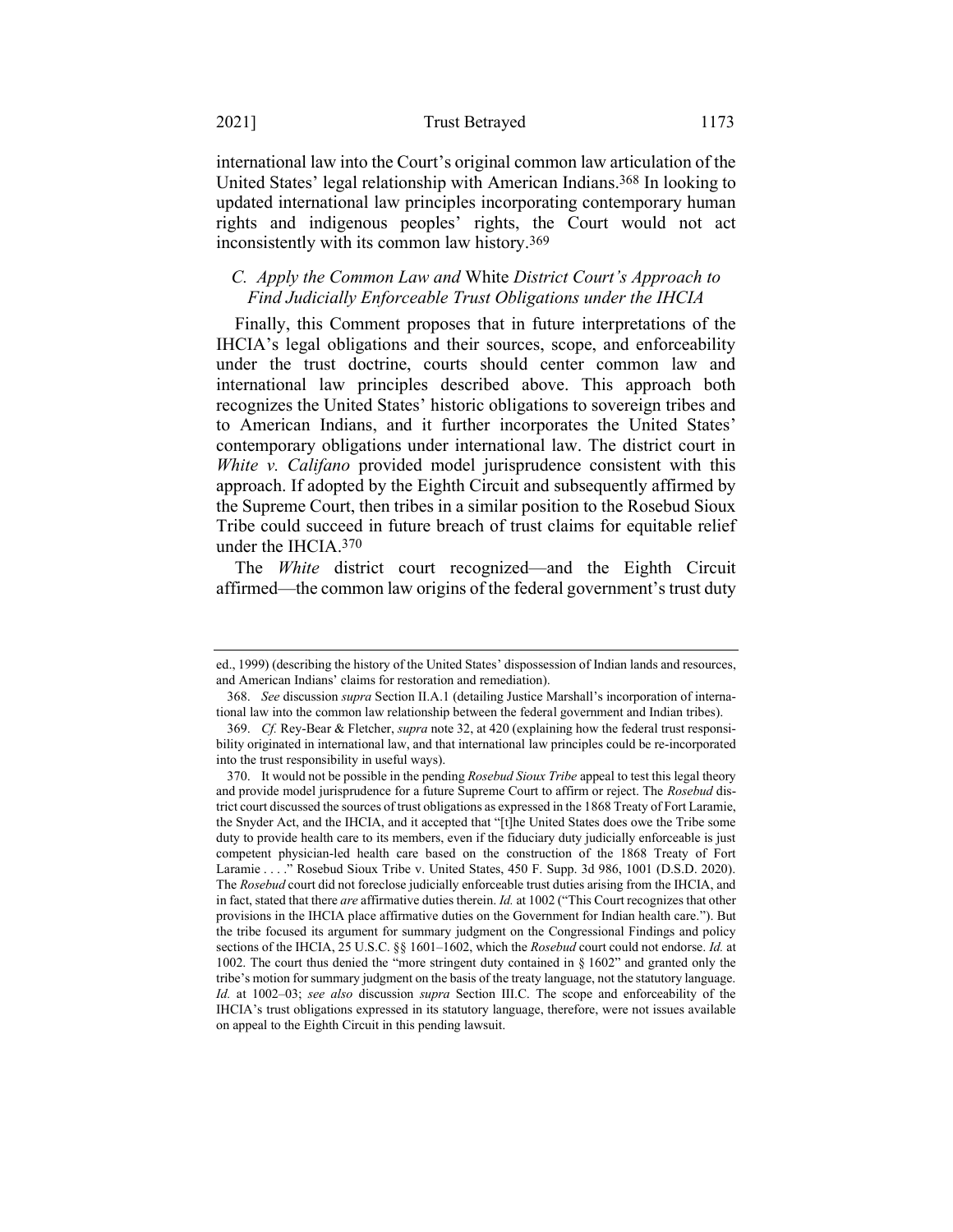to provide health care services to American Indians<sup>371</sup> and its subsequent expression in the IHCIA.372 The respective courts found this affirmative trust duty sufficed to sustain this specific breach of trust claim.373 But the *White* district court also provided a mechanism for analyzing the scope and enforceability of the trust doctrine under the IHCIA in other similar cases for plaintiffs seeking equitable relief.374 Essentially, the mechanism looks to the agency's regulations for weighing competing priorities aligned with meeting the IHS's trust obligation to provide health care services.375 The regulations prioritize meeting the highest, most urgent medical needs first.376 Thus, life-sustaining medical services—such as emergency medical services—should be prioritized when resources are limited. This mechanism is also consistent with the principles of international law that recognize health care as a human right and the obligation of governments to ensure indigenous peoples have access to necessary services.377

<span id="page-76-0"></span>Tribes in a position analogous to that of the Rosebud Sioux Tribe, whose only provider of emergency medical services is effectively shut down by IHS for failure to meet appropriate standards of care, could pursue a deliberate strategy that would encourage a court to employ the *White* mechanism in seeking equitable relief for breach of trust claims under the IHCIA. First, the tribe would need to identify the substantive

374. *See* discussion of *White*, 437 F. Supp. 543, *supra* Section III.A, and accompanying notes [164](#page-36-0)–[173](#page-38-0) (proposing that the court consider whether the executive branch (i.e., IHS) has acted consistently with Congress's expressed policy of upholding its affirmative trust obligations, and that when it falls short, the court look to Congress's intentions as expressed in statute and the executive agency's regulations regarding its priorities).

375. *White*, 437 F. Supp. at 556 (referencing regulations that set priorities for treatment when agency officials have limited funds to work with).

<sup>371.</sup> White v. Califano, 437 F. Supp. 543, 551–55 (D.S.D. 1977) (detailing the history of federal provision of health care services to American Indians).

<sup>372.</sup> White v. Califano, 581 F.2d 697, 698 (8th Cir. 1978) (per curiam) ("We think that Congress has unambiguously declared that the federal government has a legal responsibility to provide health care to Indians. This stems from the 'unique relationship' between Indians and the federal government, a relationship that is reflected in hundreds of cases and is further made obvious by the fact that one bulging volume of U.S. Code pertains only to Indians." (quoting *White*, 437 F. Supp. at 555)).

<sup>373.</sup> *See White*, 581 F.2d at 698 (quoting *White*, 437 F. Supp. at 555) (agreeing that the IHCIA, grounded in the federal government's trust obligation to provide health care services to American Indians, required the IHS to take responsibility for Florence Red Dog's care).

<sup>376.</sup> *Id.*; *see also* 42 C.F.R. § 136.12(c) (2020) ("Priorities when funds, facilities, or personnel are insufficient to provide the indicated volume of services. Priorities for care and treatment, as among individuals who are within the scope of the program, will be determined on the basis of relative medical need and access to other arrangements for obtaining the necessary care.").

<sup>377.</sup> *See* discussion of the relevant international legal principles *supra* Section V.B, and accompanying note[s 357](#page-73-0)–[369.](#page-75-0) The *White* court did not discuss international law, but its recognition of the historic relationship between the United States and Indian tribes, as well as its insistence that the most emergent health care needs be prioritized, are both consistent with the international law principles explained above.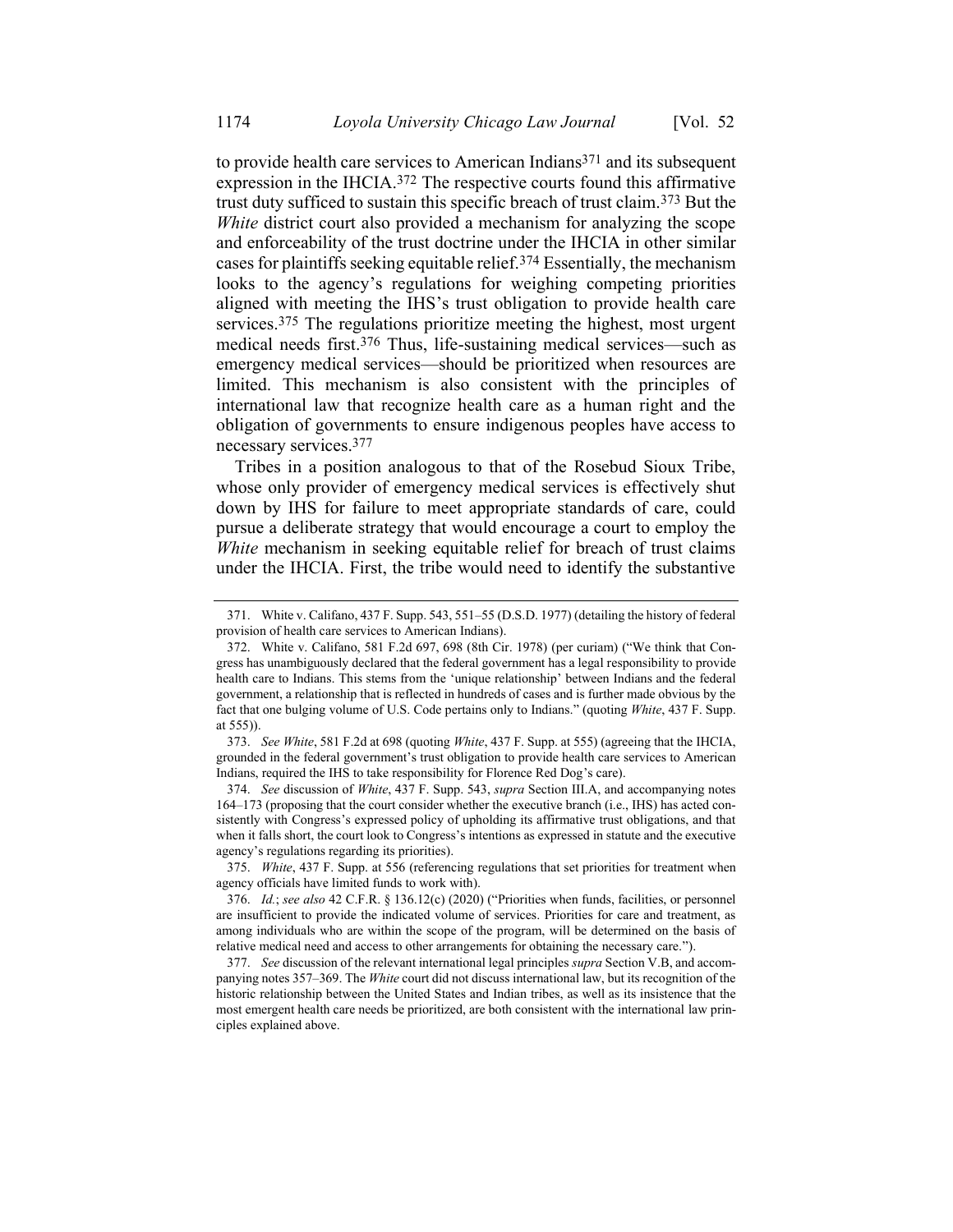legal sources in both common law and statute for the government's trust duty to provide health care services.<sup>378</sup> Then, rather than citing the aspirational policy language of the IHCIA's findings and declarations379 as defining the scope of the government's duty, a tribe with a shuttered health care facility should cite the IHCIA's language related to the provision of specific health care services<sup>380</sup> and IHS's funding, equipment, and facilities.<sup>381</sup> Third, the tribe should cite the regulations that suggest prioritization of need, following the *White* court's example.382 Together, the tribe could make a persuasive case that the cumulative effect of the trust doctrine's common law history, the IHCIA's statutory language, and the agency's implementing regulations

. . . .

The Secretary, acting through the Service, is authorized to expend funds . . . for the purposes of—

(5) augmenting the ability of the Service to meet the following health service responsibilities with respect to those Indian tribes with the highest levels of health status deficiencies and resource deficiencies:

(A) Clinical care, including inpatient care, outpatient care . . ., primary care, secondary and tertiary care, and long-term care.

. . . .

(D) Mental health . . . .

(E) Emergency medical services.

Section  $1621(c)(1)$  further states:

Funds appropriated under the authority of this section shall be allocated to Service units, Indian tribes, or tribal organizations. The funds allocated to each Indian tribe, tribal organization, or Service unit under this paragraph shall be used . . . to improve the health status and reduce the resource deficiency of each Indian tribe served by such Service unit.

Section 1621(d) goes on to indicate:

For the purposes of this section, the following definitions apply:

(1) The term "health status and resource deficiency" means the extent to which—

(A) the health status objectives set forth in sections 1602(1) and 1602(2) of this title are not being achieved; and

(B) the Indian tribe or tribal organization does not have available to it the health resources it needs, taking into account the actual cost of providing health care services given local geographic, climatic, rural, or other circumstances.

Taken together, this section of the IHCIA provides strong indications that the government must prioritize the highest-level health care needs of the respective tribal communities served by IHS.

381. *See, e.g.*, 25 U.S.C. § 1638e(c)(1) ("The Secretary, acting through the Service, shall establish, by regulation, standards for the planning, design, construction, and operation of health care or sanitation facilities serving Indians under this chapter.").

382. *See* sources cited *supra* not[e 376.](#page-76-0)

<sup>378.</sup> The tribe could follow a similar path as the Rosebud Sioux Tribe did for this first step, at least within the jurisdiction of the Eighth Circuit. *See* Rosebud Sioux Tribe v. United States, 450 F. Supp. 3d 986, 996 (D.S.D. 2020) ("The first step in this Court's analysis then is to look to the terms of the sources of law put forward and to determine whether a duty exists and the scope of that duty under applicable Supreme Court precedents.") The court then reviewed the treaty and relevant statutes within the context of trust doctrine at common law. *Id.* at 996–99.

<sup>379.</sup> 25 U.S.C. §§ 1601, 1602.

<sup>380.</sup> For example, 25 U.S.C. § 1621(a) states: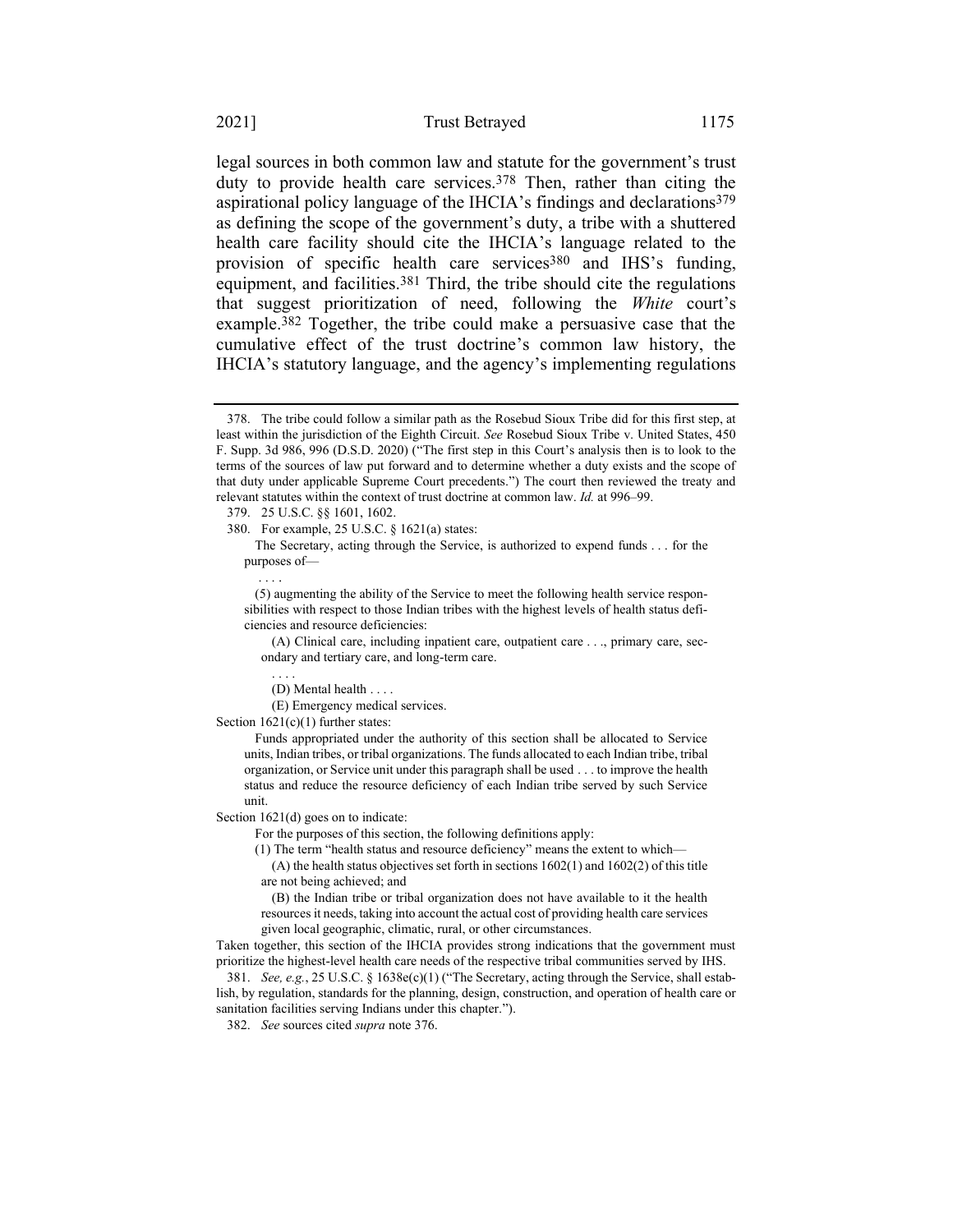support finding an affirmative government duty that includes keeping IHS emergency medical services open and operating according to the appropriate standard of care.

Provided the adjudicating court recognized the government's general trust duty under common law and the IHCIA to provide health care services, 383 the court could then address (1) the scope of that duty and (2) whether the government had breached that duty by analyzing the statute's language and implementing regulations, as in the *White* district court opinion. The tribe could then produce specific evidence to prove its alleged facts showing a breach of that duty. If this approach prevailed at the district court level, the court could craft appropriate equitable relief. Such relief may include ordering the IHS to reopen its emergency facilities and meet a medical standard of care defined according to federal public health regulations.

Thus, by following an approach grounded in the trust doctrine's common law origins and consistent with the *White* district court's jurisprudence, Indian tribes may be able to establish judicially enforceable trust obligations for the government to provide specific health care services. This would also be consistent with the international law principles described above. Should an appeal from such a case arrive at the Supreme Court, the Court could then finally recognize judicially enforceable trust obligations arising under the IHCIA. The Court would thus act consistently with both the trust doctrine's historic, common law origins, as well as with the international law principles recognizing indigenous peoples' rights to health care.

To summarize this Comment's proposal, the Supreme Court should not consecrate the *Jicarilla Apache Nation* line of cases through the reifying gaze of the colonizer. Nor should the Court perpetuate its narrow understanding of the trust doctrine out of deference to formalist norms and stare decisis. Precedent does not exist in a historical vacuum. Rather, the Court should rehabilitate the federal government's obligations under the trust doctrine—*as already expressed and affirmed in statute* pursuant to its common law origins as well as through the lens of reparations for the government's historic and continuing crimes against international law. The *White* district court offered model jurisprudence for doing so. Tribes that face the suspension of critical IHS services should pursue a litigation strategy that would encourage courts to follow

<sup>383.</sup> Currently, this is not the approach of the Ninth Circuit, nor the trend evolving in the Supreme Court's trust doctrine jurisprudence. *See* discussion *supra* Sections IV.A, C. But as previously discussed, the Eighth Circuit and some district courts therein have recognized the general trust obligation to provide health care services. *See* discussion *supra* Section III.A.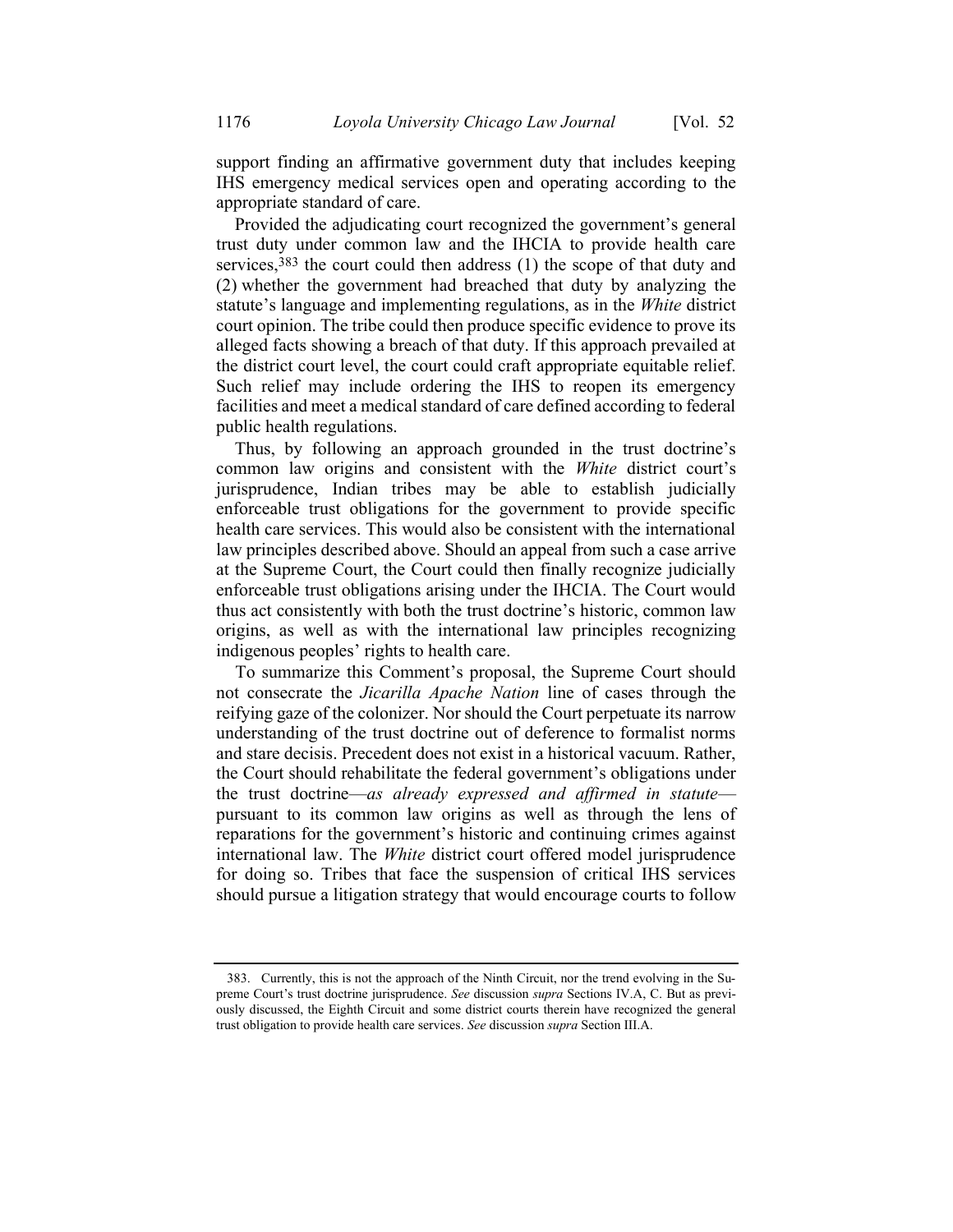the *White* district court's approach, setting up the courts of appeals and the Supreme Court to affirm.

## VI. CONCLUSION

Despite the federal trust doctrine's often misunderstood origins, its imprecise scope under ever-evolving Supreme Court articulations, and its uncertain enforceability under statutes that explicitly invoke its obligations to provide services to American Indians, this judicial creation of the early nineteenth century is worth the Court's careful attention if it is to fulfill its potential to redress historic injustices. The trust relationship between the United States and indigenous Americans developed out of and as a response to a history of conquest, colonialism, treaty-making and breaking, military force, federal policymaking, and executive action over more than four hundred years (and counting). But the Court has divorced the contemporary meaning of the trust doctrine from its history and its common law origins. In doing so, it has undermined the United States' moral and legal obligation to redress the harms caused to American Indians in innumerable contexts.

In the specific context of health care, the exigency of the Rosebud Sioux Tribe's lack of adequate IHS-provided emergency health care services demands adherence to the district court's declaratory judgment to provide competent, physician-led health care to the tribe. The Eighth Circuit has shown that Indian tribes can enforce this right under the trust doctrine as expressed in the IHCIA, as well as other common law and treaty sources. The federal government, however, will likely find a Supreme Court receptive to the government's vigorous arguments to the contrary in its appeal. The most recent Supreme Court cases interpreting the trust doctrine and its sources, scope, and enforceability—inapposite as these cases may be to *Rosebud*—indicate a forceful trend away from the original common law articulation and objectives that the trust relationship served.

Justice and a true reading of the trust doctrine require the Court to radically overhaul its comparatively recent departure in precedent and to recognize judicially enforceable affirmative trust obligations. The Court may defy expectations and take this righteous path. Indeed, as Justice Neil Gorsuch wrote in the majority opinion of *McGirt v. Oklahoma*, discussing another facet of the United States' historically unjust dealings with American Indians:

[M]any of the arguments before us today follow a sadly familiar pattern. Yes, promises were made, but the price of keeping them has become too great, so now we should just cast a blind eye. We reject that thinking. . . . To hold otherwise would be to elevate the most brazen and